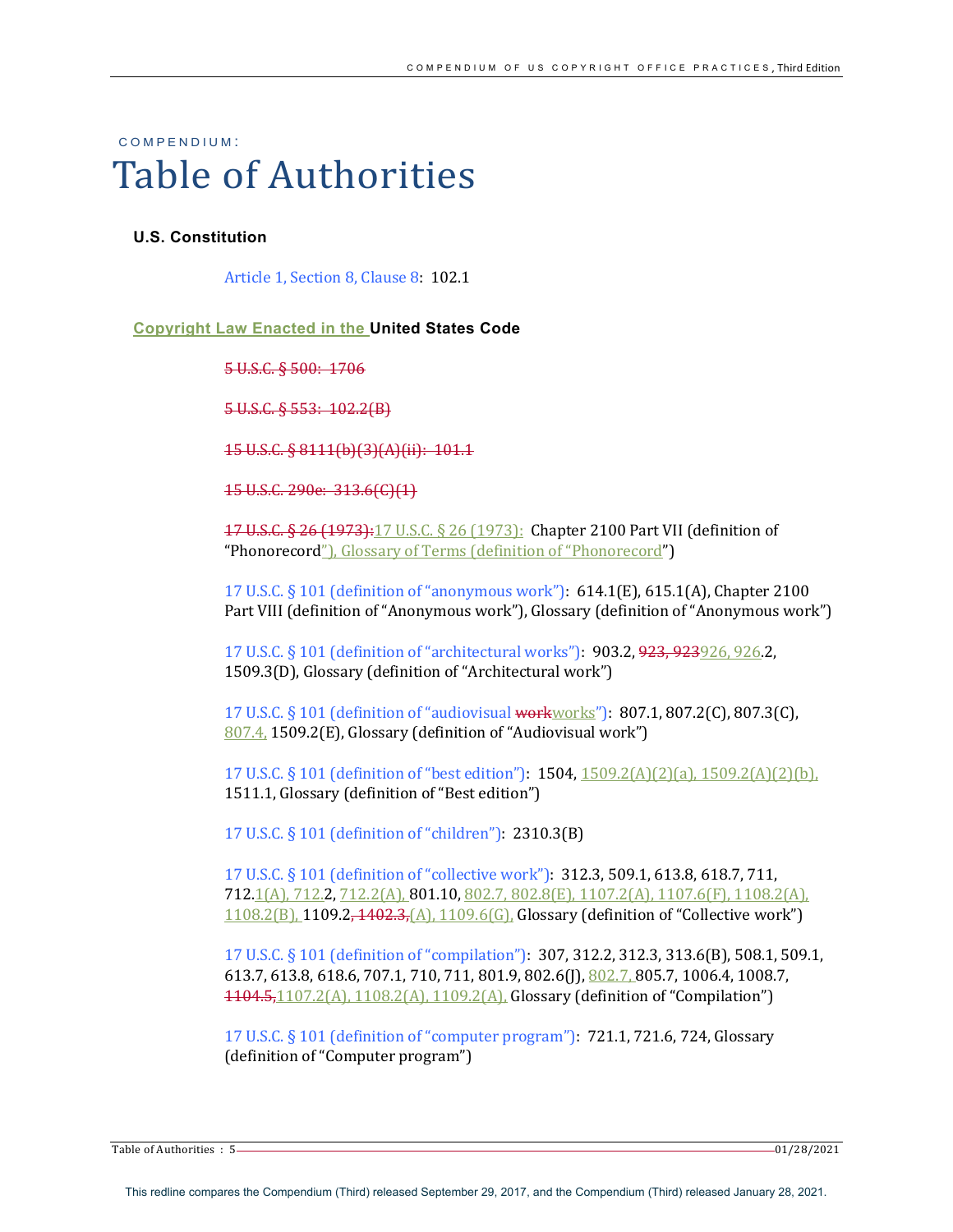17 U.S.C. § 101 (definition of "copies"): 305, 801.3(A), 1008.3(B), 1509.2(A), 2203.2, Glossary (definition of "Copies")

17 U.S.C. § 101 (definition of "created"): 512, 611, 611.1(B), 721.8, 721.9(D), 1008.5, Glossary (definition of "Created")

17 U.S.C. § 101 (definition of "derivative work"): **507.1, 613.6, 618.5, 621.9(A)(2), 709,** 709.3, 709.4, 718, 721.2, 721.8, 801.8, 805.6, 807.6, 808.8, <del>1104</del>1105.4, 1107.7, 1108.7,  $1109.7$ ,  $1509.2(A)(2)(b)$ , Chapter 2100 Part VIII (definition of "Derivative work"), Glossary (definition of "Derivative work")

17 U.S.C. § 101 (definition of "display"): Glossary (definition of "Display")

17 U.S.C. § 101 (definition of "fixed"): 305, 705, 749, 801.3, 802.4, 803.4, 803.4(A), 807.4, 904, 1509.2(A), 2003.2(C), Glossary (definition of "Fixed")

17 U.S.C. § 101 (definition of "joint work"): **505.1**, 613.5, **708**, 801.6, 804.8(A),  $808.10(A)(3)$ , 1003.1, Chapter 2100 Part VIII (definition of "Joint work"), Glossary (definition of "Joint work")

17 U.S.C. § 101 (definition of "literary workworks"): **703, 706, 707.1, 721.1, 807.2(D),** Glossary (definition of "Literary works")

17 U.S.C.  $\S$  101 (definition of "motion  $\frac{p^2}{p^2}$  pictures"): 808.1, 1603.1, 1605, Glossary (definition of "Motion pictures")

17 U.S.C.  $\S$  101 (definition of "perform or display a work 'publicly'"):  $805.5(B)(2)$ , 1008.3(A), Glossary (definitions of "Perform" and "Public performance and public display")

17 U.S.C. § 101 (definition of "phonorecords"): **305, 801.3(B), 1008.3(B)**, 1509.2(A), Chapter 2100 Part VIII (definition of "Phonorecord"), 2203.3, Glossary (definition of "Phonorecords")

17 U.S.C. § 101 (definition of "pictorial, graphic, and sculptural works"): 808.11(D), 903.1, 906.8, 908906.9, 906.10, 924, 924.3(F), 925, 925.1, 925.2, 925.3, Glossary **(definitiondefinitions of "Pictorial, graphic, and sculptural works" and "Design of a** useful article")

17 U.S.C. § 101 (definition of "pseudonymous work"): 614.1(E), 615.2(A), 615.2(B), Glossary (definition of "Pseudonymous work")

17 U.S.C. § 101 (definition of "publication"): 612.2, 721.9(E), 802.8(F), 803.8(F), 1008.3(A), 1008.3(B), 1603.4, 1902, 1905.1, 1906.1, 1906.2, 1907, 1908, 1908.1, 1908.2, 1908.3, 1908.4, 2310.3(C)(1), Glossary (definition of "Publication")

17 U.S.C. § 101 (definition of "registration"): Glossary (definition of "Registration")

Table of Authorities : 6 01/28/2021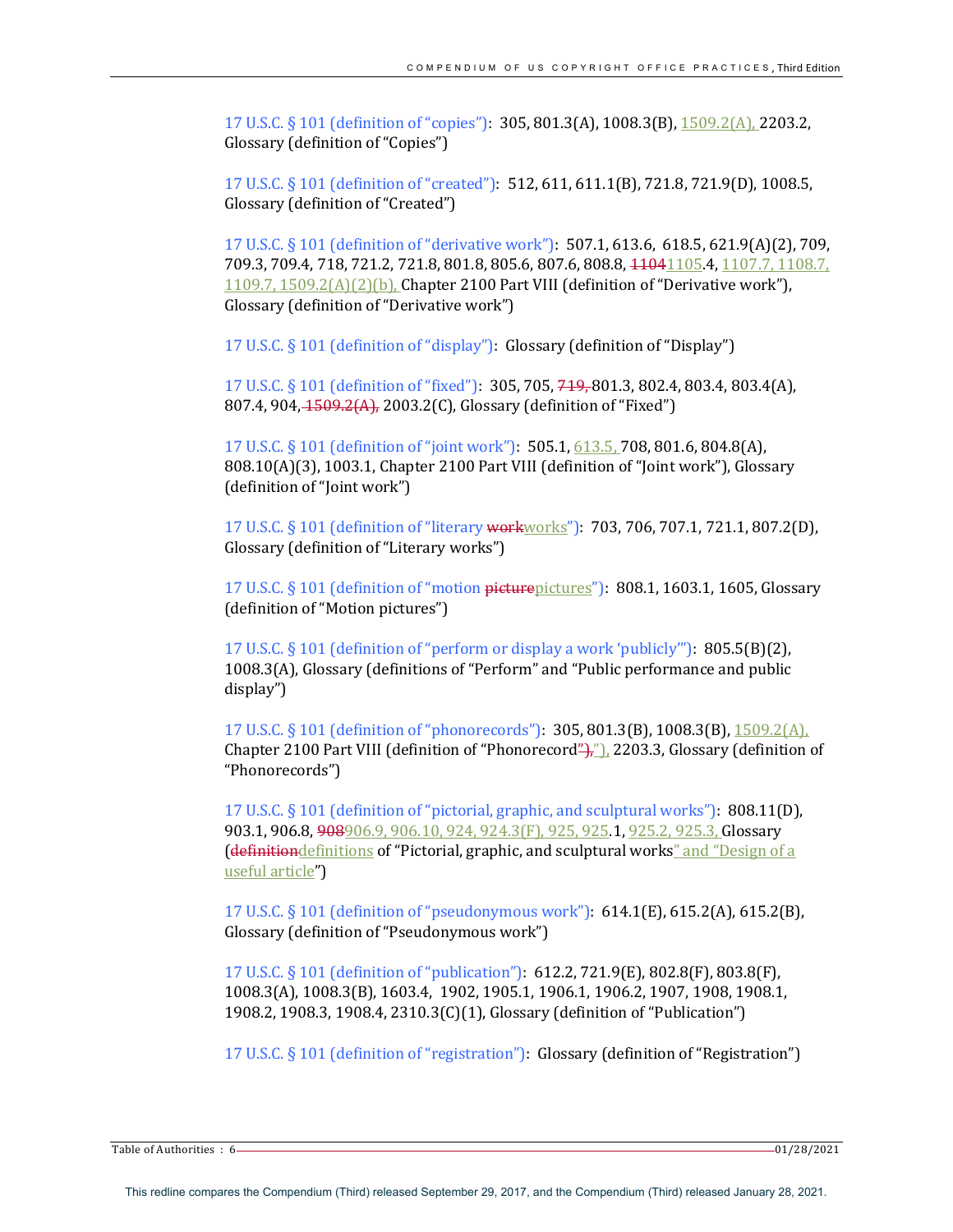17 U.S.C. § 101 (definition of "sound recordingrecordings"): 803.1, 803.2(B), 803.8(F)(1), 807.2(B), 808.2(B), 1603.1, Chapter 2100 Part VIII (definition of "Sound recordings"), Glossary (definition of "Sound recordings")

17 U.S.C.  $\S$  101 (definition of "transfer of copyright ownership"):  $408,620.1,2309.1,$ Glossary (definition of "Transfer of copyright ownership")

17 U.S.C.  $\S$  101 (definition of "treaty party"): Glossary (definition of "Treaty party")

17 U.S.C. § 101 (definition of "transmission program"): 1511.5

17 U.S.C. § 101 (definition of "United States work"): 1602, Glossary (definition of "United States work")

17 U.S.C. § 101 (definition of "useful article"):  $909.3(B)$ , 910, 919.1, 920.1, 922, 923.1, 924.1, 924.2, 924.3(A), 924.3(B), 924.3(F), 924.6(A), 925.1, 925.3, Glossary (definition of "Useful article")

17 U.S.C. § 101 (definition of "widow or widower"): Chapter 2100 Part VIII (definition of "Widow or widower"),  $2310.3(B)$ , Glossary (definition of "Widow or widower")

17 U.S.C. § 101 (definition of "work made for hire"): **506.1, 613.4,** 709.1, 710, 711, 716,  $720801.7$ ,  $802.8$ (E),  $803.8$ (D),  $808.10$ (A)(1),  $1003.1$ ,  $1114.6$ (I)(2),  $1606.4$ , Glossary <del>("</del>(definition of "Work made for hire")

17 U.S.C. § 101 (definition of "work of the United States Government"): Glossary (definition of "Work of the United States Government")

17 U.S.C.  $\S$  101 (definition of "work of visual art"):  $901, 2314.1, 2314.2,$  Glossary (definition of "Work of visual art")

17 U.S.C. § 102: 310.3, <del>1509.1(C)(4)(d),</del> 1702

17 U.S.C. § 102(a): 102.2, 102.2(A), 102.4, 202, 302, 305, 307, 311.1, 312.1, 313.1, 313.2, 313.3, 313.4, 313.4( $H_G$ ), 502, 503.1(B), 503.1(C), 512, 608, 613.2, 623.1, 705, 707, 707.1, 710, 801.2, 802.4, 804.3(D)(1), 805.3(A), 805.3(C), 805.4, 805.4(C), 805.6, 805.7, 806.3(A), 806.3(C),  $806.4(C)$ , 904, 906,  $924.4$ , 1006,  $4503.2$ , 1509.1( $\epsilon$ F)(4)(d), 1603.2, 1603.3

17 U.S.C. § 102(a)(4): 102.2(A), 805.1, 805.4, 805.4(A), 805.5(B), 805.5(B), 805.5(B)(2), 805.5(B)(3), 805.7, 805.9, 806.1, 806.4, 806.5(B), 806.7

17 U.S.C.  $\S$  102(a)(5): 925.3

17 U.S.C.  $\S 102(a)(6)$ : 807.2(A)

17 U.S.C. § 102(a)(8): 102.5, 923926, 926.2

Table of Authorities : 7 001/28/2021 01/28/2021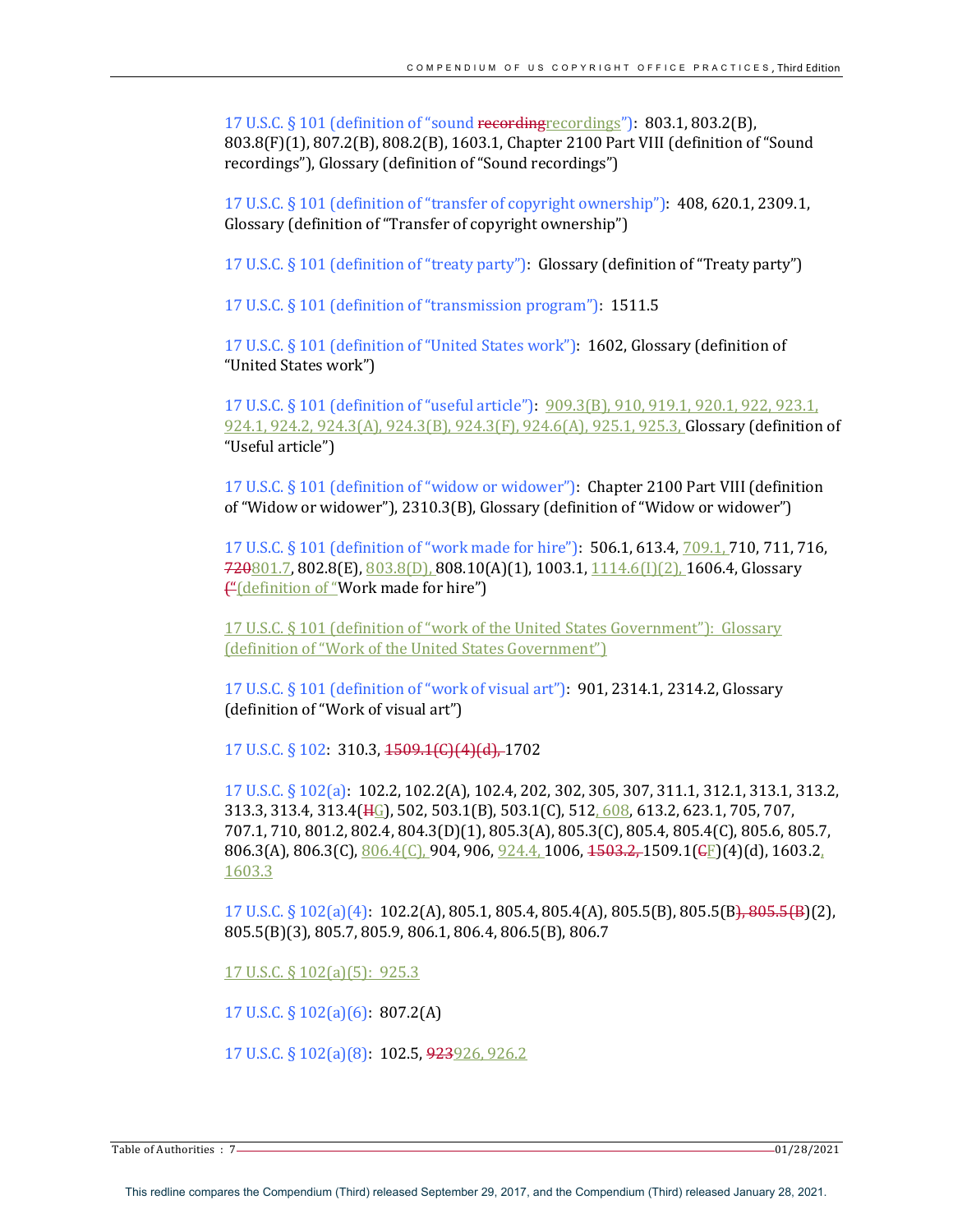17 U.S.C. § 102(b):  $310.5$ , 313.3(A), 313.3(C), 313.3(D), 313.4( $H_G$ ), 313.4( $L_K$ ), 608,  $618.8(A)(2)$ ,  $618.8(A)(5)$ ,  $618.8(A)(6)$ ,  $618.8(A)(7)$ ,  $618.8(C)(2)$ ,  $618.8(C)(3)$ , 618.8(C)(5), 621.2, 707.1, 714, 716, 717.1,  $717.3, 721.7, 721.8, 724, 725, 805.3(D)(1),$ 808.11(E), 905, 906.6, 910, 920.3, 922, 1007, 1007.1, 1603.3

17 U.S.C. § 103: 1702

 $17 \text{ U.S.C.}$  §  $103(a)$ :  $307, 313.6(B)$ ,  $503.1(C)$ ,  $507.2$ ,  $\frac{508.2}{509.2}$ ,  $509.2$ ,  $608, 802.6(A)$ ,  $803.6(A)$ , 803.6(B)(2), 803.6(B)(5), 803.6(B)(6), 1702

17 U.S.C. § 103(b): 311.2, 313.6(D), 507.2, 508.2, 509.2, 618.6, 618.7(C), 710, 725

17 U.S.C. § 104: 608, 1702, 1807.4(D), 2003

17 U.S.C.  $\S 104(a)$ : 304, 313.6(A), 617.1, 617.7(D), 2003.1

17 U.S.C. § 104(b): 304, 313.6(A), 612.7(J), 612.7(L), 617.1, 2003.2(A), 2003.2(B)

17 U.S.C. § 104(b)(1): 617.7(C), 2003.2(A), 2005.4

17 U.S.C. § 104(b)(2): 617.7(D), 2003.2(B)

17 U.S.C. § 104(b)(3): 2003.2(C)

17 U.S.C. § 104(b)(4): 2003.2(D)

17 U.S.C. § 104(b)(5): 313.6(C)(2), 2003.2(E)

17 U.S.C.  $\S$  104(b)(6): 2003.2(F)

17 U.S.C. § 104(d): 2004.1

17 U.S.C. § 104A: 202.1, 808.10(KI)(1), 1402.91409, 2144, Glossary (definition of "Eligible country")

17 U.S.C. §  $104A(a)(1)(B)$ : 2144

17 U.S.C.  $\S 104A(a)(h)(3)$ : Glossary (definition of "Eligible country")

17 U.S.C. § 104A(e)(1)(B)(ii): 2407.4

 $17$  U.S.C. §  $104A(h)(6)$ : 2007.1

17 U.S.C. §  $104A(h)(6)(B)$ : 2007.1

17 U.S.C.  $\S$  104A(h)(6)(C): 2007.1

17 U.S.C. § 104A(h)(6)(D): 2007.1, 2007.2(A)(2), 2007.2(A)(3)

Table of Authorities : 8 2021 01/28/2021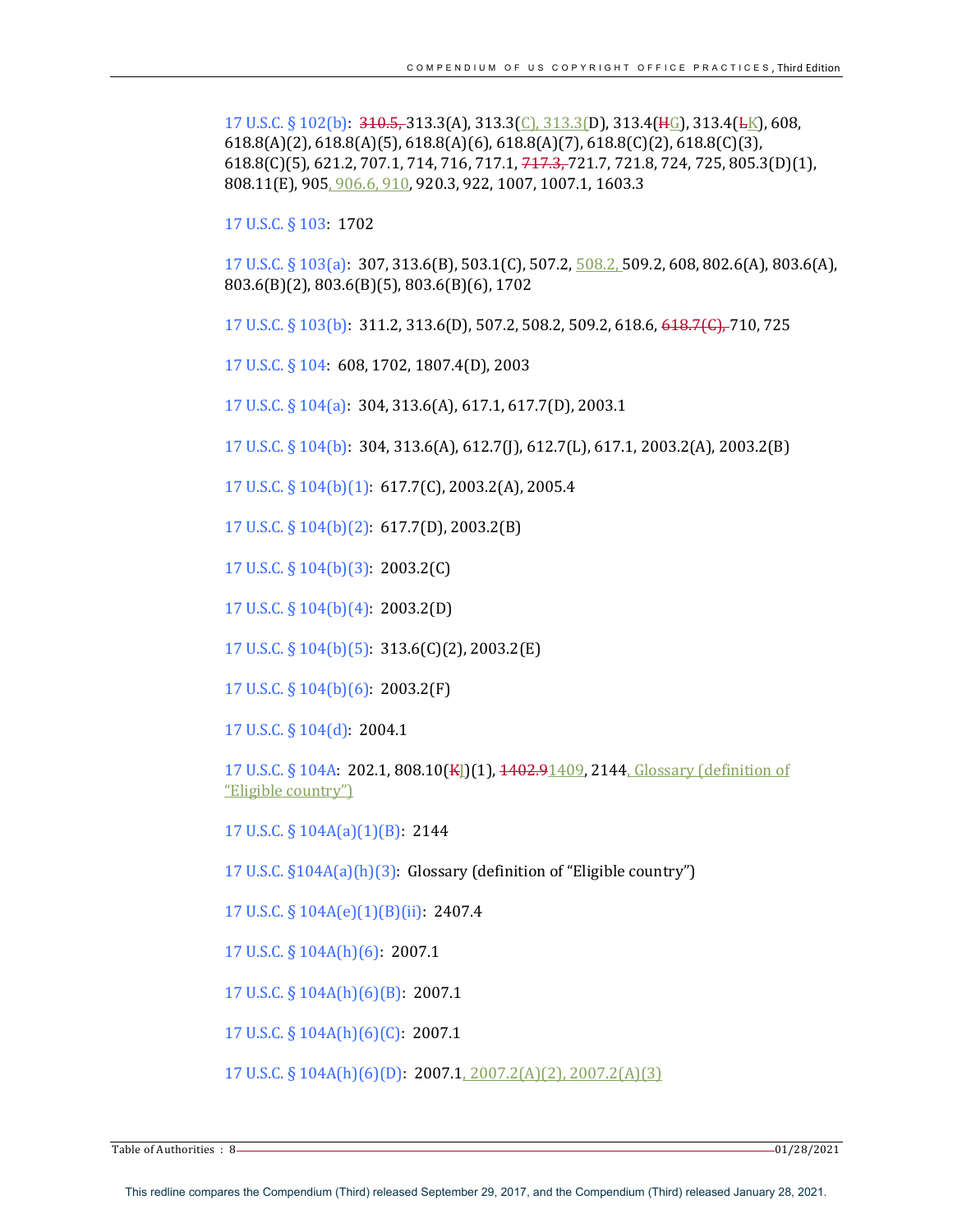17 U.S.C. § 104A(h)(6)(E): 2007.1

17 U.S.C.  $\S$  104A(h)(8): Glossary (definition of "Source country")

17 U.S.C.  $\S$  104A(h)(8)(B): Chapter 2100 Part VIII -(definition of "Source country")

17 U.S.C.  $\S$  104A(h)(8)(C): Chapter 2100 Part VIII -(definition of "Source country")

17 U.S.C. § 105:  $313.6(C)(1)$ , 608, 621.2,  $717.1$ , 2208

17 U.S.C. § 105(b):  $313.6(C)(1)$ 

17 U.S.C. § 105(c) [sic]: 313.6(C)(1)

17 U.S.C. § 106: 102.2, 102.5, 408, 48051806, 2311, Glossary (definition of "Exclusive rights")

17 U.S.C. § 106(2): 801.8

17 U.S.C § 106(3): 1902

17 U.S.C. § 106A: 102.7, 901, 18051806, 2311, 2314.3

17 U.S.C. § 106A(a)(1): 2314.3

17 U.S.C. § 106A(a)(2): 2314.3

17 U.S.C. § 106A(a)(3): 2314.3

17 U.S.C. § 106A(c): 2314.3

17 U.S.C.  $\S$  107: 102.2, 102.2(A), 102.4, 1903, Glossary (definitions of "Exclusive rights" and "Infringement")

17 U.S.C.  $\S$  108: 102.2,  $102.2(A)$ , 1903, Glossary (definitions of "Exclusive rights" and "Infringement")

17 U.S.C. § 109: 102.2, Glossary (definitions of "Exclusive rights" and "Infringement")

17 U.S.C. § 110: 102.2, Glossary (definitions of "Exclusive rights" and "Infringement")

17 U.S.C. § 111: -101.2(H), 102.2, 2301, Glossary (definition of "definitions of "Exclusive rights;" "Infringement;" and "Licensing Division")

17 U.S.C. § 112: 102.2, Glossary (definitions of "Exclusive rights" and "Infringement")

17 U.S.C. § 113: 102.2, Glossary (definitions of "Exclusive rights" and "Infringement")

17 U.S.C. § 113(b): 312.1, 906.9, 915, 920.1, 922, 923.1, 926.1

Table of Authorities : 9 001/28/2021 01/28/2021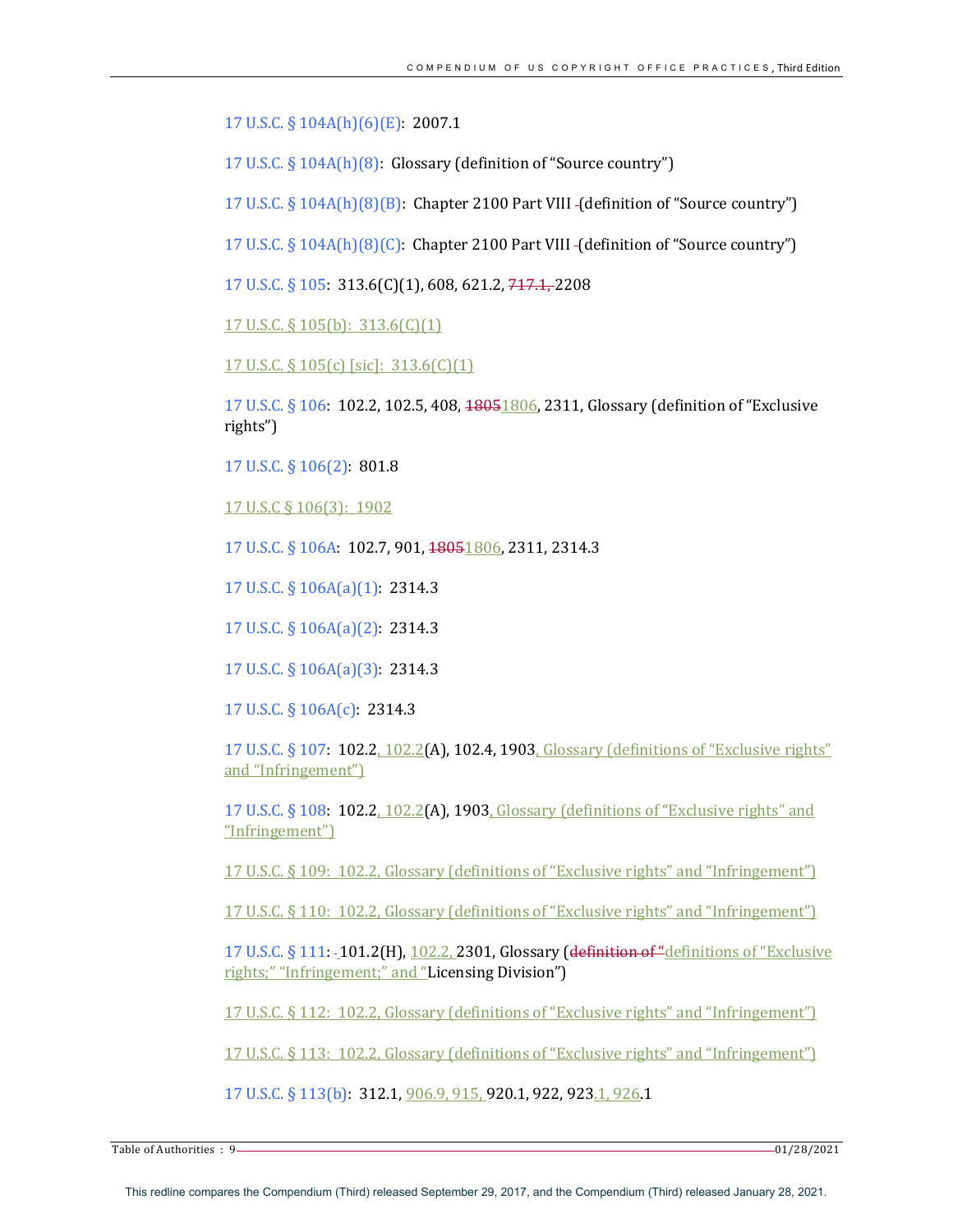17 U.S.C. § 113(d): 2314.3, 2314.11

17 U.S.C. § 113(d)(2): 2314.3

17 U.S.C. § 113(d)(3): 2314.3

17 U.S.C. § 114: 102.2, Glossary (definitions of "Exclusive rights" and "Infringement")

17 U.S.C. § 114(b): 803.6, 803.6(B)

17 U.S.C. § 115: 102.2, 101.2(H), 801.8, 802.6(B), 1903, Glossary (definitiondefinitions of "Exclusive rights;" "Infringement;" and "Licensing Division")

17 U.S.C.  $\S$  115(a)(1): 802.6(B)

17 U.S.C. § 115(a)(2): 802.6(B)

17 U.S.C. §  $115(c)(1)(A) \div 202$ 

: 20217 U.S.C. § 116: 102.2, Glossary (definitions of "Exclusive rights" and "Infringement")

17 U.S.C. § 116: 102.2, Glossary (definitions of "Exclusive rights" and "Infringement")

17 U.S.C.  $\S$  117: 102.7<sub>2</sub>, 102.7, Glossary (definitions of "Exclusive rights" and "Infringement")

17 U.S.C.  $\S$  118:  $\frac{1903102.2}{1903}$ , Glossary (definitions of "Exclusive rights" and "Infringement")

17 U.S.C. § 119:  $101.2$ (H), 102.2, 2301, Glossary (definition of "definitions of "Exclusive rights;" "Infringement;" and "Licensing Division")

17 U.S.C. § 120: 102.2, Glossary (definitions of "Exclusive rights" and "Infringement")

17 U.S.C. § 121: **1903**102.2, 102.7, 1903, Glossary (definitions of "Exclusive rights" and "Infringement")

17 U.S.C. § 121A: 102.2, 102.7, Glossary (definitions of "Exclusive rights" and "Infringement")

17 U.S.C. § 122: 102.2, Glossary (definitions of "Exclusive rights" and "Infringement")

17 U.S.C. § 201(a): 503.4, 505.3, 613.2, 620.1, 708

17 U.S.C. § 201(b): 506.5, 613.2, 614.1(B)

17 U.S.C. § 201(c): 509.2

 $\frac{1}{2}$  Table of Authorities  $\colon 10$   $\longrightarrow$  01/28/2021

This redline compares the Compendium (Third) released September 29, 2017, and the Compendium (Third) released January 28, 2021.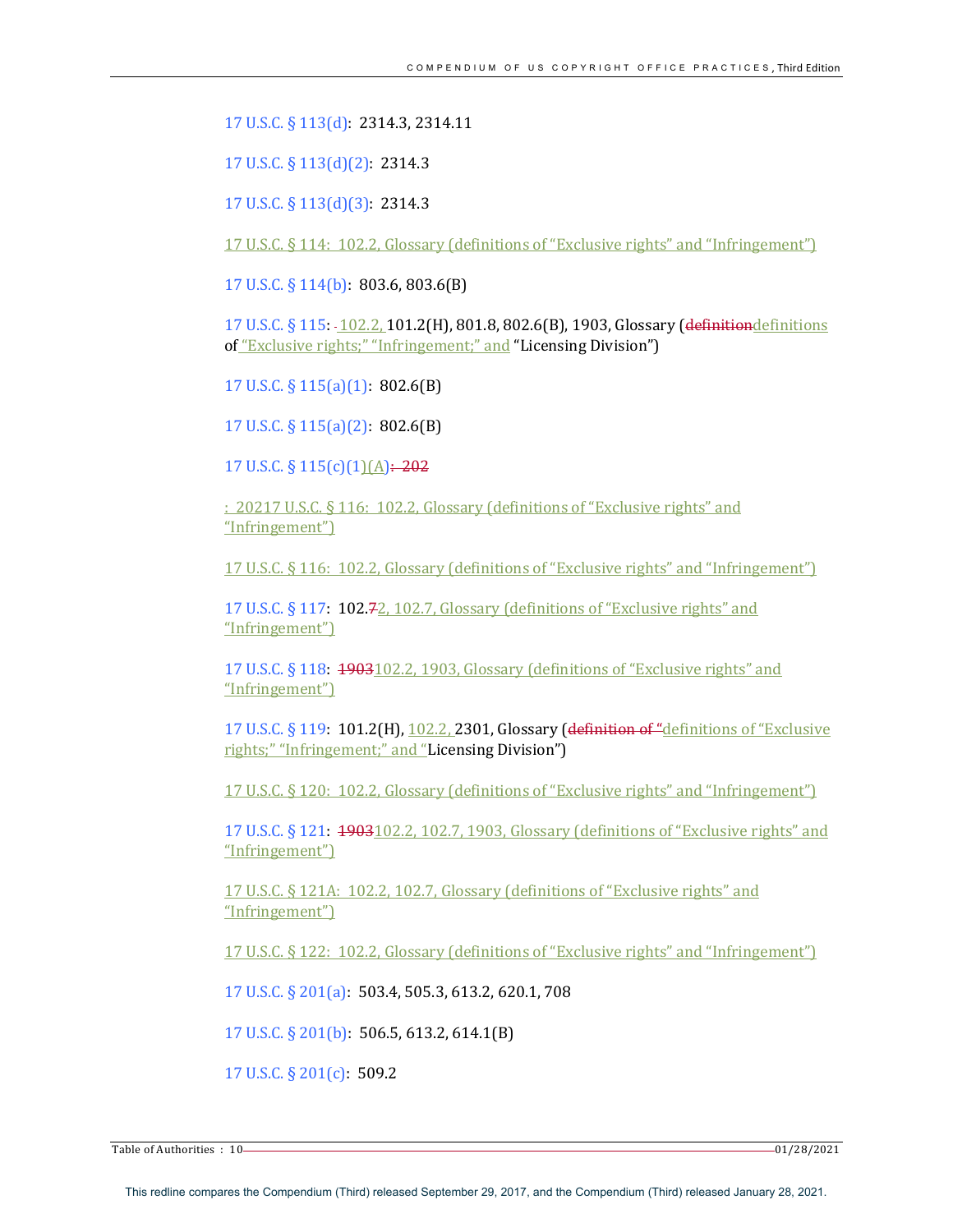17 U.S.C. § 201(d): 620.1, 2309.1

17 U.S.C.  $\S 201(d)(1)$ : 620.9(A), 2309.1

17 U.S.C. § 201(d)(2): 407

17 U.S.C. § 202: 619.4, 620.10(C)(4), 718, 721.6

17 U.S.C. § 203: 101.3(A), 102.2(A), 506.5, 2302, 2306.1, 2310, 2310.2, 2310.3(A), 2310.3(B), 2310.3(C), 2310.3(C)(3), 2310.3(D), 2310.3(D)(1), 2310.3(D)(3), 2310.6, 2310.7, 2310.9, 2310.11, 2310.13, 2310.13(A), 2310.13(B), 2310.13(C)), Glossary (definition of "Date of recordation")

17 U.S.C. § 203(a)(1): 2310.3(B)

17 U.S.C. § 203(a)(2)(A): 2310.3(B)

17 U.S.C.  $\S$  203(a)(2)(B): 2310.3(B)

17 U.S.C. § 203(a)(2)(C): 2310.3(B)

17 U.S.C. § 203(a)(2)(D): 2310.3(B)

17 U.S.C. § 203(a)(3): 2310.3(C), 2310.3(C)(1), 2310.3(C)(2), 2310.9

17 U.S.C. § 203(a)(4): 101.3(A), 2302, 2310.3(C)

17 U.S.C. § 203(a)(4)(A): 623.1

17 U.S.C.  $\S 204(a)$ : 503.4, 620.1, 620.10(C)(1), 2309.1

17 U.S.C. § 205: 101.3(A), 202.3, 2302, 2313.3, 2314.4, Glossary (definition of "Date of recordation")

17 U.S.C. § 205(a): 2302, 2309.1, 2310.8, 2310.9

17 U.S.C. § 205(c): 623.1, 1802.7(B), 2309.3(A), 2309.9(D), 2309.9(E)

17 U.S.C.  $\S$  205(c)(1): 202

17 U.S.C.  $\S 205(c)(2)$ : 202, Glossary (definition of "Registration")

17 U.S.C. § 205(d): 1802.7(B), 2309.3(B)

17 U.S.C.  $\S 205(e)$ : 1802.7(B), 2309.3(C)

17 U.S.C.  $\S 301(a)$ : 102.5

17 U.S.C. § 301(b): 102.5

Table of Authorities : 11 28/2021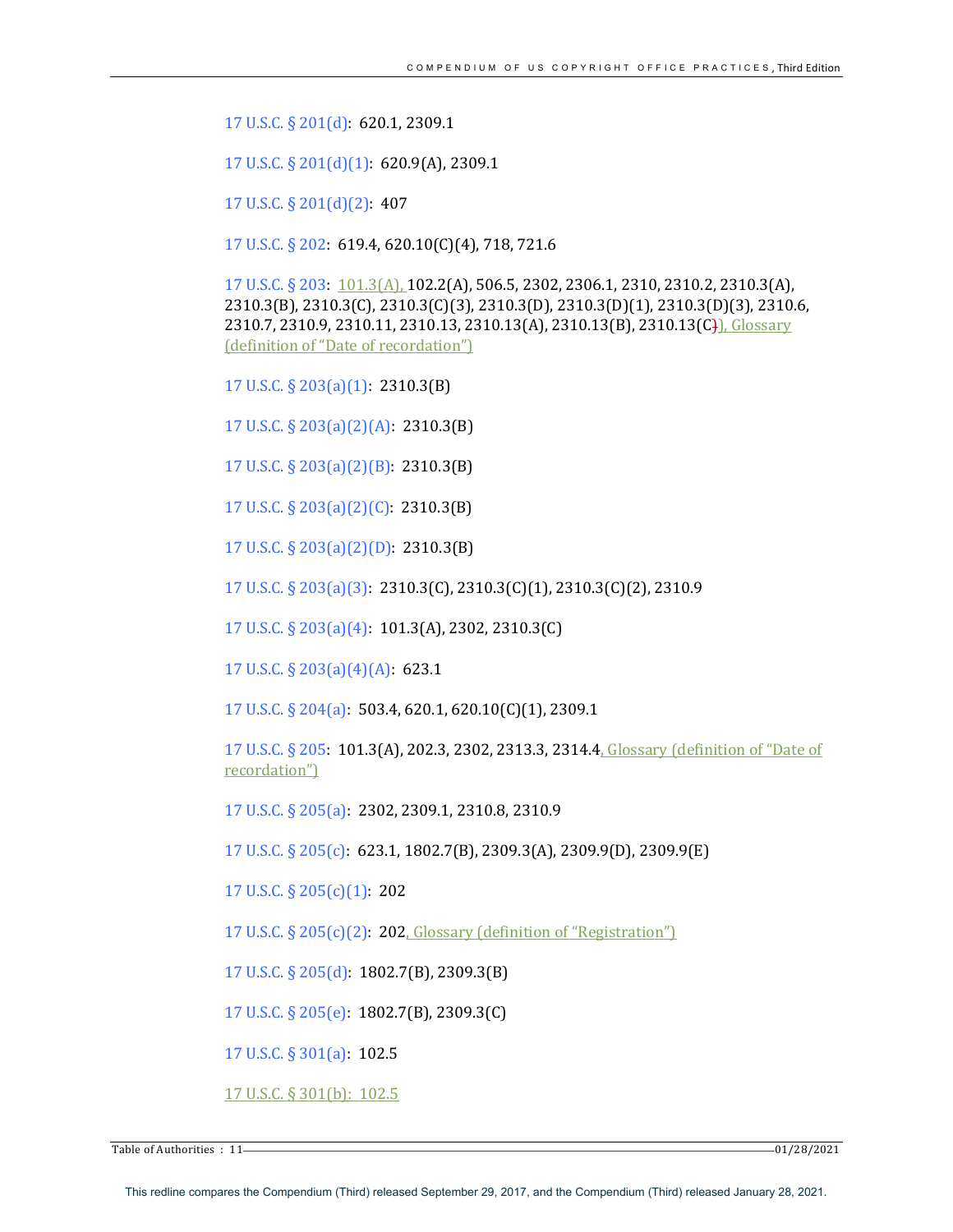17 U.S.C. §  $301(c)$ : 102.5, 803.5(D)

17 U.S.C. § 302: 203, 2302

17 U.S.C. § 302(a): 102.2(A), 616.2, 1805.1(A)

17 U.S.C. § 302(b): 505.3, 616.2

17 U.S.C. § 302(c): **102.2(A),** 505.3, 506.5, 611, 614.1(D), 614.1(E), 615.1(A), 615.1(B), 615.2(A), 615.2(B), 616.2, 619.13(C),  $619.13(D)$ ,  $1106.5(E)$ , 1805.1(A), 2301, 2302

17 U.S.C. § 302(d): 2301, 2302

17 U.S.C. § 303: 203

17 U.S.C. § 303(a): 616.2, 1903

17 U.S.C. § 303(b): 802.8(F), 2122.5(E)

17 U.S.C. § 304: 202.1, 203, 621.5, 1807.2, 2302, 2306.1, 2310.4(D)(1)(c)

17 U.S.C. § 304(a): 2101, 2102

17 U.S.C. § 304(a)(1)(C): 2310.4(A)

17 U.S.C. § 304(a)(3)(A): 2108

17 U.S.C. § 304(a)(3)(A)(ii):  $2115.6$ 

17 U.S.C. § 304(b): 2102

 $17 \text{ U.S.C.}$  §  $304(c)$ :  $101.3(A)$ ,  $102.2(A)$ , 506.5, 2310, 2310.2, 2310.3(D)(3), 2310.4(A), 2310.4(B)(1), 2310.4(B)(2), 2310.4(C), 2310.4(D), 2310.4(D)(1), 2310.4(D)(2), 2310.4(D)(3), 2310.5(A), 2310.5(B), 2310.5(D)(1), 2310.6, 2310.7, 2310.11, 2310.13, 2310.13(A), 2310.13(B), 2310.13(C)), Glossary (definition of "Date of recordation")

17 U.S.C.  $\S 304(c)(1)$ : 2310.4(B)(1)

17 U.S.C.  $\S 304(c)(2)$ : 2310.4(B)(1)

17 U.S.C.  $\S 304(c)(2)(D)$ : 2310.4(B)(1)

17 U.S.C.  $\S 304(c)(3)$ : 2310.9

17 U.S.C.  $\S 304(c)(4)$ : 101.3(A)

17 U.S.C.  $\S 304(c)(4)(A)$ : 623.1, 2302

Table of Authorities : 12 01/28/2021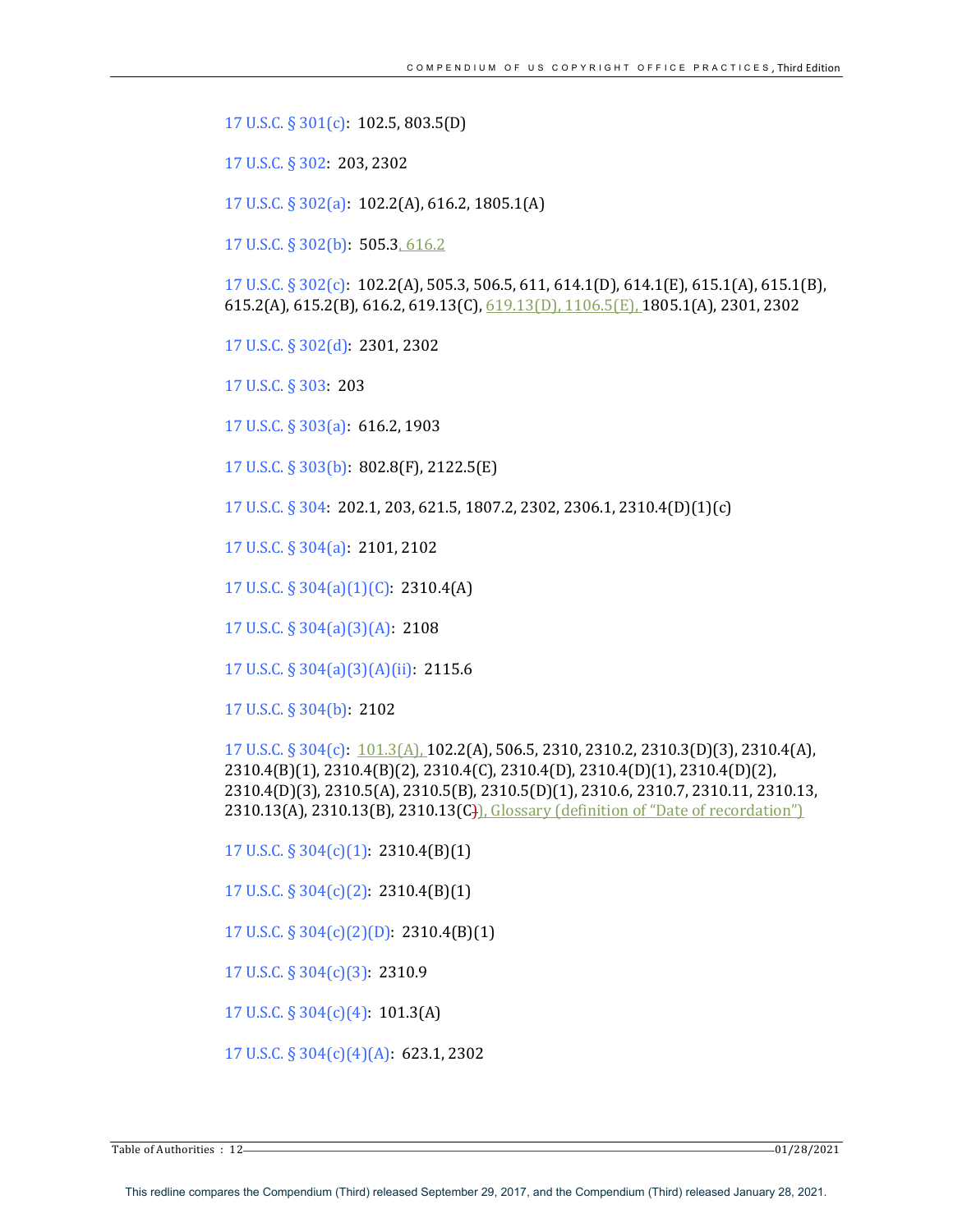17 U.S.C. § 304(d): 101.3(A), 102.2(A), 506.5, 2310, 2310.2, 2310.3(D)(3), 2310.4(D)(1), 2310.4(D)(2), 2310.5(A), 2310.5(B), 2310.5(C), 2310.5(D), 2310.5(D)(1), 2310.5(D)(2),  $2310.5(D)(3)$ ,  $2310.6$ ,  $2310.7$ ,  $2310.11$ ,  $2310.13$ ,  $2310.13(A)$ ,  $2310.13(B)$ ,  $2310.13(C)$ Glossary (definition of "Date of recordation")

17 U.S.C. § 304(d)(1): 101.3(A), 2302

17 U.S.C. § 304(d)(2): 2310.9

17 U.S.C. § 305: 203, 2102

17 U.S.C. § 401: 2202.2(A)

17 U.S.C. § 401(a) (1978): 2203.1

17 U.S.C. § 401(a):  $2203.1$ 

17 U.S.C. § 401(a) (1978): 2203.1

17 U.S.C. § 401(b): 2204.1

17 U.S.C. § 401(b)(2): 2205.1(A) 

17 U.S.C. § 401(b)(3): 2205.2(A)

17 U.S.C. § 401(c): 2206.2, 2206.7, 2207

17 U.S.C. §  $401(d)$ : 2202.2(A)

17 U.S.C. § 402: 2202.2(A)

17 U.S.C. § 402(a) (1978):17 U.S.C. §402(a): 2203.1, 2203.3

17 U.S.C. § 402(a) (1978): 2203.1, 2203.3

17 U.S.C. § 402(b): 2204.2

17 U.S.C. § 402(b)(2): 2205.1(A)

17 U.S.C. § 402(b)(3): 2205.2(A), 2207.4

17 U.S.C. § 402(c): 2206.2, 2206.3, 2206.7, 2207.4

17 U.S.C.  $\S$  402(d): 2202.2(A)

17 U.S.C. § 403: 2208

17 U.S.C. § 405: 2204.3, 2206.2, Glossary (definition of "Registration")

Table of Authorities : 13 01/28/2021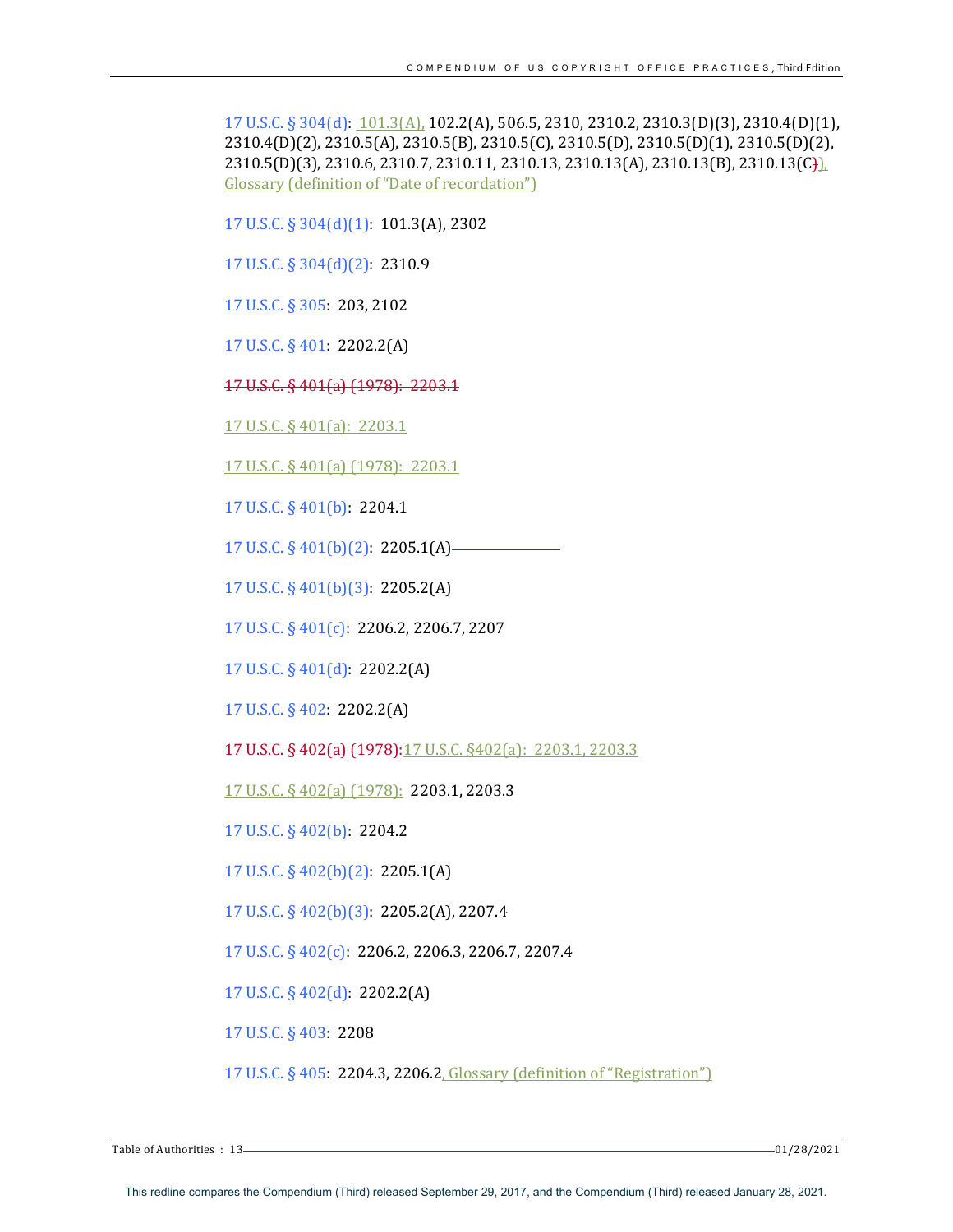17 U.S.C. § 405(a): 22031807.4(D), 2203.4 

17 U.S.C. § 405(b): 2202.2(A)

17 U.S.C. § 405(c): 2203.4

17 U.S.C  $\S$  406: Glossary (definition of "Registration")

17 U.S.C. § 406(a): 2202.2(A), 2205.2(E), 2205.2(I), 2309.3(D)

17 U.S.C. § 406(b): 2205.1(C), 2205.1(D)

17 U.S.C.  $\S$  406(c): 2205.1(C), 2205.1(D), 2205.2(F)

17 U.S.C. § 407: 101.2(I), 202,  $1502, 1505.2, 1511, 1511.3$ , Glossary (definition of "Mandatory deposit copy")

17 U.S.C. § 407(a): 101.3(A), 1010.7, 1502

17 U.S.C. § 407(a)(1): 1511

17 U.S.C. § 407(a)(2): 1511

17 U.S.C. § 407(b): 1511, 1511.7(D)

17 U.S.C. § 407(c): 1502, 1511.3 

 $17 \text{ U.S.C.}$  §  $407(d)$ :  $1511, 1511.4$ ,  $1511.7(C)$ ),  $1511.8(A)$ 

17 U.S.C. § 407(e): 1511.5

17 U.S.C. § 408: 101.3(A), 621.5, 625.5, 1502, 1503.1, 1511Glossary (definitions of "Mandatory deposit copy" and "Registration")

17 U.S.C. § 408(a): 202, 203, 402, 408, 502, 511, 611.1(B), 619.10, 621.9(K), 623.1, 1402.1, 1503.2, 1807.2

17 U.S.C. § 408(b): 202, 625.5, 1502, 1503.2, 1506, 1509.2(A)(2)(a)

 $17 \text{ U.S.C.}$  §  $408(b)(1)$ : 1503.1

17 U.S.C. § 408(b)(2): 1503.2, 1504, 1511.7(A)

17 U.S.C.  $\S$  408 $(c)$ : Chapter 2100 Part VIII - (definition of "Special relief")

17 U.S.C. § 408(c)(1): 202.1, 609.2, 720.2(B)(4), 1104, 1101, 1105.1, 11171112.1, 1402.1, 1402.2, 1502, 1509, 1802.8(A)(3), 1807.2

17 U.S.C. § 408(c)(2): 202.1, 11041105.2, 11151110

Table of Authorities  $\cdot$  14  $-$  01/28/2021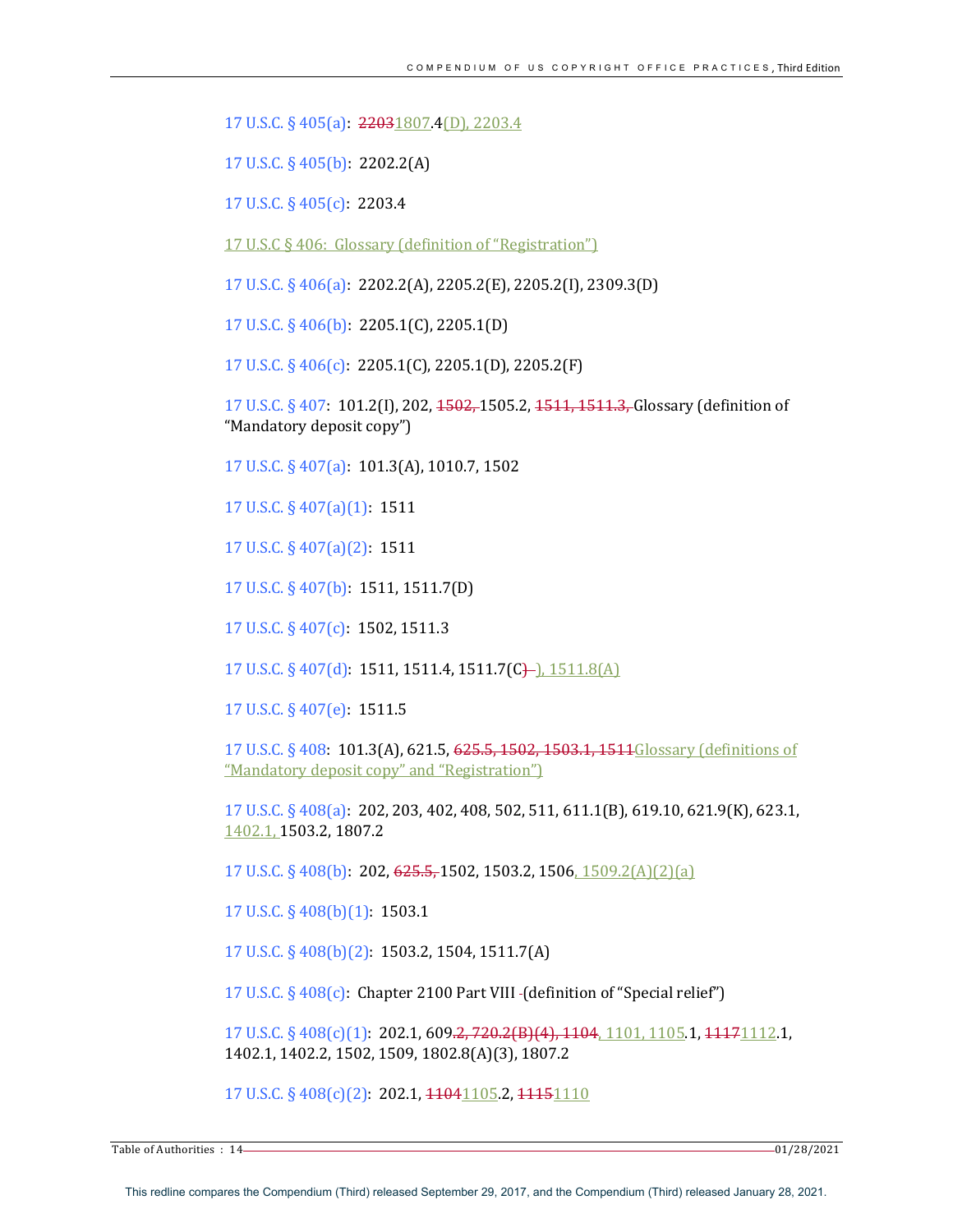17 U.S.C. § 408(c)(2)(B): 11151110.7(B)

17 U.S.C.  $\S$  408(c)(3): 2128–

17 U.S.C. § 408(d): 202.1, 1402.2, 1802, 1802.4, 1802.8(A)(2), 1802.8(B)(1), 1807.2, 2131, 2138, Chapter 2100 Part VIII - (definition of "Supplementary registration"), Glossary (definition of "Supplementary registration")

17 U.S.C. § 408(e): 510.1, 619.11, 721.5, 1802.7(C), 1803

17 U.S.C. § 408(f): 621.9(K), 1802.4

17 U.S.C. § 408(f)(1): 1402.2, 1602, 1603.1, 1603.4, 1603.5

17 U.S.C.  $\S$  408(f)(2): 1602, 1603.1

17 U.S.C. § 408(f)(3): 202, 1604.1

17 U.S.C. § 408(f)(4): 1604.1

17 U.S.C. §  $408(f)(4)(A)$ : 1604.1

17 U.S.C.  $\S$  408(f)(4)(B): 1604.1

17 U.S.C. § 409: 205, 511, 602.2, 602.3, 611.1(B), 618.1, 621.3, 1402.1, 1402.2

17 U.S.C. § 409(1): 615.1(B), 615.2(B), 619.1, 4106.3(619.13(C), 619.13(D), 1103.4(G), 1107.4(H), 11151110.7(E), 1114.6(K), 1402.2

17 U.S.C. § 409(2): 613.1, 616.2, 617.1, 1402.2

17 U.S.C. § 409(3): 617.1,615.1(B), 615.2(B), 617.1, 619.13(C), 619.13(D), 1402.2

17 U.S.C. § 409(4): 1402.2

17 U.S.C. § 409(5): 503.4, 614.1(F), 620.2, 620.4(B), 1402.2

17 U.S.C. § 409(6): 610, 721.9(B), 1402.2

17 U.S.C. § 409(7): 611, 1402.2

17 U.S.C. § 409(8): 612.1, 1402.2, 1903

17 U.S.C. § 409(9): 618.5, 618.6, 721.8, 1402.2

17 U.S.C. § 409(10): 1402.2

17 U.S.C. § 410: 101.3(A), 1509.1( $E$ )(4)(d)

 $\frac{1}{2}$  Table of Authorities  $\colon 15$   $\longrightarrow$  01/28/2021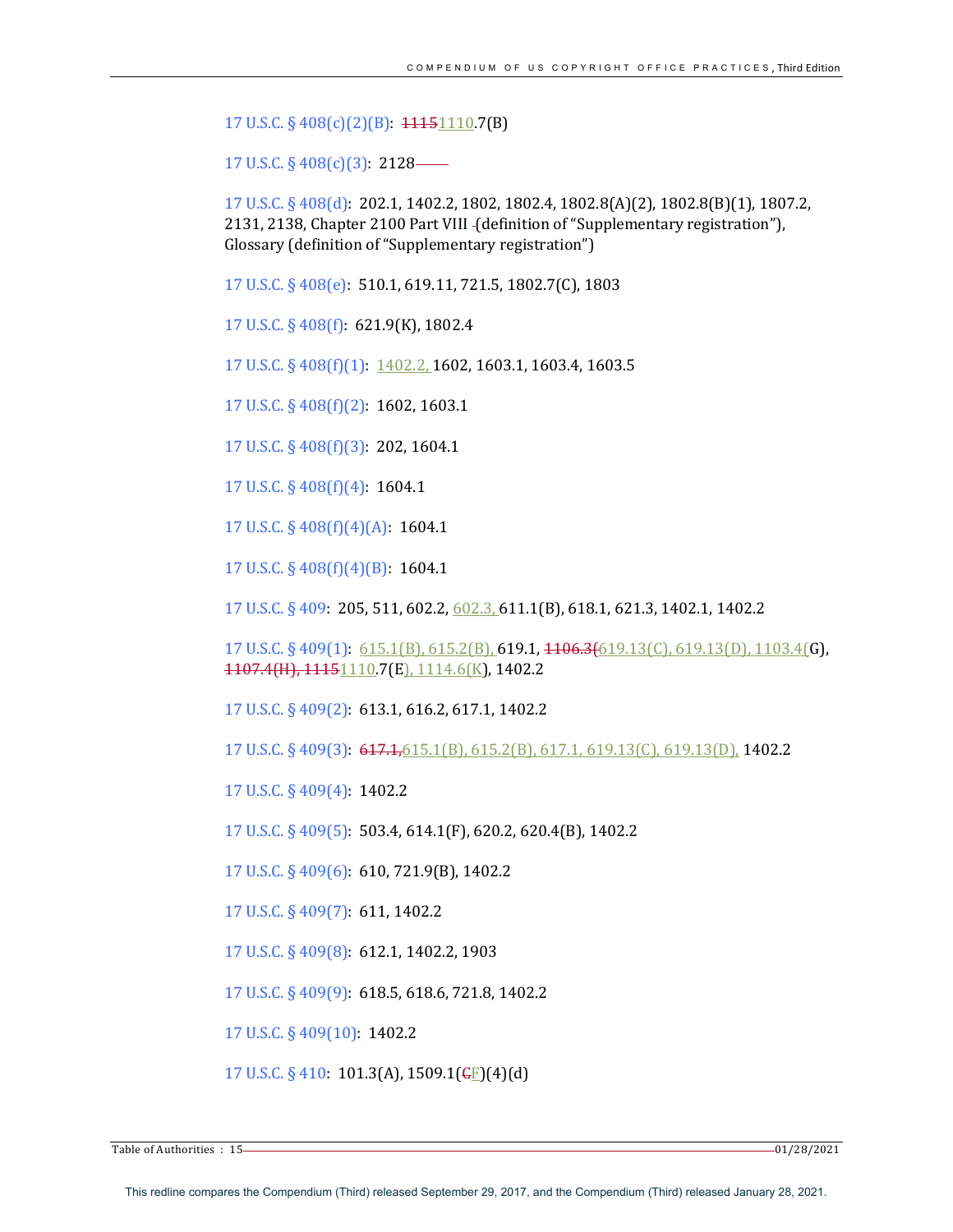17 U.S.C. § 410(a): 206, 209, 211, 302, 309, 602, 607, 625, 625.4, 625.5, 801.11,  $1509.1$ ( $\text{CF}$ )(4)(b)

17 U.S.C. § 410(b): 302, 625.5, 1503.2, 1702, 1807.1

17 U.S.C. § 410(c): 101.3(A), 607, 625.5,  $1146.2,1108.7, 1114.6(D)$ , 1802.3, 1903

17 U.S.C. § 410(d): 209, 625, 625.5, 1117.81112.9, 1705, 1802.12, Glossary (definitiondefinitions of "Effective Date of Registration" and "Registration")

17 U.S.C. § 411: 101.3(A), 102.4, 625.5Glossary (definition of "Registration")

17 U.S.C. § 411(a): 202, 203, 211, 623.1, 625.5, 1107.7, 1108.7, 1602, 1604.1, 1604.2, 1706

17 U.S.C. § 411(b): 625.5

 $17 \text{ U.S.C.}$  § 412:  $101.3(A)$ ,  $203$ ,  $623.1$ ,  $11151110.6$ ,  $11161114.5$ ,  $1509.1(B<sub>G</sub>)$ ,  $1602$ , 1604.1, 1604.2, 1903, 2313.3, 2314.4, Glossary (definition of "Registration")

17 U.S.C. § 412(c): 202

17 U.S.C. § 504: 202

17 U.S.C. § 504(c): 1903

17 U.S.C. § 504(c)(1): 1008.4, 1008.7, 1104.51105.4, 1112.3

17 U.S.C.  $\S 504(c)(2)$ : 2202.2(A)

17 U.S.C. § 505: 202, 1903

17 U.S.C. § 506(a): 102.7

17 U.S.C. § 506(e): 212.1, 309.2, 602.4(C), 624.1,  $\frac{1103.4(L)}{1103.4(L)}$  1106.3 $\frac{5}{5}(L)$ , 1107.4(M6([])  $1108.6(K)$ , 1109.7(J), 1112.4, 1115 $6(K)$ , 1110.7(I),  $1114.6(0)$ , 1802.8(A)(7), 1802.8(B)(6). Glossary (definition of "Registration")

17 U.S.C. § 512: 102.7

17 U.S.C. § 512(c): 101.3(A), 2301, 2302, 2304.1, 2312, 2407.5

17 U.S.C.  $\S 512(c)(2)$ : 2302, 2304.1(C), 2312

17 U.S.C.  $\S 601$  (1976): 17 U.S.C.  $\S 601$  (1976): Glossary (definition of "Manufacturing  $Clause<sub>1</sub><sup>''</sup>$ 

17 U.S.C. § 701: 101.1, 101.3(C)), 805.5

Table of Authorities : 16 01/28/2021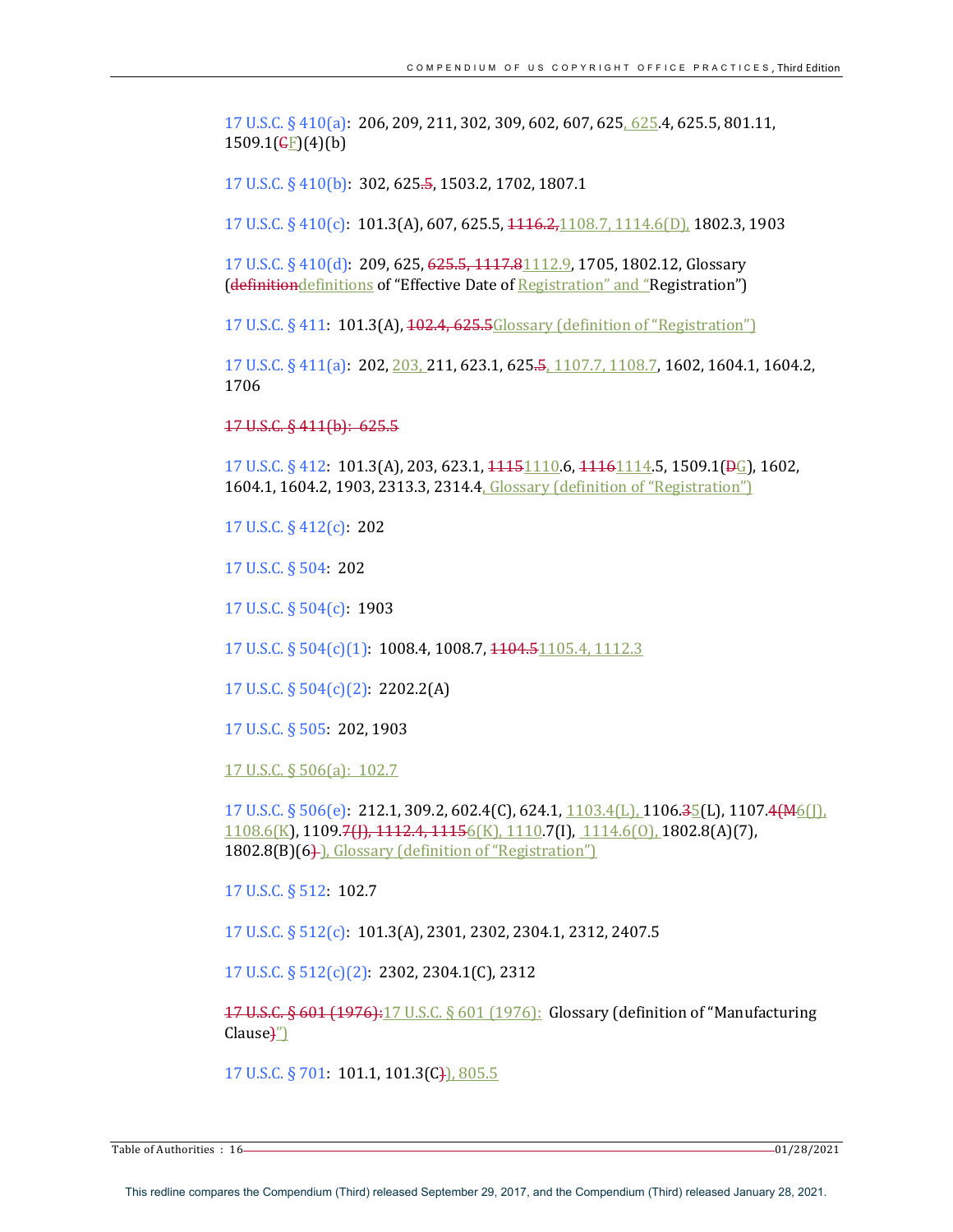17 U.S.C. § 701(a): 805.5

17 U.S.C. § 701(c): 101.4, 2409

17 U.S.C. § 701(e): 101.3(B), 102.2(B), 102.3

17 U.S.C. § 702: 101.3(B), 102.2(B), 625.5, 805.5, 1402.1

17 U.S.C. § 703: 1807.4(C), 1807.4(D)

17 U.S.C. § 704: 1502

17 U.S.C. § 704(a): 1510.1

17 U.S.C. § 704(d): 713, 2410

17 U.S.C. § 704(e): 2410

17 U.S.C. § 705(a): 205, 1509.1( $E$ [)(4)(a), 1606.1——

17 U.S.C. § 705(b): 205, 1509.1( $E$ )(4)(a), 1606.1—  $\overline{\phantom{0}}$ 

17 U.S.C. § 706(b): 102.3

17 U.S.C. § 708: 625.5

17 U.S.C. § 708(b): 14031412.1

17 U.S.C. § 708(c): 2412

17 U.S.C. § 901: 101.3(A)

17 U.S.C. §  $901(a)(1)$ : 1204.1, Glossary (definition of "Semi-conductor chip product")

17 U.S.C.  $\S 901(a)(2)$ : 1202, Glossary (definition of "Mask work")

17 U.S.C. § 901(a)(3): 1204.1

17 U.S.C.  $\S$  901(a)(5): 1204.4, 1213—

17 U.S.C. § 902: 101.3(A), 1204

17 U.S.C. § 902(a): 1204.4

17 U.S.C. § 902(b)(1): 1205.1

17 U.S.C. § 902(b)(2): 1204.2, 1205.1

17 U.S.C. § 902(c): 1204.3, 1212.8(D), 1212.8(E)

Table of Authorities  $\cdot$  17 01/28/2021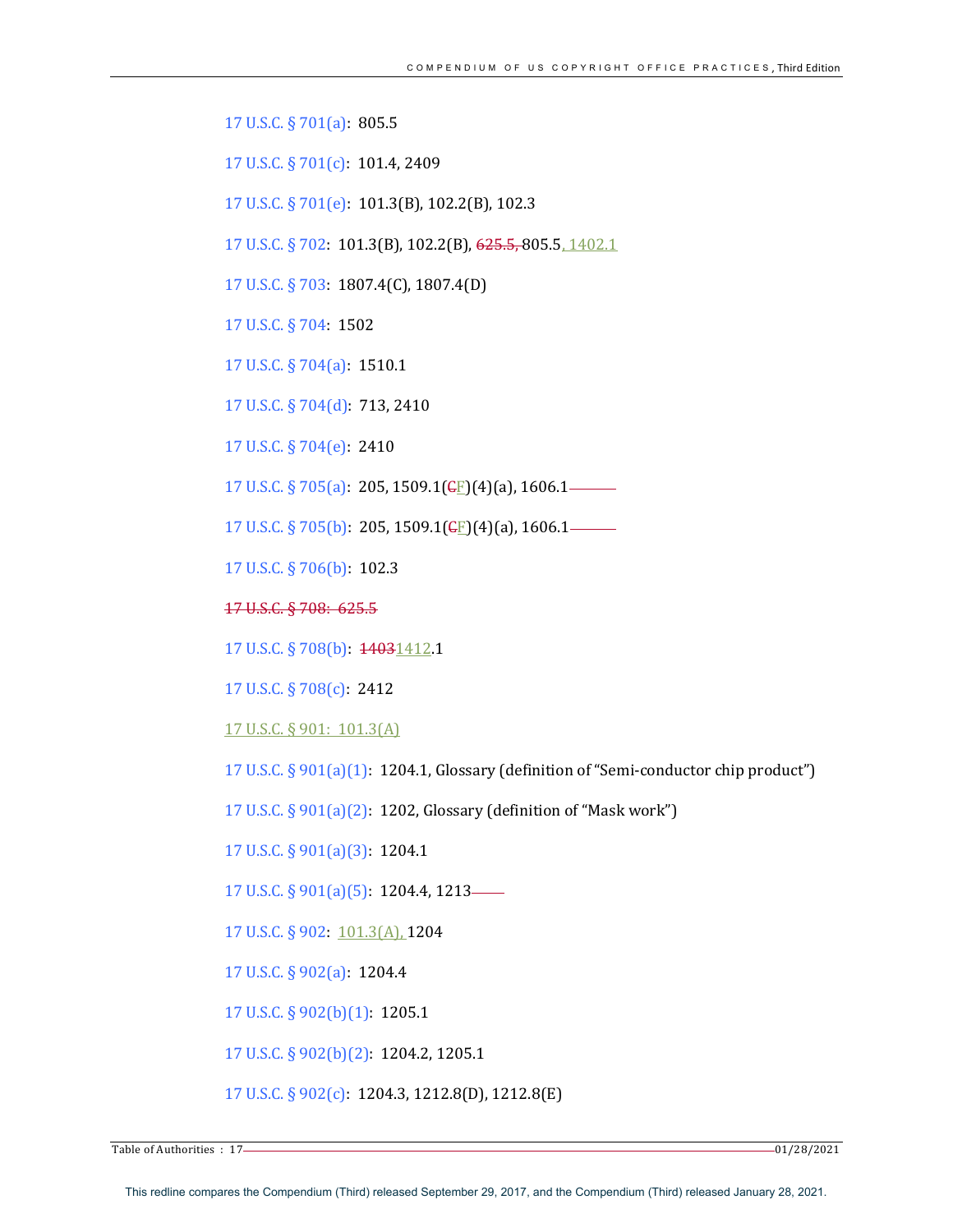17 U.S.C. § 903: 101.3(A), 2302

17 U.S.C. § 903(b): 1208.1, 1212.5(C)

17 U.S.C. § 903(c): 2302

17 U.S.C. § 903(d): 1208.3

17 U.S.C. § 904: 101.3(A), 1206

17 U.S.C. § 905: 101.3(A), 1207

17 U.S.C. § 906: 101.3(A)

17 U.S.C. § 906(a): 1207.1

17 U.S.C. § 906(b): 1207.2

17 U.S.C. § 907: 101.3(A)

17 U.S.C. § 908: 101.3(A), 1807.2

17 U.S.C. § 908(a): 1204.5(A)

17 U.S.C. § 908(e): 1204.5(B)

17 U.S.C. § 908(f): 1204.5(C)

17 U.S.C. § 909: 101.3(A), 1209

17 U.S.C. § 909(a): 1209

17 U.S.C. § 909(b): 1209.1

17 U.S.C. § 910: 101.3(A), 1204.5(C)

17 U.S.C. chapter 1017 U.S.C. § 911: 101.3(A)

17 U.S.C. § 912: 101.3(A)

17 U.S.C. § 913: 101.3(A)

17 U.S.C. § 914: 101.3(A)

17 U.S.C. § 1001: 101.2(H), Glossary (definition of "Licensing Division")

17 U.S.C. § 1101: 808.10(K)(1)

17 U.S.C. § 1002: 101.2(H), Glossary (definition of "Licensing Division")

 $\frac{1}{2}$  Table of Authorities  $\cdot$  18  $\frac{1}{28}/2021$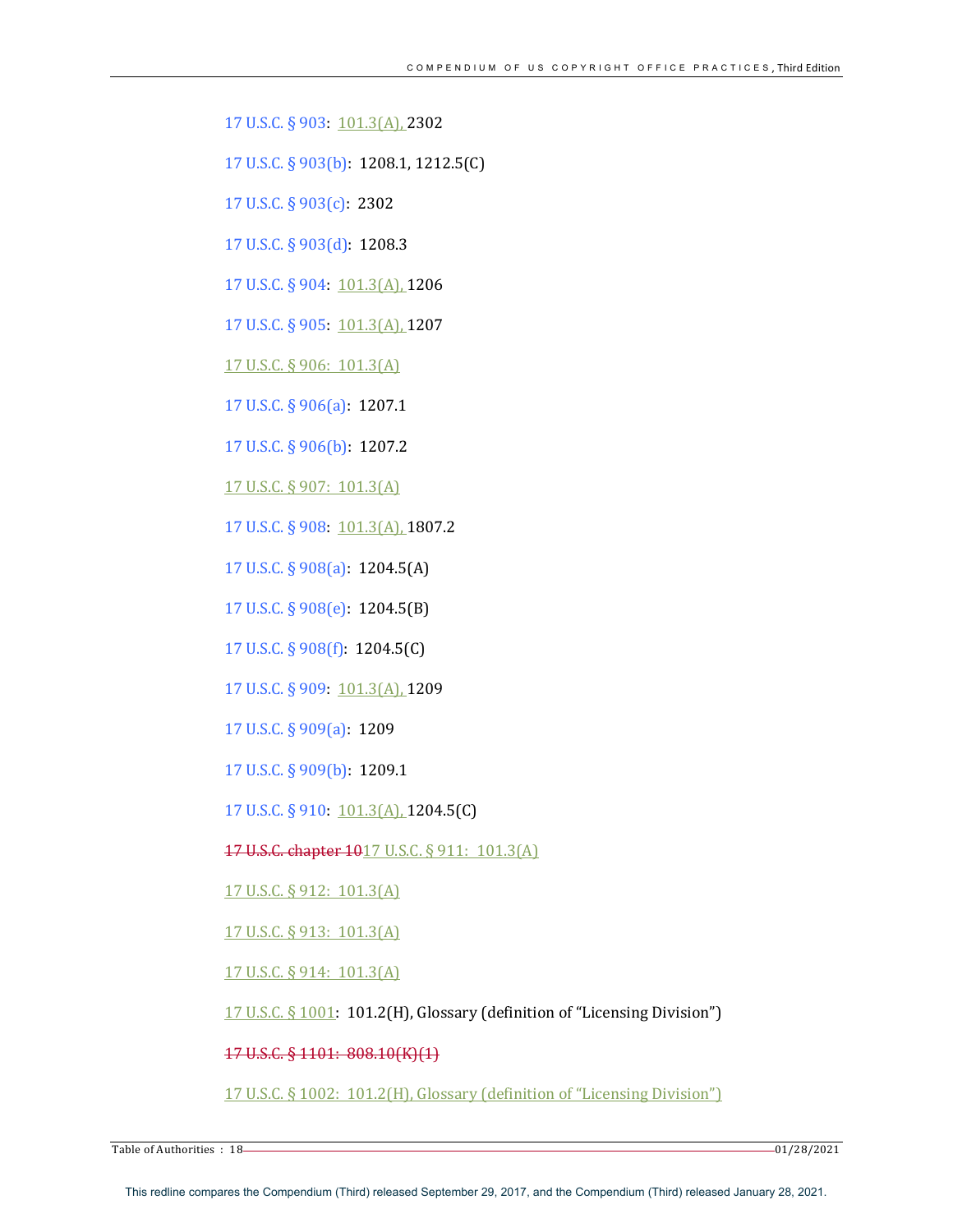17 U.S.C.  $\S$  1003: 101.2(H), Glossary (definition of "Licensing Division")

17 U.S.C. § 1004: 101.2(H), Glossary (definition of "Licensing Division")

17 U.S.C. § 1005: 101.2(H), Glossary (definition of "Licensing Division")

17 U.S.C. § 1006: 101.2(H), Glossary (definition of "Licensing Division")

17 U.S.C. § 1007: 101.2(H), Glossary (definition of "Licensing Division")

17 U.S.C. § 1008: 101.2(H), Glossary (definition of "Licensing Division")

17 U.S.C. § 1009: 101.2(H), Glossary (definition of "Licensing Division")

17 U.S.C. § 1010: 101.2(H), Glossary (definition of "Licensing Division")

17 U.S.C. § 1301: 1304

17 U.S.C. § 1301(a)(1): 1304

17 U.S.C. § 1301(a)(2): 1304

 $17$  U.S.C. §  $1301(b)(1)$ :  $1304.1, 1303.5-$ 

17 U.S.C. § 1301(b)(2): 1303.7

17 U.S.C. § 1301(b)(3): 1303.8

17 U.S.C.  $\S$  1301(b)(4): 1303.2

17 U.S.C. § 1301(b)(5): 1303.6

17 U.S.C. § 1301(b)(6): 1303.4

17 U.S.C. § 1301(b)(7): 1303.1

17 U.S.C. § 1302(1): 1305.2

17 U.S.C. § 1302(2): 1305.2

17 U.S.C. § 1302(3): 1305.2

17 U.S.C. § 1302(4): 1305.2

17 U.S.C. § 1302(5): 1304.2, 1304.4, 1305.4

17 U.S.C. § 1303: 1304.3

17 U.S.C. § 1304: 1306.1

 $\frac{1}{2}$  Table of Authorities  $\colon 19$   $\longrightarrow$  01/28/2021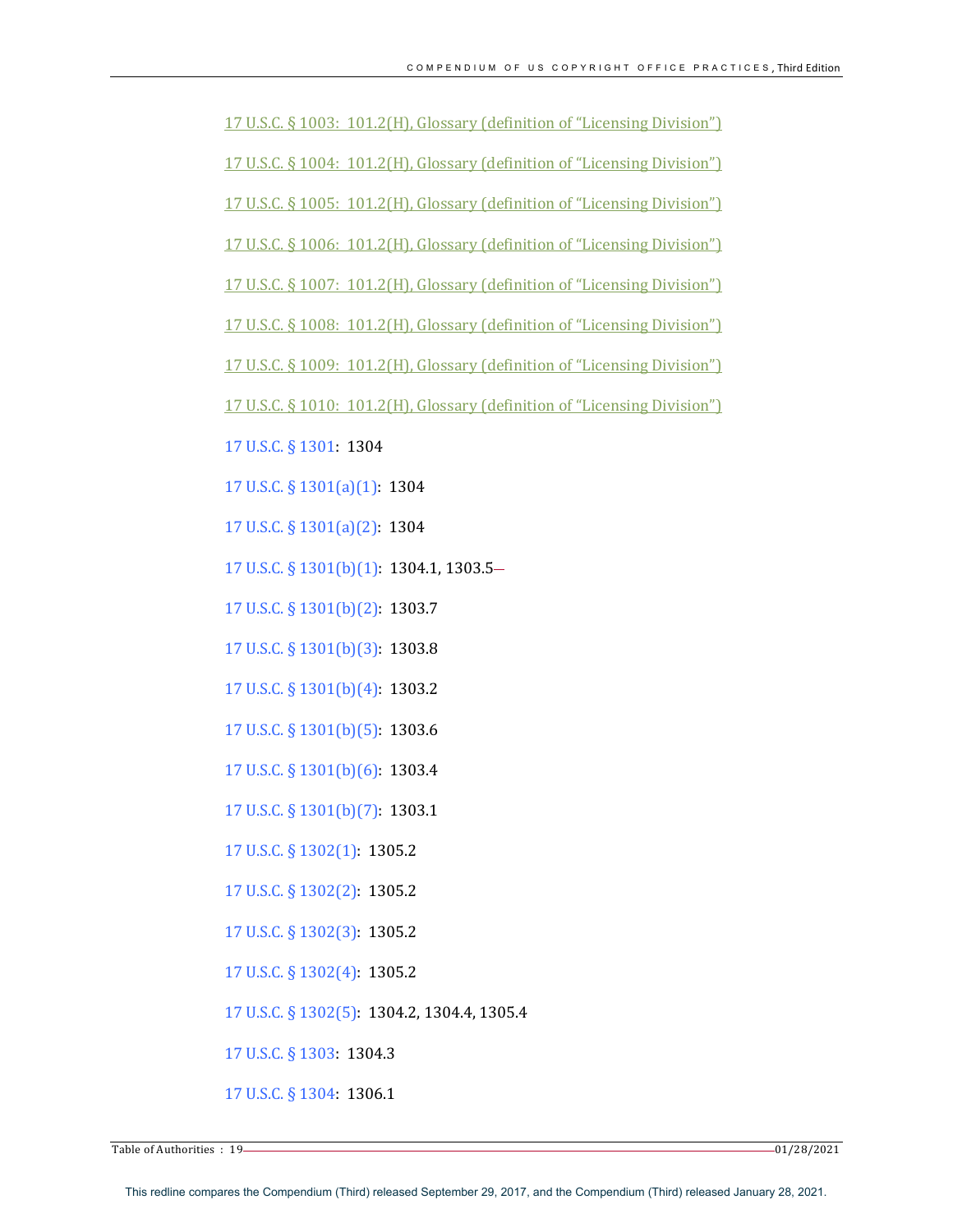17 U.S.C. § 1305(a): 1306.1

17 U.S.C. § 1305(b): 1306.1

17 U.S.C. § 1306: 1312.9(A)

17 U.S.C. § 1306(a): 1309.1, 1309.2

17 U.S.C. § 1306(b): 1309.1, 1309.4

17 U.S.C. § 1308: 1307

17 U.S.C. § 1309: 1307

17 U.S.C. § 1310: 1311, 1312

17 U.S.C. § 1310(a): 1310.1

17 U.S.C. § 1310(b): 1303.3, 1304.4, 1310.1, 1312.6

17 U.S.C. § 1310(c): 1311.2

17 U.S.C. § 1310(d): 1312.2(B)-

17 U.S.C. § 1310(e): 1311.2

17 U.S.C. § 1310(g): 1312.3

17 U.S.C. § 1310(h): 1313.1

17 U.S.C. § 1311: 1306.2, 1312, 1312.5

17 U.S.C. § 1312: 1312

17 U.S.C. § 1313: 1312, 1807.2

17 U.S.C. § 1313(a): 1315

17 U.S.C. § 1313(b): 1316

17 U.S.C. § 1314: 1310.2, 1312, 1315

17 U.S.C. § 1315: 1312, 1315

17 U.S.C. § 1319: 1317

17 U.S.C. § 1320: 2302

17 U.S.C. § 1320(a): 1308

Table of Authorities  $\cdot$  20 01/28/2021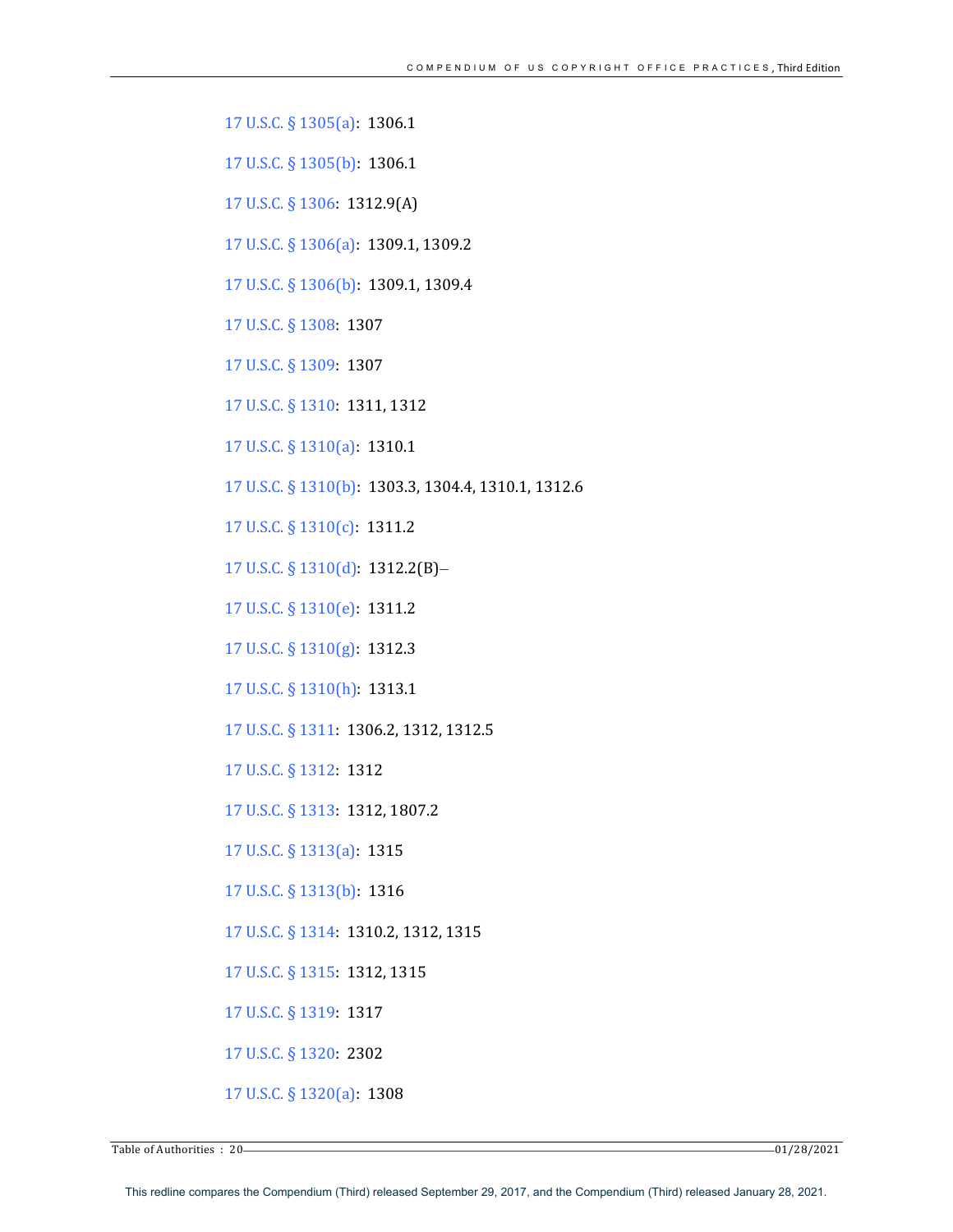17 U.S.C. § 1320(b): 1308.1

17 U.S.C. § 1320(d): 1308.2, 2302

17 U.S.C. § 1321(a): 1307, 1310.2

17 U.S.C. § 1321(b): 1316

17 U.S.C. § 1329: 1305.5

17 U.S.C. § 1332: 1305.1

18 U.S.C. §§ 700-716: 314

18 U.S.C. § 1361: 2407.1(C)(2)

18 U.S.C. § 2071(a): 2407.1(C)(2)

35 U.S.C. § 2(c)(5): 101.1

35 U.S.C. § 102(a)(1): 717.3

35 U.S.C. § 102(b)(1): 717.3

36 U.S.C. § 220506: 314

17 U.S.C. § 1401(f)(5)(A): 608, 803.5(D)

#### **Other Provisions of the United States Code**

5 U.S.C. § 500: 1706

5 U.S.C. § 553: 102.2(B)

15 U.S.C. § 8111(b)(3)(A)(ii): 101.1

15 U.S.C. § 290e: 313.6(C)(1)

18 U.S.C. § 700: 314

18 U.S.C. § 701: 314

18 U.S.C. § 702: 314

18 U.S.C. § 703: 314

18 U.S.C. § 704: 314

18 U.S.C. § 705: 314

Table of Authorities  $\cdot$  21  $-$  01/28/2021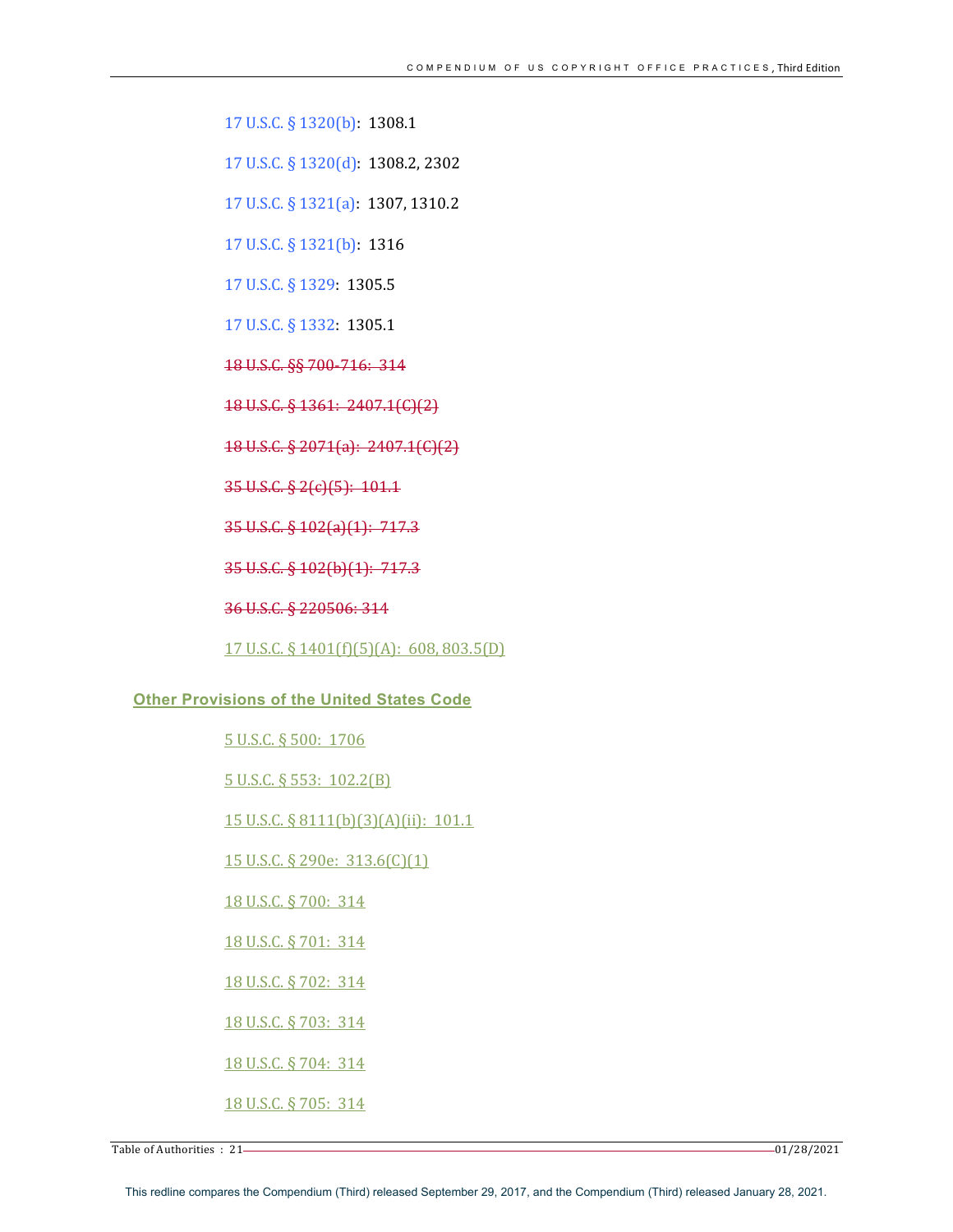- 18 U.S.C. § 706: 314
- 18 U.S.C. § 707: 314
- 18 U.S.C. § 708: 314
- 18 U.S.C. § 709: 314
- 18 U.S.C. § 710: 314
- 18 U.S.C. § 711: 314
- 18 U.S.C. § 712: 314
- 18 U.S.C. § 713: 314
- 18 U.S.C. § 714: 314
- 18 U.S.C. § 715: 314
- 18 U.S.C. § 716: 314
- 18 U.S.C. § 1361: 2407.1(C)(2)
- 18 U.S.C. § 2071(a): 2407.1(C)(2)
- 35 U.S.C. § 2(c)(5): 101.1
- $35 \text{ U.S.C.}$   $\S$   $102(a)(1)$ :  $717.3$
- 35 U.S.C. § 102(b)(1): 717.3
- 36 U.S.C. § 220506: 314

#### **Public Laws and Statutes at Large Enacted After 1976**

Transitional and Supplementary Provisions of the Copyright Act of 1976, Pub. L. No. 94-553, 90 Stat. 2541: Glossary (definition of "1976 Copyright Act")

Transitional and Supplementary Provisions of the Copyright Act of 1976, Pub. L. No. 94-553, app. A, tit. I, § 102, 90 Stat. 2541: 2102, 2103

Transitional and Supplementary Provisions of the Copyright Act of 1976, Pub. L. No. 94-553, app. A, tit. I, § 107, 90 Stat. 2541: 2115.2(F)

Transitional and Supplementary Provisions of the Copyright Act of 1976, Pub. L. No. 94-553, § 401(a), 90 Stat. 2541: 2203.1, 2203.3

Table of Authorities  $\cdot$  22 01/28/2021  $-$  01/28/2021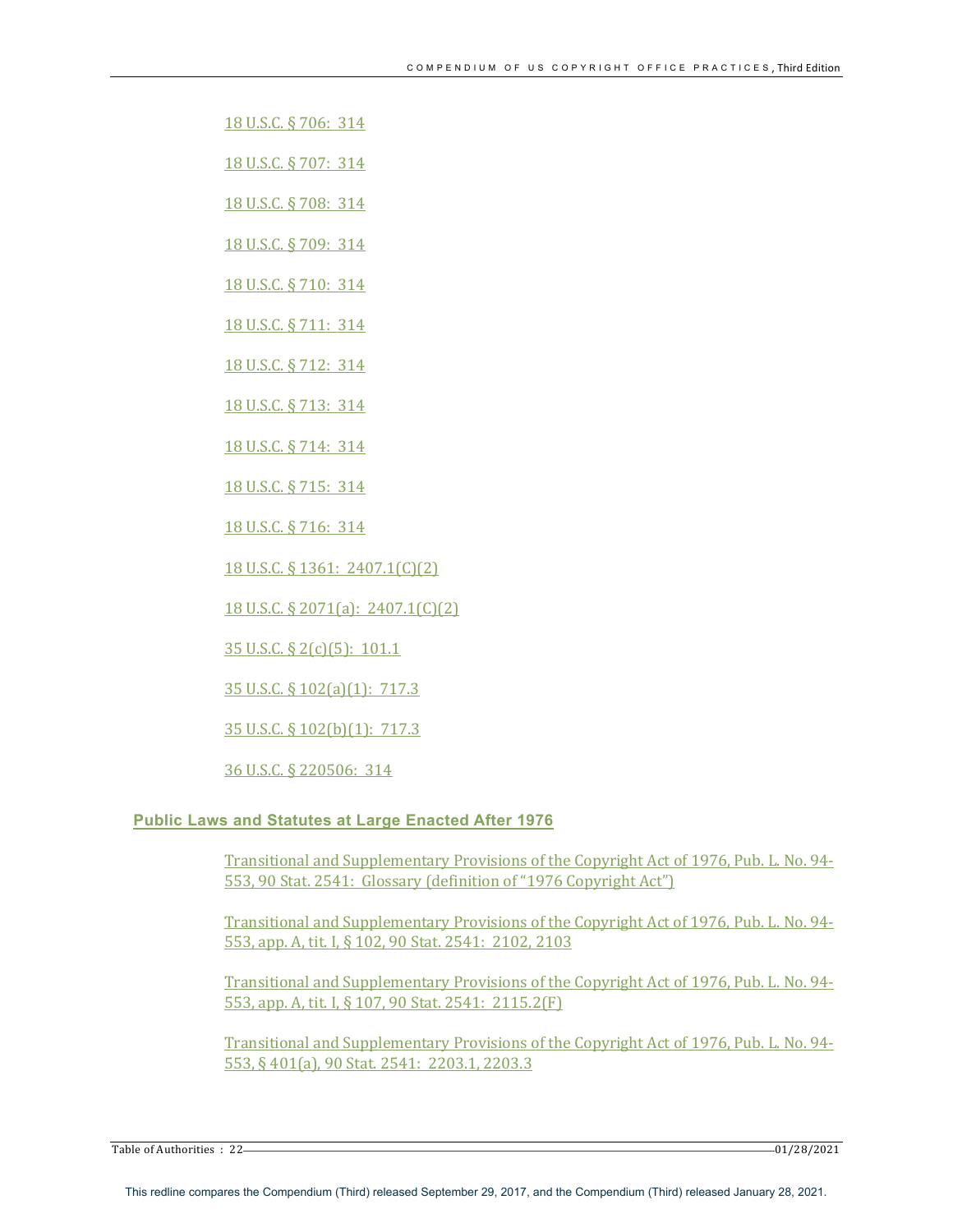Transitional and Supplementary Provisions of the Copyright Act of 1976, Pub. L. No. 94-553, § 402(a), 90 Stat. 2541: 2203.1, 2203.3

An Act to Amend the Manufacturing Clause of the Copyright Law, Pub. L. No. 97-215, 96 Stat. 178 (1982): 2100 Part VIII (definition of "Manufacturing clause")

Semiconductor Chip Protection Act of 1984, Pub. L. No. 98-620, 98 Stat. 3347: 101.3(A)

Copyright Amendments Act of 1992, Pub. L. No. 102-307, 106 Stat. 264: 2102, 2103, 2100 Part VIII (definition of "Renewal term registration")

North American Free Trade Agreement Implementation Act, Pub. L. No. 103-182, 107 Stat. 2057 (1993): 808.10(J)(2)

Uruguay Round Agreements Act, Pub. L. No. 103-465, 108 Stat. 4809 (1994): 202.1,  $808.10(1)(1)$ , 2007.1

Sonny Bono Copyright Term Extension Act, Pub. L. No. 105-298, 112 Stat. 2827 (1998): 2102

Digital Millennium Copyright Act, Pub. L. No. 105-304, 112 Stat. 2860 (1998): 101.3(A)

Digital Millennium Copyright Act, Pub. L. No. 105-304, § 102, 112 Stat. 2860 (1998): 2003.2(B)

Copyright Cleanup, Clarification, and Corrections Act of 2010, Pub. L. No. 111-295,  $\S$ 4(a), 124 Stat. 3180: Chapter 2100 Part VIII (definition of "Manufacturing clause)

# **Copyright Act of 1909 and Other Public Laws and Statutes at Large Enacted Before 1976**

An Act to Amend and Consolidate the Acts Respecting Copyright, Pub. L. No. 60-349, 35 Stat. 1075 (1909): Glossary (definition of "1909 Copyright Act")

Copyright Act of 1909, Pub. L. No. 60-349, § 4, 35 Stat. 1075 (1909): 2114

Copyright Act of 1909, Pub. L. No. 60-349, § 5, 35 Stat. 1075 (1909): 2114

Copyright Act of 1909, Pub. L. No. 60-349, § 9(c), 35 Stat. 1075 (1909): 2118, 2121.4(A)

Copyright Act of 1909, Pub. L. No. 60-349, § 11, 35 Stat. 1075 (1909): 2114

Copyright Act of 1909, Pub. L. No. 60-349, § 12, 35 Stat. 1075 (1909): 2125, 2127

Copyright Act of 1909, Pub. L. No. 60-349, § 15, 35 Stat. 1075 (1909): 2124

Copyright Act of 1909, Pub. L. No. 60-349, § 19, 35 Stat. 1075 (1909): 2118, 2121.4(A), 2122.1(E), 2122.5(G)

Copyright Act of 1909, Pub. L. No. 60-349, § 20, 35 Stat. 1075 (1909): 2118, 2122.1(E)

 $\frac{1}{2}$  Table of Authorities  $\colon 23 \longrightarrow 01/28/2021$ 

This redline compares the Compendium (Third) released September 29, 2017, and the Compendium (Third) released January 28, 2021.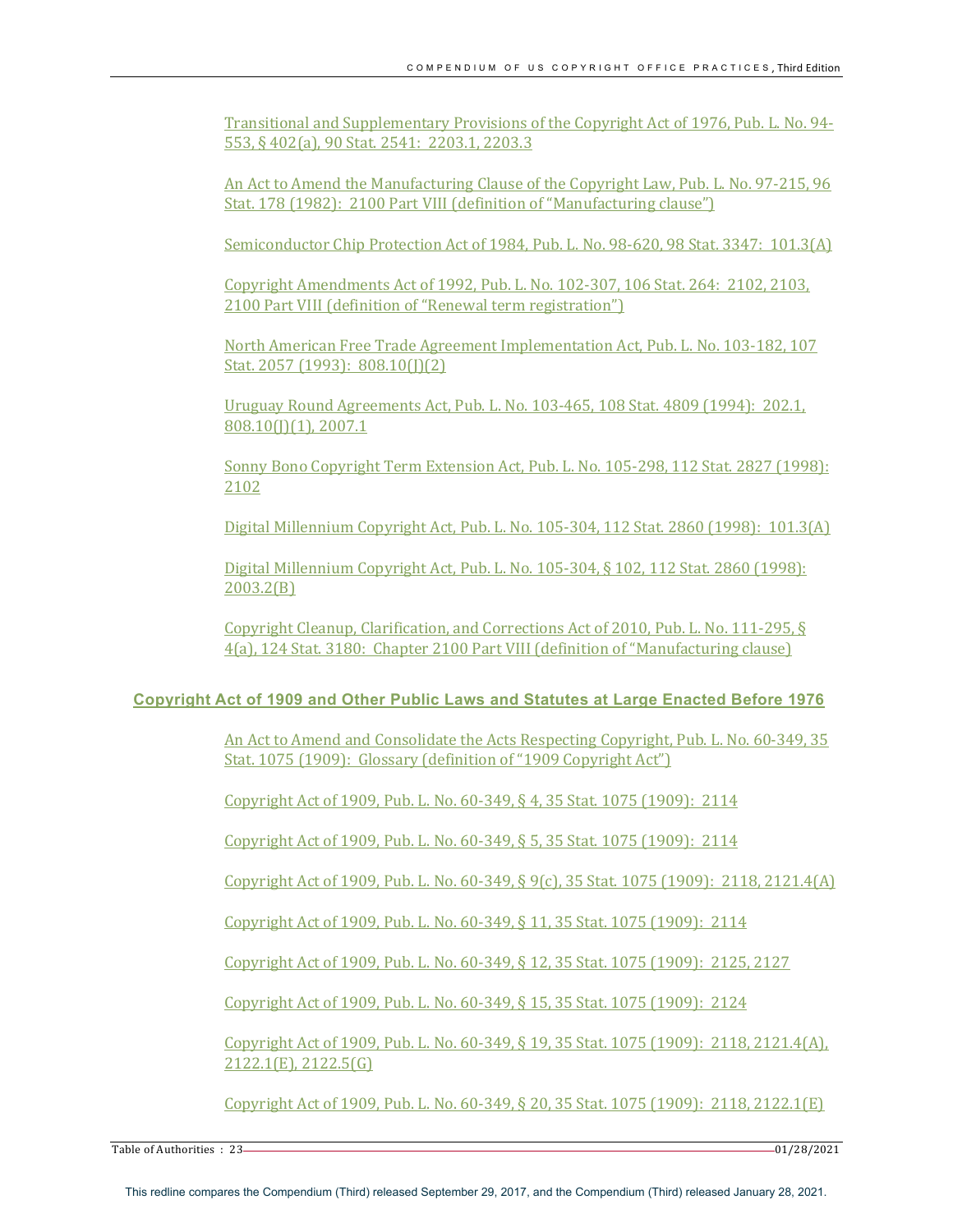Copyright Act of 1909, Pub. L. No. 60-349, § 23, 35 Stat. 1075 (1909): 2102, 2127

Copyright Act of 1909, Pub. L. No. 60-349, § 24, 35 Stat. 1075 (1909): 2102

Pub. L. No. 62-303, 37 Stat. 488 (1912): 2114 n.5

Pub. L. No. 69-464, § 15, 44 Stat. 1075 (1926): 2124.1

Pub. L. No. 77-258, § 8, 55 Stat. 732 (1941): Chapter 2100 Part VIII (definition of "Renewal filing period")

Pub. L. No. 80-281, § 24, 61 Stat. 652 (1947): Chapter 2100 Part VIII (definitions of "Proprietary work" and "Work made for hire")

Pub. L. No. 80-281, § 26, 61 Stat.  $652$  (1947): Chapter 2100 Part VIII (definitions of "Date of (first) publication" and "Publication")

Pub. L. No. 83-743, § 9(c), 68 Stat. 1030 (1954): 2115.2(F), Chapter 2100 Part VIII (definition of "Manufacturing clause")

Pub. L. No. 83-743, § 16, 68 Stat. 1030 (1954): 2100 Part VIII (definition of "Manufacturing clause")

Pub. L. No. 92-140, 85 Stat. 391 (1971): 2122.5(G)

Pub. L. No. 92-140, § 1, 85 Stat. 391 (1971): 2114 n.5

Pub. L. No. 92-140, § 3, 85 Stat. 391 (1971): 2122.5

Pub. L. No. 93-573, § 101, 88 Stat. 1873 (1974): 2122.5

#### **International Treaties**

Buenos Aires Convention of 1910: 2004.1

**Convention for the Protection of Producers of Phonograms Against Unauthorized** Duplication of Their Phonograms, Geneva, 1971: 2004.1, 2122.5(C)

Universal Copyright Convention, Geneva, 1952: Buenos Aires Convention of 1910: 2004.1, Chapter 2100 Part VIII (definition of "Pan-American Conventions")

Universal Copyright Convention, Geneva, 1952: 2004.1, Chapter 2100 Part VIII (definition of "U.C.C. country")

Berne Convention for the Protection of Literary and Artistic Works: 101.3(C), 102.6, 2004.1

North American Free Trade Agreement: 808.10(K), 808.10(K)(2)

 $\frac{1}{2}$  Table of Authorities  $: 24$  01/28/2021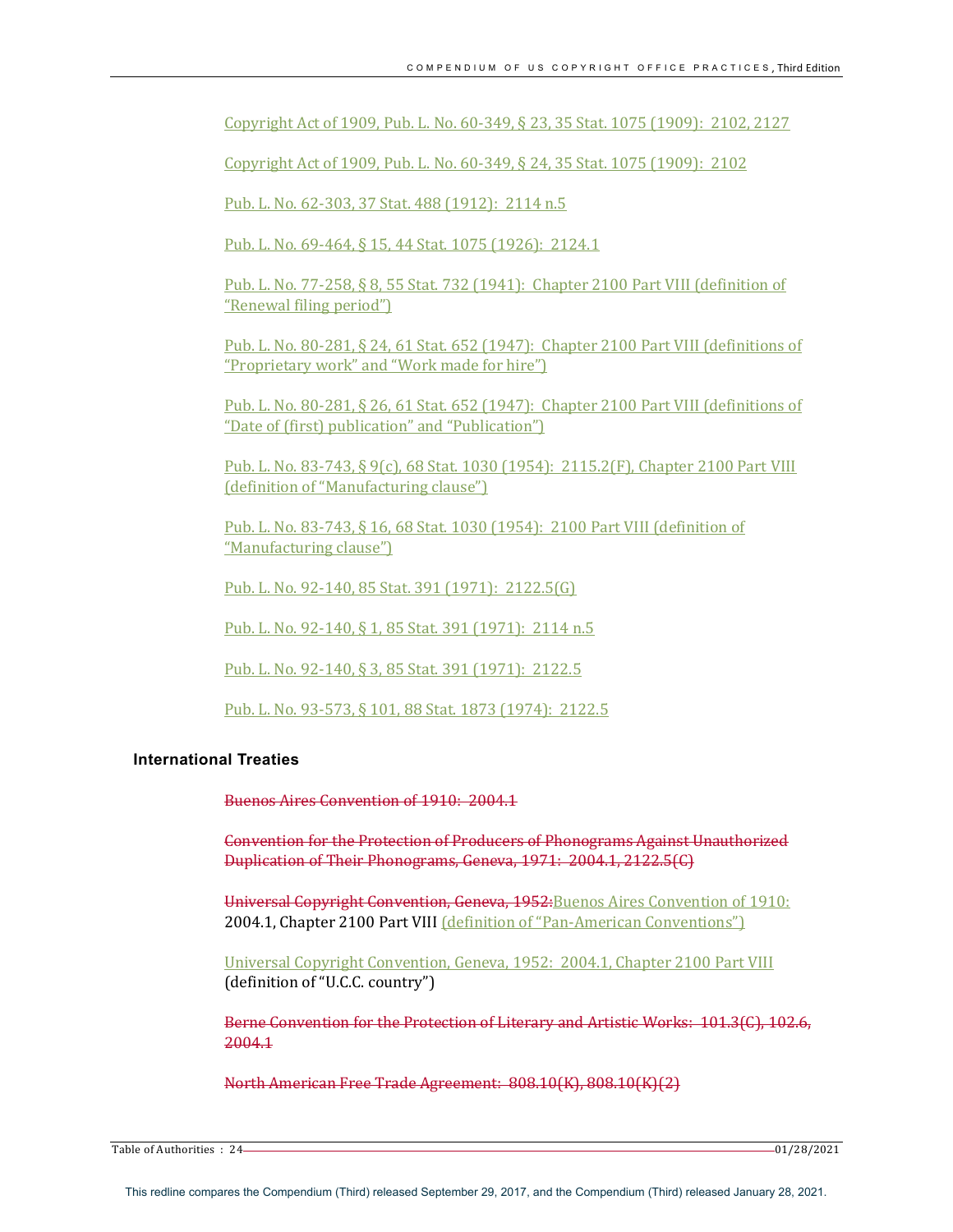World Intellectual Property Organization Copyright Treaty: 102.7, 2004.1

WIPO Performances and Phonograms Treaty: 102.7, 2004.1

Agreement on Trade-Related Aspects of Intellectual Property Rights: 2004.1

Convention for the Protection of Producers of Phonograms Against Unauthorized Duplication of Their Phonograms, Geneva, 1971: 2004.1, 2122.5(C), Chapter 2100 Part VIII (definition of "Geneva Phonogram Convention")

Berne Convention for the Protection of Literary and Artistic Works: 101.3(C), 102.6, 2004.1, 2004.2, Chapter 2100 Part VIII (definition of "Berne Union"), Glossary (definition of "Berne Convention")

North American Free Trade Agreement: 808.10(I)

Agreement on Trade–Related Aspects of Intellectual Property Rights: 2004.1

World Intellectual Property Organization Copyright Treaty: 102.7, 2004.1

World Intellectual Property Organization Performances and Phonograms Treaty, Geneva, 1996: 102.7, 2004.1

Marrakesh Treaty to Facilitate Access to Published Works for Persons Who Are Blind, Visually Impaired or Otherwise Print Disabled: 2004.1

#### **Cases: U.S. Supreme Court**

*American Broadcasting Companies, Inc. v. Aereo, Inc.*,  $134 S$ <sub>573</sub> Ct. 2498 (U.S. 431  $(2014): 1908.3$ 

*Baker v. Selden,* 101 U.S. 99 (1879): 313.4(H)G), 906.6

*Banks v. Manchester,* 128 U.S. 244 (1888): 313.6(C)(2)

*Bleistein v. Donaldson Lithographing Co.*, 188 U.S. 239 (1903): 310.2, 913

*Burrow-Giles Lithographic Co. v. Sarony*, 111 U.S. 53 (1884): 306, 313.2, 613.1, 909.3(B)

*ChristensenCallaghan* v. *Harris County*, 529*Myers*, 128 U.S. 576 (2000): Introduction at  $617(1888): 313.6(C)(2)$ 

*Community for Creative Non-Violence v. Reid,* 490 U.S. 730 (1989): 506.2, 506.5, 613.1, 1606.4

*Eldred v. Ashcroft*, 537 U.S. 186 (2003): 102.1

*Erie Railroad Co. v. Tompkins, 304 U.S. 64 (1938): 313.3(C)* 

Table of Authorities : 25 01/28/2021

This redline compares the Compendium (Third) released September 29, 2017, and the Compendium (Third) released January 28, 2021.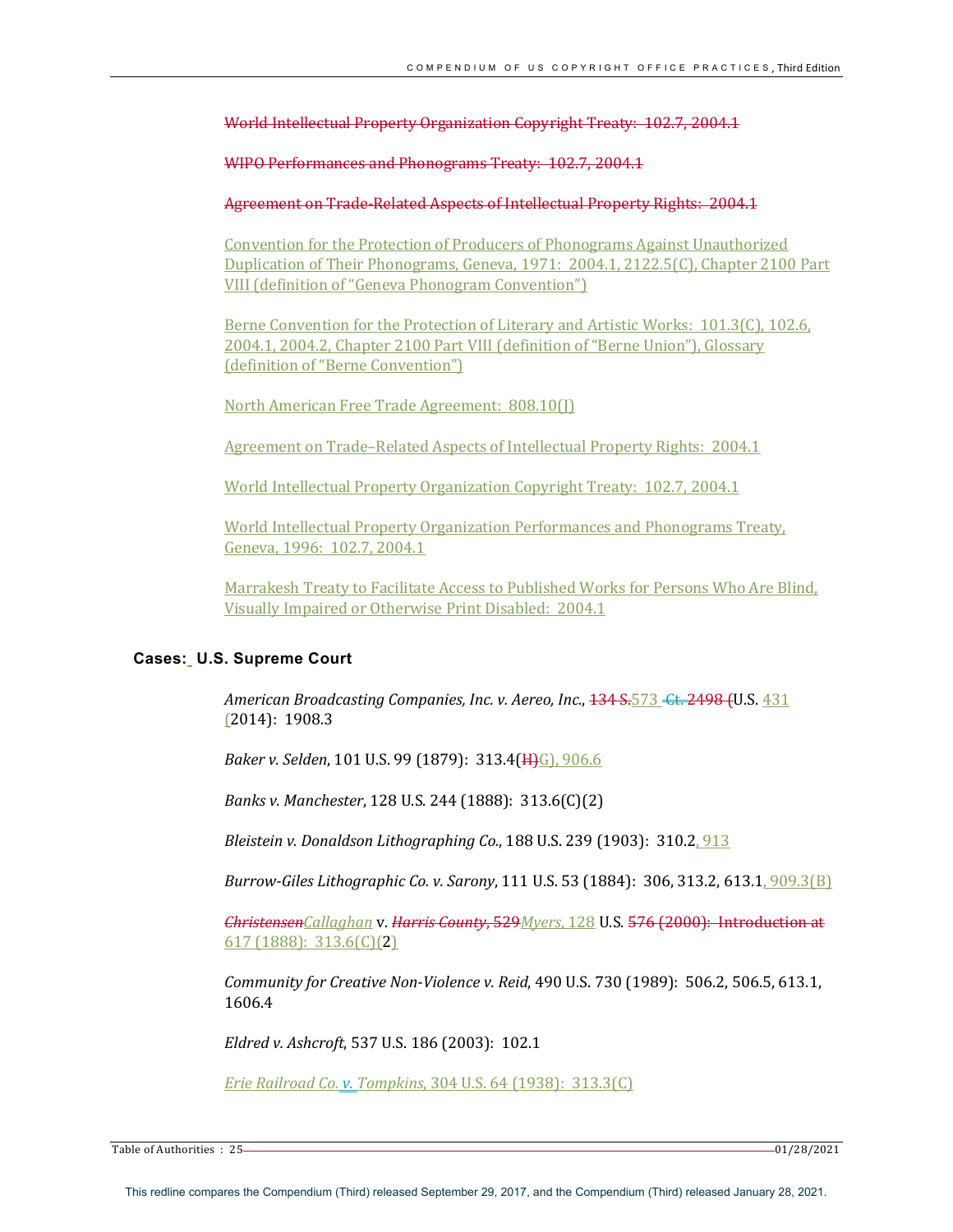*Feist Publications, Inc. v. Rural Telephone Service Co., Inc., 499 U.S.* 340 (1991): 308, 308.1, 308.2, 310.1, 310.3, 310.7, 312.2, 313.3(A), 313.3(C), 313.4(B), 508.2, 707.1, 707.2, 801.4, 806.4(B), 924.4, 1007.2, 1010.6(D)

*Fourth Estate Public Benefit Corp. v. Wall-Street.com, LLC,* 139 S. Ct. 881 (2019): 202, 625, 1601, 1603, 1604.1, 1604.2, 1609

*Georgia v. Public.Resource.Org, Inc*., 140 S. Ct. 1498 (2020): Introduction at 2, 305,  $313.6(C)(1), 313.6(C)(2), 717, 717.1$ 

*Golan v. Holder*, 565 U.S. 302 (2012): 102.1, 203, 313.6(D), 621.6, 2007.1

*Harper & Row Publishers, Inc. v. Nation Enterprises et al., 471 U.S.* 539 (1985): 102.1, 313.3(A)

*International News Service v. Associated Press,* 248 U.S. 215 (1918): 313.3(C)

*Kalem Co. v. Harper Bros.*, 222 U.S. 55 (1911):  $806.1, 806.3(B)$ ,  $806.4(C)$ 

*Kewanee Oil Co. v. Bicron Corp.*, 416 U.S. 470 (1974): 1509.1(<del>C</del>F)(4)(a)

*Mazer v. Stein*, 347 U.S. 201 (1954): 905, 924, 924.1, 924.3(C), 924.3(E), 924.5, 925.1, 925.3

*New York Times Co. v. Tasini*, 533 U.S. 483 (2001): 509.2

**Petrella**Reed Elsevier, Inc. v. Muchnick, 559 U.S. 154 (2010): 712.2(B), 1503.2

*+ Metro-Goldwyn-Mayer, Inc., 132 S. Ct. 1962 (2014): 202* 

*Skidmore v. Swift & Co.*, 323 U.S. 134 (1944): Introduction at 2

*Star Athletica, LLC v. Varsity Brands, Inc., 137 S. Ct. <del>1002 (2017): 313.4(E), 903.1, 906.8,</del>* 9241002 (2017): 302, 310.3, 310.5, 310.6, 310.7, 310.10, 310.11, 313.4(E), 903.1, 923.1, 924, 924.1, 924.2, 924.3, 924.3(A), 924.3(B), 924.3(C), 924.3(D), 924.3(E), 924.3(F),  $924.4, 924.5, 924.6(A), 925.1, 925.3, Glossary (definitions of "Applied art;" "Design of a$ useful article;" and "Separability")

*Trade-Mark Cases*, 100 U.S. 82 (1879): 306 

*United States v. Perry*, 146 U.S. 71 (1892): 925.1, 925.3

#### **Cases: U.S. Courts of Appeals**

*Aerocon Engineering, Inc. v. Silicon Valley Bank (In re World Auxiliary Power Co.),* 303 F.3d 1120 (9th Cir. 2002): 2309.3(E)

Alaska Stock, LLC. v. Houghton Mifflin Harcourt Publishing Co., 747 F.3d 673 (9th Cir. 2014): Introduction at 2, 202, 613.10(F), 1112.3

Table of Authorities : 26 01/28/2021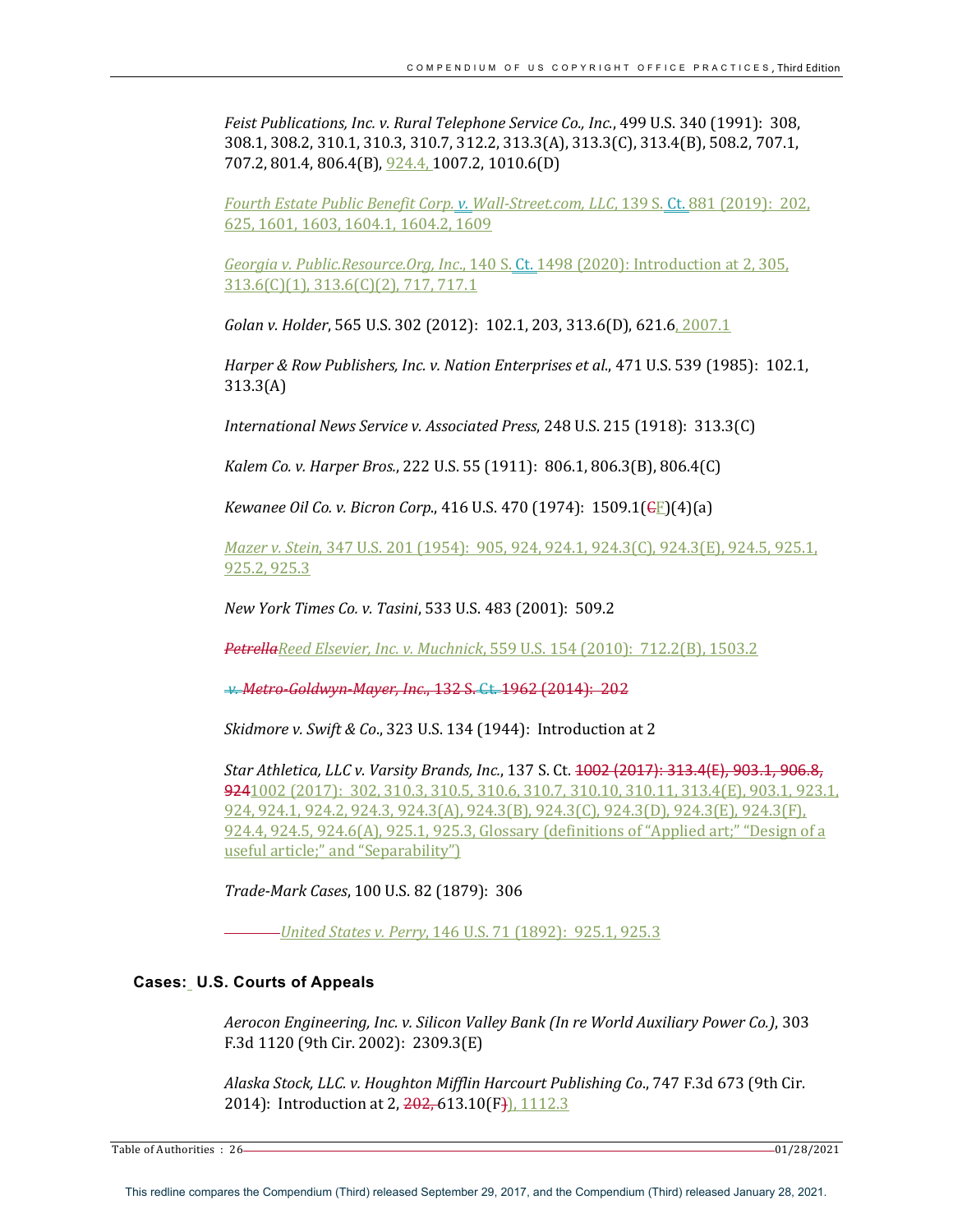*Alfred Bell & Co. v. Catalda Fine Arts, Inc*., 191 F.2d 99 (2d Cir. 1951): 311.2, 709

*Apple Computer, Inc. v. Franklin Computer Corp.*, 714 F.2d 1240 (3d Cir. 1983): 721.3, 721.4

*Atari Games Corp. v. Oman*, 979 F.2d 242 (D.C. Cir. 1992): 807.5

*ATC Distribution Group, Inc. v. Whatever It Takes Transmissions & Parts, Inc.*, 402 F.3d 700 (6th Cir. 2005): 923.1

*Baldwin v. EMI Feist Catalog, 805 F.3d 18 (2d Cir. <del>2015), cert. denied 2016 U.S. LEXIS</del>* 4939 (2016): 2015): 2310.3(C)(1)

*Bartok v. Boosey & Hawkes, Inc.*, 523 F.2d 941 (2d Cir. 1975): 2115.5(C)(2), Chapter 2100 Part VIII (definition of "Posthumous works")

**Bean v.** Houghton Mifflin Harcourt Publishing Co., 585 Fed. Appx. 322<del>Pearson Education,</del> *Inc.*, 2014 U.S. App. LEXIS 19869 (9th Cir. <del>Oct. 10,</del> 2014): 613.10(F)

*Bean v. Pearson Education, Inc.,* 585 Fed. Appx. 461Houghton Mifflin Harcourt Publishing *Co.*, 2014 U.S. App. LEXIS 19858 (9th Cir. Oct. 10, 2014): 613.10(F)

*Belcher v. Tarbox,* 486 F.2d 1087 (9th Cir. 1973): 310.2

Bikram's Yoga College of India, L.P. v. Evolation Yoga, LLC, 2015 U.S. App. LEXIS  $17615803$  F.3d  $1032$  (9th Cir. Oct. 8, 2015):  $805.5(B)(3)$ ,  $806.5(B)$ 

*Brandir International, Inc. v. Cascade Pacific Lumber Co.,* 834 F.2d 1142 (2d Cir. 1987): 924.1

*Brattleboro Publishing Co. v. Winmill Publishing Corp.*, 369 F.2d 565 (2d Cir. 1966):  $2115.5(C)(2) n.1715$ 

*Brownstein v. Lindsay*, 742 F.3d 55 (3d Cir. 2014): 1807.4(F)

*Carol Barnhart, Inc. v. Economy Cover Corp.*, 773 F.2d 411 (2d Cir. 1985): 924.1

*Chamberlin v. Uris Sales Corp.*, 150 F.2d 512 (2d. Cir. 1945): 311.2

*Darden v. Peters,* 488 F.3d 277 (4th Cir. 2007): 918919.2

*Durham Industries, Inc. v. Tomy Corp*., 630 F.2d 905 (2d Cir. 1980): 311.2

*Easter Seal Society for Crippled Children & Adults of Louisiana, Inc. v. Playboy Enterprises,* 815 F.2d 323 (5th Cir. 1987): 2115.5(C)(2) n. 1715

*Effects Associates, Inc. v. Cohen,* 908 F.2d 555 (9th Cir. 1990): 1008.3(D)

*Eltra Corp. v. Ringer*, 579 F.2d 294 (4th Cir. 1978): 313.3(D)

Table of Authorities : 27 01/28/2021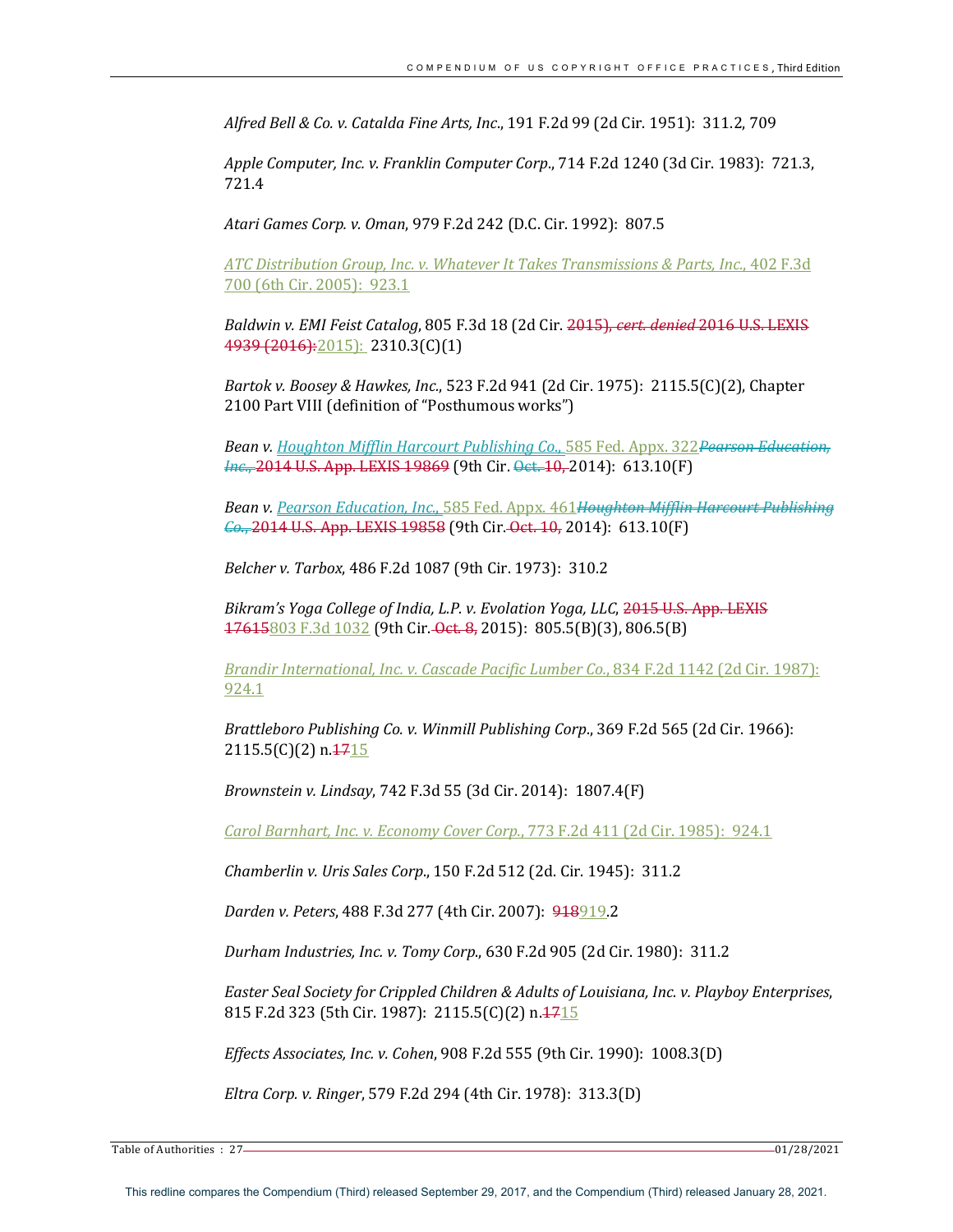*Esquire, Inc. v. Ringer,* 591 F.2d 796 (D.C. Cir. 1978): 924.3(F)

*Estate of Martin Luther King, Jr., Inc. v. CBS, Inc.,* 194 F.3d 1211 (11th Cir. 1999): 2122.4(A)

*Falcon Enterprises, Inc. v. Publishers Service, Inc., 438 Fed. App'xAppx.* 579 (9th Cir. 2011): 1008.3(D)

*Gay Toys, Inc. v. Buddy L. Corp.*, 703 F.2d 970 (6th Cir. 1983): 923.1

*Gibran v. National Committee of Gibran,* 255 F.2d 121 (2d Cir. 1958): 2115.5(C)(1)

*Harris v. Coca-Cola Co.,* 73 F.2d 370 (5th Cir. 1934): Chapter 2100 Part VIII -n.3532 (definition of "Joint Workwork")

*Hoehling v. Universal City Studios, Inc.*, 618 F.2d 972 (2d Cir. 1980): 313.3(C), 313.4(I)

*Horgan v. Macmillan, Inc.,* 789 F.2d 157 (2d Cir. 1986): 805.1, 805.2(B), 805.2(C), 805.3(D)(3), 805.4(A), 805.4(B), 805.4(D), 805.5(A), 805.7

*Howell v. Miller*, 91 F. 129 (6th Cir. 1898): 313.6(C)(2)

*Itar-Tass Russian News Agency v. Russian Kurier, Inc.*, 153 F.3d 82 (2d Cir. 1998): 102.6.

*Johnson v. Jones,* 149 F.3d 494 (6th Cir. 1998): 1008.3(D)

*Kitchens of Sara Lee, Inc. v. Nifty Foods Corp.*, 266 F.2d 541 (2d Cir. 1959): 313.4(C)

*Klinger v. Conan Doyle Estate, Ltd.,* 755 F.3d 496 (7th Cir. 2014): 804.3(B)

*Kodadek v. MTV Networks, Inc.*, 152 F.3d 1209 (9th Cir. 1998): 1503.2

*L. Batlin & Son v. Snyder*, 536 F.2d 486 (2d. Cir. 1976): 310.1, 310.6, 311.2, 313.4(A)], 925.1

*Leadsinger, Inc. v. BMG Music Publishing,* 512 F.3d 522 (9th Cir. 2008): 807.3(C)

*Meshwerks, Inc. v. Toyota Motor Sales U.S.A., Inc.*, 528 F.3d 1258 (10th Cir. 2008): 923.1

*Metropolitan Regional Information Systems Inc. v. American Home Realty Network, LLC,* 722 F.3d 591 (4th Cir. 2013): Introduction at 2, 613.10(F), 1005

*Midway Manufacturing Co. v. Artic International, Inc., 704 F.2d 1009 (7th Cir. 1983):* 807.3(B)

*Mitchell Brothers Film Group v. Cinema Adult Theater,* 604 F.2d 852 (5th Cir. 1979): 315

*Montgomery v. Noga,* 168 F.3d 1282 (11th Cir. 1999): 721.2

Table of Authorities : 28 01/28/2021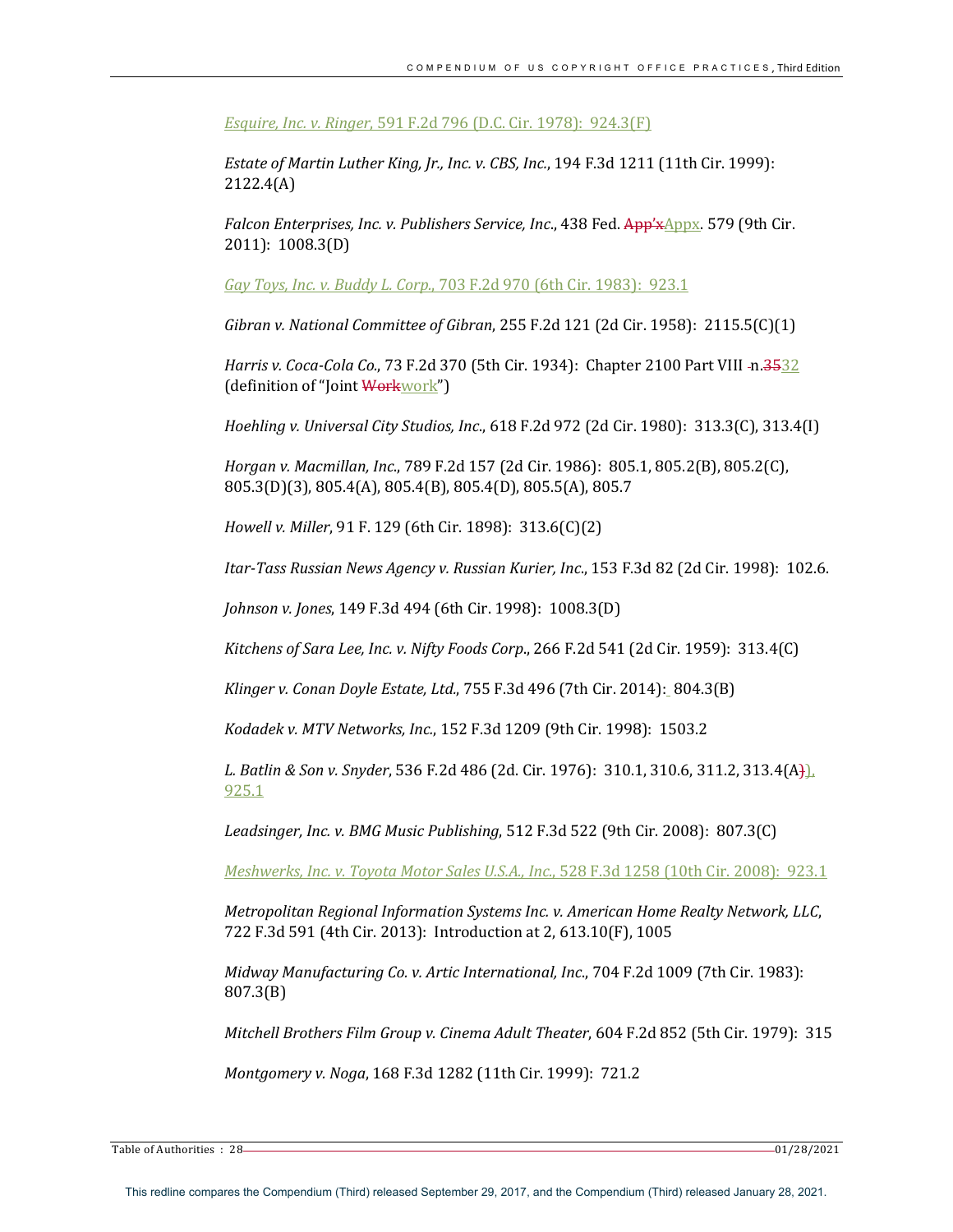*Morgan Creek Productions, Inc. v. Franchise Pictures LLC* (*In re Franchise Pictures LLC*), 389 B.R. 131 (Bankr. C.D. Cal. 2008): 2309.3(E) 

*Morris v. Business Concepts, Inc.,* 259 F.3d 65 (2d Cir. 2001): 509.2, 712.32(B)

*Murray v. Gelderman,* 566 F.2d 1307 (5th Cir. 1978): 2115.5(C)(2) n.4715

*Nash v. CBS, Inc.*, 899 F.2d 1537 (7th Cir. 1990): 313.3(C)

*National Conference of Bar Examiners v. Multistate Legal Studies, Inc.*, 692 F.2d 478 (7th Cir. 1982): 720.2. 720.2(A), 720.2(B)(4)

*NBA* v. *Motorola*, 105 F.3d 841 (2d Cir. 1997): 805.5(B)(3); 806.5(B)

*Nichols v. Universal Pictures Corp.*, 45 F.2d 119 (2d Cir. 1930): 313.3(B)

Olem Shoe Corp. v. Washington Shoe Corp., 2015 U.S. App. LEXIS 434591 Fed. Appx. 873 (11th Cir.  $\frac{1}{2}$  an 12, 2015): Introduction at 2

*Picture Music, Inc. v. Bourne, Inc.,* 457 F.2d 1213 (2d Cir. 1972): 2115.5(C)(2) n.<del>17</del>15

*Publications International v. Meredith Corp.*, 88 F.3d 473 (7th Cir. 1996):  $313.4(F)$ , 313.4(G)

*Ray Charles Foundation v. Robinson, 2015* U.S. App. LEXIS 13363795 F.3d 1109 (9th Cir.  $\frac{\text{Hily 31}}{2015}$ : 2305

*Reyher v. Children's Television Workshop*, 533 F.2d 87 (2d Cir. 1976): 804.6(B)

*Satava v. Lowry*, 323 F.3d 805 (9th Cir. 2003): 313.3(B)

*Schrock v. Learning Curve International, Inc.*, 586 F.3d 513 (7th Cir. 2009): 311.2

*Sega Enterprises, Ltd. v. Accolade, Inc.*, 977 F.2d 1510 (9th Cir. 1992): 313.3(B)

*Shapiro, Bernstein & Co., Inc. v. Jerry Vogel Music Co., Inc., 161 F.2d 406 (2d Cir. 1946):* Chapter 2100 Part VIII -n.3633 (definition of "Joint Workwork")

*Shapiro, Bernstein & Co., Inc. v. Jerry Vogel Music Co., Inc., 221 F.2d* 569 (2d Cir. 1955): Chapter 2100 Part VIII -n. $\frac{3734}{4}$  (definition of "Joint Workwork")

*Sohm v. Scholastic Inc.*, 959 F.3d 39 (2d Cir. 2020): 613.10(F)

*Southco, Inc. v. Kanebridge Corp*., 390 F.3d 276 (3d Cir. 2004): 707.1

*Subafilms, Ltd. V. MGM-Pathe Communications Co.,* 24 F.3d 1088 (9th Cir. 1994): 102.6

*Torres-Negron v. J&N Records, LLC*, 504 F.3d 151 (1st Cir. 2007): 1503.2

Table of Authorities : 29 01/28/2021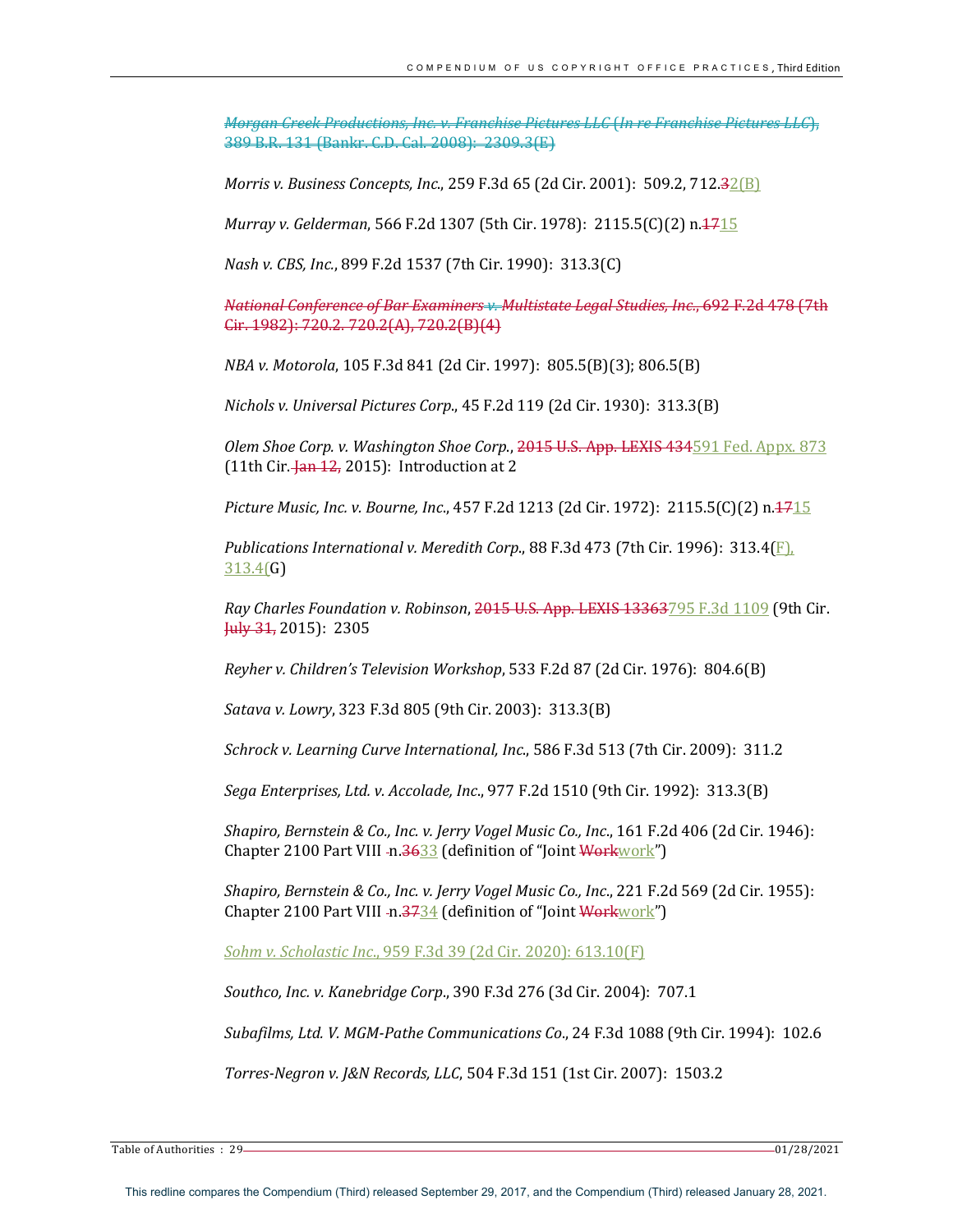*U.S. Auto Parts Network, Inc. v. Parts Geek, LLC*, 692 F. 3d 1009 (9th Cir. 2012): 506.2, 613.1

*Waldman Publishing Corp. v. Landoll, Inc.*, 43 F.3d 775 (2d Cir. 1994): 311.2

*Walker v. Time Life Films, Inc.,* 784 F.2d 44 (2d Cir. 1986): 313.4(I)

*White v. Kimmell,* 193 F.2d 744 (9th Cir. 1952): 1905.1

*Williams Electronics, Inc. v. Artic International, Inc.,* 685 F.2d 870 (3d Cir. 1982): 721.3

*Yardley v. Houghton Mifflin Co.*, 108 F.2d 28 (2d Cir. 1939): 2115.5(C)(2) n.<del>17</del>15

#### **Cases: U.S. District Courts**

*Bridgeman Art Library, Ltd. v. Corel Corp*., 36 F. Supp. 2d 191 (S.D.N.Y. 1999): 313.4(A), 909.3(A)

*Cadence Industries Corp. v. Ringer,* 450 F. Supp. 59 (S.D.N.Y. 1978): 2115.5(E)(2)

*Coach, Inc. v. Peters,* 386 F. Supp.2d 495 (S.D.N.Y. 2005): 913914.1

*Compuware Corp. v. Serena Software International, Inc., 77 F. Supp. 2d 816 (E.D. Mich.* 1999): 2407.1(C)(2)

*Craigslist Inc. v. 3Taps Inc., 2013 U.S. Dist. LEXIS 61837 (N.D. Cal. Apr. 30, 2013):* 613.10(F)

*Daly v. Palmer*, 6 Fed. Cas. 1132 (C.C.S.D.N.Y. 1868) (No. 3,5523552): 806.2(D)

*GCA Corp. v. Chance*, 217 U.S.P.Q. 718 (N.D. Cal. 1982): 721.5

*King v. Mister Maestro, Inc.,* 224 F. Supp. 101 (S.D.N.Y. 1963): 2122.4(A)

Letter Edged in Black Press, Inc. v. Public Building Commission of Chicago, 320 F. Supp. 1303 (N.D. Ill. 1970): Chapter 2100 Part VIII - (definition of "Publication")

*Maljack Productions Inc. v. UAV Corp.*, 964 F. Supp. 1416 (C.D. Cal. 1997): 804.8(D),  $808.10$ (H)(4)

*McLaren v. Chico's FAS, Inc.,* 2010 U.S. Dist. LEXIS 120185 (S.D.N.Y. Nov. 9, 2010): Introduction at 2

*Midway Manufacturing Co. v. Strohon,* 564 F. Supp. 741 (N.D. Ill. 1983): 721.9(E)

*Muench Photography, Inc. v. Houghton Mifflin Harcourt Publishing Co.,* 712 F. Supp. 2d 84  $(S.D.N.Y. 2010): 613.10(F)$ 

Paul Morelli Design, Inc. v. Tiffany & Co., 200 F. Supp. 2d 482 (E.D. Pa. 2002): 310.10

Table of Authorities : 30 01/28/2021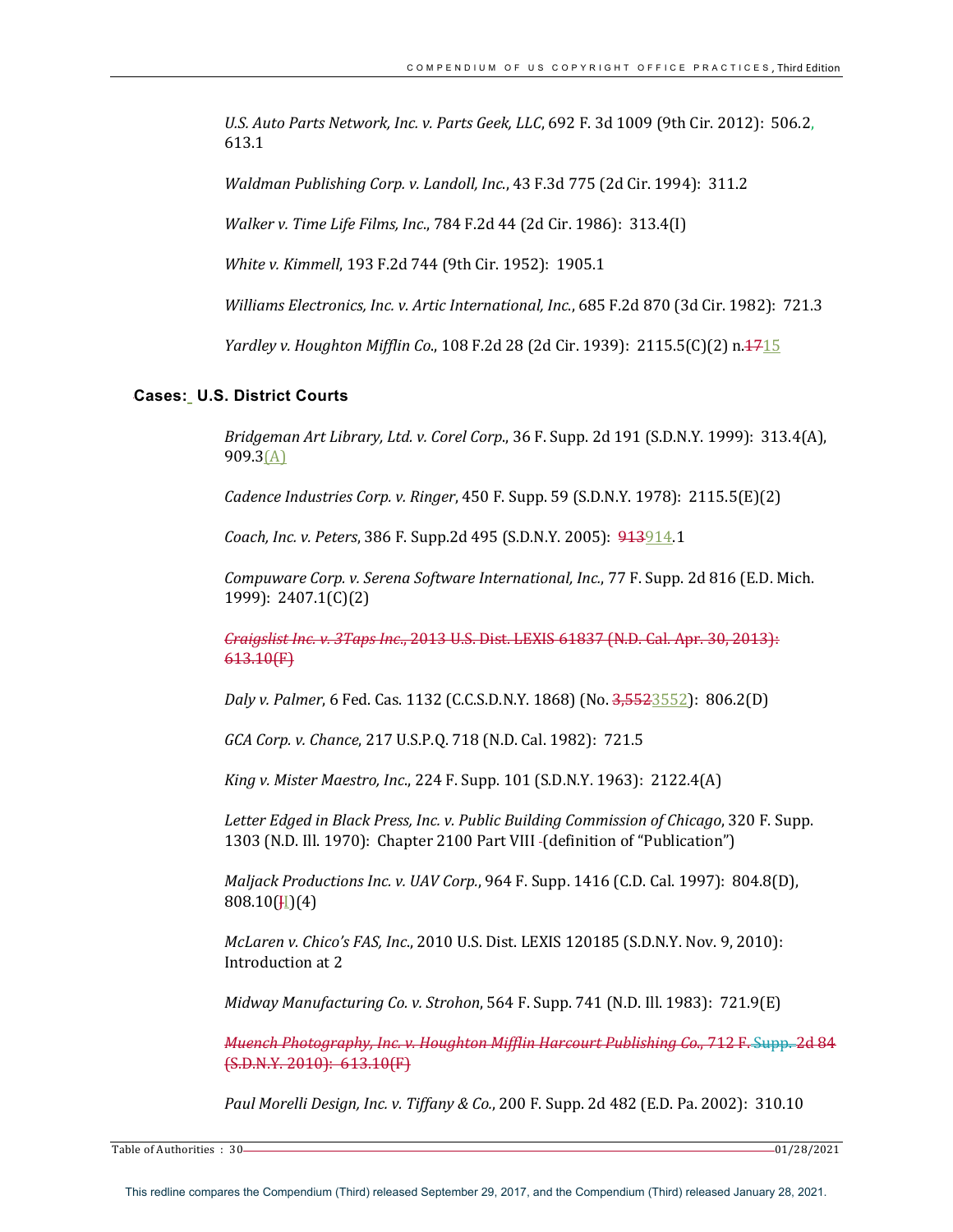*Rogers v. Better Business Bureau of Metropolitan Houston, Inc.,* 887 F. Supp. 2d 722 (S.D. Tex. 2012): Introduction at 2

*Signo Trading International, Ltd. v. Gordon,* 535 F. Supp. 362 (N.D. Cal. 1981): 709.1

*Teller v. Dogge*, 110 U.S.P.Q.2d 1302 (D. Nev. 2013): 806.4(D)

*William. A. Meier Glass v. Anchor Hocking Glass Corp.*, 95 F. Supp. 264 (W.D. Pa 1951): Chapter 100 Part VIII- (definition of "Publication")

Zambito v. Paramount Pictures Corp., 613 F. Supp. 1107 (E.D.N.Y. 1985): 313.4(I), 804.6(B)

**Cases: U.S. Bankruptcy Courts**

*Morgan Creek Productions, Inc. v. Franchise Pictures LLC* (*In re Franchise Pictures LLC*), 389 B.R. 131 (Bankr. C.D. Cal. 2008): 2309.3(E)

## **Briefs for the United States as** *Amicus Curiae* **and Testimony of the Register of Copyrights**

Brief for the Register of Copyrights as Amicus Curiae Supporting Respondents, Mazer v. Stein, 347 U.S. 201 (1954) (No. 228): 925.1, 925.2

Transcript of Proceedings, Stein v. Mazer, 111 F. Supp. 359 (D. Md. Nov.

 $-20, 1952$ ) (No. 5879): 925.2

## **Cases Citing the Compendium of U.S. Copyright Office Practices, Third Edition:**

*Fourth Estate Public Benefit Corp. v. Wall-Street.com, LLC, 139 S. Ct. 881 (2019)* (citing §§  $623.2, 623.4$   $(2017)$ —special handling procedure)

*Georgia v. Public.Resource.Org, Inc.,* 140 S. Ct. 1498 (2020) (citing § 313.6(C)(2) (2017)—Government edicts doctrine)

*Star Athletica, LLC v. Varsity Brands, Inc.*, 137 S. Ct. 1002 (2017) (citing §§ 924.2(A),  $924.2(B)$  (2014)—test for physical and conceptual separability)

*Star Athletica, LLC v. Varsity Brands, Inc.,* 137 S. Ct. 1002 (2017) (Ginsburg, J. concurring) (citing  $\S$  1506 (2014)—deposit requirements for works fixed in a useful article)

*Star Athletica, LLC v. Varsity Brands, Inc.,* 137 S. Ct. 1002 (2017) (Breyer, J. dissenting) (citing  $\S$ § 924.2(B), 924.3(A)(1) (2014)—test for conceptual separability, copyrightability of fabric designs)

*Craft Smith, LLC v. EC Design, LLC*, 2020 U.S. App. LEXIS 25342 (10th Cir. Aug. 11, 2020) (citing  $\S 313.3(E)$  (2017)—format/layout not copyrightable)

Table of Authorities : 31 01/28/2021 **128/2021**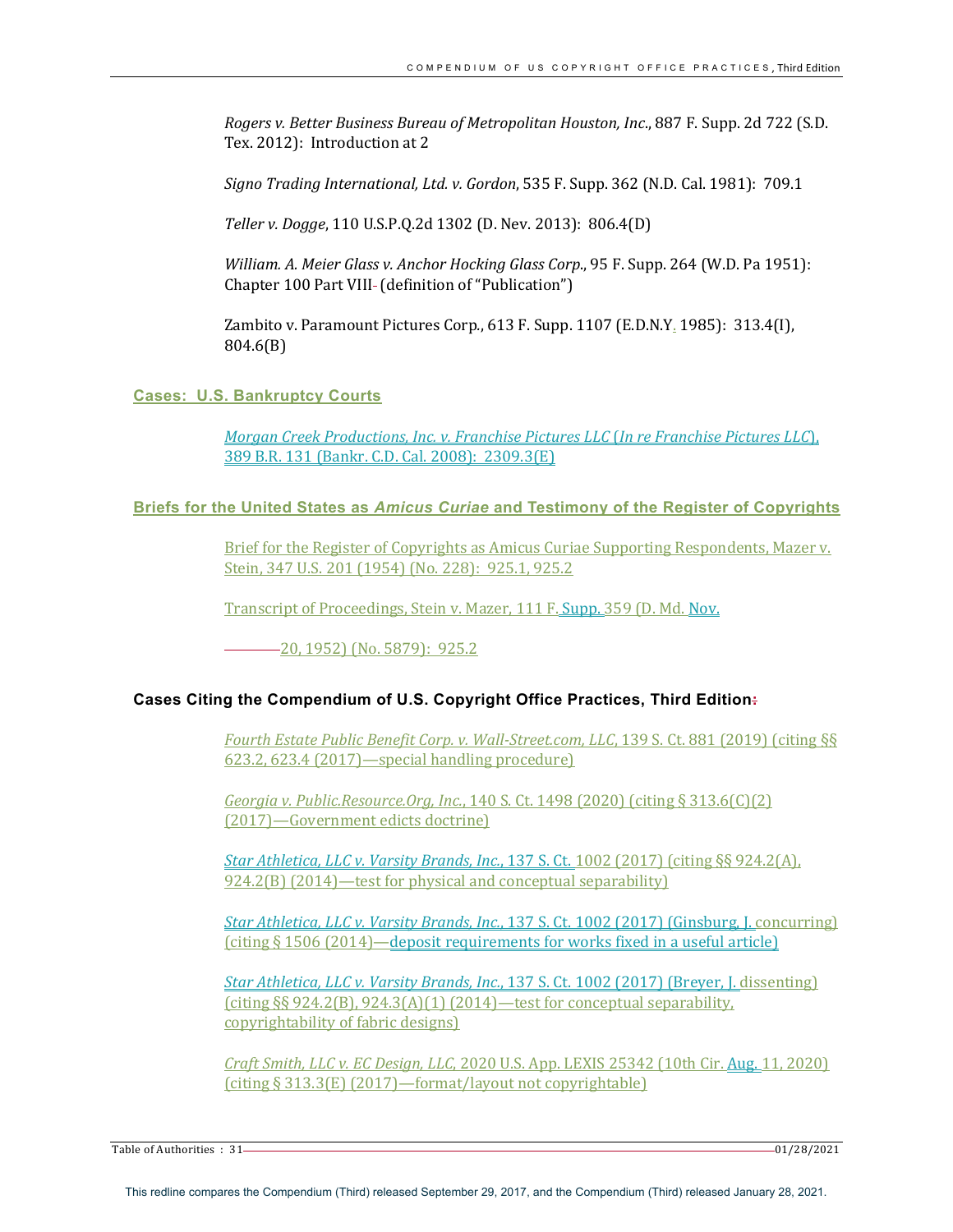*Gold Value International Textile, Inc. v. Sanctuary Clothing, LLC*, 925 F.3d 1140 (9th Cir. 2019) (citing  $\S 1106.1$  (2017)—unpublished collections)

*Jackson v. Roberts (In re Jackson)*, 2020 U.S. App. LEXIS 26264 (2nd Cir. Aug. 19, 2020)  $(citing § 313.4(C) (2014)$ —names are not copyrightable)

*Ray Charles Foundation v. Robinson, 795 F.3d 1109* (9th Cir. 2015) (citing § 2305 –  $(2014)$  -notices of termination)

*Skidmore v. Zeppelin*, 925 F.3d 1140 (9th Cir. 2020) (citing § 313.4(B) (2017)—Musical phrases consisting of three notes are *de minimis*; § 802.5(A) (2017)—diatonic or chromatic scales and arpeggios are common property)

*Skidmore v. Zeppelin*,  $925$  F.3d 1140 (9th Cir. 2020) (Watford, J. concurring) (citing  $\S$  $802.5(A)$  (2017)—musical elements in the public domain are not subject to copyright protection)

*Unicolors, Inc. v. H&M Hennes & Mauritz, L.P.*, 959 F.3d 1194 (9th Cir. 2020) (citing § 1103 (2017)—definition of what constitutes a "single unit of publication")

*Urban Textile, Inc. v. Rue 21, Inc.*, 764 Fed. Appx. 603 (9th Cir. 2019) (citing § 1906.1 (2017)—offering copies to a wholesaler, retailer, or other intermediary constitutes publication)

*Varsity Brands, Inc. v. Star Athletica, LLC, 799 F.3d 468 (6th Cir. Varsity Brands, Inc. v. Star Athletic, LLC, 799 F.3d 468 (6th Cir. 2015)* (citing §§ 903.1, 924, 924.1 through 924.3(D) –(2014)—examination of useful articles, separability test, and pictorial, graphic, and sculptural works; test for physical and **conceptual separability**)

*VHT, Inc. v. Zillow Group*, 918 F.3d 723 (9th Cir. 2019) (citing § 1104.5 (2017)—scope of a group registration for an automated database)

*ABS Entertainment, Inc. v. CBS, 2016 U.S. Dist. LEXIS 71470 (C.D. Cal. May 30, 2016)* (citing § 803.9(F)(3) –  $\left( \frac{2014}{1} \right)$  – unclear authorship terms for derivative sound recordings)

*Advice Interactive Group, LLC v. Web.com Group, Inc., 2017 U.S. Dist. LEXIS 215529 (M.D.* Fla. Oct. 20, 2017) (citing §§ 1002.4, 1002.5, 721.1, 721.6 (2017)—Hypertext Markup Language (HTML) not considered a "computer program" for registration purposes)

*Ambrosetti v. Press*, 2020 U.S. Dist. LEXIS 80661 (N.D. Ind. May 7, 2020) (citing § 618.7  $(2017)$ —registration for a collective work does not cover the component works if they were previously published or not owned by the claimant of the collective work)

*American Society for Testing and Materials v. Public.Resource.Org, Inc., 2017 U.S. Dist.* LEXIS 14623 (D.D.C. Feb. 2, 2017) (citing § 313.6(c)(2) –  $(2014)$  – government edicts issued by state, local, or territorial governments not copyrightable)

Table of Authorities : 32 01/28/2021 **COVERSITY 2012**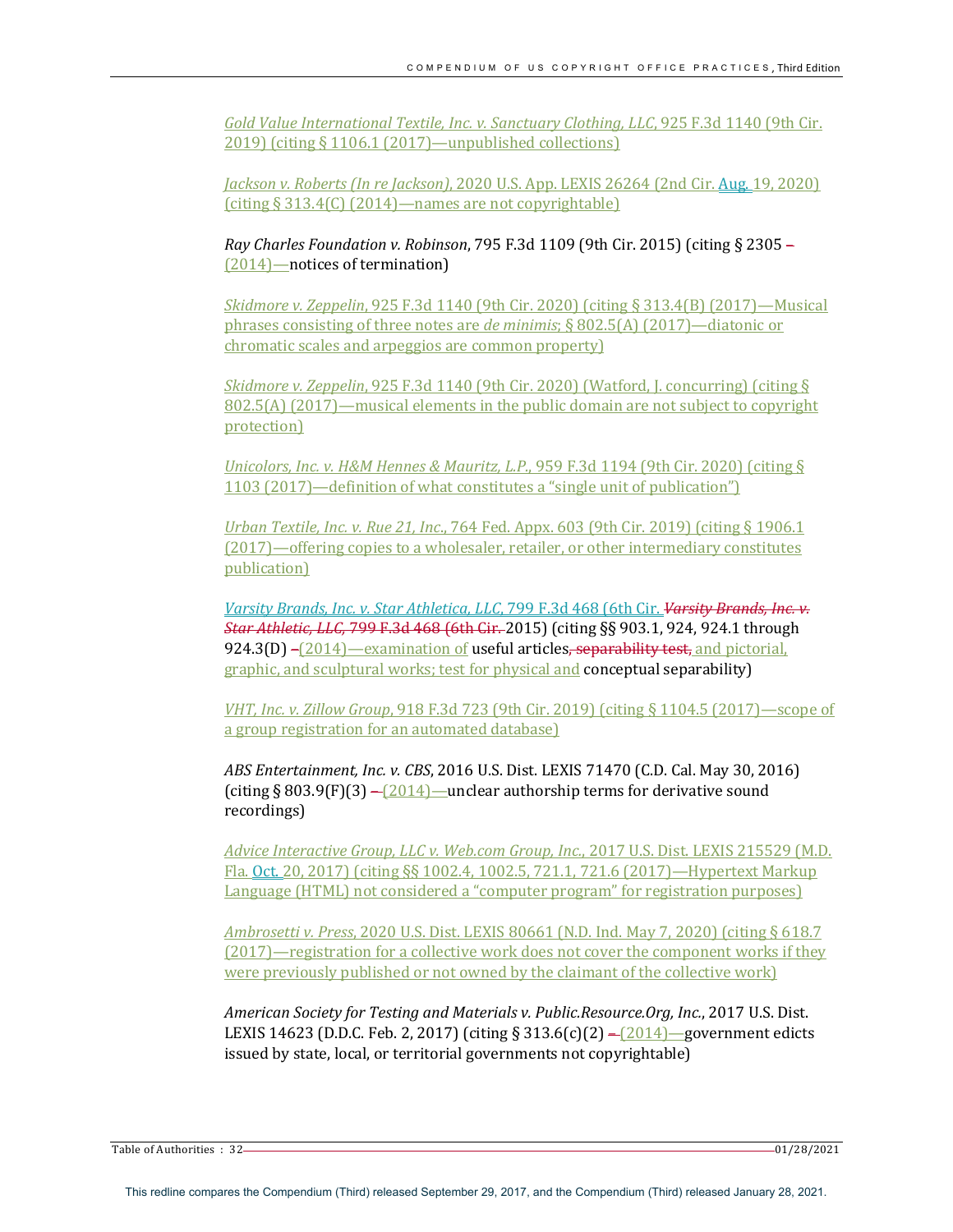*Archie MD, Inc. v. Elsevier, Inc.,* 261 F. Supp. 3d 512 (S.D.N.Y. 2017) (citing §§ 1402.7, 1802.7(C), 1905.1 (2014)—corrections that can be made with a supplementary registration; definition of "publication")

Asche & Spencer Music, Inc. v. Principato-Young Entertainment, Inc., 2015 U.S. Dist. LEXIS 158540147 F. Supp. 3d 833 (D. Minn. Nov. 24, 2015) (citing § 625.5 –  $(2014)$ —legal rationale for requiring registration or a refusal from the U.S. Copyright Office prior to filing an infringement action)

Beverly Hills Teddy Bear Co. v. Best Brands Consume Prods., 2020 U.S. Dist. LEXIS 99346  $(S.D.N.Y. June 4, 2020)$  (citing  $\S$ § 1905.1, 1906.3 (2017)—the doctrine of "limited publication"; offering toys to retailers constitutes publication provided the toys are available for distribution when the offer is made)

*Blue Book Services, Inc. v. Farm Journal, Inc.,* 435 F. Supp. 3d 912 (E.D. Ill. 2020) (citing §§  $508.2, 727.3(D)$  (2017)—registration for a compilation does not cover preexisting material or data in the compilation unless it is expressly claimed;  $\S$ § 1117.2, 1117.7(B)  $(2017)$ —registration for a claim in a "compilation of database material" covers only the original "selection, coordination, and/or arrangement" of the material or data)

*Bowen v. Paisley*, 2016 U.S. Dist. LEXIS 114048 (M.D. Tenn. Aug. 25, 2016) (citing § 802.3  $-\frac{2014}{2014}$  elements of authorship in a copyrightable musical work)

*Brandon v. New Power Generation,* 2017 U.S. Dist. LEXIS 109046 (S.D. Fla. Apr. 3, 2017) (citing  $\S 1802.9(F) - (2014)$  – U.S. Copyright Office may decline to issue a supplementary registration if the proposed change would be directly at issue in litigation)

*Brantley v. Epic Games, Inc.,* 2020 U.S. Dist. LEXIS 95565 (D. Md. May 29, 2020) (citing § 805.1 (2017)—choreography is a subset of dance;  $\S$ § 805.2, 805.5(A)–(B)(2017) copyrightable choreographic works are distinguished from individual movements, dance steps, social dances, and simple routines;  $\S$ § 805.5(B)(1)–(3)(2017)—the dividing line between copyrightable choreography and uncopyrightable dance is a continuum, rather than a bright line)

*Bruhn NewTech, Inc. v. United States,* 144 Fed. Cl. 755 (2019) (citing § 612.2 (2014) software is distributed when copies are purchased or licensed;  $\S 612.5$  (2014) definition of "nation of first publication"; referencing  $\S 721.8$  (2014)—the source code for two versions of the same video game may be registered where the code is "substantially different and not simply the result of interoperability or hardware compatibility")

*Code Revision Commission v. Public.Resource.Org, Inc., 2017* **WL 1228539**244 F. Supp. 3d 1350 (N.D. Ga.  $\frac{1250}{1350}$  (N.D. Ga.  $\frac{123}{1300}$  (Citing §§ 313.6(C)(2), 717.1 – [2014] – copyrightability of legal annotations and edicts of law issued by a state government)

*Compulife Software, Inc. v. Rutstein, 2018 U.S. Dist. LEXIS* 41111 (S.D. Fla. Mar. 12, 2018)  $(citing § 721.10(A) (2017)$ —Hypertext Markup Language (HTML) is not a computer program or source code; an application to register HTML does not cover the actual

Table of Authorities : 33 01/28/2021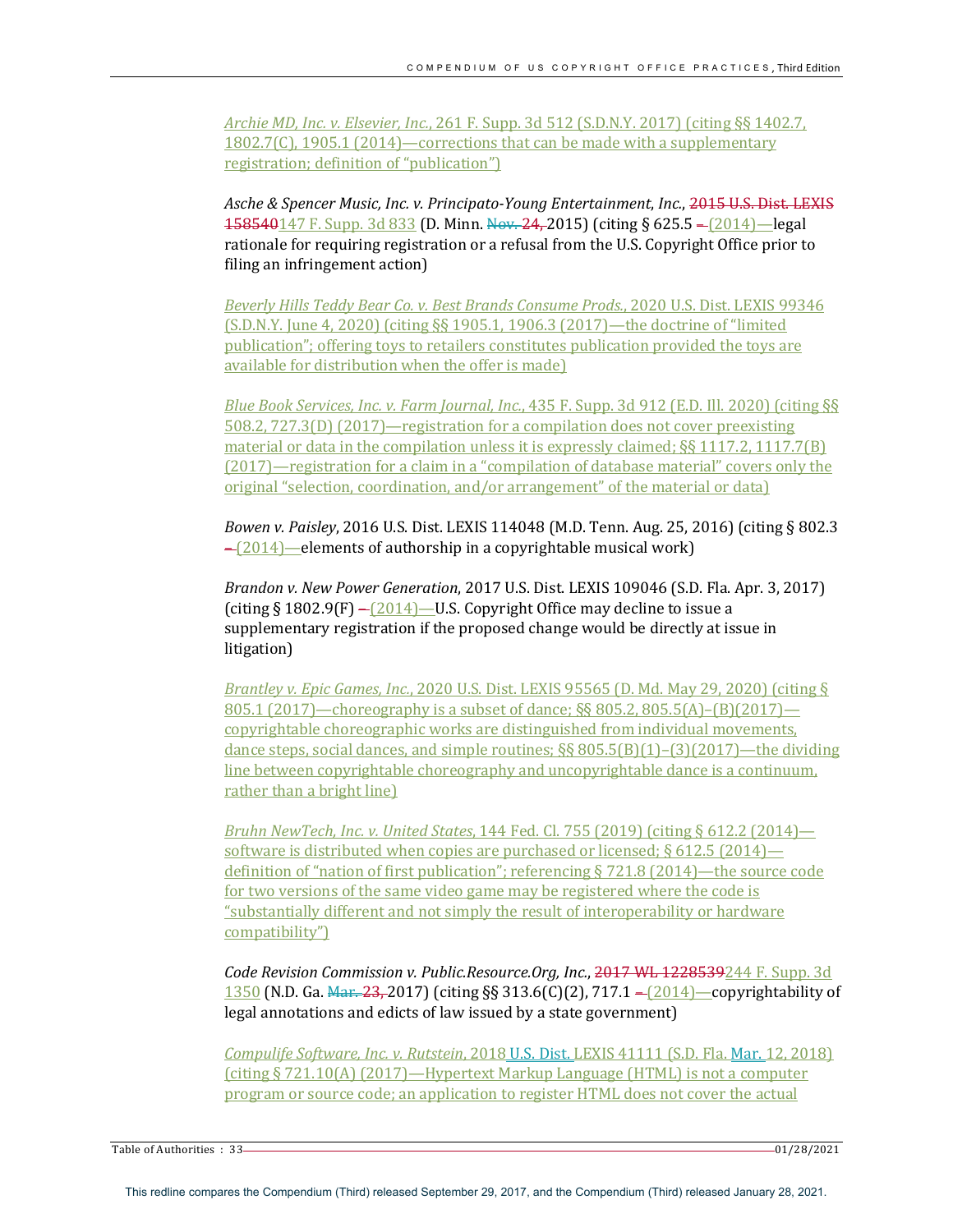website content unless applicant submits a copy of the website content and expressly asserts a claim in that material)

*Conan Properties International LLC v. Sanches, 2018 U.S. Dist. LEXIS* 98631 (E.D.N.Y. June 8, 2018) (citing § 305—fixation requirement;  $\S$ § 313.4(H), 618.8(A)(8), 804.3(B), 911 (2017)—the U.S. Copyright Office will not register claims of copyright in characters)

*Craft Smith, LLC v. EC Design, LLC,* 388 F. Supp. 3d 1385 (D. Utah 2019) (citing § 313.3(E)  $(2017)$ —layout not copyrightable; § 503.1(C) (2017)—compilation must fit within one of the eight categories set forth under  $17$  U.S.C. §  $102(a)$  to qualify for copyright protection; § 503.3 (2017)—Copyright Office does not examine authorship not claimed in the application)

*CSS, Inc. v. Herrington,* 2016 U.S. Dist. LEXIS 109670 (S.D.W.V. Aug. 18, 2016) (citing §  $209 - (2014)$  – sequence of events for issuing a certificate of registration and establishing an online public record for a registered work)

Datacarrier S.A. v. Woccu Services Group, 20162018 U.S. Dist. LEXIS 16169850299 (W.D. Wis. Mar. 27, 2018Nov. 22, 2016) (citing  $\S$  313.4(G) (2017)—blank forms not copyrightable under  $17$  U.S.C. §  $102(b)$ ;  $221$  F. Supp. 3d  $1078$  (D. Wis. 2016) (generally  $\frac{\text{citing}\text{}\text{Compendium}\text{}\text{generally} - (2014)$ —the protected aspects of a computer program do not include the purely functional aspects of the program)

Design Ideas, Ltd. v. Meijer, Inc., 2016 U.S. Dist. LEXIS 113704 (C.D. Ill. Aug. 25, 2016) (citing  $\S$ § 906.8, 924.1, 924.2(A), 924.2(B) – $\left[2014\right]$  –useful articles, separability test, physical and conceptual separability $\frac{1}{12}$ : 2017 U.S. Dist. LEXIS 94489 (C.D. Ill. June 20, 2017) (citing § 924.1 – $(2014)$ —useful articles)

Dish Network, LLC v. Fraifer, 2020 U.S. Dist. LEXIS 56555 (M.D. Fla. Jan. 31, 2020) (citing §§ 1906.1, 1906.3 (2017)—offering copies of a work to a group of persons for further distribution may constitute publication; copies of a work must exist before they can be offered for distribution)

Dr. Seuss Enterprises, L.P. v. ComicMix LLC, 2018 U.S. Dist. LEXIS 84986 (S.D. Cal. May 21,  $2018$ ) (citing §§ 503.5, 507.2, 621.8(B), 1008.2, Glossary (2017)—previously published material (and preexisting material more generally) must be excluded from a claim in derivative work or collective work, even if author is the same, and owns all rights in the material)

*Energy Intelligence Group, Inc. v. Kayne Anderson Capital Advisors, LP, 2019 U.S. Dist.* LEXIS 14632 (D. Kan. Jan. 2017 U.S. Dist. 30, 2019) (defendant's argument concerning the scope of a group registration, while not meritorious and contrary to the *Compendium*, was not unreasonable given the lack of precedent in the Tenth Circuit concerning statutory damages); 304 F. Supp. 3d 1051 (D. Kan. 2018) (citing §§ 1112, 1112.2 (2017)—Form G/DN); 300 F. Supp. 3d 1356 (D. Kan. 2018) (citing § 1104.5  $(2017)$ —copyright holders using group registration options may be entitled to a separate award of statutory damages for each work within the group); 2017 U.S. Dist. LEXIS 116754 (S.D. Tex. July 26, 2017) (citing  $\S 1112.2 - (2017)$ —asserting a claim in text, compilation, and editing on Form  $G/DN$ )

Table of Authorities : 34 01/28/2021 **COVERSITY COVERSITY** 01/28/2021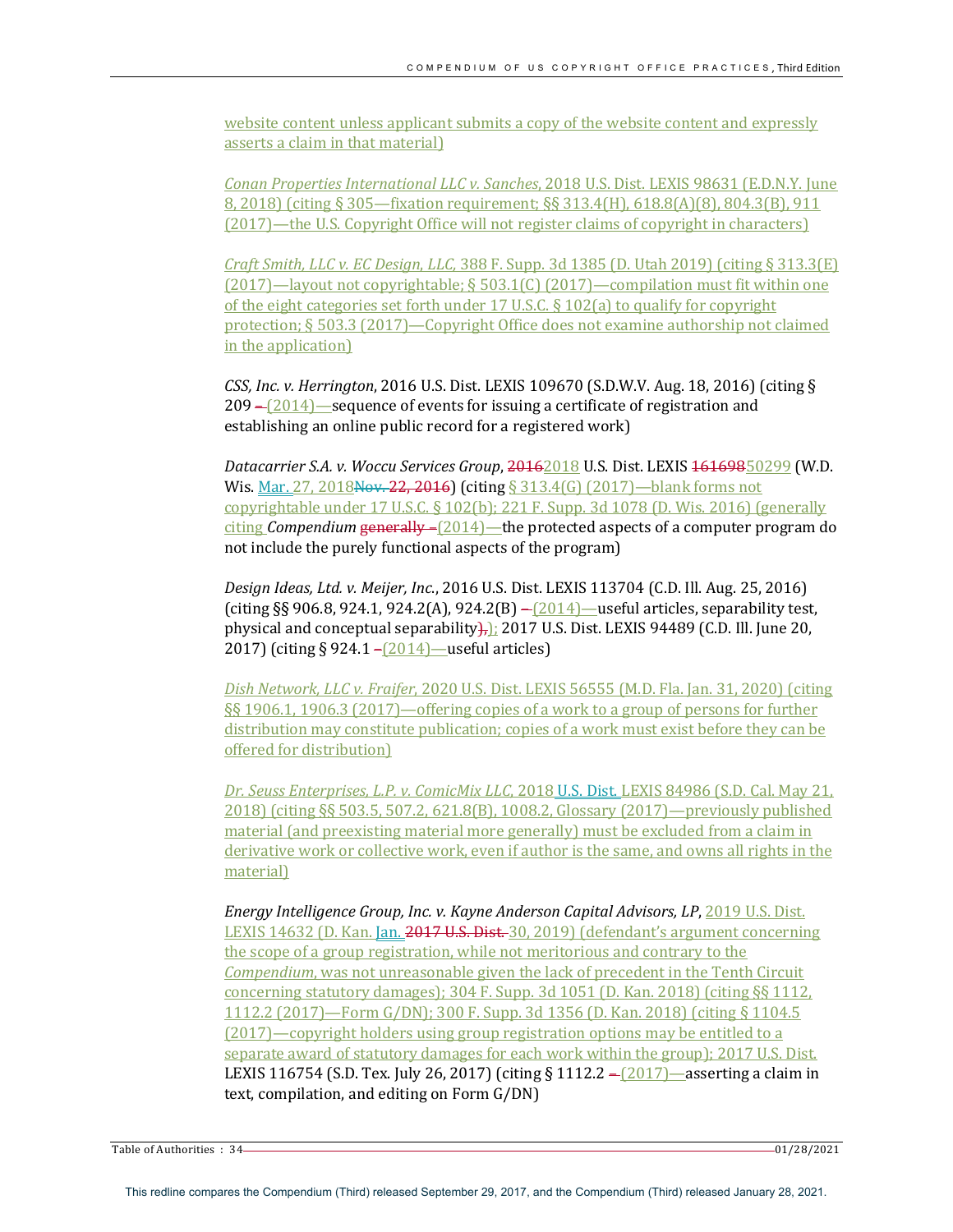*Fabric Selection v. NNW Import, Inc.*, 2018 U.S. Dist. LEXIS 31806 (C.D. Cal. Feb. 26, 2018) (citing  $\S$ § 101, 1106.1 (2017)—all self-contained works within a collection must be unpublished in order to qualify as an "unpublished collection")

*Freeplay Music, LLC v. Dave Arbogast Buick-GMC, Inc., 2019 U.S. Dist. LEXIS 163383 (S.D.*) Ohio Sept. 24, 2019) (citing  $\S$  204.3 (2017)—the deposit copy is an original or copy of the item to be registered;  $\S 1802.9(G)$  (2017)—when the Copyright Office is aware of actual or prospective litigation, the Office may decline to issue a supplementary registration if it seems likely that the proposed change would be directly at issue in the litigation)

*Gold Value International Textile, Inc. v. Sanctuary Clothing, LLC, 2017 U.S. Dist. LEXIS* 181296 (C.D. Cal. May 12, 2017) (citing §§ 1106.1, 1802.7(C) (2014)—eligibility requirements for an unpublished collection; publication issues that cannot be addressed with a supplementary registration); 2017 U.S. Dist. LEXIS 174466 (C.D. Cal. Mar. 24, 2017) (citing §§ 1904.1, 1906.01 (2014)—applicants must demonstrate that the work satisfies registration requirements under U.S. copyright law; determinations should be based on facts existing when the application is filed; publication occurs when product samples are offered to sales representatives for the purpose of selling those works to wholesalers and retailers)

*Griffin v. Sheeran, 2020 U.S. Dist. LEXIS* 52908 (S.D.N.Y. Mar. 24, 2020) (citing § 504.2  $(2017)$ —registration only covers the material included in the deposit copy(ies))

*Hayden v. 2K Games, Inc.*, 375 F. Supp. 3d 823 (E.D. Ohio 2019) (N.D. Ohio Mar. 21, 2019) (citing  $\S 906.4$  (2017)—typeface, typefont, lettering, calligraphy, and typographic ornamentation not copyrightable)

*<i>ICC* Evaluation Service, LLC v. International Association of Plumbing and Mechanical *Officials*, 2020 U.S. Dist. LEXIS 67783 (D.D.C. Apr. 17, 2020) (citing § 613.10(F) (2014) contributions to collective works may be registered where the rights in those contributions belong to the claimant)

*Interior Electric Incorporated Nevada v. T.W.C. Construction, Inc., 2020 U.S. Dist. LEXIS* 24686 (D. Nev. Feb. 12, 2020) (citing § 922 (2017)—technical and scientific drawings include mechanical drawings, engineering diagrams, and similar works)

*Jane Envy, LLC v. Best Imports & Wholesale, LLC, 2014 U.S. Dist. LEXIS 176238 (W.D. Tex.* Dec. 22, 2014) (citing  $\S 314.4$ (J) – $(2014)$  – familiar symbols and designs not copyrightable)

Jane Envy, LLC v. Infinite Classic Inc., 2014 U.S. Dist. LEXIS 175986 (W.D. Tex. Dec. 22, 2014), 2016 U.S. Dist. LEXIS 23621 (W.D. Tex. Feb. 26, 2016) (citing § 313.4(J) –  $(2014)$  -familiar symbols and designs not copyrightable)

*Krist v. Scholastic, Inc.*, 415 F. Supp. 3d 514 (E.D. Pa. 2019) (citing §§ 101, 615.06 effective date of COMPENDIUM OF U.S. COPYRIGHT OFFICE PRACTICES (3d. ed. 2014); authors of contributions to collective works)

Table of Authorities : 35 <u>2002 1</u> 28/2021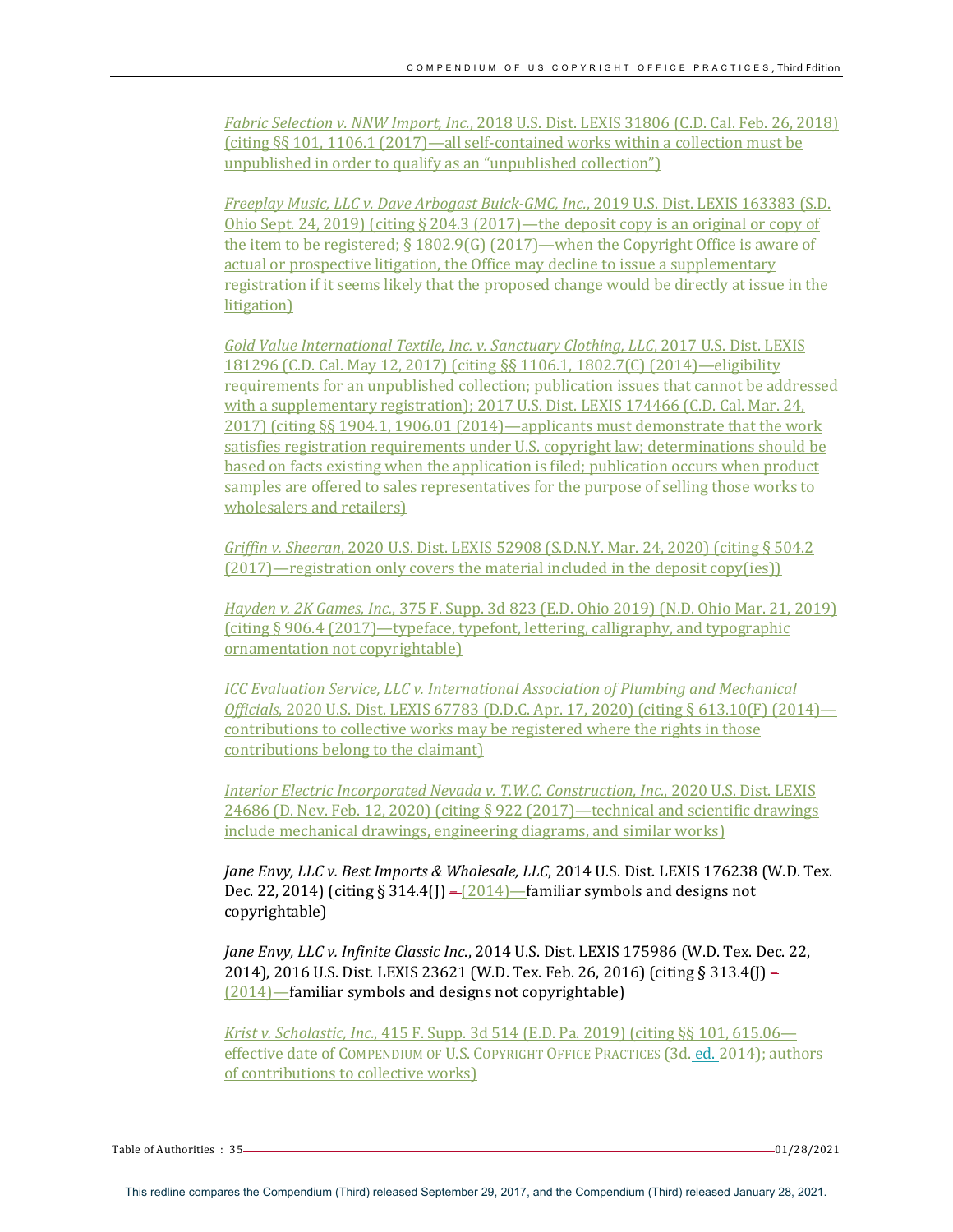Louise Paris, Ltd. v. Standard Fabrics International, Inc., 2016 U.S. Dist. LEXIS 104222  $(S.D.N.Y. Aug. 8, 2016)$  (citing § 1802.6(I) –  $(2014)$  – supplementary registration may be used to correct an erroneous publication date)

*Manufacturing Automation & Software Systems, Inc. v. Hughes, 2018 U.S. Dist. LEXIS* 106797 (C.D. Cal. June 25, 2018) (citing  $\S$  721.10(A) (2017)—registration for a claim in "computer program" covers the copyrightable expression in the program code and any copyrightable screen displays that may be generated by that code)

*Marya v. Warner/Chappell Music, Inc.,* 2015 U.S. Dis. LEXIS  $129575128755$  (C.D. Cal. Sept. 22, 2015) (citing § 2408  $-\sqrt{2014}$ )—certificate of registration for claims registered or renewed on or before December 31, 1977)

Media.net Advertising FZ-LLC v. Netseer, Inc., 2016 U.S. Dist. LEXIS 3784156 F. Supp. 3d. 1052 (N.D. Cal. Jan. 12, 2016), 2016198 F. Supp. 3d. 1083 (N.D. Cal. U.S. Dist. LEXIS 98918 (July 28, 2016) (citing Introduction - [2014]-publication history of the *Compendium*, effective date of the Third Edition,;  $\S$ § 1002.4, 1002.5 – (2014)—definition of HTML and cascading style sheets<sub> $\vec{i}$ </sub> § 1006.1(A) – (2014)—registration of HTML code $\vec{i}$ §§ 1007, 1007.4  $-(2014)$ —uncopyrightable material within a website, look and feel of a website not copyrightable)

*Micro Focus (U.S.), Inc. v. Express Scripts, Inc., 2019 U.S. Dist. LEXIS 22345 (D. Md. Feb. 12,* 2019) (citing  $\S 622.1$  (2017)—rights and permissions field identifies organization that should be contacted for permission to use a work)

*Naruto v. Slater*, 2016 U.S. Dist. LEXIS 11041 (N.D. Cal. Jan. 28, 2016) (citing §§ 306, 313.2  $-\frac{(2014)}{-}$ human authorship requirement, works that lack human authorship)

*Olivares v. University of Chicago Press, 2016* U.S. Dist. LEXIS 135507213 F. Supp. 3d 757 (M.D.N.C. Sept. 30, 2016) (citing § 709.4 –  $\sqrt{2014}$  – merely correcting errors in spelling, punctuation, grammar, or other minor changes, revisions, or other modifications to a preexisting work are not copyrightable)

*Oracle America, Inc. v. Terix Computer Co.*, 2015 U.S. Dist. LEXIS 59495 (N.D. Cal. Jan. 3, 2015) (citing § 721.8 –  $[2014]$  – registration does not extend to previously published material)

*Paisley Park Enterprises, Inc. v. Boxill, 299 F. Supp. 3d 1074 (D. Minn. 2017)* (citing §  $625.5$  (2017)—registration, rather than the mere submission of an application, is a prerequisite for initiating an infringement action)

*Palmer/Kane LLC v. Gareth Stevens Publishing, 299 F. Supp.* 3d 1074 (D. Minn. 2017) (citing  $\S 1906.1$  (2014)—offering photographs to a stock photography agency for the purpose of licensing the images to third parties may constitute publication)

Palmer/Kane LLC v. Rosen Book Works LLC, 2016 U.S. Dist. LEXIS 117023204 F. Supp. 3d 565 (S.D.N.Y. Aug. 30, 2016) (citing § 1116.1 – (2014)—eligibility requirements for a group registration of published photographs)

Table of Authorities : 36 01/28/2021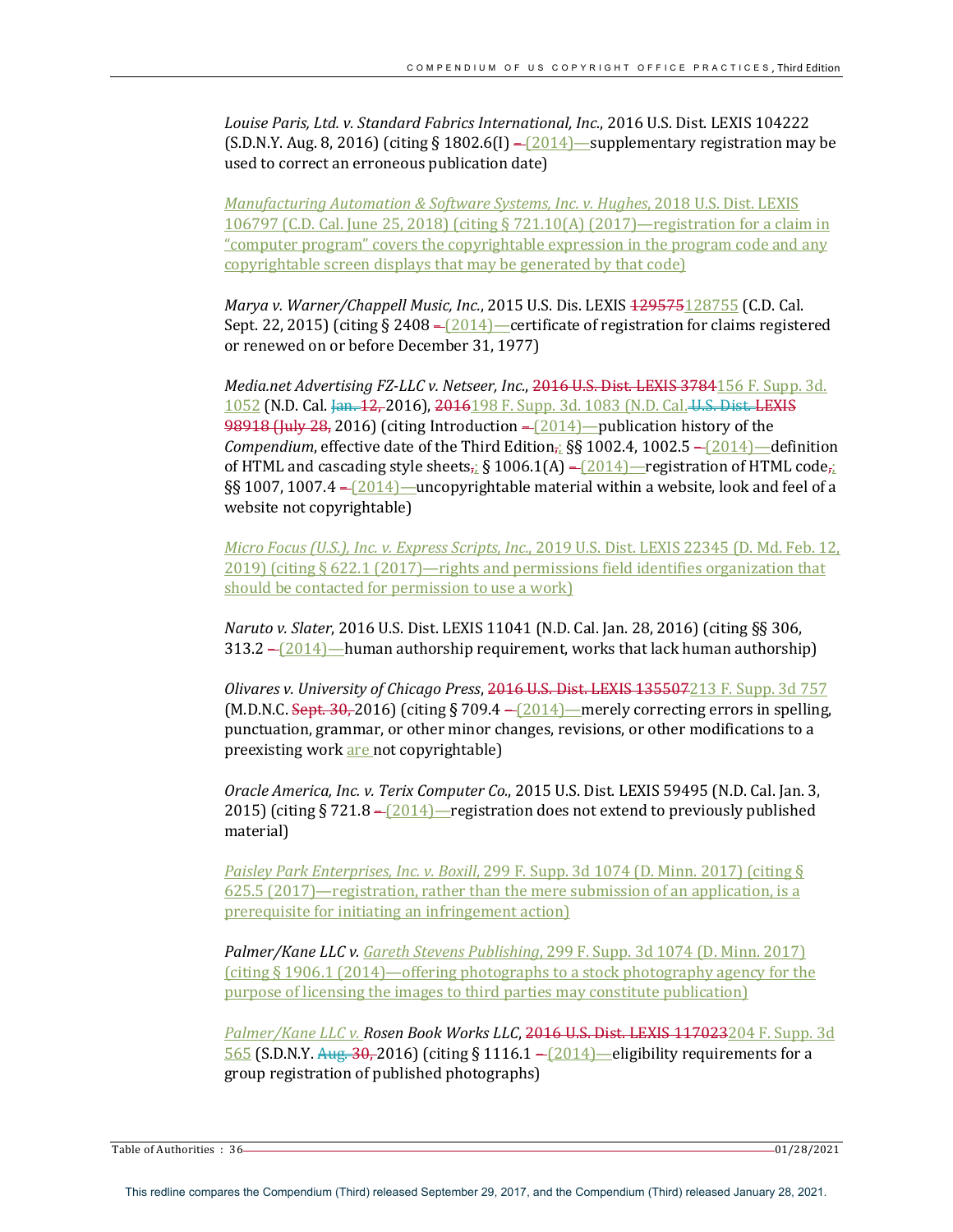*Pelligrino v. Epic Games, Inc.,* 2020 U.S. Dist. LEXIS 55623 (E.D. Pa. Mar. 31, 2020) (citing  $\S$ § 805.4, 805.5(B), 805.5(B)(3) (2017)—choreographic works are comprised of dance steps, dance movements, and/or dance patterns)

*Philpot v. New Orleans Tourism Marketing Corp.*, 2019 U.S. Dist. LEXIS 3953 (E.D. La. Jan. 9, 2019) (citing  $\S$  1106.1 (2017)—unpublished collection option cannot be used to register a number of published and unpublished works)

*RCTV* International Corp. v. Rosenfeld, 2016 U.S. Dist. LEXIS 136867 (S.D. Fla. Sept. 30, 2016) (citing § 102.6  $-\frac{(2014)}{\phantom{0}2015}$  territorial scope of U.S. copyright law)

*Reiner v. Eringer*, 2019 U.S. Dist. LEXIS 228995 (C.D. Cal. Nov. 4, 2019) (citing §§ 613.9,  $619.13(A)$ ,  $619.13(B)$   $(2014)$ —U.S. Copyright Office will issue a registration to an applicant using initials in lieu of a full name provided that the claimant is known to the public by those initials)

*Roberts v. Gordy*, 877 F.3d 1024 (11th Cir. 2017) (citing §§ 605.6, 611.4, 621, 1904.2, 1904.3 (2014)—U.S. Copyright Office generally accepts factual representations in an application, though registration specialists may communicate concerning mistakes concerning year of creation, previous registrations, and publication status)

*RoyaltyStat, LLC v. IntangibleSpring Corp.*, 2018 U.S. Dist. LEXIS 4791 (Jan. 10, 2018) (citing  $\S 727.3(D)$  (2017)—acceptable authorship statements for database claims), 2018 U.S. Dist. LEXIS 182959 (citing  $\S$ § 204.3, 313.3, 727.1, 727.2, 1509.1(D)(2) (2017) registration requirements for database claims)

*Schenck v. Orosz*, 2015105 F. Supp. 3d 812-U.S. Dist. LEXIS 65915 (M.D. Tenn. May 20, **2015)** (works registered as agenerally citing *Compendium* (2014) on unit of publication)

*Star Athletica, LLC v. Varsity Brands, Inc.*, 137 S. Ct. 1002 (2017) (citing §§ 924.2(A),  $924.2(B)$  – test for physical and conceptual separability)

**Star Athletica, LLC v. Varsity Brands, Inc., 137 S. Ct. 1002 (2017) (Ginsburg, J. concurring)** (citing § 1506 – deposit requirements for works fixed in a useful article)

*Star Athletica, LLC v. Varsity Brands, Inc., 137 S. Ct. 1002 (2017) (Breyer, J. dissenting)*  $\{\text{either }$   $\S$ § 924.2(B), 924.3(A)(1) – test for conceptual separability, copyrightability of fabric designs)

SellPoolSuppliesOnline.com LLC v. Ugly Pool Arizona Inc., 2018 U.S. Dist. LEXIS 163007 (D. Ariz. Sept. 24, 2018) (citing  $\S$  204, 204.3 (2017)—definition of "deposit" and discussion of required submission for registration (application, fee, and deposit copy(ies));  $\S$ § 1006, 1108.2, 1008.5, 1008.6, 1008.6(A), 1009.4(A)(2), 1009.8, 1010.1, 1010.5, Glossary (2017)—definition of "website," and discussion of copyrightable authorship within websites and other application requirements)

*Telebrands Corp. v. NewMetro Design, LLC*, 2016 U.S. Dist. LEXIS 137541 (D.N.J. Oct. 4, 2016) (citing  $\S$ § 313.4, 913.1 – $[2014]$  –logos, familiar symbols, mere variations of lettering and coloring)

Table of Authorities : 37 01/28/2021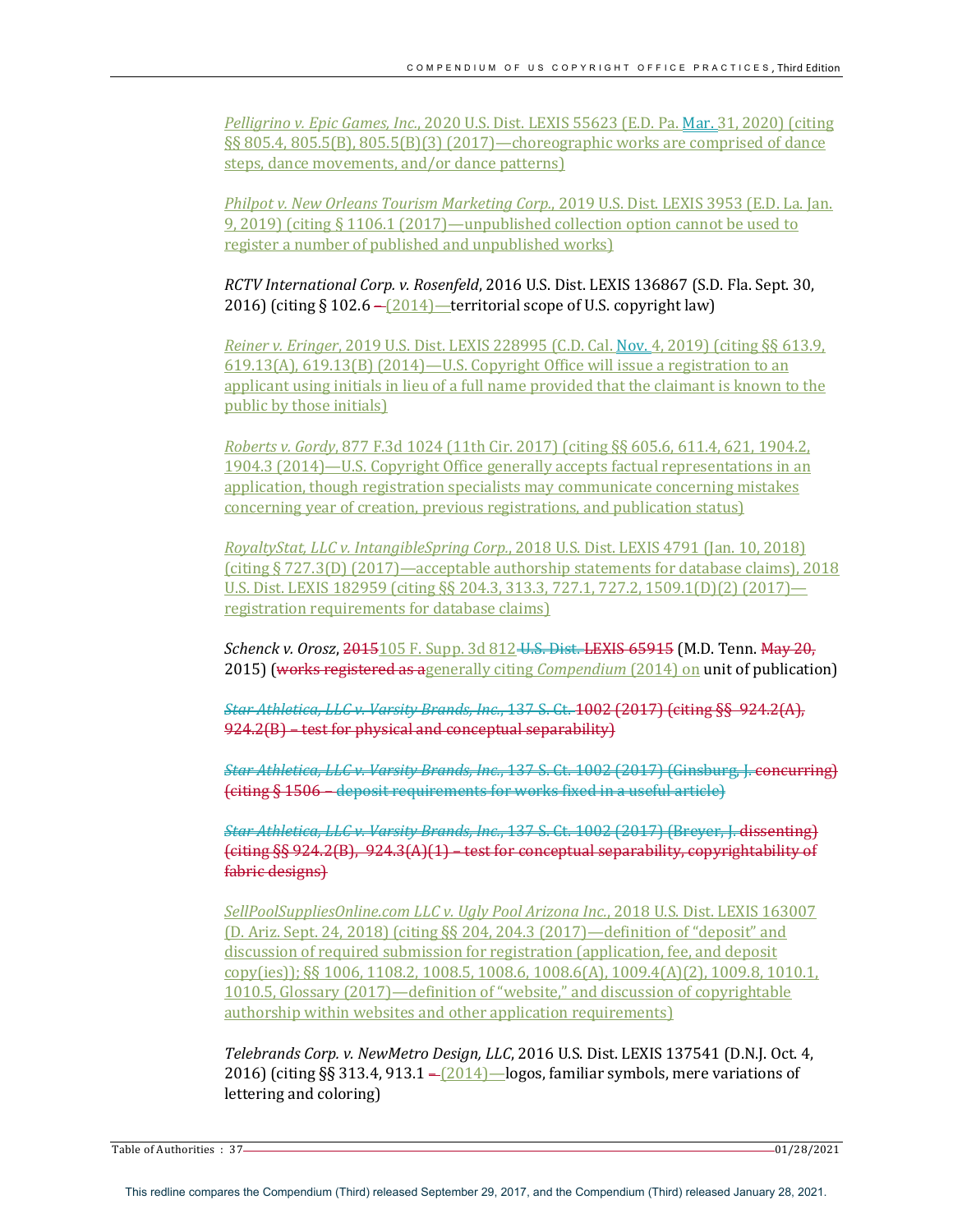*Turk v. Cambridge Properties Incorporated,* 2015 U.S. Dist. LEXIS 179836 (D. Ariz. Feb. 27, 2015) (citing Glossary (definition of "claim");  $\S$ § 613.3, 613.6, 618.6, 619.1, 1117, 1117.1, 1117.2, 1117.7(F) (2014)—group registration of databases; identifying the author and claimant of a work; authorship statement and limitation of claim for compilations)

*UAB* "Planner5D" v. Facebook, Inc., 2020 U.S. Dist. LEXIS 133542 (N.D. Cal. July 24, 2020) (citing  $\S 721.8$  (2017)—scope of registration is limited to the new material in the work and not to any previously published material)

*Urban Textile, Inc. v. Rue 21, Inc.,* 2017 WL 1201751 (C.D. Cal. Mar. 31, 2017) (citing §§ 1802.7(C), 1906.1, 1908  $-\frac{(2014)}{\ }$  registration of unpublished collections, samples offered to wholesalers and retailers constitutes publication)

Varsity Brands, Inc. v. Star Athletica, LLC, 799 F.3d 468 (6th Cir. 2015) (citing §§ 903.1, 924-924.3(D) – examination of useful articles and pictorial graphic, and sculptural works; test for physical and conceptual separability)

*Ward v. Barnes & Noble, Inc.*, 2015 U.S. Dist. LEXIS 2134793 F. Supp. 3d 193 (S.D.N.Y. Mar. 30, 2015) (citing §§ 618.1, 618.2, 618.3 – (2014)—claim defined by information provided in Author Created field or the Nature of Authorship space)

#### **Cases Citing the Compendium of U.S. Copyright Office Practices, Second Edition:**

*Abend v. MCA, Inc.*, 863 F.2d 1465 (9th Cir. 1988) (citing § 1317.05— renewal of a contribution to a composite work)

Alaska Stock, LLC v. Houghton Mifflin Harcourt Publishing Co., 747 F.3d 673 (9th Cir. 2014) (referencing  $\S 615.06$ —registration for a collective work may cover contributions created by individual authors even if they are not named in the certificate)

*Bikram's Yoga College of India, L.P. v. Evolation Yoga, LLC, 2015* U.S. App. LEXIS  $17615803$  F.3d 1032 (9th Cir. Oct. 8, 2015) (citing  $\frac{888}{1001}$  450.01, 450.02, and 450.03(a)  $\rightarrow$  definition of choreographic works, elements of choreographic works)

*Chosun International v. Chrisha Creations, Ltd.*, 413 F.3d 324 (2d Cir. 2005) (citing §  $505.03$ — $-$ separability test)

DeliverMed Holdings, LLC v. Schaltenbrand, 734 F.3d 616 (7th Cir. 2013) (citing § 606.03  $\leftarrow$  applicant unauthorized to submit the claim)

*Gold Value International Textile, Inc. v. Sanctuary Clothing, LLC*, 925 F.3d 1140 (9th Cir.  $2019$ ) (citing §§ 607, 905.02—unpublished collections; publication may occur via distribution to persons who are under no implied or express restrictions concerning the disclosure of the content of the work)

Table of Authorities : 38 01/28/2021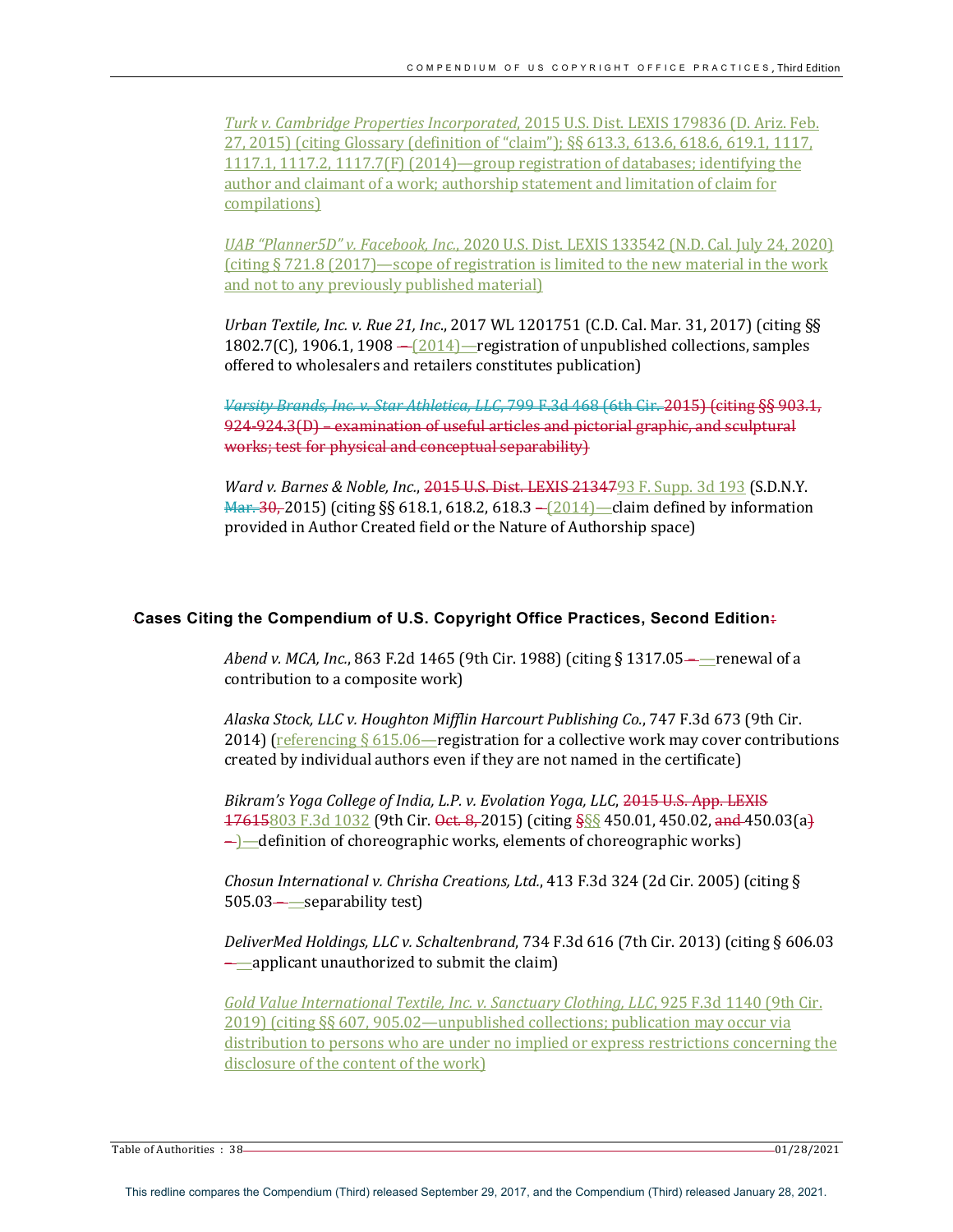*Horgan v. Macmillan, Inc.,* 789 F.2d 157 (2d Cir. 1986) (citing §§ 450.01, 450.03(a), 450.06—**—**definition of choreographic works, elements of choreographic works, social dances and simple routines not copyrightable)

*Inhale, Inc. v. Starbuzz Tobacco, Inc.*, 755 F.3d 1038 (9th Cir. 2014) (citing § 505.03 conceptual separability $\frac{1}{1}$ ; 739 F.3d 446 (9th Cir. 2014) (same); 2012 U.S. Dist. LEXIS 85034 (C.D. Cal. June 18, 2012) (same)

*Kay Berry, Inc. v. Taylor Gifts, Inc.*, 421 F.3d 199 (3d Cir. 2005) (citing § 607.01 multiple works registered as a unit of publication)

*Kelley v. Chicago Park District, 635 F.3d 290 (7th Cir. 2011)* (citing §§ 202.02(b),  $503.03(a)$  –  $\geq$  works created by nature not copyrightable)

*Langman Fabrics v. Graff Californiawear, Inc.,* 160 F.3d 106 (2d Cir. 1999) (citing § 1006  $-\underline{\hspace{-.15cm}}$ fabric designs, useful articles)

*Olem Shoe Corp. v. Washington Shoe Corp.*, 591 Fed. Appx. 873 (11th Cir. 2015) (citing § 626.01(a)— $\Box$ disclaiming preexisting works), 101 U.S.P.Q.2d 1462 (D. Fla. 2011) (same)

*Ronaldo Designer Jewelry v. Cox, 2019 U.S. Dist. LEXIS 142851 (N.D. Miss. Aug. 22, 2019)* (citing  $\S$  626.01(a)—disclaiming preexisting works); 2019 U.S. Dist. LEXIS 119114 (N.D. Miss. July 16, 2019) (citing §§ 626.01(a), 626.01(b)—disclaiming preexisting works)

*Shoptalk, Ltd. v. Concorde-Horizons Corp.*, 168 F.3d 586 (2d Cir. 1999) (citing § 910.04- $\equiv$  publication of preexisting works incorporated into a derivative work)

*Syntek Semiconductor Co. v. Microchip Technology Inc.*, 307 F.3d 775 (9th Cir. 2002) (citing  $\S$ § 321.01, 321.02, 321.03, 324.04— $\_\_\_\_\_\_\_\_\_\_\$  definition of source code and object code, registration of computer programs under the rule of doubt)

*Whimsicality, Inc. v. Rubie's Costume Co.,* 891 F.2d 452 (2d Cir. 1989) (citing § 505.02separable authorship in costumes and clothing); 721 F. Supp. 1566 (E.D.N.Y.) (citing §§ 505.01, 505.02, 505.03— useful articles, separability test, conceptual separability)

Advanz Behavioral Management Resource v. Miraflor, 21 F. Supp. 2d 1179 (C.D. Cal.) 1998) (citing  $\S 108.01$ —guidelines for examining original works of authorship)

*Aftermarket Technology Corp, v. Whatever It Takes Transmissions*, 2003 U.S. Dist. LEXIS 27933 (W.D. Ky. Aug. 13, 2003) (citing § 305— short phrases)

Aqua Creations USA Inc. v. Hilton Hotels Corp., 98 U.S.P.Q.2d 1471 (S.D.N.Y. 2011) (citing  $§ 505.05$  — conceptual separability)

*Archie MD, Inc. v. Elsevier, Inc.*, 261 F. Supp. 3d 512 (S.D.N.Y. Aug. 20, 2017) (citing COMPENDIUM, THIRD  $\S 904(5)$  (2014), though the quoted language actually appears in COMPENDIUM, SECOND § 904(5)—registration requirements for unpublished works)

Table of Authorities : 39 01/28/2021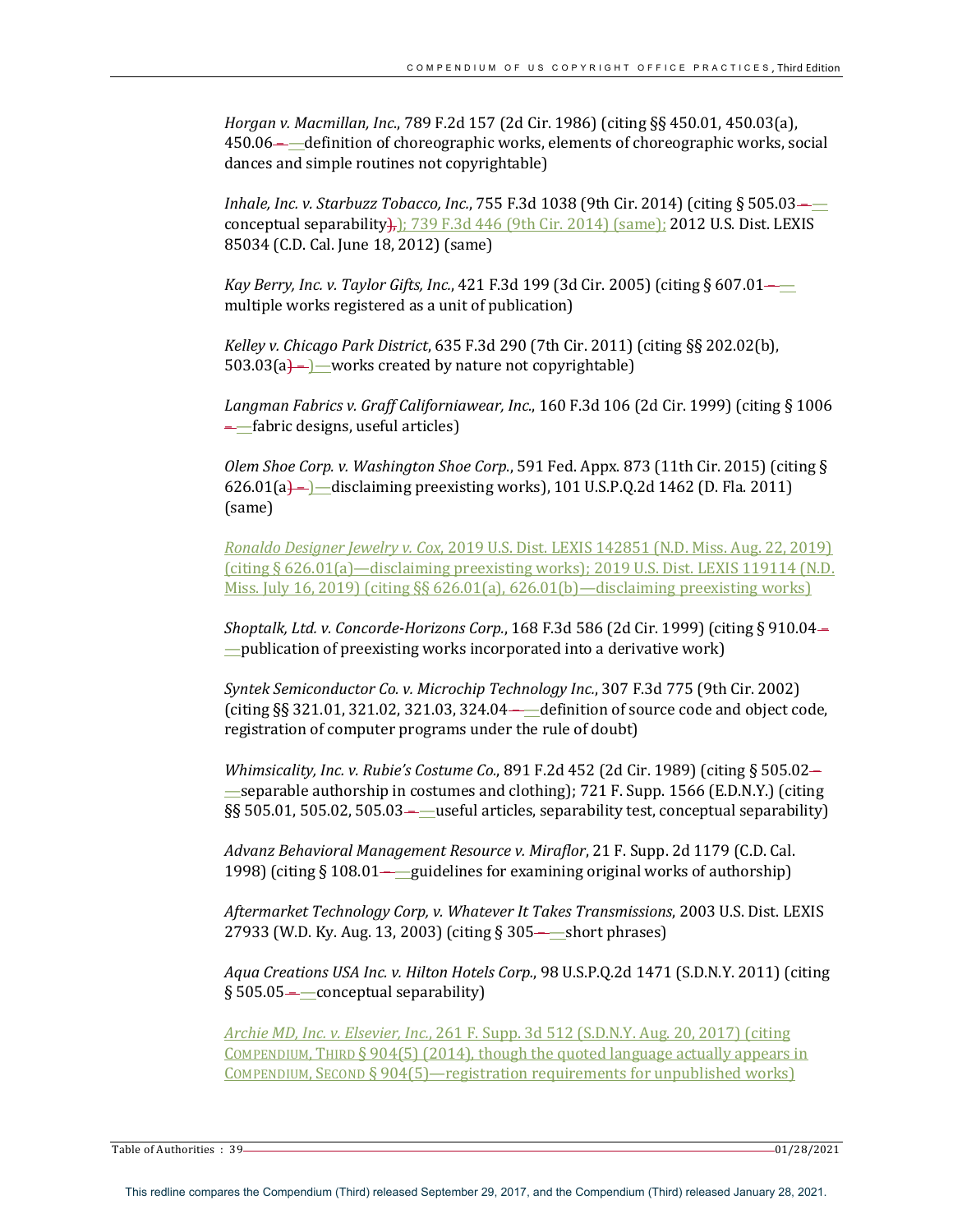Atari Games Corp. v. Nintendo of America, Inc., 18 U.S.P.Q.2d 1935 (N.D. Cal. 1991) (citing  $\S 1902.01$ — inspection and copying of deposit copies)

*Axelrod & Cherveny Architects, P.C. v. Winmar Homes*, 2007 U.S. Dist. LEXIS 15788 (E.D.N.Y. Mar. 6, 2007) (citing  $\S 619$ ——nature of work space)

Bel Air Lighting, Inc. v. Progressive Lighting, Inc., 2010 U.S. Dist. LEXIS 23468 (N.D. Ga. Mar. 15, 2010) (citing  $\S 505.03$ —conceptual separability)

*Bonazoli v. R.S.V.P. International, Inc.*, 353 F. Supp. 2d 218 (D.R.I. 2005) (citing § 505.05—  $=$  factors not relevant to the separability test)

*Bruhn NewTech, Inc. v. United States,* 144 Fed. Cl. 755 (2019) (referencing § 721.8 adapted program does not contain a sufficient amount of copyrightable authorship where a previously published computer program is merely adapted to run on a different operating system and the changes are the result of only functional considerations)

*Bull HN Information Systems, Inc. v. American Express, 1990 U.S. Dist. LEXIS 3819* (S.D.N.Y. Apr. 6, 1990) (citing § 325.02(c) –  $\rangle$  computer programming languages not copyrightable)

*Coach, Inc. v. Peters,* 386 F. Supp. 2d 495 (S.D.N.Y. 2005) (citing §§ 108.03, 503.02(a)  $-$ ]—familiar symbols, mere variations of lettering, commercial success, no comparison of previously registered works)

*Compuware Corp. v. Serena Software International, Inc., 77 F. Supp. 2d 816 (E.D. Mich.* 1999) (citing  $\S 1902.01$ — $\equiv$ inspection and copying of deposit copies)

*Craigslist Inc. v. 3Taps Inc.*, 942 F. Supp. 2d 962 (N.D. Cal. 2013) (citing § 615.06 registration for a collective work may cover contributions created by individual authors even if they are not named in the certificate)

*Custom Chrome, Inc. v. Ringer,* 35 U.S.P.Q.2d 1714 (D.D.C. 1995) (citing § 505.03- $\equiv$ conceptual separability)

*Cybermedia, Inc. v. Symantec Corp.*, 19 F. Supp. 2d 1070 (N.D. Cal. 1998) (citing § 615.04(d)(1)— $\rangle$ —naming a corporation as the author of a work made for hire)

*Darden v. Peters*, 402 F. Supp. 2d 638 (E.D.N.C. 2005) (citing § 305.06--copyrightable authorship in maps)

Data General Corp. v. Grumman Systems Support Corp., 825 F. Supp. 340 (D. Mass. 1993) (citing  $\S 321.03$ — source code and object code considered to be representations of the same computer program); 803 F. Supp. 487 (D. Mass. 1992) (same)

Determined Productions, Inc. v. Koster, 1993 U.S. Dist. LEXIS 4586 (N.D. Cal. Apr. 13, 1993) (citing § 1507.07(a) – supplementary registration)

Table of Authorities : 40 01/28/2021 **COVERSITY COVERSITY**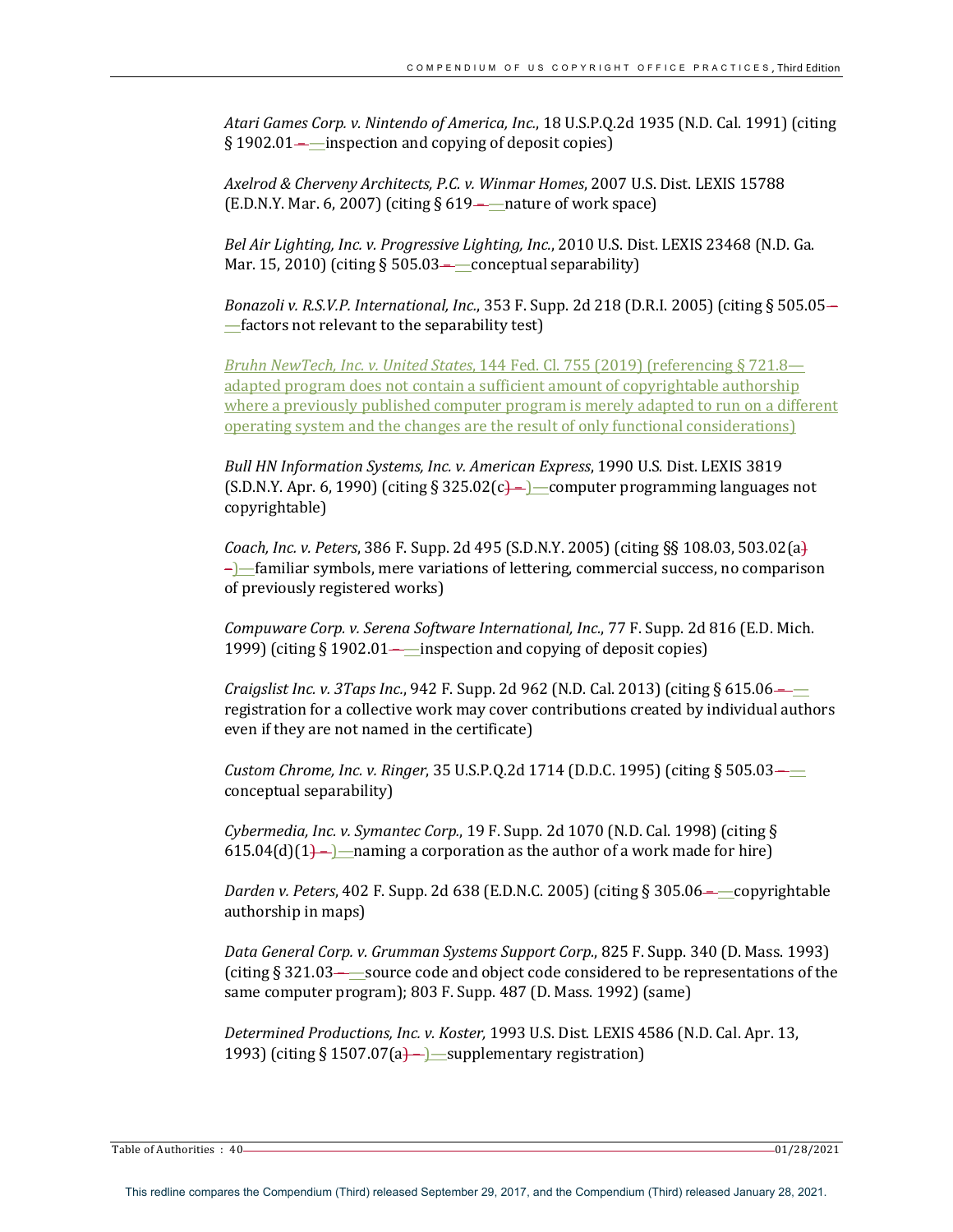*Donald Bruce & Co. v. B.N. Multi Com Corp.*, 964 F. Supp. 265 (N.D. Ill. 1997) (citing §  $1507.07(a)$  – supplementary registration

*Dr. Seuss Enterprises, L.P. v. ComicMix LLC*, 2018 U.S. Dist. LEXIS 84986 (S.D. Cal. May 21,  $2018$ ) (citing § 108.04—the term "substantial amount" used as the baseline in determination of whether preexisting material must be excluded)

eScholar, LLC v. Otis Educational Systems, 76 U.S.P.Q.2d 1880 (S.D.N.Y. 2005) (citing §§  $321.01$ ,  $321.02$  - definition of source code)

*Express, LLC v. Forever 21, Inc., 2010 U.S. Dist. LEXIS* 91705 (C.D. Cal. Sept. 2, 2010) (citing  $\S 503.02(a)$ ) — mere variations in color)

Family Dollar Stores, Inc. v. United Fabrics International, Inc., 896 F. Supp. 2d 223  $(S.D.N.Y. 2012)$  (citing §§ 904(5), 1507.07(a)— $\rightarrow$  unpublished collections)

*Furnituredealer.net, Inc. v. Amazon.com, Inc.*, 2019 U.S. Dist. LEXIS 41580 (D. Minn. Mar.) 14, 2019) (citing § 615.06—registration requirements for contributions to collective works)

Games Workshop, Ltd. v. CharterhouseChapterhouse Studios, LLC, 2012 U.S. Dist. LEXIS 168360 (N.D. Ill. Nov. 27, 2012) (citing  $\frac{555}{503.02(a)+()}$ –(b)–)—mere variation in arrangement of geometric shapes)

*Graphic Design Marketing, Inc. v. Xtreme Enterprises, Inc.*, 2011 U.S. Dist. LEXIS 57486 (E.D. Wis. Mar. 2, 2011) (citing § 108.04 – registration reflects administrative determination on copyrightability)

*Gener-Villar v. Adcom Group, Inc.,* 560 F. Supp. 2d 112 (D.P.R. May 2008) (citing §§  $624.01(f)$ ,  $632.02(d)(2)$  – cancellation, supplementary registration)

Graphic Design Marketing, Inc. v. Xtreme Enterprises, Inc., 2011 U.S. Dist. LEXIS 57486 (E.D. Wis. Mar. 2, 2011) (citing  $\S$  108.04—registration reflects administrative determination on copyrightability)

*Homer Laughlin China Co. v. Oman,* 22 U.S.P.Q.2d 1074 (D.D.C. 1991) (citing § 108.03 no comparison of previously registered works)

*Inhale, Inc. v. Starbuzz Tobacco, Inc., 2017 U.S. Dist. LEXIS 201498 (C.D. Cal. May 8, 2017)*  $(citing §§ 503.02(a), 503.02(b)$ —common geometric shapes not copyrightable, creative expression for sculptural works requires more than two or three standard forms or shapes)

*In re Peregrine Entertainment, Ltd.*, 116 B.R. 194 (C.D. Cal. 1990) (citing §§ 1602-–1612- $-$ recordation of documents pertaining to copyright)

*Krist v. Scholastic, Inc.*, 415 F. Supp. 3d 514 (E.D. Pa. 2019) (citing § 615.06—registration for a collective work may cover contributions created by individual authors even if they are not named in the certificate)

Table of Authorities : 41 28/2021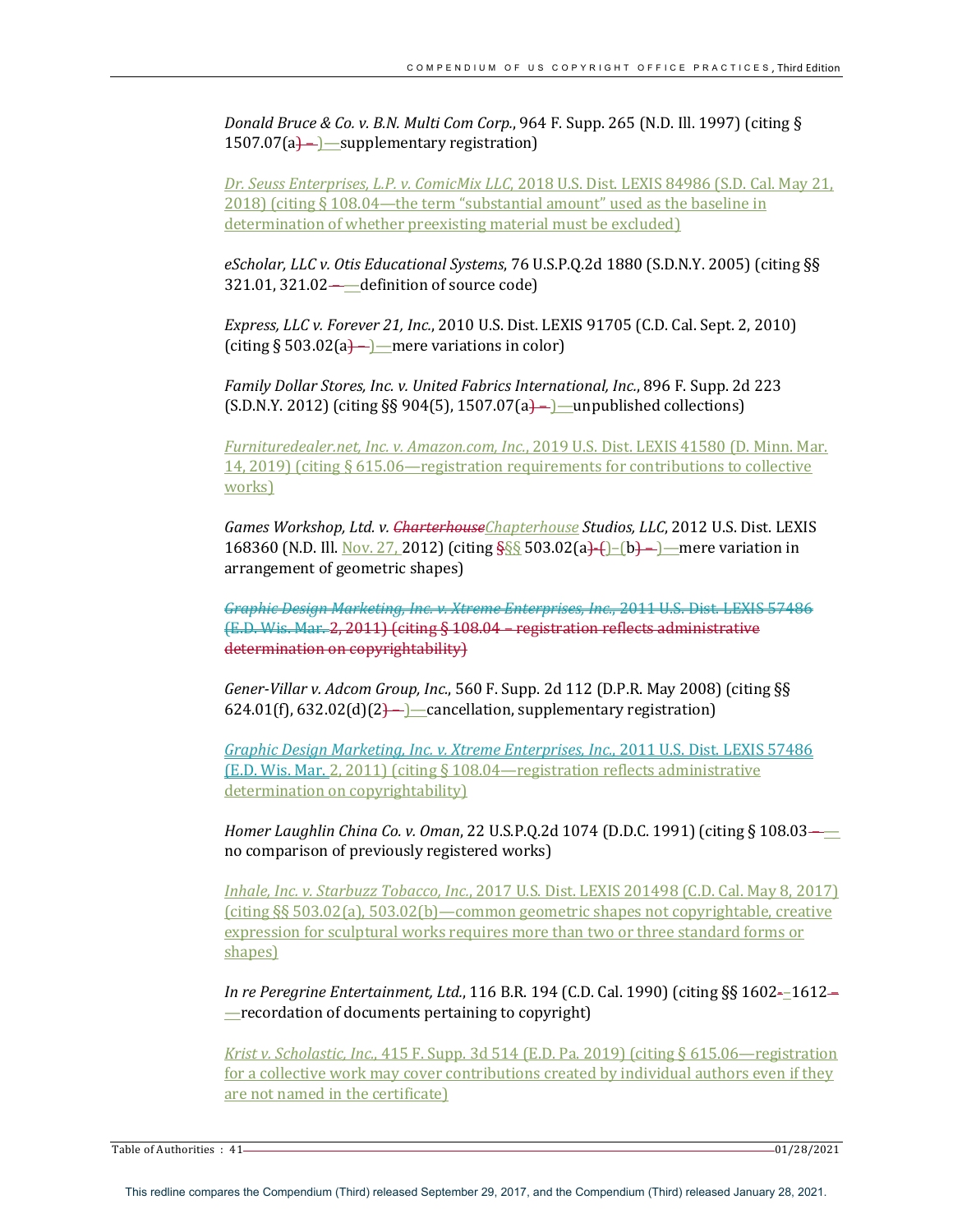*Levine v. McDonald's Corp.*, 735 F. Supp. 92 (S.D.N.Y. 1990) (citing § 403— copyrightable authorship in musical works)

Lexmark International, Inc. v. Static Control Components, Inc., 253 F. Supp. 2d 943 (E.D.) Ky. 2003) (citing  $\S 321$ ——registration of computer programs)

Lotus Development Corp. v. Paperback Software International, 740 F. Supp. 37 (D. Mass.) 1990) (citing  $\S$ § 604, 609, 702.01, 708— $\equiv$ administrative classification of works, registration of computer programs and screen displays, one registration per work)

*Maljack Productions, Inc. v. UAV Corp.*, 964 F. Supp. 1416 (C.D. Cal. 1997) (citing §§  $496.03(b)$ ,  $910.04$ — $rel$ registration of derivative works, publication of preexisting works incorporated into a motion picture)

*Manufacturers Technologies, Inc. v. Cams, Inc., 706 F. Supp.* 984 (D. Conn. 1989) (citing §§ 321.01, 321.02—<sup>-</sup>definitions of source code and object code)

*Masquerade Novelty, Inc. v. Unique Industries, Inc.,* 1990 U.S. Dist. LEXIS 556 (E.D. Pa. Jan. 16, 1990) (citing  $\S 505.03$ — $\equiv$ conceptual separability)

*McClaren v. Chico's FAS, Inc.*, 2010 U.S. Dist. LEXIS 120185 (S.D.N.Y. Nov. 9, 2010) (citing § 607.01——multiple works registered as a unit of publication)

*Member Services, Inc. v. Security Mutual Life Insurance Co. of New York, 2010 U.S. Dist.* LEXIS 103776 (N.D.N.Y. Sept. 30, 2010) (citing §§ 321.01, 321.02— defining source code and object code)

*Metropolitan Regional Information System v. American Home Realty Network, Inc., 18 F.* Supp. 3d 662 (D. Md. 2013) (citing § 308.02— $\_\_$ collective works typically created as a work made for hire $\frac{1}{2}$ : 888 F. Supp. 2d 691 (D. Md. 2012) (citing § 615.06– registration for a collective work may cover contributions created by individual authors even if they are not named in the certificate)

*Micro Consulting, Inc. v. Zubeldia,* 813 F. Supp. 1514 (W.D. Okla. 1990) (authorship statements, citing  $\S 324.05$  -special relief from the deposit requirements, and special relief for computer programs);  $\left($  referencing  $\S$ § 325.02, 325.02(a)—acceptable authorship statements)

*Morita v. Omni Publications International, Ltd., 741 F. Supp. 1107 (S.D.N.Y. 1990)* (citing  $\S$  626.01(a) –  $\equiv$  disclaimer of previously published material, previously registered material, or public domain material in an application to register a derivative work)

*Mortgage Marketing Guide, LLC v. Freedman Report, LLC*, 2008 U.S. Dist. LEXIS 56871 (D.N.J. July 28, 2008) (citing  $\S$  1507.08—supplementary registration)

*Natkin v. Winfrey*, 111 F. Supp. 2d 1003 (E.D. Ill. 2000) (citing § 508.01——objects depicted in photographs)

Table of Authorities : 42 2021 2021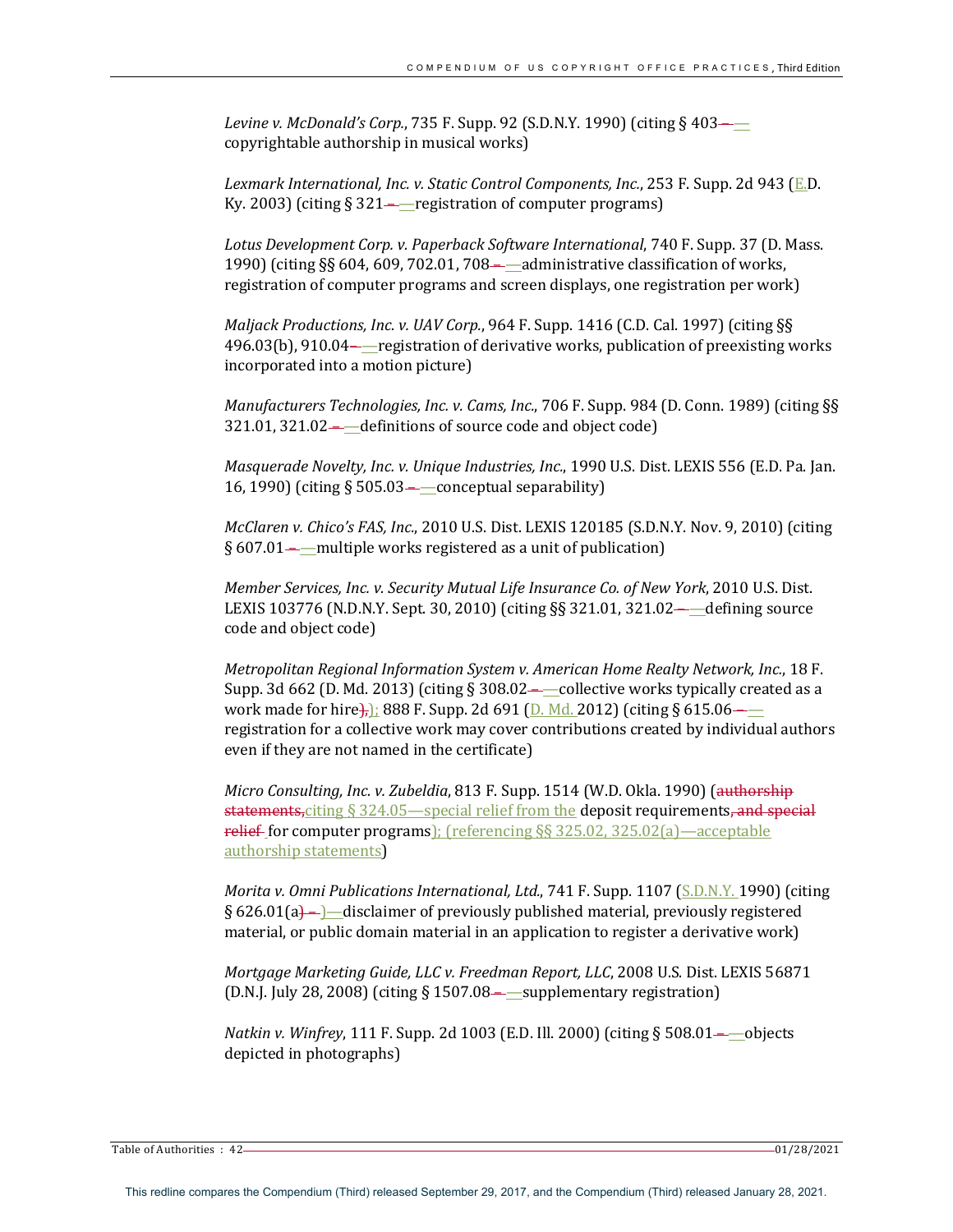*Olander Enterprises, Inc. v. Spencer Gifts, LLC*, 812 F. Supp. 2d 1070 (C.D. Cal. 2011) (citing  $\S$ § 607, 607.01——multiple works registered as a unit of publication)

*Oracle America, Inc. v. Terix Computer Co.,* 2015 U.S. Dist. LEXIS 59495 (N.D. Cal. Jan. 3, 2015) (citing  $\S 323.01$ ——registration does not extend to previously published material)

*Oravec v. Sunny Isles Luxury Ventures, L.C.*, 469 F. Supp. 2d 1148 (S.D. Fla. 2006) (yearreferencing  $\S 620.02(a)$ —date of creation)

Pacific Stock, Inc. v. Pearson Education, Inc., 2012 U.S. Dist. LEXIS 3337 (D. Haw. Feb. 26, 2013) (citing §§ 615.06, 615.07(b)(3)—1—registration for a collective work may cover contributions created by individual authors even if they are not named in the certificate)

*Panoramic Stock Images, Ltd. v. McGraw-Hill Companies,* 961 F. Supp. 2d 918 (N.D. Ill. 2013) (citing §§ 615.06, 615.07(b)(3) – )—registration for a collective work may cover contributions created by individual authors even if they are not named in the certificate)

Paul Morelli Design, Inc. v. Tiffany & Co., 200 F. Supp. 2d 482 (E.D. Pa. 2002) (citing §  $505.02(a)$ — $)$ —commercial success irrelevant to copyrightability)

Phoenix Entertainment Partners, LLC v. Dr Fofo, LLC, 2018 U.S. Dist. LEXIS 166017 (D.S.C., Sept. 27, 2018) (citing  $\S$ § 604, 702.5, 492—"sound recordings" should be registered under in Class SR, while other audiovisual works should be registered in Class PA classification; sounds accompanying audiovisual works are not "sound recordings")

*Rogers v. Better Business Bureau of Metropolitan Houston, Inc., 2012 U.S. Dist. LEXIS* 115163 (887 F. Supp. 2d 722 (S.D. Tex. Aug. 15, 2012) (citing §§ 624.01(f), 904(1),  $904(5)$ — $\equiv$ Supplementary registration; publication)

*Schenck v. Orosz*, 2015 U.S. Dist. LEXIS 65915105 F. Supp. 3d 812 (M.D. Tenn. May 20, 2015) (citing  $\S 626.01(a)$ — $\equiv$ disclaiming preexisting works)

*Shady Records, Inc. v. Source Enterprises, Inc., 73* U.S.P.Q.2d 1954 (S.D.N.Y. 2004) (citing §  $1507.05(c)$  –  $\equiv$  supplementary registration

*Siegel v. Warner Brothers Entertainment*, 690 F. Supp. 2d 1048 (C.D. Cal. 2009) (citing § 1608.01 – —constructive notice for recorded documents)

*Skyline Design, Inc. v. McGrory Glass, Inc.,* 2014 U.S. Dist. LEXIS 8439 (N.D. Ill. Jan. 23, 2014) (citing § 619.08(a)— $\rightarrow$  deposit contains authorship that is not expressly claimed in the application)

*Spilman v. Mosby-Yearbook, Inc.*, 115 F. Supp. 2d 148 (D. Mass. 2000) (citing § 503.02(a)  $\leftarrow$  — mere variations in coloring)

*Staggers v. Real Authentic Sound,* 77 F. Supp. 2d 57 (D.D.C. 1999) (citing § 495.01 joint authorship)

Table of Authorities : 43 01/28/2021 **COVERSITY COVERSITY** 2012 128 01/28/2021 **COVERSITY** 2012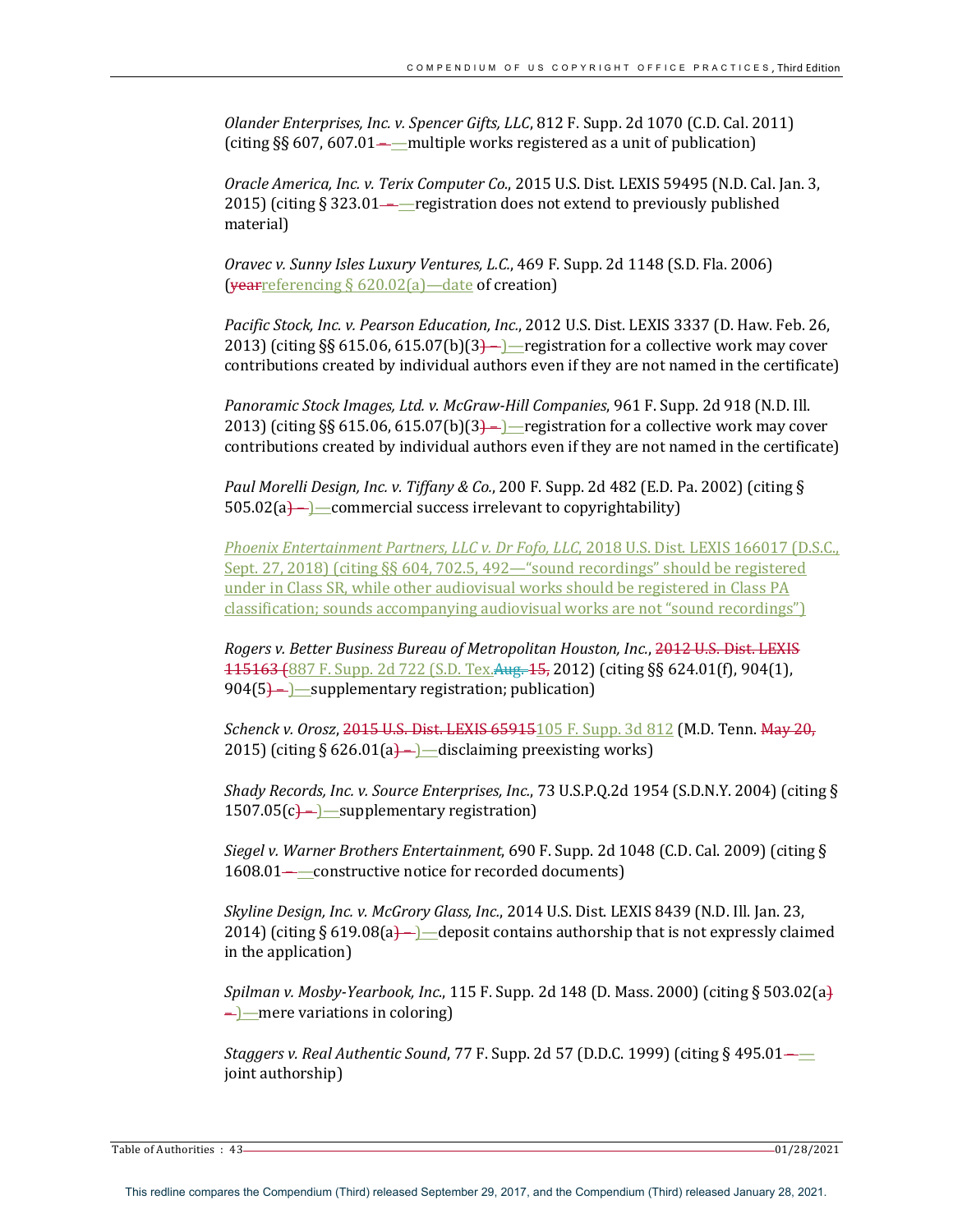*Systems XIX, Inc. v. Parker,* 30 F. Supp. 2d 1225 (N.D. Cal. 1998) (citing § 495.01— authorship of sound recordings)

Titan Sports, Inc. v. Hellwig, 1999 U.S. Dist. LEXIS 10523 (D. Conn. Apr. 26, 1999) (citing  $§ 202.02(1)$ — $]$ —characters)

*Trenton v. Infinity Broadcasting Corp.*, 865 F. Supp. 1416 (C.D. Cal. 1994) (citing § 404-—*de minimis* expression in musical works)

*Universal Dyeing & Printing v. Knitwork Productions II, LLC*, 2019 U.S. Dist. LEXIS 107182  $(C.D. Cal. June 26, 2019)$  (citing § 607.01—registration for a unit of publication)

*Universal Dyeing & Printing v. Topson Downs of California*, 2019 U.S. Dist. LEXIS 16669  $(C.D. Cal. Feb. 1, 2019)$  (citing § 1106.1—published and unpublished works cannot be registered together as an unpublished collection;  $\S$ § 1802.6(D), 1802.6(I), 1802.7(D) errors involving the author, author created, nature of authorship, or limitation of claim fields can be corrected with a supplementary registration, but errors in the deposit copy(ies) cannot)

*Xoom, Inc. v. Imageline, Inc.*, 93 F. Supp. 2d 688 (E.D. Va. 1999) (citing §§ 324, 806.12 deposit requirements for machine-readable works)

*Yu Zhang v. Heineken N.V.*, 96 U.S.P.Q.2d 1409 (C.D. Cal. 2010) (citing § 503.02(a)—) calligraphy not copyrightable): 2010 U.S. Dist. LEXIS 121084 (C.D. Cal. May 12, 2010) (same) 

*Yurman Studio, Inc. v. Castaneda,* 591 F. Supp. 2d 471 (S.D.N.Y. 2008) (*referencing* § 614—nature of work space)

*Xoom, Inc. v. Imageline, Inc.*, 93 F. Supp. 2d 688 (E.D. Va. 1999) (citing §§ 324, 806.12 – deposit requirements for machine-readable works)

## **Cases Citing the Compendium of U.S. Copyright Office Practices, First Edition:**

*Abend v. MCA, Inc.*, 863 F.2d 1465 (9th Cir. 1988) (citing § 11.8.3——renewal of a contribution to a composite work)

Batjac Productions Inc. v. Goodtimes Home Video Corp., 160 F.3d 1223 (9th Cir. 1998) (citing  $\S 3.1.1 \text{ IV(a)}$  – ) – publication of preexisting works incorporated into a motion picture)

*Norris Industries, Inc. v. International Telephone & Telegraph Corp.*, 696 F.2d 918 (11th Cir. 1983) (citing  $\S$ § 2.8.1.I.b.1, 2.8.1.I.b.2——ornamental articles distinguished from useful articles)

*Poe v. Missing Persons, 745 F.2d 1238 (9th Cir. 1984)* (citing § 2.8.1.I.b.2——definition of useful articles)

Table of Authorities : 44 2021 2021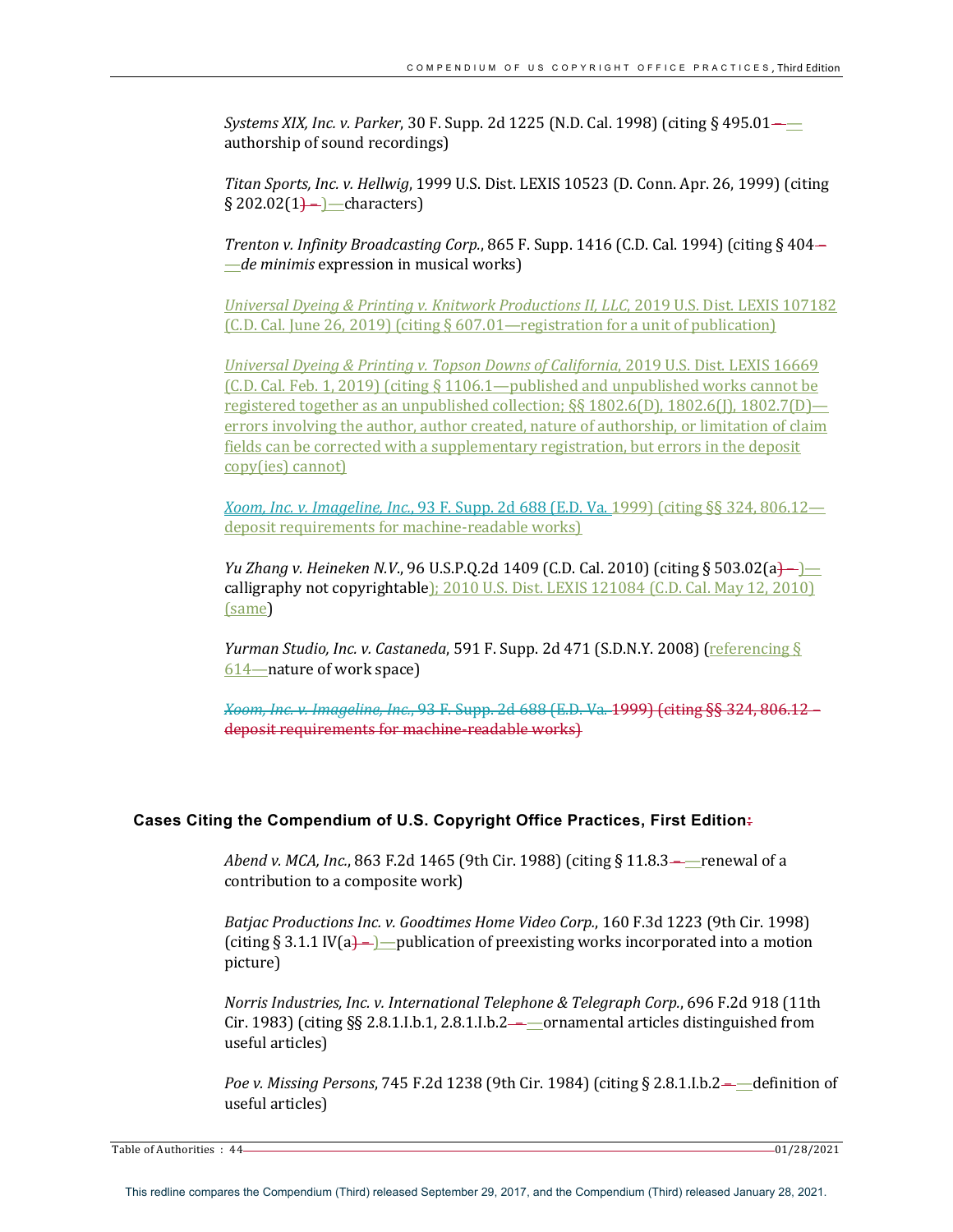*Richlin v. MGM Pictures, Inc.*, 531 F.3d 962 (9th Cir. 2008) (citing § 3.1.1 IV(a)-) publication of preexisting works incorporated into a motion picture)

*Shoptalk, Ltd. v. Concorde-Horizons Corp.*, 168 F.3d 586 (2d Cir. 1999) (citing § 3.1.1 IV.a  $\rightarrow$  publication of preexisting works incorporated into a derivative work)

*Skidmore v. Zeppelin,* 2020 U.S. App. LEXIS 7584 (9th Cir. Mar. 9, 2020) (citing § 2.6.1.II.a <u>—registration practices regarding unpublished musical compositions)</u>

*TCA Television Corp. v. McCollum*, 2016 U.S. App. LEXIS 18333 (2d Cir. Oct. 11, 2016) (citing  $\S 12.2.1$ —exclusive or non-exclusive license to use a copyrighted work)

*Twentieth Century-Fox Film Corp. v. Dunnahoo,* 637 F.2d 1338 (9th Cir. 1981) (citing §§  $2.14.2$ .II.b.2,  $3$  — placement of copyright notice in motion pictures)

*Cadence Industries Corp. v. Ringer,* 450 F. Supp. 59 (S.D.N.Y. 1978) (citing §§ 11.8.3, 11.8.3.II.b— $\rule{1em}{0.15}\phantom{1.0}$  definitions of author and composite work)

*Huk-A-Poo Sportswear, Inc. v. Franshaw, Inc.,* 411 F. Supp. 15 (S.D.N.Y. 1976) (*generally* citing chapterChapter 6 – the manufacturing clause—The Manufacturing Clause)

*Jon Woods Fashions, Inc. v. Curran,* 8 U.S.P.Q.2d 1870 (S.D.N.Y. 1988) (citing § 2.8.3.I.a-—familiar symbols or designs, simple combination of standard symbols not copyrightable)

*Siegel v. Warner Brothers Entertainment*, 690 F. Supp. 2d 1048 (C.D. Cal. 2009) (administrativeciting Index—Administrative classification for prints and pictorial illustrations)

## **Legislative Materials:** Hearings

*Condition of the Library of Congress: Hearings Before the Joint Committee on the Library,* 54th Cong. (1897), *reprinted in* S. REP. No. 54-1573 (1897): 101.1

## **Legislative Materials: Reports**

H.R. REP. No. 89-2237 (1966):  $2310.3(C)(1)$ 

H.R. REP. No. 90-83 (1967): 2310.3(C)(1)

H.R. REP. No. 94-1476 (1976), *reprinted in* 1976 U.S.C.C.A.N 5659: 305, 307, 310.1,  $310.2, 311.1, 311.2, 312.2, 312.3, 313.1, 313.3(A), 313.3(B), 313.6(B), 313.6(C)(1),$ 503.1(C), 505.1, 505.2, 505.3, 507.1, 507.2, 508.1, 508.2, 509.1, 509.2, 510, 615.1(B), 615.2(B), 616.2, 625, 625.5, 703, 706, 710, 716, 721.7, 721.8, 727.2, 801.2, 801.6,

Table of Authorities : 45 **128/2021 COVERSITY COVERSITY COVERSITY COVERSITY COVERSITY COVERSITY COVERSITY COVERSITY COVERSITY COVERSITY COVERSITY COVERSITY COVERSITY COVERSITY COVERSITY COVE**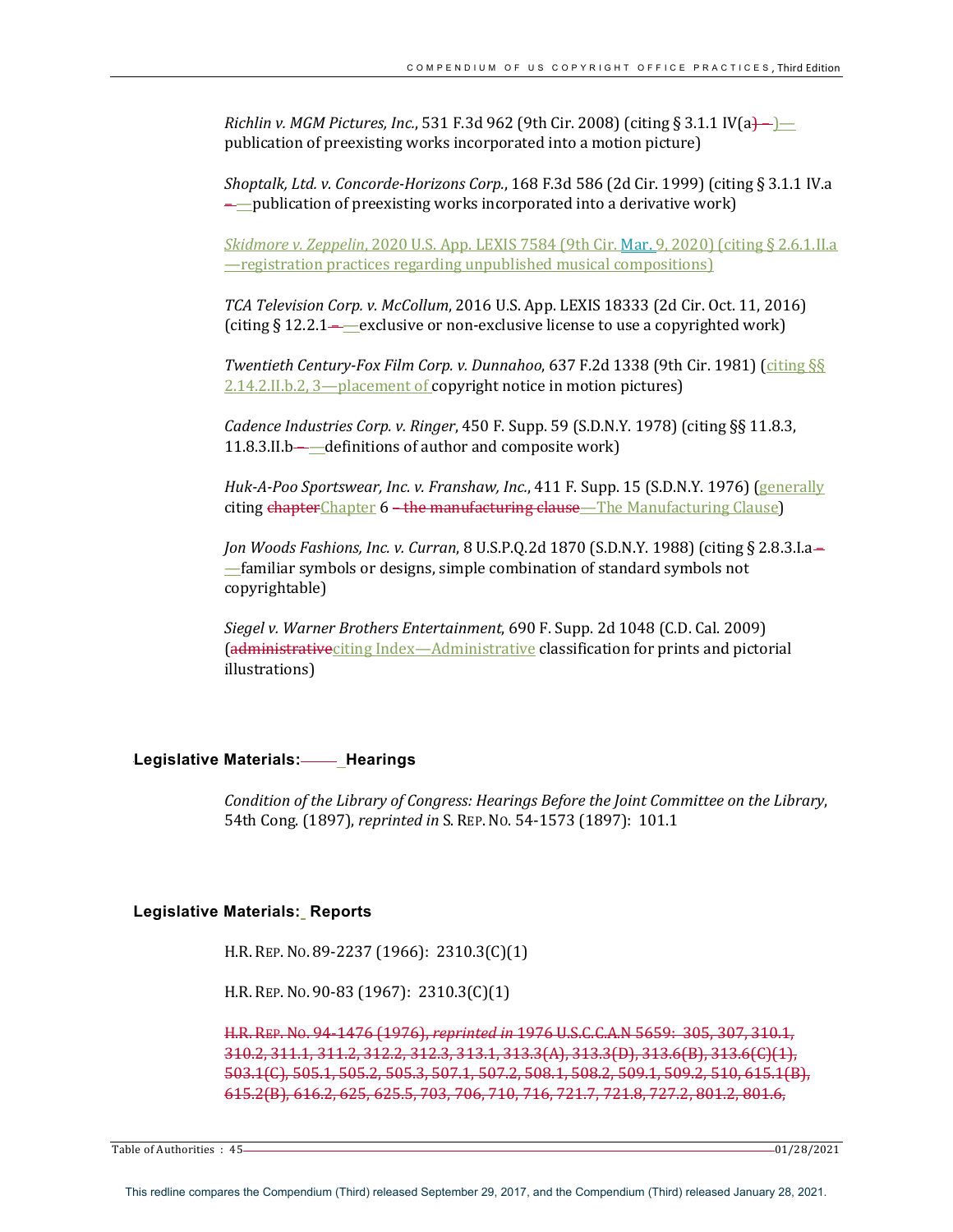$802.6(A)$ ,  $803.6(A)$ ,  $805.1$ ,  $805.5(B)$ ,  $805.5(B)(1)$ ,  $805.5(B)(2)$ ,  $805.5(B)(3)$ ,  $805.7$ ,  $806.1$ , 806.5(B), 808.3(B), 1008.3(A), 1104.1, 1110, 1115.5, 1116.1, 1117.2, 1506, 1509.1(C)(1), 1511, 1902, 1905.1, 1905.2, 1906.1, 1908, 1908.1, 1908.2, 1908.3, Chapter 2100 Part VIII (definition of "Posthumous Works"), 2304.1(A), 2310.1,  $2310.3(A)$ ,  $2310.3(C)(1)$ ,  $2310.4(A)$ , Glossary (definitions of "Choreographic works" and "Motion pictures")

S. REP. No. 94-473  $(1975)$ S. REP. No. 94-473  $(1975)$ :  $305$  n.1,  $503.1$ ( $\epsilon$ D), 505.1, 505.2, 505.3, 507.1, 507.2, 508.1, 509.1, 509.2, 510, 706, 710, 716, 721.7, 721.8, 801.2, 801.6,  $802.6(A)$ ,  $803.6(A)$ ,  $805.1$ ,  $805.5(B)$ ,  $805.5(B)(1)$ ,  $805.5(B)(2)$ ,  $805.7$ ,  $806.1$ ,  $808.3(B)$ , 2310.3(A), 2310.3(C)(1), 2310.3(C)(2), 2310.4(A), Glossary (definition of "Choreographic works")

H.R. REP. No. 94-1476 (1976), *reprinted in* 1976 U.S.C.C.A.N 5659: 305, 307, 310.1, 310.2, 310.10, 310.11, 311.1, 311.2, 312.2, 312.3, 313.1, 313.3(A), 313.3(D), 313.6(B), 313.6(C)(1), 503.1(D), 505.1, 505.2, 505.3, 507.1, 507.2, 508.1, 508.2, 509.1, 509.2, 510, 615.1(B), 615.2(B), 616.2, 625, 703, 706, 710, 716, 721.7, 721.8, 727.2, 801.2, 801.6,  $802.6(A)$ ,  $803.6(A)$ ,  $805.1$ ,  $805.5(B)$ ,  $805.5(B)(1)$ ,  $805.5(B)(2)$ ,  $805.5(B)(3)$ ,  $805.7$ ,  $806.1$ , 806.5(B), 808.3(B), 908.1, 913, 923.1, 924, 924.1, 924.2, 924.3(E), 924.3(F), 924.5, 925.1, 925.3, 1008.3(A), 1105.1, 1105.4, 1106.5(E), 1108, 1108.2(A), 1108.5(A)(1), 1109.2(A), 1110.5, 1112.2, 1114, 1506, 1509.1(F)(1), 1511, 1902, 1905.1, 1905.2, 1906.1, 1908, 1908.1, 1908.2, 1908.3, Chapter 2100 Part VIII (definition of "Posthumous works"),  $2304.1(A)$ ,  $2310.1$ ,  $2310.3(A)$ ,  $2310.3(C)(1)$ ,  $2310.4(A)$ , Glossary (definitions of "Choreographic works", "Motion pictures", and "Phonorecords")

H.R. REP. No. 98-781 (1984): 1204.2

H.R. REP. No. 100-609 (1988): 625.5

H.R. REP. No. 101-514 (1990), *reprinted in* 1990 U.S.C.C.A.N. 6915: 2314.1, 2314.2, 2314.3

H.R. REP. No. 101-735 (1990), H.R. Rep. No. 101-735 (1990), *reprinted in* 1990 U.S.C.C.A.N. 6935: 926.1, 926.2, 2313.1, 2313.2

H.R. REP. No. 109-33, PT. 1 (2005), *reprinted in* 2005 U.S.C.C.A.N. 220): *reprinted in* 2005 U.S.C.C.A.N. 220: 1602, 1605

# **Legislative Materials: Floor Debates**

126 CONG. REC. 29,895 (1980) (statement of Rep. Kastenmeier): 721.1

134 CONG. REC. S14554 (daily ed. Oct. 5, 1988) (Joint Explanatory Statement on Amendment to S. 1301): 625.5

151 CONG. REC. S495 (daily ed. Jan. 25, 2005) (statement of Sen. Hatch): 1601

Table of Authorities : 46 01/28/2021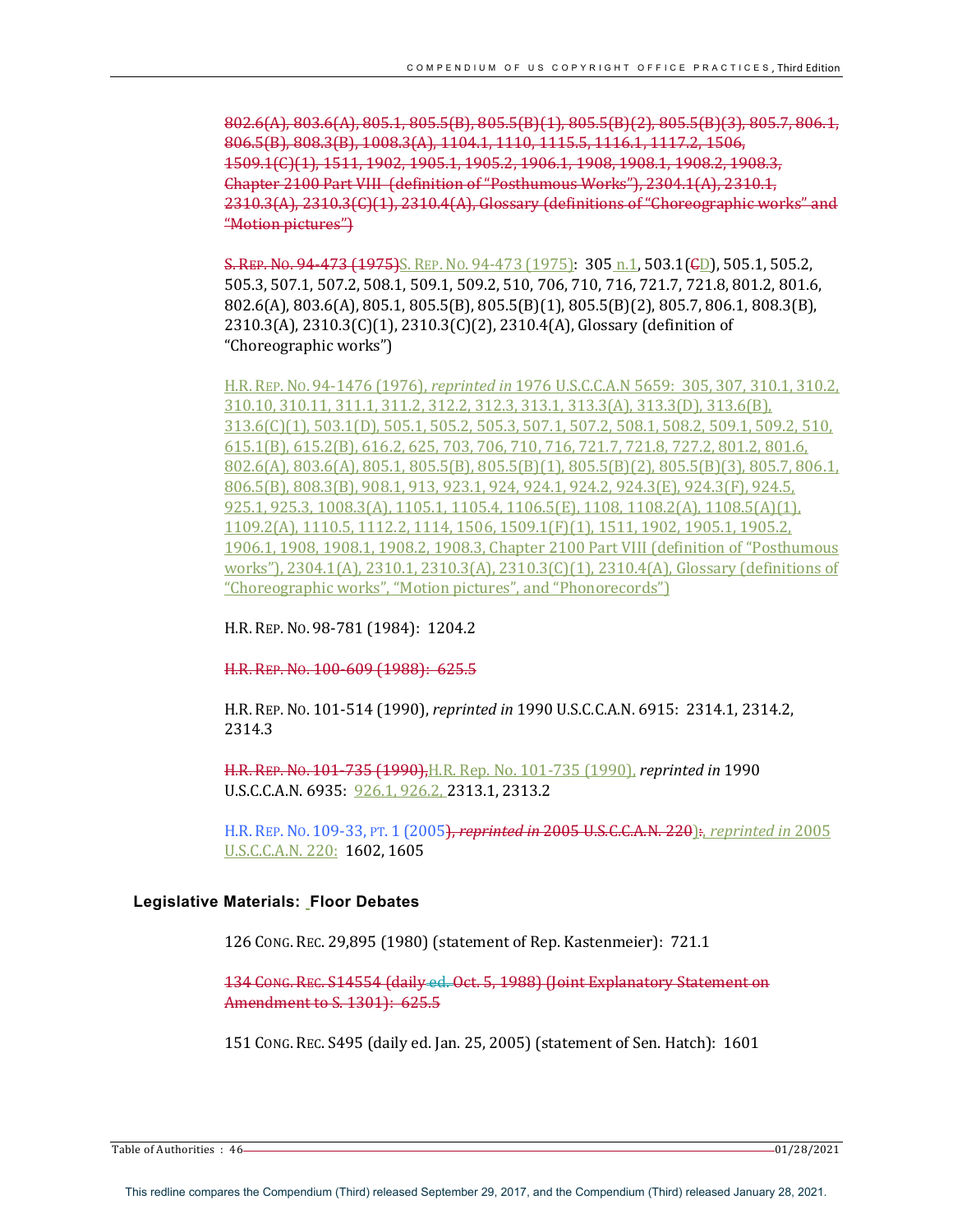## **Legislative Materials: Congressional Rules**

House Rule X: 101.1

Senate Rule XXV: 101.1

# **Administrative Materials: U.S. Copyright Office Regulations**

37 C.F.R. § 201.1(c): 1511.8(B)

37 C.F.R. § 201.1(c)(4): 1708.2

37 C.F.R. § 201.2(a): 2405.3

37 C.F.R. § 201.2(a)(2): 409

37 C.F.R. § 201.2(a)(3): 505.2, 506.4(B), 605.1, 2310.13

37 C.F.R. § 201.2(b)(3)(i): 2407.1(B)(3)

37 C.F.R.  $\S 201.2(b)(5)$ : 2407.1(B)(3)

37 C.F.R. § 201.2(b)(6): 2405.2

37 C.F.R.  $\S 201.2(b)(7)$ : Introduction at 1, Introduction at  $45$ 

37 C.F.R.  $\S 201.2(c)(1)$ : 2407.1(B)(3)

37 C.F.R.  $\S 201.2(c)(2)$ : 2407.1(B)(3)

37 C.F.R. § 201.2(c)(3): 2405.2

37 C.F.R. § 201.2(c)(4): 605.1

37 C.F.R. § 201.2(d): 906.9

37 C.F.R. § 201.2(d)(2): 2407.1(D)(2)

37 C.F.R. § 201.2(d)(3): 2407.1(D)(2)

37 C.F.R. § 201.2(e)(2)(ii): 1805.1(B)

37 C.F.R. § 201.2(e)(2)(iii): 1805.1(A)

37 C.F.R. § 201.2(e)(3): 1805.1, 1805.2

37 C.F.R. § 201.2(e)(3)(vi): 1805.1(C)

37 C.F.R. § 201.2(e)(7): 1805.4

Table of Authorities  $\cdot$  47  $-$  01/28/2021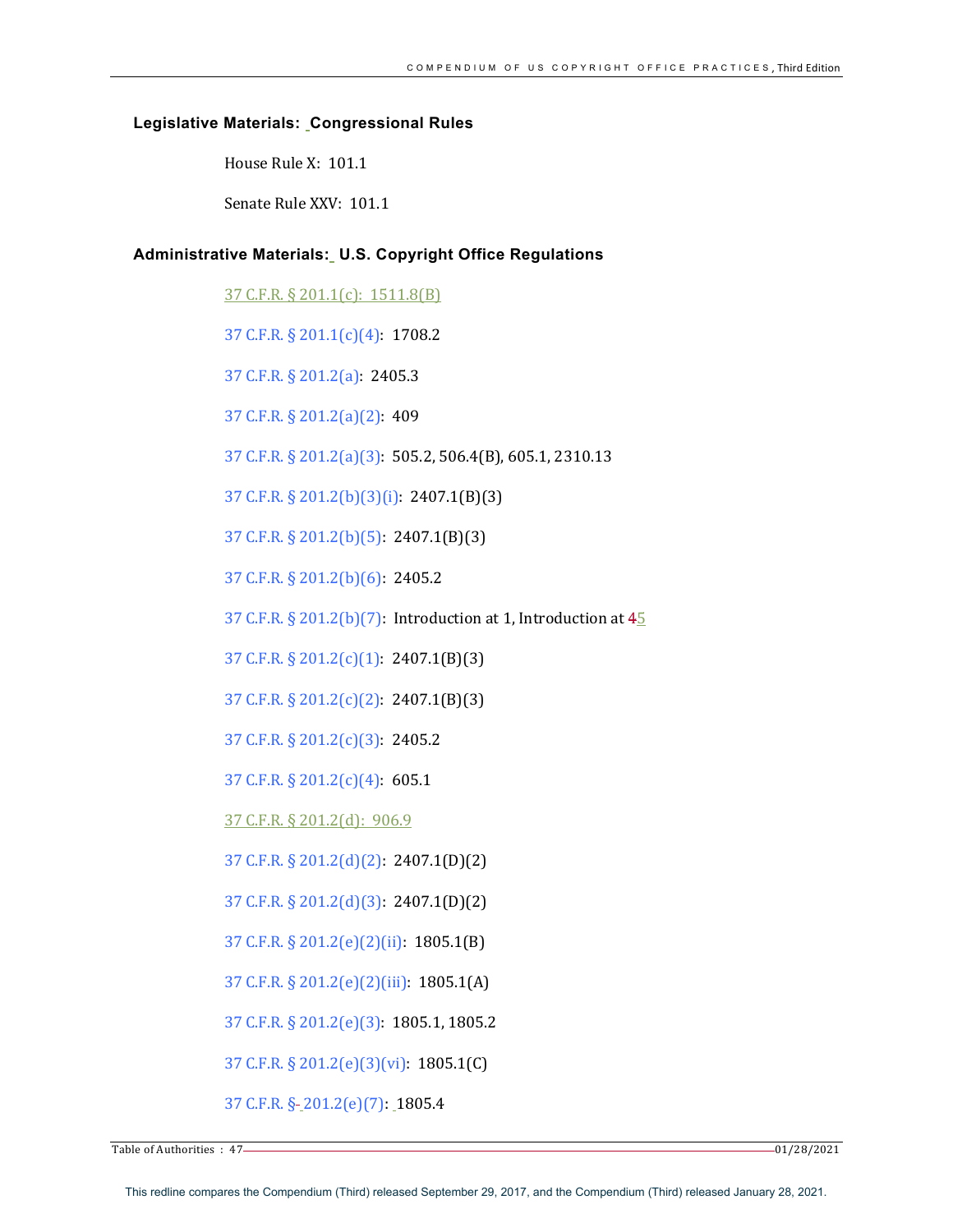37 C.F.R. § 201.2(f)37 C.F.R. § 201.2(f): 205, 602.9, 1804

37 C.F.R. § 201.3: 1403.2, 2309.11

37 C.F.R. § 201.3(c)(2): 11151106.3

37 C.F.R. § 201.3(c)(3): 1110.4

37 C.F.R. § 201.3(c)(12): 1802.9(C)

37 C.F.R. § 201.3(c)(16): 2310.7(D) 

37 C.F.R. § 201.3(c)(19): 1805.2

37 C.F.R. § 201.3(d): 14031412.8

37 C.F.R. § 201.3(d)(4)(i)(i):: 1703.1

37 C.F.R. § 201.3(d)(4)(ii)(ii):: 1704.1

37 C.F.R. § 201.3(d)(5): 720.2(E)

37 C.F.R. § 201.3(d)(11): 1807.4(E)

37 C.F.R.  $\S 201.4(a)(2)$ : Glossary (definition of "Document pertaining to copyright")

37 C.F.R.  $\S 201.4(a)(3)(i)$ : 2309.10(C)(1), Glossary (definition of "Sworn certification")

37 C.F.R. § 201.4(a)(3)(ii): Glossary (definition of "Official certification")

37 C.F.R.  $\S 201.4(c)$ :  $2309.15$ ,  $2310.8$ -,  $G$ lossary (definition of "Date of recordation")

37 C.F.R. § 201.4(c)(1): 1807.4(E), 2311

37 C.F.R. § 201.4(c)(3): 2311

37 C.F.R. § 201.4(d): Glossary (definition of "Date of recordation")

37 C.F.R. § 201.4(e): 2309.15

37 C.F.R.  $\S 201.4(e)(2)$ : Glossary (definition of "Date of recordation")

37 C.F.R. § 201.5 (1977): 2132

37 C.F.R. § 201.5(a) (1977): Chapter 2100 Part VIII - (definition of "Abandonment")

37 C.F.R. § 201.6(a): 625.3(A), 44031412.4

37 C.F.R. § 201.6(b): 625.3(A), 14031412.5

Table of Authorities : 48 01/28/2021 **COVERSITY**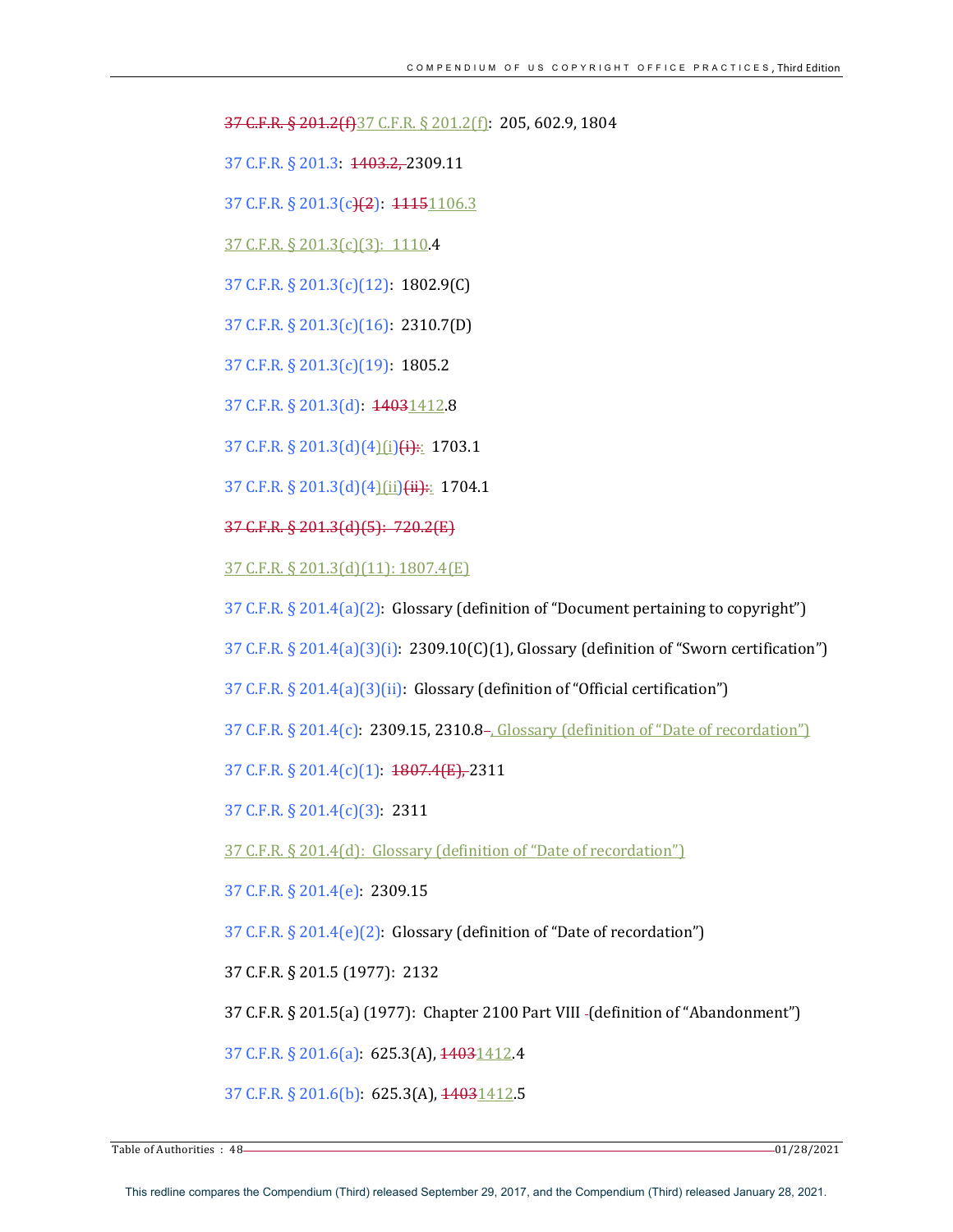37 C.F.R. § 201.6(c): 1802.8(C)

37 C.F.R. § 201.6(c)(1): 1403.6

37 C.F.R. § 201.7: 212.4, 2140

37 C.F.R. § 201.7(b): 1807.3

37 C.F.R. § 201.7(c): 1807.3, 1807.4(E)

37 C.F.R. § 201.7(c)(1): 1807.4, 1807.4(C)

37 C.F.R. § 201.7(c)(2):  $\frac{14031412}{7}$ , 1807.4, 1807.4(B)

37 C.F.R.  $\S 201.7(c)(3)$ : 1807.4, 1807.4(A)

37 C.F.R. § 201.7(c)(4): 1509.1( $E$ )(4)(b), 1807.4, 1807.4(C), 1807.4(D)

37 C.F.R. § 201.7(c)(4)(i): 1807.4(D)

37 C.F.R. § 201.7(c)(4)(ii): 1807.4(D)

37 C.F.R. § 201.7(c)(4)(iii): 1807.4(D)

37 C.F.R. § 201.7(c)(4)(iv): 1807.4(D)

37 C.F.R. § 201.7(c)(4)(v): 1807.4(D)

37 C.F.R.  $\S 201.7(c)(4)(vi)$ : 1807.4(D)

37 C.F.R. § 201.7(c)(4)(vii): 1807.4(D)

37 C.F.R. § 201.7(c)(4)(viii): 1807.4(D)

37 C.F.R. § 201.7(c)(4)(ix): 1807.4(D)

37 C.F.R.  $\S 201.7(c)(4)(x)$ : 1807.4(D)

37 C.F.R. § 201.7(c)(4)(xi): 1105.3, 1807.4(D)

37 C.F.R. § 201.8(b): 1807.4(C), 1807.4(D)

37 C.F.R. § 201.10: 2310.5(A)

37 C.F.R.  $\S 201.10(b)(1)(ii)$ : 2310.5(D)(1)

37 C.F.R.  $\S 201.10(b)(1)(iii)$ : 2310.5(D)(1)

37 C.F.R. § 201.10(b)(1)(iv): 2310.5(D)(1)

Table of Authorities : 49 01/28/2021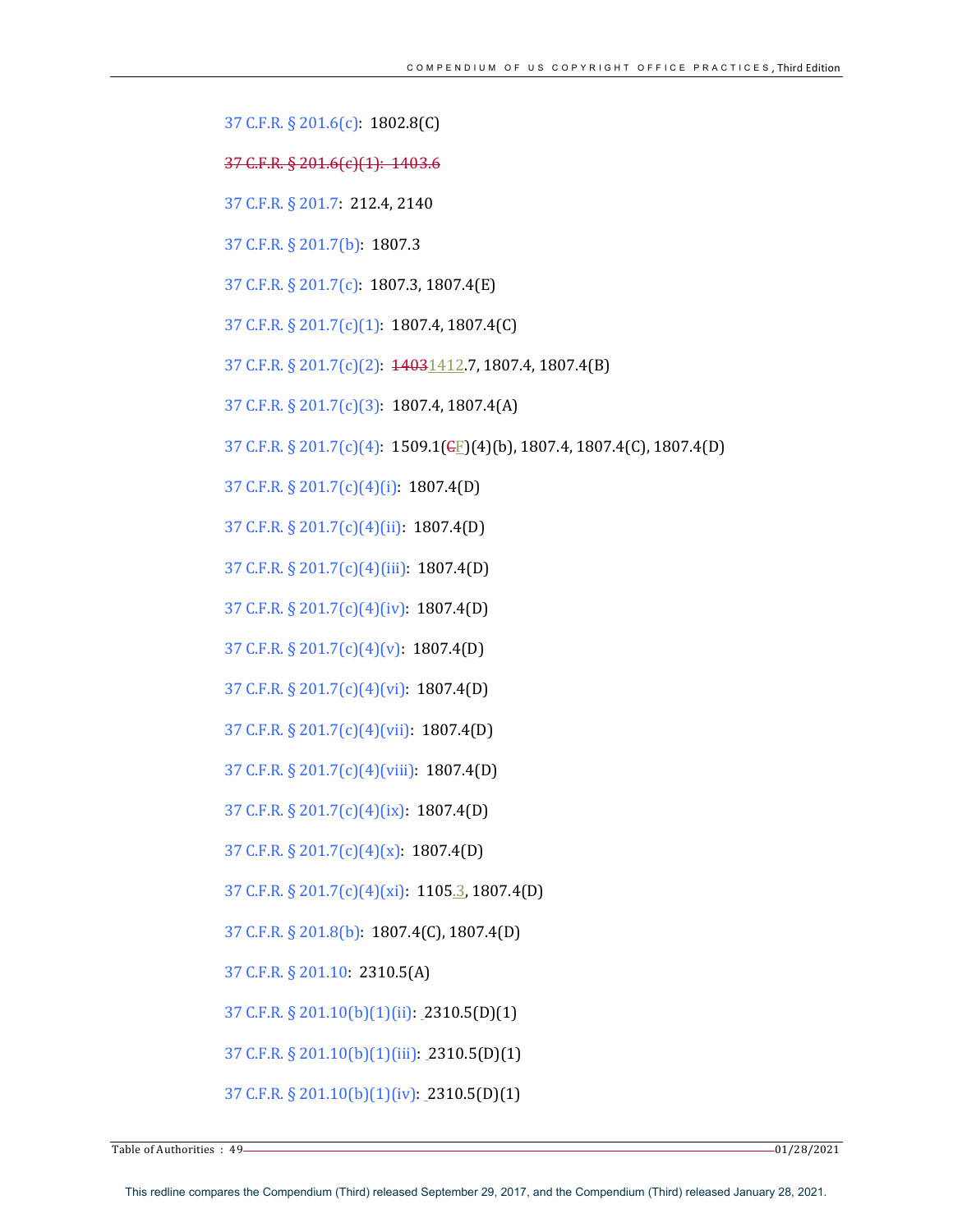37 C.F.R. § 201.10(b)(1)(v): 2310.5(D)(1)

37 C.F.R.  $\S 201.10(b)(1)(vi)$ : 2310.5(D)(1)

37 C.F.R. § 201.10(b)(1)(vii): 2310.5(D)(1)

37 C.F.R. § 201.10(b)(1)(vii)(A): 2310.4(D)(1)

37 C.F.R. § 201.10(b)(1)(vii)(B): 2310.4(D)(1)

37 C.F.R. § 201.10(b)(2)(vii)(A): 2310.3(D)(1)

37 C.F.R. § 201.10(b)(2)(vii)(B): 2310.3(D)(1)

37 C.F.R. § 201.10(b)(3): 2310.3(D)(1), 2310.4(D)(1)

37 C.F.R.  $\S 201.10(c)(1)$ : 2310.4(D)(2)

37 C.F.R. § 201.10(c)(3): 2310.3(D)(2) 

37 C.F.R.  $\S 201.10(c)(4)$ : 2310.3(D)(2)), 2310.4(D)(2)

37 C.F.R. § 201.10(c)(5): 2310.3(D)(2), 2310.4(D)(2)

37 C.F.R.  $\S 201.10(d)(1)$ : 2310.3(D)(3)

37 C.F.R. § 201.10(d)(2): 2310.3(D)(3)

37 C.F.R. § 201.10(d)(3): 2310.3(D)(3)

37 C.F.R. § 201.10(e)(1): 2310.12

37 C.F.R. § 201.10(e)(2): 2310.12

37 C.F.R. § 201.10(f): 2310.10

37 C.F.R. § 201.10(f)(1)(iii): 2310.7(A)

37 C.F.R. § 201.10(f)(3):37 C.F.R. § 201.10(f)(1)(ii): Glossary (definition of "Date of recordation")

37 C.F.R. § 201.10(f)(1)(iii): 2310.7(A)

37 C.F.R. § 201.10(f)(3): 2310.10, Glossary (definition of "Date of recordation")

37 C.F.R. § 201.10(f)(5): 2310.3(C)(3)

37 C.F.R. § 201.20: 2207

Table of Authorities : 50 01/28/2021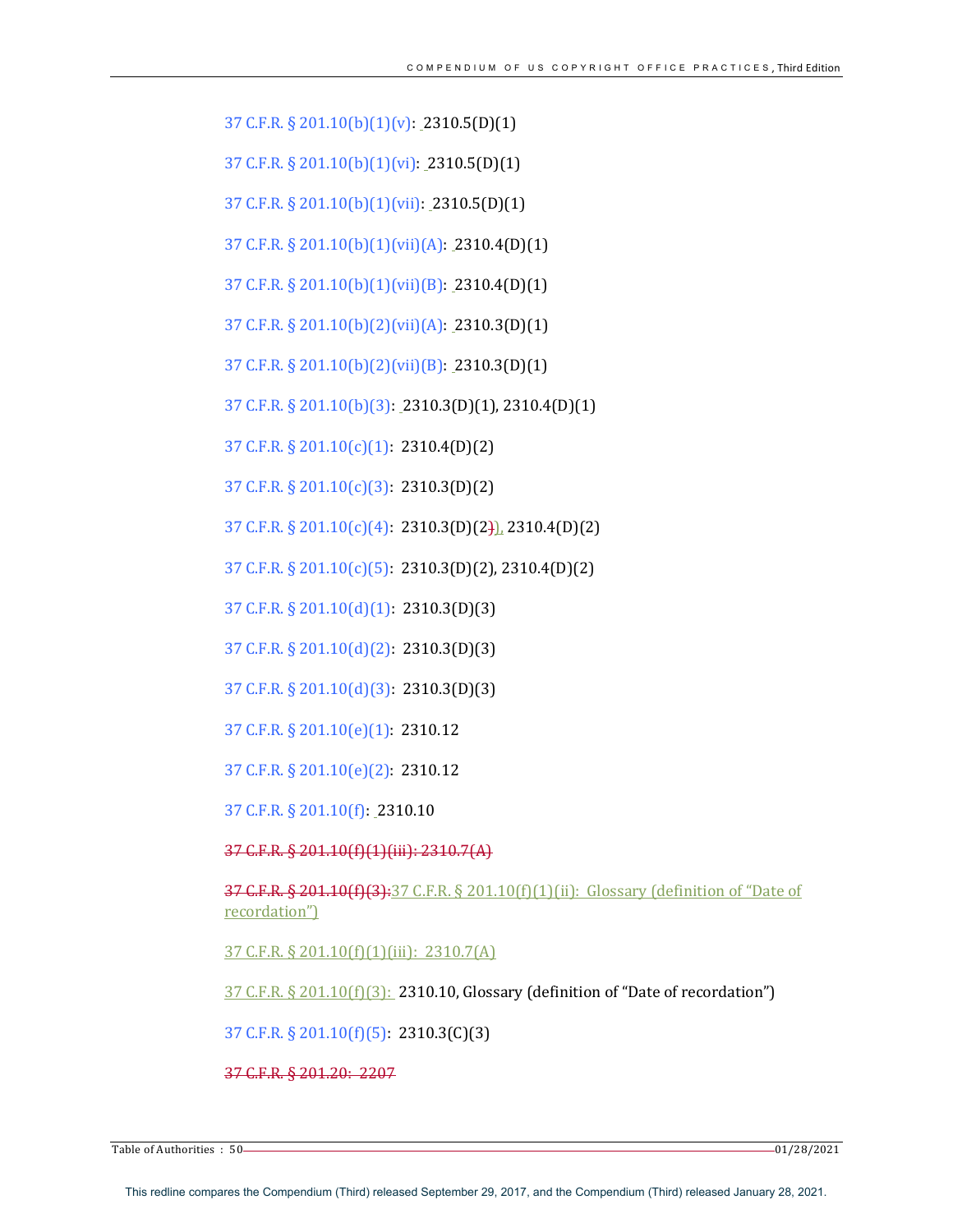37 C.F.R. § 201.20(d)(1): 2207.1(A), 2207.1(E), 2207.3(A) 37 C.F.R. § 201.20(d)(2): 2207.1(A), 2207.1(E), 2207.3(A) 37 C.F.R. § 201.20(d)(3): 2207.1(A), 2207.1(E), 2207.3(A) 37 C.F.R. § 201.20(d)(4): 2207.1(A), 2207.1(E), 2207.3(A) 37 C.F.R. § 201.20(d)(5): 2207.1(A), 2207.1(E), 2207.3(A) 37 C.F.R. § 201.20(d)(6): 2207.1(A), 2207.1(E), 2207.3(A) 37 C.F.R. § 201.20(d)(7): 2207.1(A), 2207.1(E), 2207.3(A)  $37$  C.F.R. § 201.20(d)(8): 2207.1(A), 2207.1(E), 2207.3(A) 37 C.F.R. § 201.20(d)(9): 2207.1(E), 2207.3(A) 37 C.F.R. § 201.20(d)(10): 2207.3(A) 37 C.F.R. § 201.20(e): 2207.1(B) 37 C.F.R. § 201.20(f): 2207.2 37 C.F.R. § 201.20(g): 2207.9 37 C.F.R. § 201.20(h): 2207.6 37 C.F.R. § 201.20(i)(1): 2207.7 37 C.F.R. § 201.20(i)(2): 2207.7 37 C.F.R. § 201.20(i)(3): 2207.7(A) 37 C.F.R. § 201.20(i)(4): 2207.7(B) 37 C.F.R. § 201.20(i)(5): 2207.7(C) 37 C.F.R. § 201.25(a): 2314, 2314.6 37 C.F.R. § 201.25(c): 2314.5, 2314.8, 2314.10 37 C.F.R. § 201.25(c)(2): 2314.8(A) 37 C.F.R. § 201.25(c)(3): 2314.8(B) 37 C.F.R. § 201.25(c)(4): 2314.12 37 C.F.R. § 201.25(d): 2314.5, 2314.9

Table of Authorities  $\cdot$  51  $-$  01/28/2021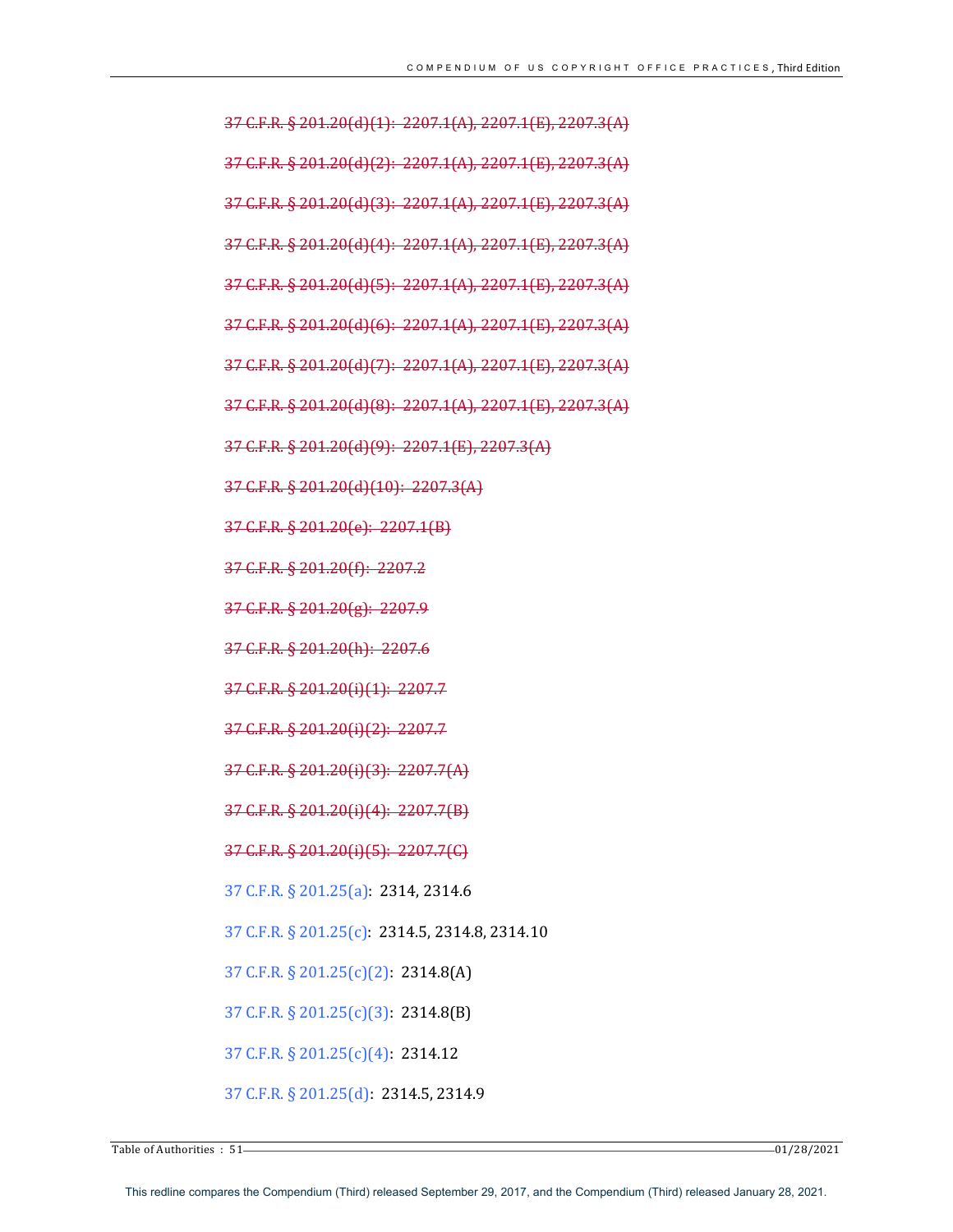37 C.F.R. § 201.25(e): 2314.10, 2314.11

37 C.F.R. § 201.25(f): 2314.5, 2314.8, 2314.11

37 C.F.R. § 201.26(d)(1): 2313.4

37 C.F.R.  $\S 201.26(e)$ : 2313.4, 2313.8, Glossary (definition of "Date of recordation")

37 C.F.R. § 201.38: 2312

 $37 \text{ C.F.R.}$   $\S 202.137 \text{ C.F.R.}$   $\S 202.1$ :  $618.8(C)(1)$ ,  $618.8(C)(2)$ ,  $618.8(C)(3)$ ,  $618.8(C)(4)$ ,  $618.8(C)(5)$ ,  $618.8(C)(6)$ ,  $618.8(D)(1)$ ,  $621.9(E)(2)$ ,  $621.9(E)(6)$ ,  $714$ ,  $803.8(H)$ , 808.11(E), 1007

37 C.F.R. § 202.1(a):  $313.3(D)$ ,  $313.4(C)$ ,  $313.4(\overline{GE})$ ,  $313.4(\overline{J})$ ,  $313.4(K)$ , 621.2, 707.1, 713, 716, 723, 802.5(B), 803.5(B), 804.6(B), 805.5(A), 806.5(A), 906.2, 906.3, 906.4, 913, 921, 1007.2

37 C.F.R. § 202.1(b): 313.3(A)

37 C.F.R. § 202.1(c):  $313.4(\text{H}), G$ , 906.6, 921

37 C.F.R. § 202.1(d): 313.4(D), 313.4(E), 802.5(A)), 906.9

37 C.F.R. § 202.1(e): 313.3(D), 723, 906.4

37 C.F.R. § 202.2: 2114 n.2, 2207

 $37$  C.F.R. § 202.2(c)(4)(i): 2207.1(E), 2207.3(A)

37 C.F.R. § 202.2(c)(4)(ii): 2207.1(E), 2207.3(A)

37 C.F.R. § 202.2(c)(4)(iii): 2207.1(E), 2207.3(A)

37 C.F.R. § 202.2(c)(4)(iv): 2207.1(E), 2207.3(A)

 $37$  C.F.R. § 202.2(c)(4)(v): 2207.1(E), 2207.3(A)

37 C.F.R. § 202.2(c)(4)(vi): 2207.1(E), 2207.3(A)

37 C.F.R. § 202.2(c)(4)(vii): 2207.1(E), 2207.3(A)

37 C.F.R. § 202.2(c)(4)(viii):  $2207.1(E)$ , 2207.3(A)

 $37$  C.F.R. § 202.2(c)(4)(ix): 2207.1(E), 2207.3(A)

 $37$  C.F.R. § 202.2(c)(4)(x): 2207.3(A)

37 C.F.R. § 202.2(c)(5): 2207.1(B)

Table of Authorities : 52 01/28/2021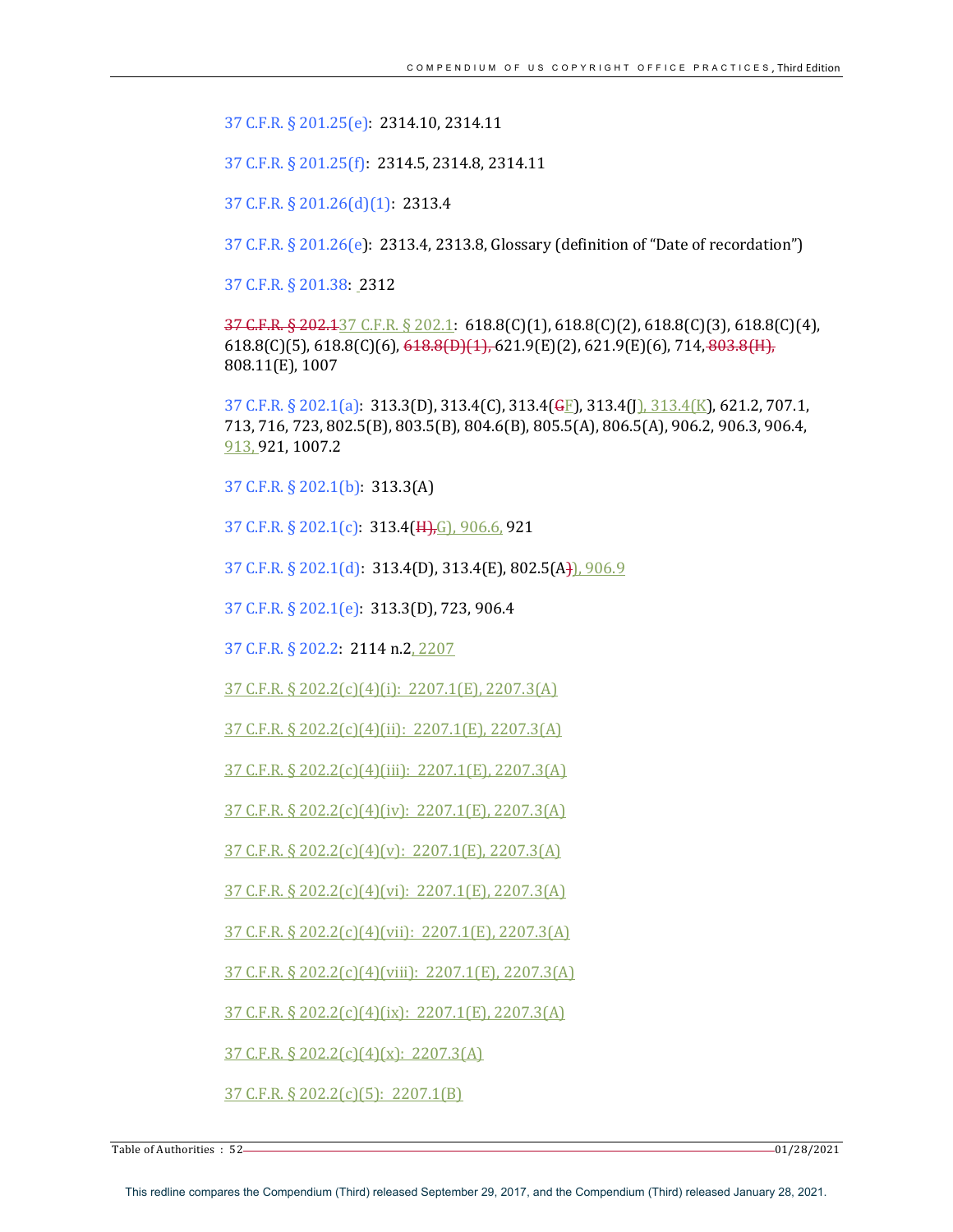37 C.F.R. § 202.2(c)(6): 2207.2

37 C.F.R. § 202.2(c)(7): 2207.9

37 C.F.R. § 202.2(c)(9)(i): 2207.7

37 C.F.R. § 202.2(c)(9)(ii): 2207.7

37 C.F.R. § 202.2(c)(9)(iii): 2207.7(A)

37 C.F.R. § 202.2(c)(9)(iv): 2207.7(B)

37 C.F.R.  $\S 202.2(c)(9)(v)$ : 2207.7(C)

37 C.F.R. § 202.3(a)(3): 404, 407, 408, 614.1(F), 618.8(B), 619.1, 619.5, 1106.31103.4(G), 1107.4(H), 11151110.7(E), 1114.6(K), 1606.5

 $37$  C.F.R. § 202.3(a)(3)(i): 619.13(T), 1106.1(E)

37 C.F.R. § 202.3(b): 609.2

37 C.F.R. § 202.3(b)(1)(i): 703, 713, 714, 716, 721.11, 1402.7, 1509.1

37 C.F.R. § 202.3(b)(1)(ii): 721.11, 801.2, 1402.7, 1509.2, Glossary (definition of "Work of the Performing Arts")

37 C.F.R. § 202.3(b)(1)(iii): 713, 714, 716, 721.11

 $37$  C.F.R. § 202.3(b)(1)(iv): 802.8(A), 803.8(A)

37 C.F.R. § 202.3(b)(1)(iv)(A):  $1104$ 

37 C.F.R. § 202.3(b)(1)(iv)(B): 1104

37 C.F.R. § 202.3(b)(1)(iv)(C): 1104

37 C.F.R. § 202.3(b)(1)(v): 618.7(C), 712.1, 1109.1

 $37$  C.F.R. §  $202.3(b)(2)(i)(B)$ :  $1106.3(A), 2$ ,  $1107.4(A)$ ,  $1509.1(B)$ ,  $1511.6$ ,  $1511.8(A)$ , 1511.8(B) 

37 C.F.R. § 202.3(b)(2)(ii)(C)37 C.F.R. § 202.3(b)(2)(i)(A): 1402.3

 $37$  C.F.R. § 202.3(b)(2)(i)(B)(1): 1405.2

37 C.F.R. § 202.3(b)(2)(i)(B)(2): 1104, 1106.1(C), 1405.2

 $37$  C.F.R. § 202.3(b)(2)(i)(B)(3): 1405.3

Table of Authorities : 53 - 2021 - 2022 - 2022 - 2023 - 2023 - 2024 - 2024 - 2022 - 2024 - 2022 - 2024 - 2022 - 2024 - 2022 - 2022 - 2022 - 2022 - 2022 - 2022 - 2022 - 2022 - 2022 - 2022 - 2022 - 2022 - 2022 - 2022 - 2022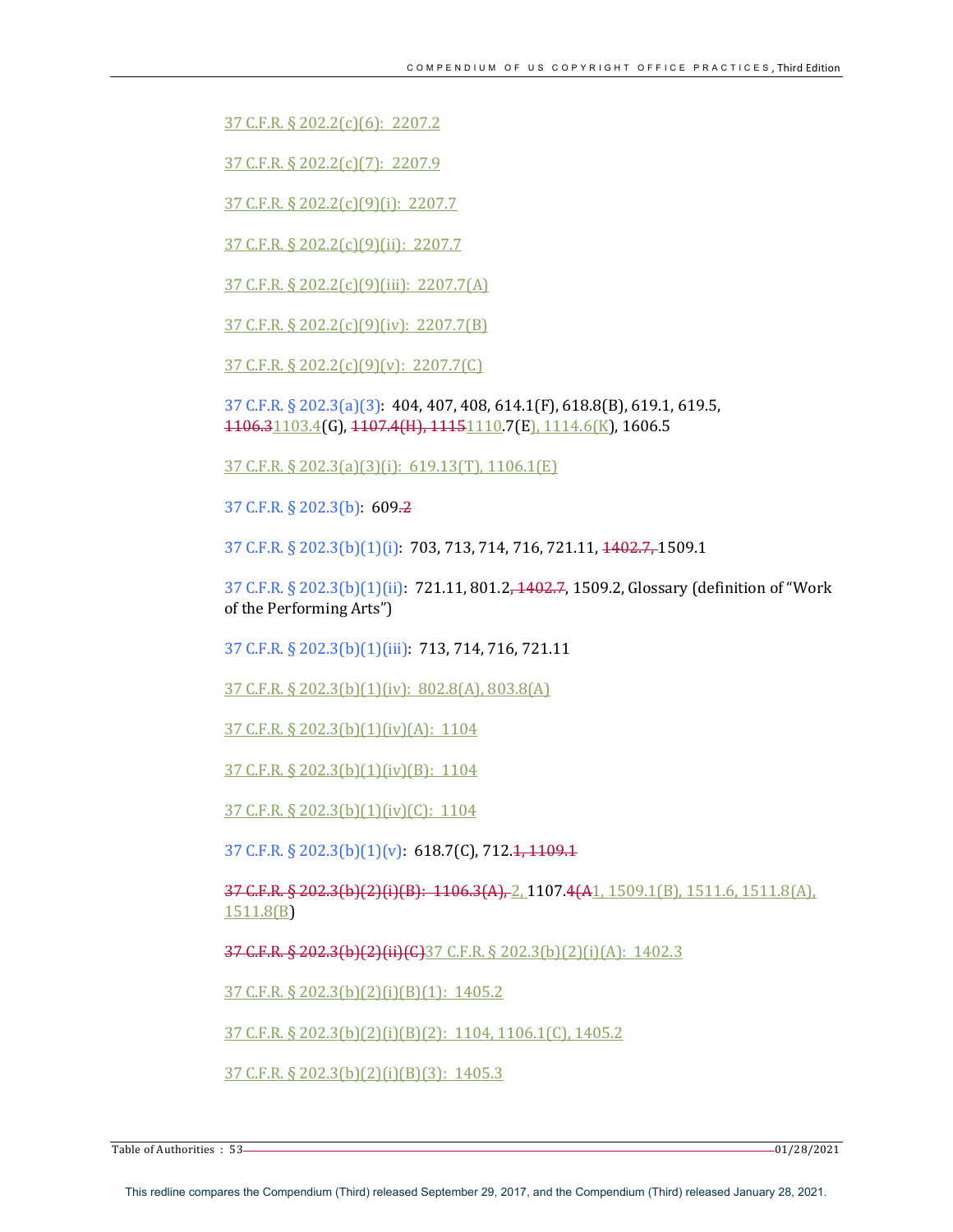# 37 C.F.R. § 202.3(b)(2)(i)(D): 1508.2

 $37$  C.F.R. § 202.3(b)(2)(ii)(A): 1402.3

 $37$  C.F.R. § 202.3(b)(2)(iii): 609.2(C),3, 803.9(A),  $1402.4(B)$ ,  $1402.4(C)$ 

37 C.F.R. § 202.3(b)(4): 1008.71104, 1106.3(A), 1107.4(A)

 $37$  C.F.R. § 202.3(b)(4)(i)(A):  $802.8(H)$ ,  $803.8(H)$ ,  $1107.1$ ,  $1107.2$ ,  $1(D)$ ,  $1402.7$ , 1509.1(C)(7), 1802.81

37 C.F.R. § 202.3(b)(4)(i)(B): 803.8(G), 1102, 1106.1, 1402.7, 1802.8

37 C.F.R. § 202.3(b)(4)(i)(B)(1): 802.8(G)

37 C.F.R. § 202.3(b)(4)(i)(B)(2): 802.8(G)

37 C.F.R. § 202.3(b)(4)(i)(B)(3): 802.8(G) 

37 C.F.R. § 202.3(b)(4)(i)(B)(4): 802.8(G)

37 C.F.R. § 202.3(b)(4)(ii): 611.1(B), 721.9(D)

37 C.F.R. § 202.3(b)(4): 910, 1103.1, 1103.2, 1407, 1509.1(F)(7), 1802.8

37 C.F.R. § 202.3(b)(4)(i) (1978): 1106

37 C.F.R. § 202.3(b)(5): 4402.71407, 1802.8

37 C.F.R. § 202.3(b)(5)(i)(A): 1117.31112.4

37 C.F.R. § 202.3(b)(5)(i)(B): 4447.31112.4

37 C.F.R. § 202.3(b)(5)(i)(C): 4447.31112.4

37 C.F.R. § 202.3(b)(5)(i)(D): 1117.31112.4

37 C.F.R. § 202.3(b)(5)(i)(E): 4447.31112.4

37 C.F.R. § 202.3(b)(5)(i)(F): 1117.31112.4

37 C.F.R. § 202.3(b)(5)(ii)(A): 727.3, 4447.41112.5, 1403, 1404

37 C.F.R. § 202.3(b)(5)(ii)(B): 4447.5

37 C.F.R. § 202.3(b)(6): 1107.2, 1402.7, 1802.8

37 C.F.R. § 202.3(b)(6)(i): 1109.2

Table of Authorities  $: 54$  01/28/2021 01/28/2021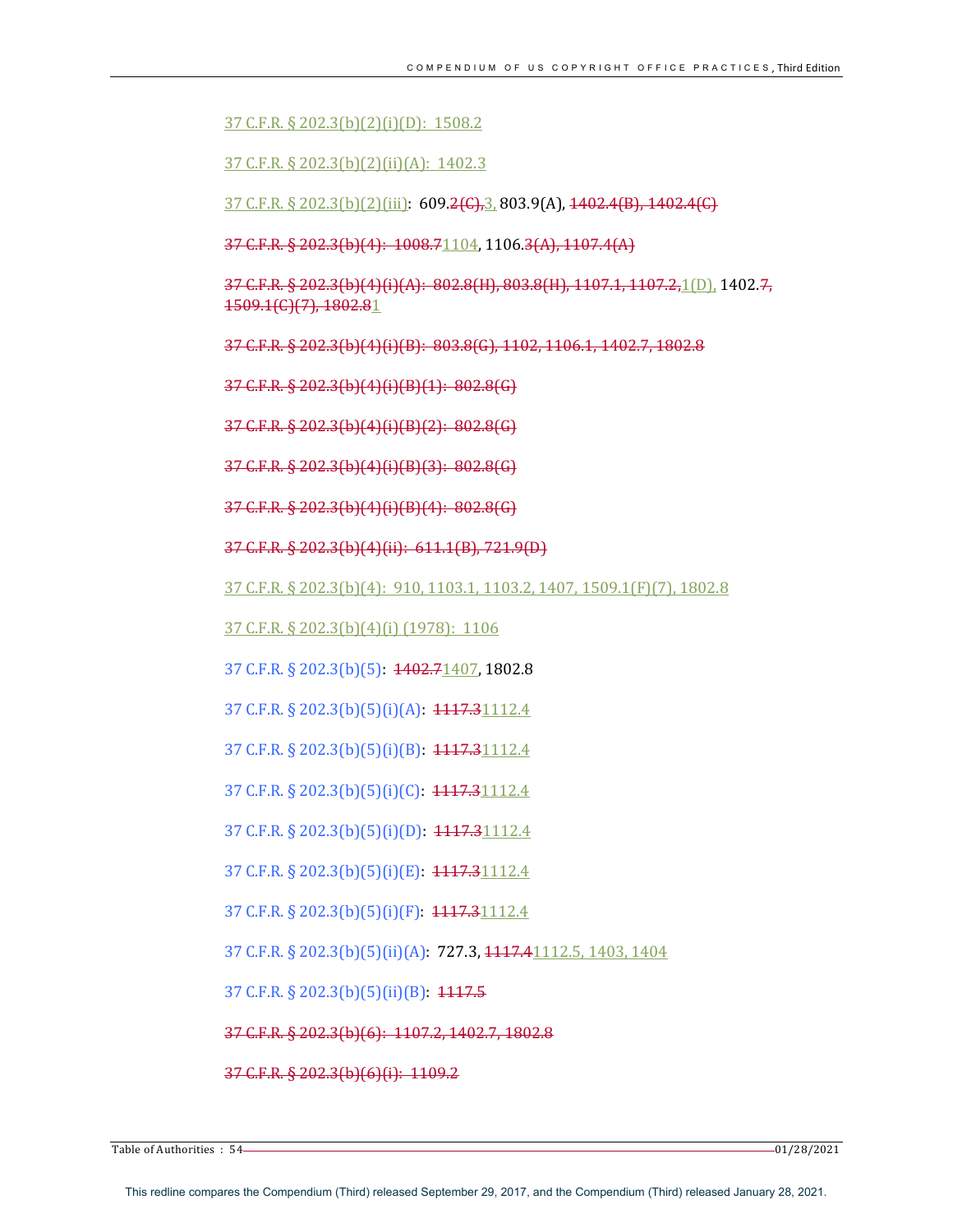37 C.F.R. § 202.3(b)(6)(ii): 1109.5(A)

37 C.F.R. § 202.3(b)(6)(v): 1109.3

 $37$  C.F.R. § 202.3(b)(6)(iv):  $1109.5(A)$ 

37 C.F.R. § 202.3(b)(6)(v)(A)(2): 1109.4

37 C.F.R. § 202.3(b)(6)(v)(B)(2): 1109.4

37 C.F.R. § 202.3(b)(7): 1402.7, 1802.8

37 C.F.R. § 202.3(b)(7)(i): 1110.2

37 C.F.R. § 202.3(b)(7)(i)(B): 1110.3

37 C.F.R. § 202.3(b)(7)(i)(C): -1112.36

37 C.F.R. § 202.3(b)(7)(i)(E): 1110.4

37 C.F.R. § 202.3(b)(7)(i)(F): 1110.6

 $37$  C.F.R. § 202.3(b)(7)(ii): 1110.1

37 C.F.R. § 202.3(b)(9)(i): 1111.1

37 C.F.R. § 202.3(b)(9)(vi)(A): 1111.5(A)

37 C.F.R. § 202.3(b)(9)(vi)(B): 1111.5(B)

37 C.F.R. § 202.3(b)(9)(viii): 1111.3, 1111.4, 1112.3

37 C.F.R. § 202.3(b)(10): 1008.7, 1116.2, 1402.7, 1802.8

37 C.F.R. § 202.3(b)(9)(vi)(C): 1114

37 C.F.R. § 202.3(b)(9)(vii): 1111.6

37 C.F.R. § 202.3(b)(10)(i): 1116.1 --

37 C.F.R. § 202.3(b)(10)(ii): 1116.1-

37 C.F.R. § 202.3(b)(7)(i)(D): 1110.5(A), 1110.5(A)

37 C.F.R. § 202.3(b)(9): 1111.2, 1402.7, 1802.8

37 C.F.R. § 202.3(b)(6)(v)(A)(3): 1109.5(C)

37 C.F.R. § 202.3(b)(6)(v)(B)(3): 1109.5(C)

 $\frac{1}{2}$ Table of Authorities  $\colon$  55  $\longrightarrow$ 

```
This redline compares the Compendium (Third) released September 29, 2017, and the Compendium (Third) released January 28, 2021.
```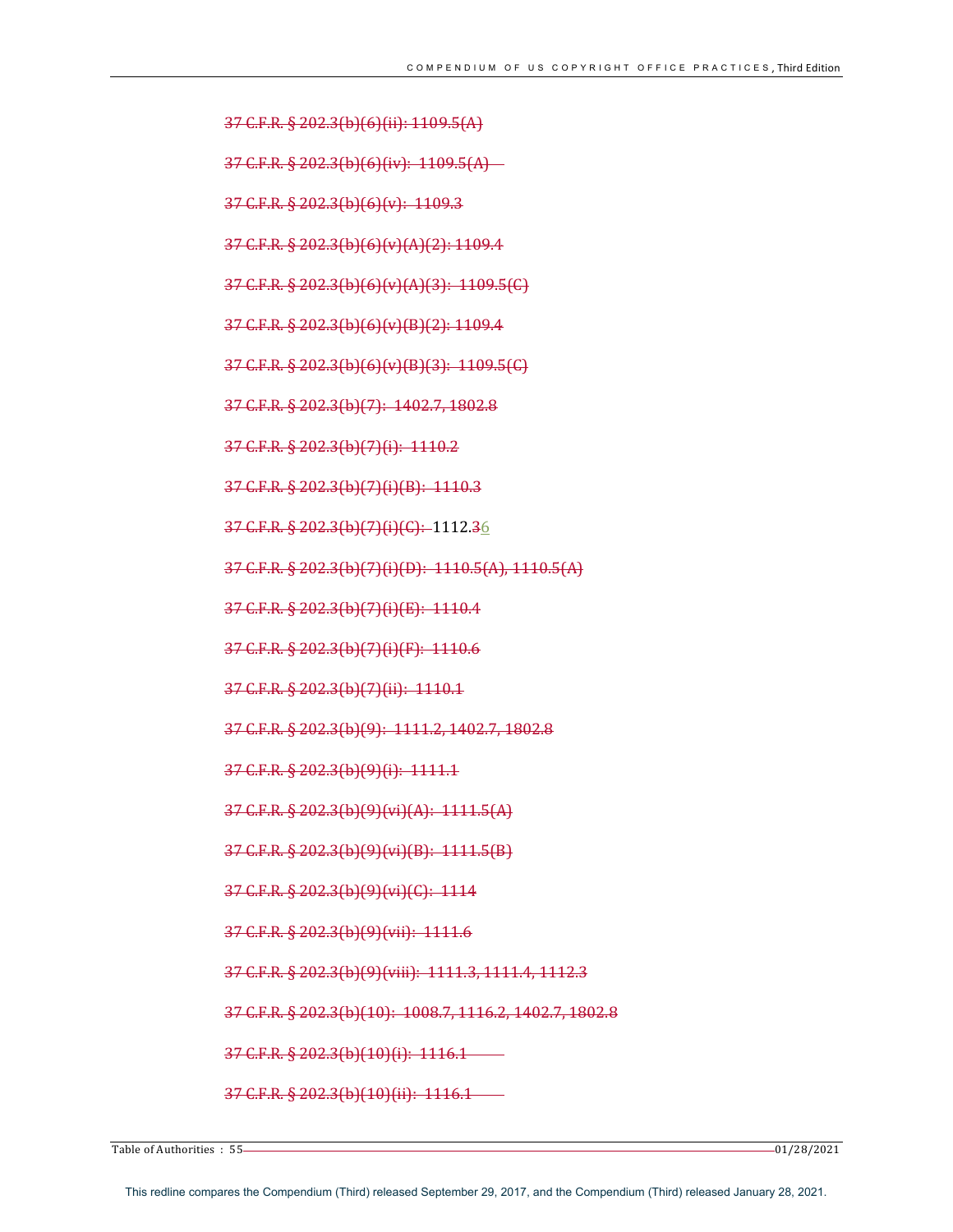37 C.F.R. § 202.3(b)(10)(iii): 1116.1

37 C.F.R. § 202.3(b)(10)(iv): 1116.1

 $37$  C.F.R. § 202.3(b)(10)(v): 1116.1 –

37 C.F.R. § 202.3(b)(10)(vi): 1116.1

37 C.F.R. § 202.3(b)(10)(vii): 1116.3 -

37 C.F.R. § 202.3(b)(10)(viii): 1116.1

 $37 \text{ C.F.R. } \frac{202.3(b)}{10}(ix): 1116.1$ 

37 C.F.R. § 202.3(b)(10)(x): 1116.4—

37 C.F.R. § 202.3(b)(10)(xi): 727.3, 1116.2

37 C.F.R. § 202.3(b)(11): 510, 619.11, 621.5, 1103.2

37 C.F.R. § 202.3(b)(11)(i): 510.1, 619.11, 721.5, 1802.7(C), 1803

37 C.F.R. § 202.3(b)(11)(ii): 510.2, 619.11, 1803

37 C.F.R. § 202.3(b)(11)(ii) n.2: 510.2

37 C.F.R. § 202.3(b)(11)(iii): 510.3, 619.11, 1802.7(H), 1803

37 C.F.R.  $\S 202.3(c)$ :  $1112.4, 2007.2(B)$ 

37 C.F.R.  $\S 202.3(c)(1)$ : 402, 619.5, 1405.1

37 C.F.R. § 202.3(c)(2): 625.1, 2007.2(B)

37 C.F.R. § 202.3(c)(2)(i): 1112.8(G)

37 C.F.R. § 202.3(c)(3)(i): 624.2, 624.3(B), 1117.7(G)1405.1

37 C.F.R. § 202.3(c)(2)(ii)37 C.F.R. § 202.3(c)(3)(ii): 624.3(A), 624.3(B), 1109.7(J)

37 C.F.R. § 202.3(c)(2)(iii): 624.1

 $37$  C.F.R. § 202.3(c)(2)(iv): 624.4(B)

37 C.F.R. § 202.4: 1115.6

 $37$  C.F.R. § 202.3(c)(3)(iii): 624.1

 $\frac{1}{2}$  Table of Authorities  $\colon$  56  $\longrightarrow$  01/28/2021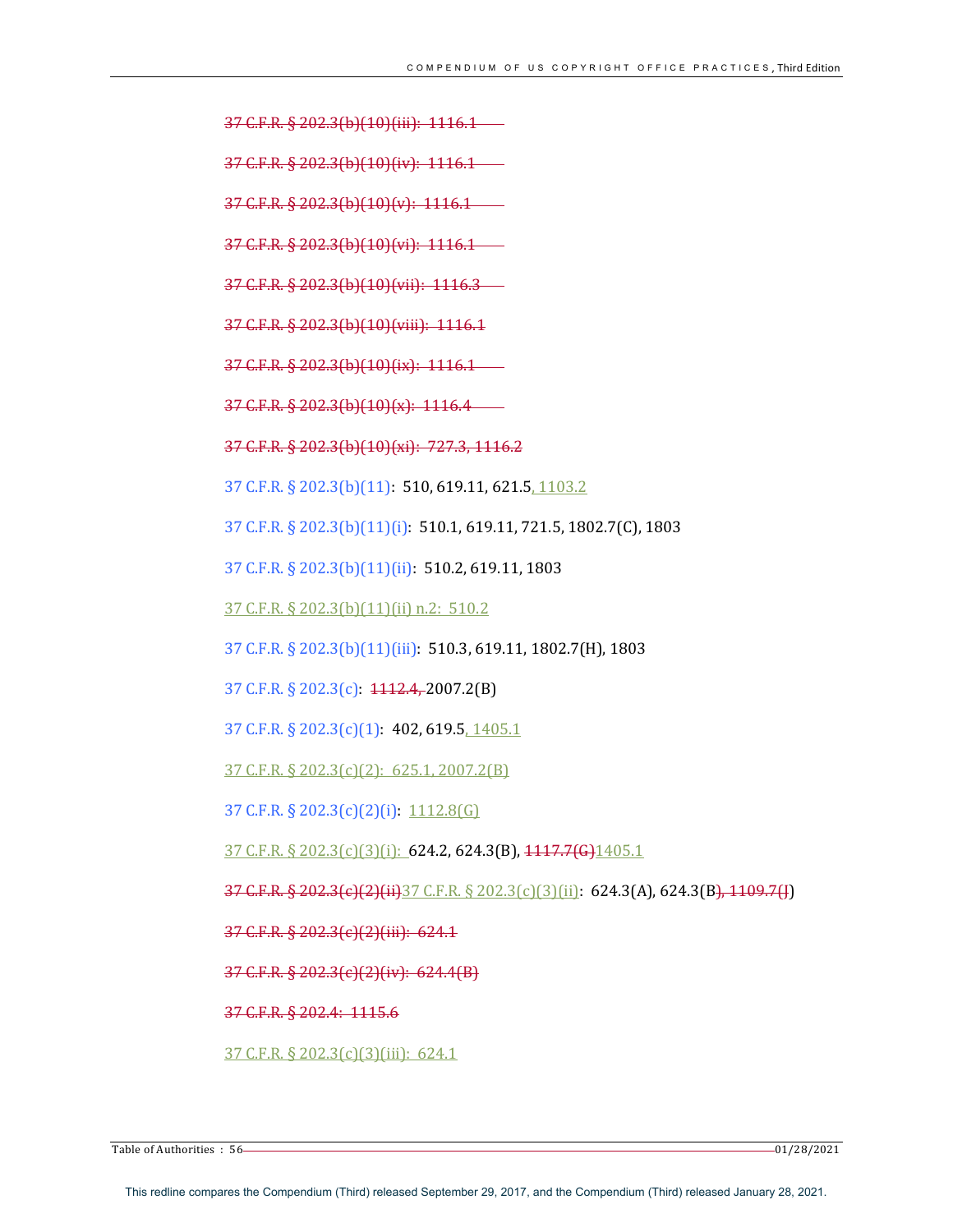$37 \text{ C.F.R.}$   $\S 202.3(c)(3)(iv): 624.4(B), 1106.5(L), 1107.6(I), 1108.6(K), 1110.7(I),$ 1114.6(O)

 $37$  C.F.R. § 202.3(c)(3)(v): 624.4(B)

37 C.F.R. § 202.3(c)(4): 721.9(D)

37 C.F.R. § 202.4: 1108.7, 1110.6

37 C.F.R. § 202.4(b)(3): 712.2, 1108.1, 1110.1, Glossary (definition of "Periodical")

37 C.F.R. § 202.4(c): 1106.3

37 C.F.R. § 202.4(c)(1): 1106.1, 1106.1(D)

37 C.F.R. § 202.4(c)(2): 1106.1, 1106.1(C)

37 C.F.R. § 202.4(c)(3): 1106.1(B)

37 C.F.R. § 202.4(c)(4): 1106.1

 $37$  C.F.R. § 202.4(c)(5): 1106.1

37 C.F.R. § 202.4(c)(6): 1106.5(E), 1106.5(F)

37 C.F.R. § 202.4(c)(7): 1106.1, 1106.5(G)

37 C.F.R. § 202.4(c)(8): 1106.2, 1106.5

37 C.F.R. § 202.4(c)(9): 1106.4

37 C.F.R. § 202.4(c)(10): 1106.4, 1106.5, 1411

37 C.F.R. § 202.4(d): 1107.4, 1802.8

37 C.F.R. § 202.4(d)(1)(i): 1107.2

37 C.F.R. § 202.4(d)(1)(ii): 1107.2

37 C.F.R. § 202.4(d)(1)(iii): 1107.2, 1107.2(A), 1107.2(D)

37 C.F.R. § 202.4(d)(1)(iv): 1107.2

 $37$  C.F.R. § 202.4(d)(1)(v): 1107.2

37 C.F.R. § 202.4(d)(2): 1107.3

37 C.F.R. § 202.4(d)(3)(i): 1107.5(A)

Table of Authorities : 57 01/28/2021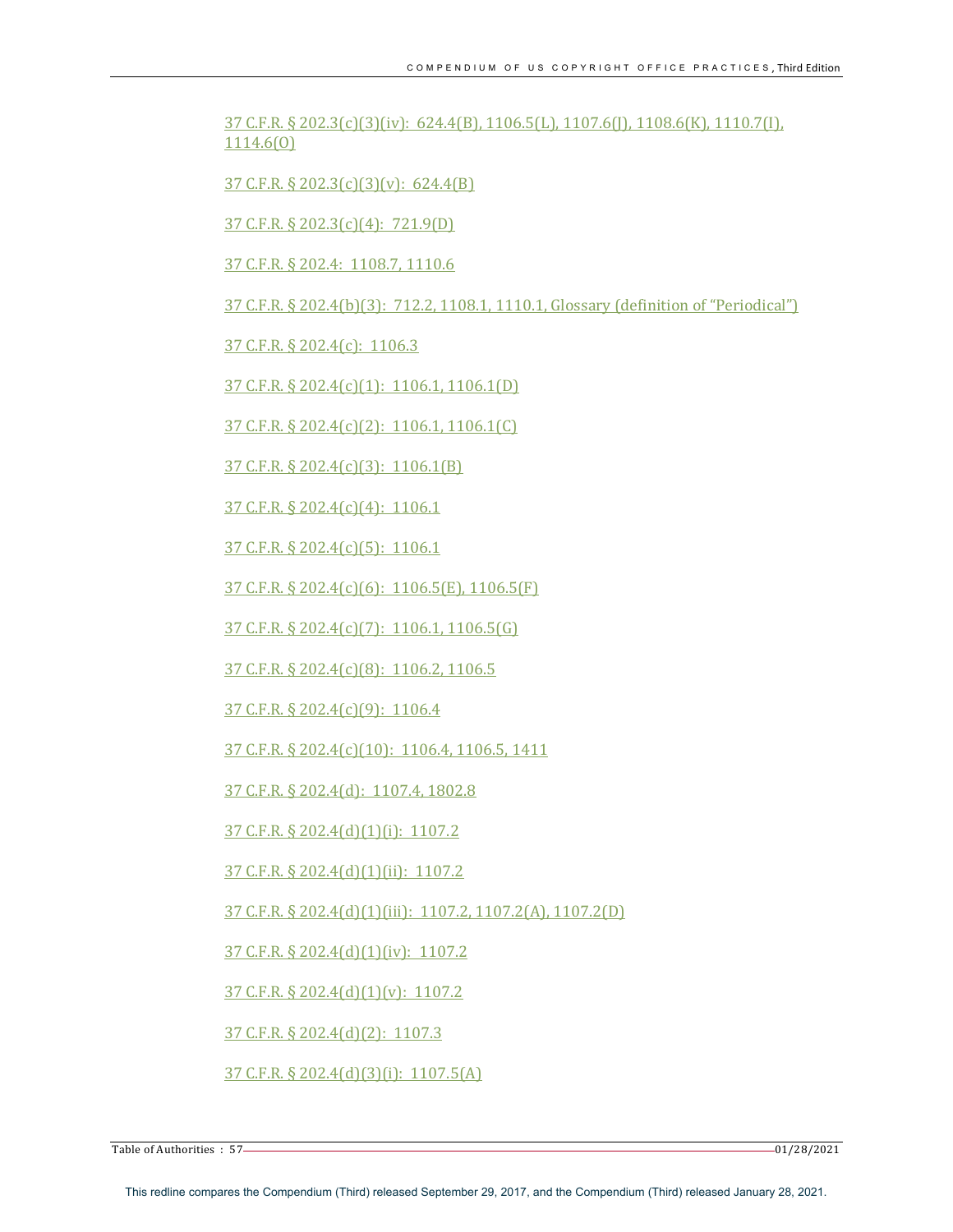37 C.F.R. § 202.4(d)(3)(ii): 1802.8(A)

37 C.F.R. § 202.4(d)(4): 1107.5(D), 1411

37 C.F.R. § 202.4(e): 1108.4, 1407, 1802.8

37 C.F.R. § 202.4(e)(1): 1108.1, 1108.2, Glossary (definition of "Newspaper")

37 C.F.R. § 202.4(e)(2): 1108.2, 1108.2(A), 1108.2(D)

37 C.F.R. § 202.4(e)(3): 1108.2

37 C.F.R. § 202.4(e)(4): 1108.2

37 C.F.R. § 202.4(e)(5): 1108.3, 1108.6

 $37$  C.F.R. § 202.4(e)(6)(i): 1108.5(A), 1108.5(A)(1)

 $37$  C.F.R. §  $202.4(e)$ (6)(ii)(A):  $1108.5(A)$ ,  $1108.5(A)(2)$ ,  $1108.5(A)(3)$ ,  $1108.5(A)(4)$ 

37 C.F.R. § 202.4(f): 1109.4, 1406.7, 1802.8

37 C.F.R. § 202.4(f)(1)(i): 1109.1, 1109.2, Glossary (definition of "Newsletter")

37 C.F.R. § 202.4(f)(1)(ii): 1109.2

37 C.F.R. § 202.4(f)(1)(iii): 1109.2, 1109.2(A), 1109.2(B)

 $37$  C.F.R. § 202.4(f)(1)(iv): 1109.2

37 C.F.R. § 202.4(f)(1)(v): 1109.2

37 C.F.R. § 202.4(f)(2): 1109.3, 1109.6

37 C.F.R. § 202.4(f)(3): 1109.5(A)

37 C.F.R. § 202.4(f)(4): 1109.5(D), 1411

37 C.F.R. § 202.4(g):  $\frac{1402.71110.4}{1407}$  1802.8

37 C.F.R. § 202.4(g)(1): 11151110.2

37 C.F.R. § 202.4(g)(2): 11151110.2

37 C.F.R. § 202.4(g)(3): 11151110.2

37 C.F.R. § 202.4(g)(4): 1115.1, 11151110.2

37 C.F.R. § 202.4(g)(5): 11151110.2

Table of Authorities : 58 01/28/2021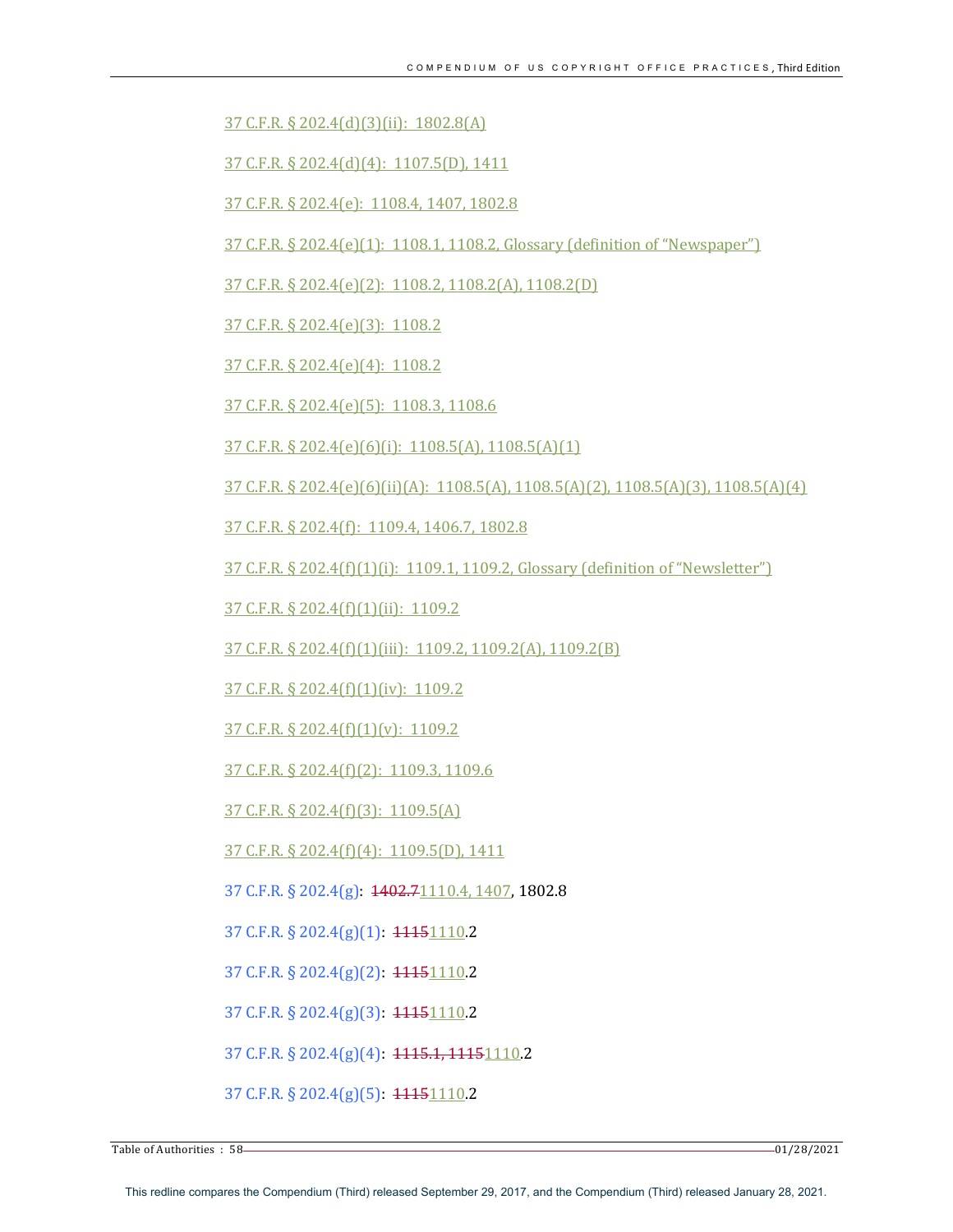37 C.F.R. § 202.4(g)(6): 11151110.3, 11151110.7, 1110.7(A)

37 C.F.R. § 202.4(g)(7): 1115.41110.5

37 C.F.R. § 202.4(g)(8): 1115.51110.5, 1110.7, 1411

37 C.F.R. § 202.4(g)(9h): 1115.5, 1115.71114.3, 1802.8

37 C.F.R. § 202.4(h)(1): 1114.1

37 C.F.R. § 202.4(h)(2): 1114.1

37 C.F.R. § 202.4(h)(3): 1114.1

 $37$  C.F.R. § 202.4(h)(4): 1114.1

 $37$  C.F.R. § 202.4(h)(6): 1114.1

 $37$  C.F.R. § 202.4(h)(7): 1114.1

37 C.F.R. § 202.4(h)(8): 1114.2, 1114.6

37 C.F.R. § 202.4(h)(9): 1114.4(A)

37 C.F.R. § 202.4(h)(11): 1114.6, 1411

37 C.F.R. § 202.4(i): 1114.3, 1802.8

37 C.F.R. § 202.4(i)(1): 1114.1

37 C.F.R. § 202.4(i)(2): 1114.1

37 C.F.R. § 202.4(i)(3): 1114.1

37 C.F.R. § 202.4(i)(4): 1114.1

37 C.F.R. § 202.4(i)(6): 1114.1

37 C.F.R. § 202.4(i)(7): 1114.1

37 C.F.R. § 202.4(i)(8): 1114.2, 1114.6

37 C.F.R. § 202.4(i)(9): 1114.4(A)

37 C.F.R. § 202.4(i)(11): 1114.6, 1411

 $37$  C.F.R. § 202.4(j)(1): Glossary (definition of "Short online literary works")

37 C.F.R. § 202.4(k): 1104.31802.8

Table of Authorities : 59 01/28/2021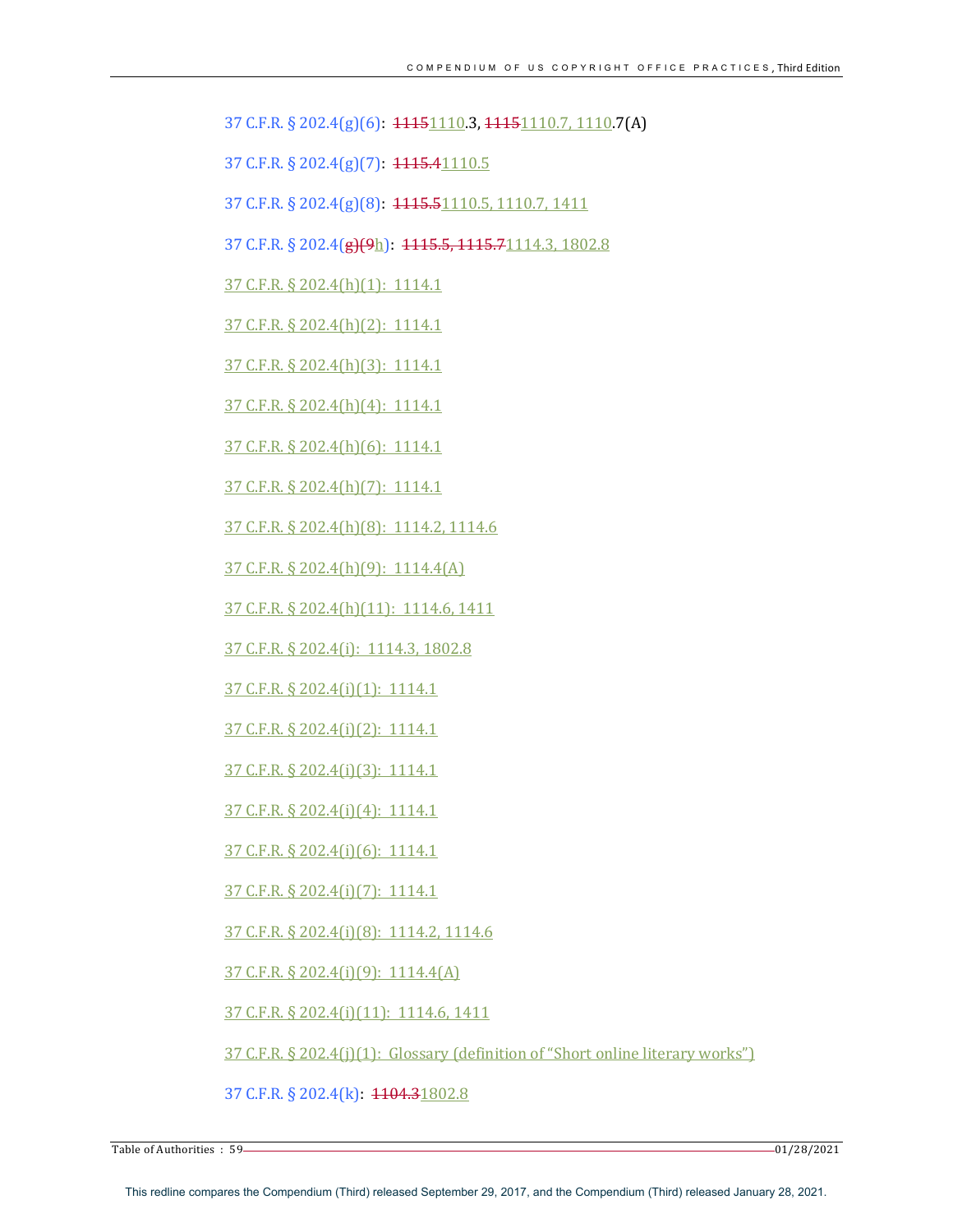37 C.F.R. § 202.4(l): 1105.3, 1106

37 C.F.R. § 202.4(m): 1104.41105.3

37 C.F.R. § 202.4(n): 1008.7, 1105.4, 1106, 1106.5(G), 1107.7, 1108.7, 1109.7, 1110, 1112.3, 1114

37 C.F.R. § 202.5: 1217, 1316, 1802.9(H)

37 C.F.R. § 202.5(a): 1611

37 C.F.R. § 202.5(b)(1): 1703.1

37 C.F.R. § 202.5(b)(2): 1703.1, 1708.1

37 C.F.R. § 202.5(b)(3): 1703.1, 1708.3

37 C.F.R. § 202.5(b)(4): 1703.2

37 C.F.R.  $\S$  202.5(c)(1): 1704.1

37 C.F.R. § 202.5(c)(2): 1704.1, 1708.1

37 C.F.R. § 202.5(c)(3): 1704.1, 1708.3

37 C.F.R. § 202.5(c)(4): 1704.2

37 C.F.R. § 202.5(d): 1708.2

37 C.F.R. § 202.5(e): 1708.3 

37 C.F.R. § 202.5(f): 1704.2

37 C.F.R. § 202.5(g): 1706

37 C.F.R. § 202.6: 1802

37 C.F.R. § 202.6(a): 1802.9(A), 1804

37 C.F.R. § 202.6(b)(1)(i): 1802.3

37 C.F.R. § 202.6(b)(1)(ii): 1802.3, 2138

37 C.F.R. § 202.6(b)(1)(iii): 1802.3

37 C.F.R. § 202.6(c): 1802.1, 1802.8(A)(7), 1802.8(B)(6),

37 C.F.R. § 202.6(d)(2): 1802.2, 1802.5, 1808.2(A)(4)

 $\frac{1}{2}$  Table of Authorities  $\colon 60$  and  $\frac{1}{28}/2021$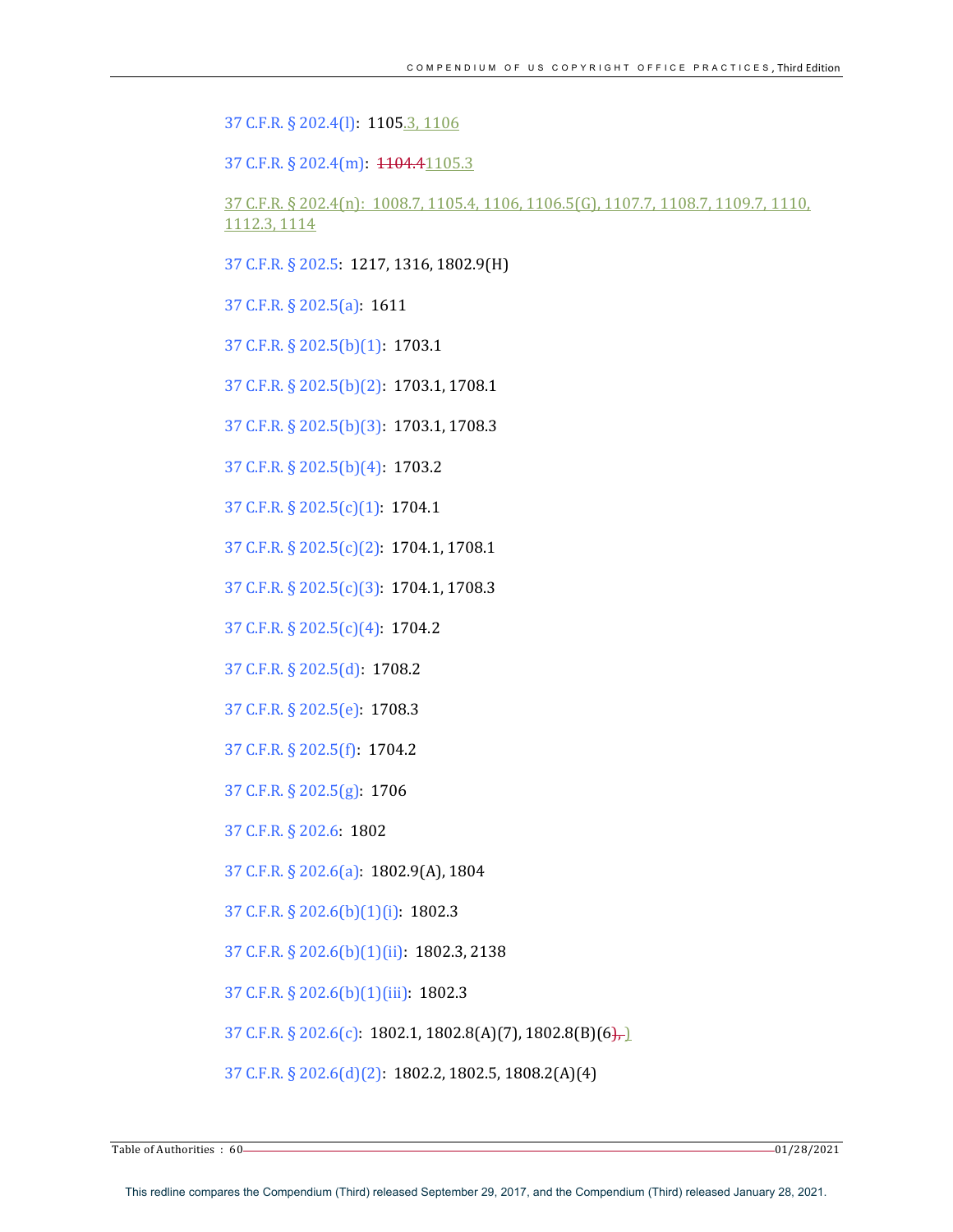37 C.F.R. § 202.6(d)(3): 1802.2, 1802.8(A)(4) 

37 C.F.R.  $\S 202.6(d)(3)(i)$ : 1802.5, 1802.6(D), 1802.6(F)

37 C.F.R. § 202.6(d)(3)(ii): 1802.5

37 C.F.R.  $\S 202.6(d)(4)(i)$ : 1802.7(B)

37 C.F.R. § 202.6(d)(4)(ii): 1802.7(D), 1802.7(E), 1802.7(F)

37 C.F.R. § 202.6(d)(4)(iii): 1802.4

37 C.F.R. § 202.6(d)(5): 2131, 2138.1

37 C.F.R. § 202.6(d)(6): 1802.3, 2131

37 C.F.R. § 202.6(e)(1):  $1402.71407$ , 1802.8, 1802.8(B)

37 C.F.R. § 202.6(e)(2):  $1402.71407$ , 1802.8, 1802.8(B)

37 C.F.R. § 202.6(e)(3):  $1402.71407$ , 1802.8, 1802.8(A)(3), 1802.8(B)

37 C.F.R. § 202.6(e)(4): 1802.8, 1802.8(A)(7), 1802.8(B)(6), 1802.8(D), 1802.9(F)

37 C.F.R. § 202.6(e)(5): 1802.9(8(A)(7), 1802.8(B)(6), 1802.8(D), 1802.9(C), 1802.9(F)

37 C.F.R. § 202.6(e)(6): 1802.7(C), 1802.8(E)

37 C.F.R.  $\S 202.6(e)(7)$ : 1802.8(AE)

37 C.F.R. § 202.6(e)(8): 1802.8(A)

37 C.F.R. § 202.6(f)(1): 1802.1, 1802.11

37 C.F.R. § 202.6(f)(2): 1802, 1802.4, 1802.7(C), 1802.8(B)

# 37 C.F.R. § 202.7 (1959): 2122.3

37 C.F.R. § 202.7 (1959): 2122.3

37 C.F.R. § 202.8(a) (1948): 908.1, 925.1, 925.3

37 C.F.R. § 202.10(a): 913.1310.11, 905, 914.1, 924.1, 924.5, 925.1, 925.2, 925.3

37 C.F.R. § 202.10(b): 913310.11, 914.1

37 C.F.R. § 202.11: 608, 1702

37 C.F.R. § 202.11(b)(2): 923926.2

Table of Authorities : 61 - 28/2021 **128/2021 128/2021 128/2021 128/2021 128/2021**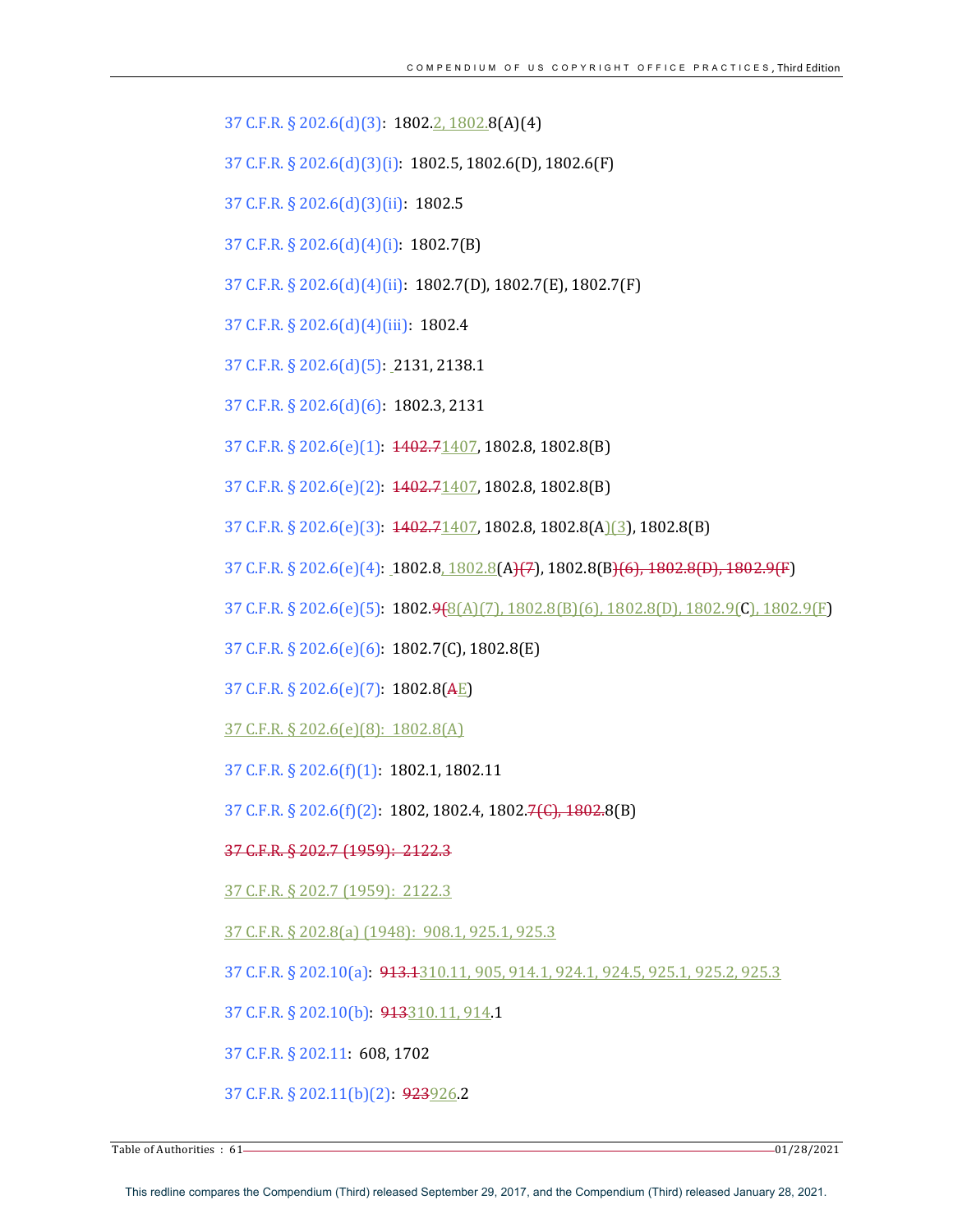37 C.F.R. § 202.11(c): 923926

37 C.F.R. § 202.11(c)(2): 923926.3, 1106.1(B)

37 C.F.R. § 202.11(c)(3): 923926.3

37 C.F.R. § 202.11(c)(4): 923926.1

 $37$  C.F.R. § 202.11(c)(4)(i): 926.3

37 C.F.R. § 202.11(c)(4)(ii): 926.3

37 C.F.R.  $\S$  202.11(c)(5): 923926.3

 $37$  C.F.R. § 202.11(c)(5)(i): 1509.3(D)

 $37$  C.F.R. § 202.11(c)(5)(ii): 1509.3(D)

37 C.F.R. § 202.11(d): 923926.2(A)

37 C.F.R.  $\S$  202.11(d)(1): 923926.2

37 C.F.R. § 202.11(d)(3)(i): 923926.2(C)

37 C.F.R. § 202.11(d)(3)(ii): 923926.2(C)

 $37$  C.F.R. § 202.11(d)(4)(i): 926.3

37 C.F.R. § 202.12: 1402.71407, 1802.8

37 C.F.R. § 202.12(c)(3): 1506

37 C.F.R. § 202.12(c)(43)(i): 1509.1(JM)

37 C.F.R. § 202.15 (1975)13: 1802.8

37 C.F.R. § 202.13(b)(1): Glossary (definition of "Secure test")

 $37$  C.F.R. § 202.13(b)(2): Glossary (definition of "Secure test")

37 C.F.R. § 202.13(b)(3): Glossary (definition of "Secure test")

37 C.F.R. § 202.13(b)(4): Glossary (definition of "Secure test")

37 C.F.R. § 202.13(b)(5): Glossary (definition of "Secure test item")

 $37$  C.F.R. § 202.13(c)(1): 1106.1(B), 1403

Table of Authorities : 62 01/28/2021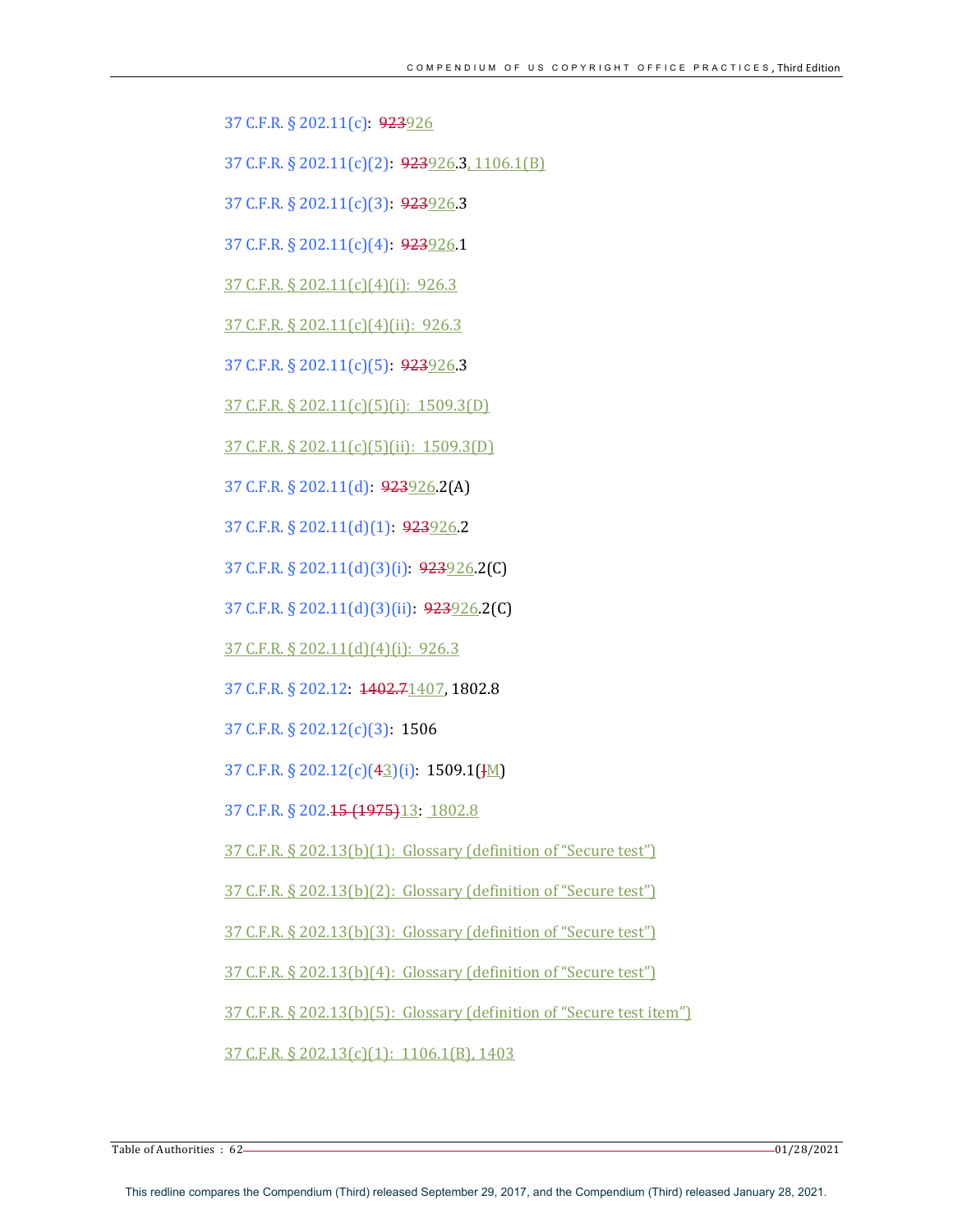37 C.F.R. § 202.15 (1975): 2122.6(A), 2122.6(C), Chapter 2100 Part VIII (definition of "Motion picture")

37 C.F.R. 202.15a (1972): 2122.5

37 C.F.R. § 202.16: 1603

37 C.F.R. § 202.16(b)(1): 1603.1

37 C.F.R. § 202.16(b)(2)(i): 1603.5

37 C.F.R. § 202.16(b)(2)(ii)(A): 1603.3

37 C.F.R. § 202.16(b)(2)(ii)(B): 1603.3

37 C.F.R. § 202.16(b)(2)(ii)(C): 1603.3

37 C.F.R. § 202.16(b)(2)(ii)(D): 1603.3

37 C.F.R. § 202.16(b)(2)(ii)(E): 1603.3

37 C.F.R. § 202.16(b)(2)(ii)(F): 1603.3

37 C.F.R. § 202.16(b)(2)(ii): 1603.3, 1603.5

37 C.F.R. § 202.16(b)(3): 1603

37 C.F.R. § 202.16(c)(2): 1603.2

37 C.F.R. § 202.16(c)(3): 1606

37 C.F.R.  $\S$  202.16(c)(4): 1606.2

37 C.F.R. § 202.16(c)(5): 1606.10

37 C.F.R. § 202.16(c)(6): 1606.7, 1607

37 C.F.R. § 202.16(c)(6)(i)(i):: 1606.7(A)

37 C.F.R. § 202.16(c)(6)(ii)(ii):: 1606.7(B)

37 C.F.R. § 202.16(c)(6)(iii)(iii):: 1606.7(C)

37 C.F.R. § 202.16(c)(6)(iv)(iv):: 1606.7(D)

37 C.F.R. § 202.16(c)(6)(y)(v):: 1606.7(E)

37 C.F.R. § 202.16(c)(6)(vi)(vi):: 1606.7(F)

Table of Authorities  $\colon 63$  01/28/2021 01/28/2021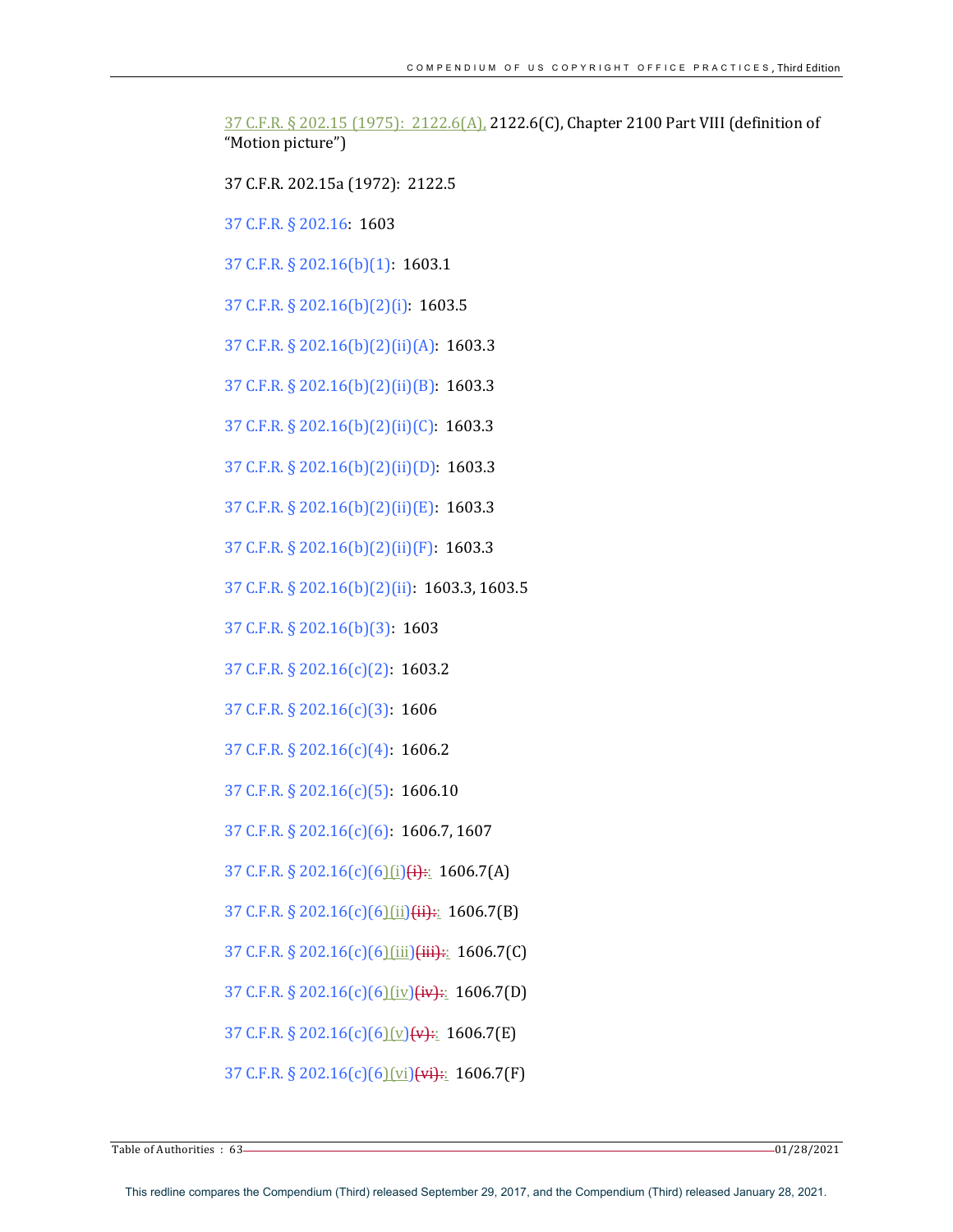37 C.F.R. § 202.16(c)(7): 1607

37 C.F.R. § 202.16(c)(8): 1606.9

37 C.F.R. § 202.16(c)(9): 1609

37 C.F.R. § 202.16(c)(10): 1608

37 C.F.R. § 202.16(c)(11): 1608

37 C.F.R. § 202.16(c)(12): 1608

37 C.F.R. § 202.16(c)(13): 1604.2

37 C.F.R. § 202.17: 1402.7, 1802.8

37 C.F.R. § 202.17(b)(3): Chapter 2100 Part VIII - (definition of "Posthumous Worksworks")

37 C.F.R. § 202.19(b)(1): 1504

37 C.F.R. § 202.19(b)(1)(i)(i):: 1511.1

37 C.F.R. § 202.19(b)(1)(iii)(B): 1511.1-

37 C.F.R. § 202.19(b)(1)(iii): 1509.2(A)(2)(a), 1511.1

37 C.F.R. § 202.19(b)(1)(iii)(B): 1511.1

37 C.F.R. § 202.19(b)(2): 1509.2(B)(2), 1511.2(A)

37 C.F.R. § 202.19(b)(2)(i)(i):: 1104, 1511.2(B)

37 C.F.R. § 202.19(b)(2)(ii)(A)(ii)(A):: 1511.2(C)

37 C.F.R. § 202.19(b)(2)(ii)(B)(ii)(B):: 1511.2(C)

37 C.F.R. § 202.19(b)(2)(iii)(iii):: 1511.2(D)

37 C.F.R. § 202.19(b)(2)(iv)(iv):: 1511.2(E)

37 C.F.R. § 202.19(b)(4): 1010.7, 1509.1(B), 1511.6

37 C.F.R. § 202.19(b)(5): 712.1, 1509.1(A), 1511.8(A), Glossary (definition of "Literary monograph")

37 C.F.R.  $\S 202.19(c)(1)$ : 1511.3

37 C.F.R. § 202.19(c)(2): 1511.3

Table of Authorities  $\colon 64$  01/28/2021 01/28/2021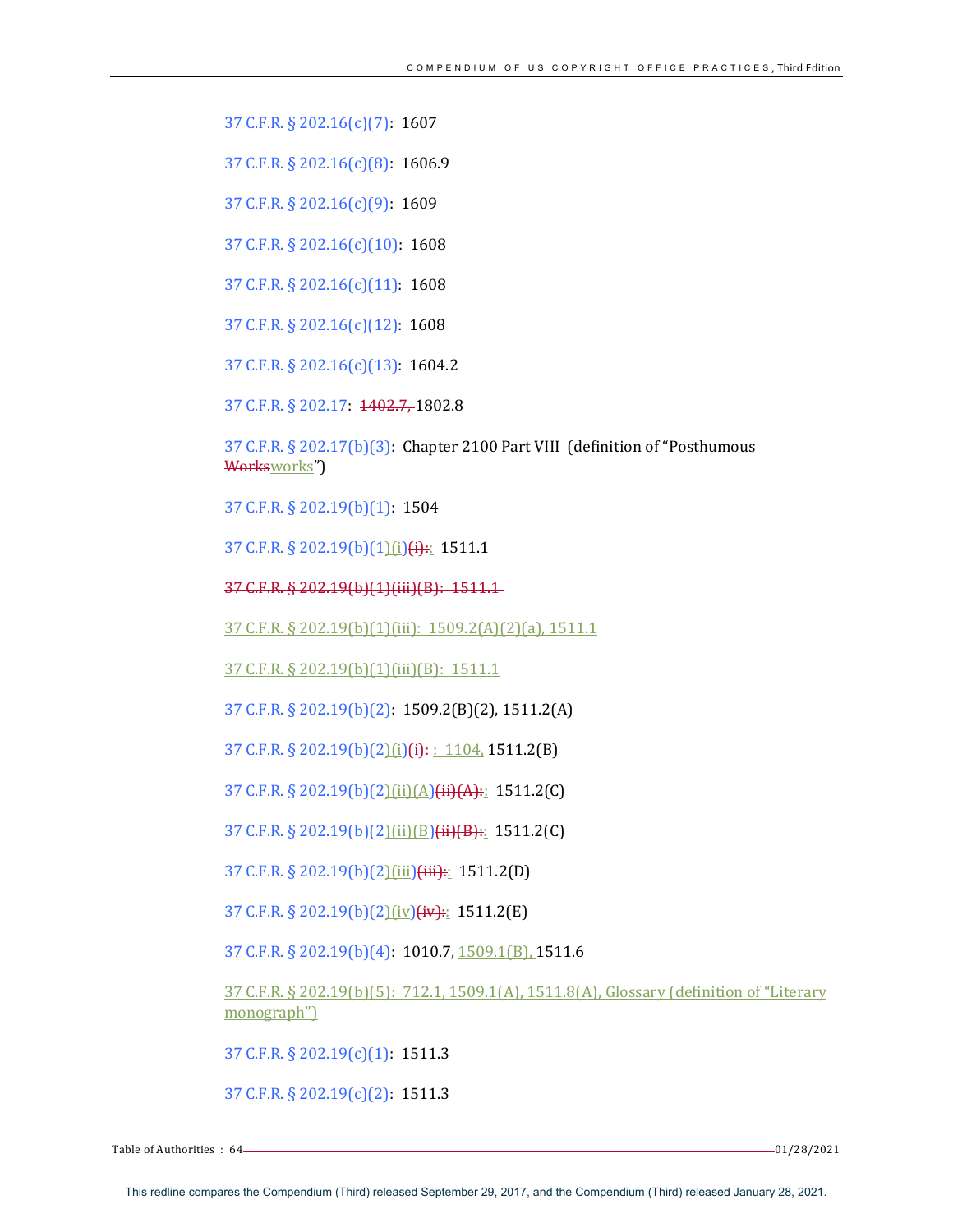37 C.F.R. § 202.19(c)(3): 1511.3 

37 C.F.R.  $\S 202.19(c)(4)$ : 1511.3–, 1511.8(E)

37 C.F.R. § 202.19(c)(5): 1010.7, 1511.2(E), 1511.3, 1511.6

37 C.F.R. § 202.19(c)(6): 1511.3

37 C.F.R. § 202.19(c)(7): 1511.3

37 C.F.R. § 202.19(c)(8): 1511.3

37 C.F.R. § 202.19(c)(9): 1511.3

37 C.F.R. § 202.19(c)(10): 1511.4

37 C.F.R. § 202.19(c)(11): 1511.3

37 C.F.R. § 202.19(c)(12): 1511.3

37 C.F.R. § 202.19(d)(1)(i)(i):: 1511.8

37 C.F.R. § 202.19(d)(1)(ii)(ii):: 1511.8

 $37$  C.F.R. § 202.19(d)(2)(i)(i):: 1511.8(F)-1)

37 C.F.R. § 202.19(d)(2)(ii)(ii):: 1511.8(D)-F)

37 C.F.R. § 202.19(d)(2)(iv)(A)(iv)(A):: 1511.8(E) H)

37 C.F.R. § 202.19(d)(2)(iv)(B)(iv)(B):: 1511.8(E) H)

37 C.F.R. § 202.19(d)(2)(v)(v):: 1511.8(G)-E)

37 C.F.R. § 202.19(d)(2)(vi)(vi):: 1511.8(B)-G)

37 C.F.R. § 202.19(d)(2)(vii)(vii):: 1511.8(AD)

37 C.F.R. § 202.19(d)(2)(viii)(viii)::  $1511.8(G)$ ]

37 C.F.R. § 202.19(d)(2)(ix): 1511.8(A), 1511.8(C)

37 C.F.R. § 202.19(d)(2)(xi): 1511.8(B)

37 C.F.R. § 202.19(e)(1): 1511.9 

37 C.F.R. § 202.19(e)(3): 1511.9 

37 C.F.R. § 202.19(e)(4): 1511.9

Table of Authorities  $\colon 65$  - 01/28/2021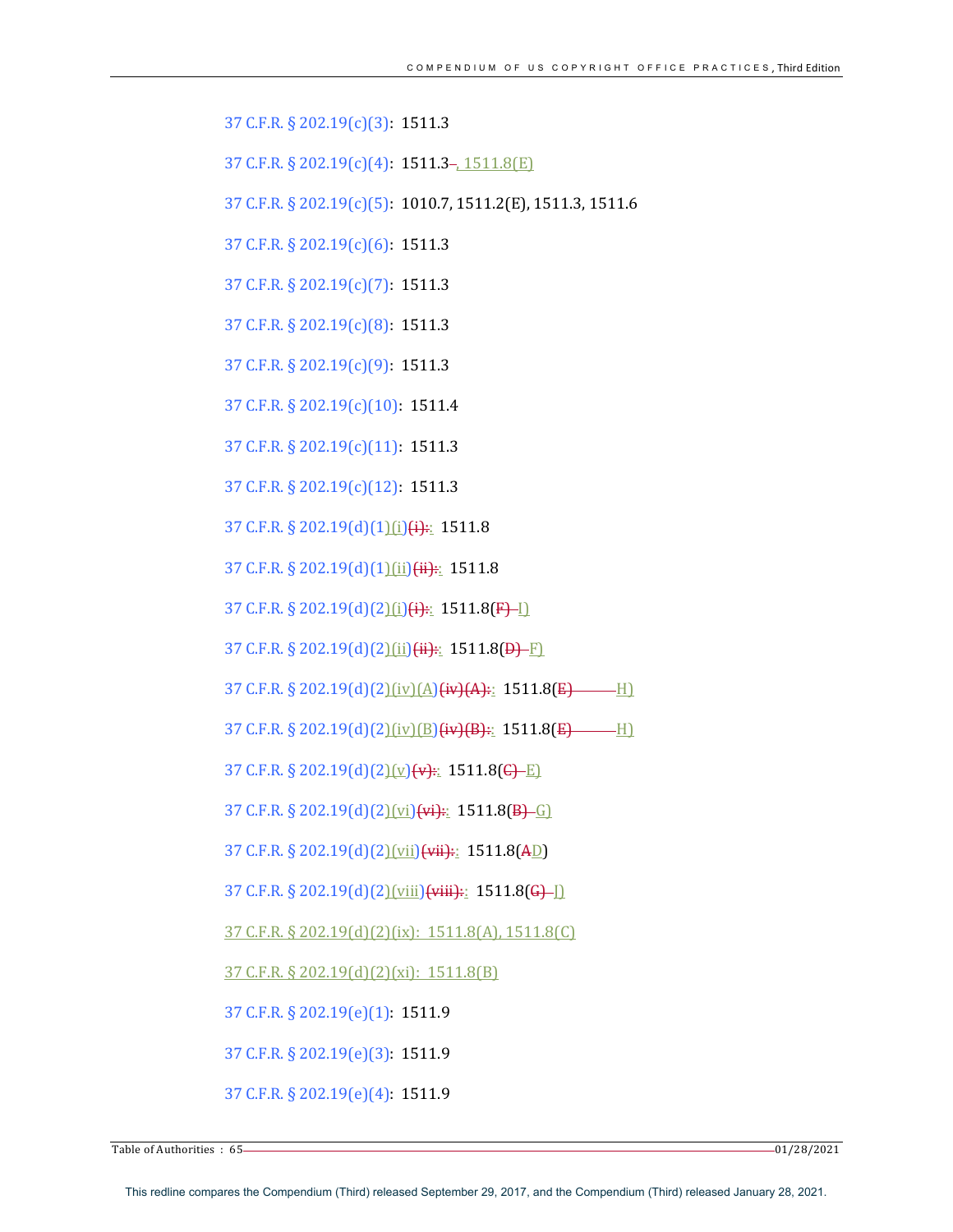37 C.F.R. § 202.19(f)(1): 1511.7(C) 

37 C.F.R. § 202.19(f)(3): 1511.7(D) 

37 C.F.R. § 202.20(b)(1): 1010.2, 1504, 1504.2, 1507.1, 1509.1(B), 1509.2(A)(2)(a),  $1509.2(F)(2)(a)$ 

37 C.F.R. § 202.20(b)(2): 1505

37 C.F.R. § 202.20(b)(2)(i): 1106.21104, 1505.1

37 C.F.R. § 202.20(b)(2)(ii):  $\frac{11071103}{3}$ , 1505.2

37 C.F.R. § 202.20(b)(2)(iii)(A): 1505.3

37 C.F.R. § 202.20(b)(2)(iii)(B):  $1109.5($ G), 1505.4–, 1509.1(B)

37 C.F.R. § 202.20(b)(2)(iii)(C):  $1109.5($ <sup>c</sup>), 1508.1

37 C.F.R. § 202.20(b)(2)(iii)(D): 625.2(B)

37 C.F.R. § 202.20(b)(2)(iv): 1505.5, 1509.2(A)(2)(b)

37 C.F.R. § 202.20(b)(2)(v):  $1104, 1509.2(B)(2)$ 

37 C.F.R. § 202.20(b)(2)(vi)(A):  $1509.2(A)(2)(b)$ 

37 C.F.R. § 202.20(b)(2)(vi)(B):  $1509.2(A)(2)(b)$ 

37 C.F.R. § 202.20(b)(2)(vii): 1509.2(F)

37 C.F.R. § 202.20(b)(3): 720.2

37 C.F.R. 202.20(c)(1)(i):  $1106.21104$ , 1503.1, 1503.2, 1504.1, 1509.1, 1509.1(A), 1509.1(B), 1509.1(C), 1509.1(E)

37 C.F.R. 202.20(c)(1)(ii): 1104, 1503.2, 2116.5(A) n.20

37 C.F.R. § 202.20(c)(1)(iii):  $\frac{11071103.3}{1104}$ , 1503.1, 1503.2, 1504.2, 1509.1, 1509.2,  $1509.2(F)(3)(a)$ ,  $1509.2(F)(3)(b)$ ,  $1509.2(F)(3)(e1)(c)$ ,  $1509.2, 1509.3$ 

 $37 \text{ C.F.R.}$  §  $202.20 \text{ (c)}(1) \text{ (iv)}$ :  $41071103.3, 1104, 1503.1, 1503.2, 1504.1, 1504.2,$  $1509.1(\frac{\mu}{\mu}, \frac{1509.2(\text{A})(2)(\text{c})}{\text{c}})$ ,  $1509.2(\frac{\text{c}}{\text{c}})(2)(\text{c})$ ,  $1509.2(\frac{\text{c}}{\text{c}})(4)$ ,  $1509.2(\frac{\text{c}}{\text{c}})(2)(\text{b})$ ,  $1509.2(H)$ ,  $1509.3(E)(1)$ -

37 C.F.R. § 202.20(c)(2): 1503.1

37 C.F.R. § 202.20(c)(2)(i)(A)(A):: 1509.3(B)(2)

Table of Authorities : 66 01/28/2021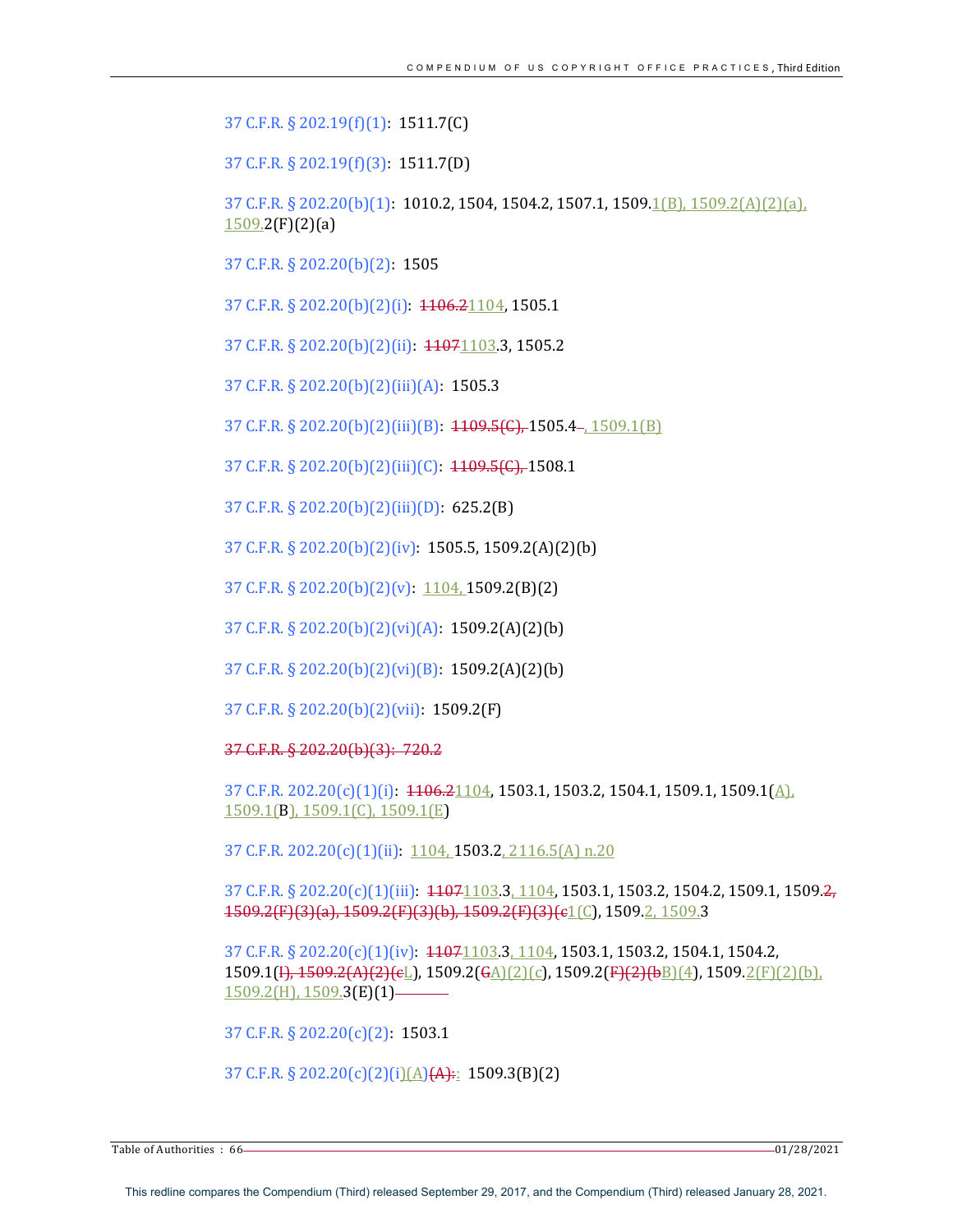37 C.F.R. § 202.20(c)(2)(i)(C)<del>(C): 1509.3(A)(5)</del>

37 C.F.R. § 202.20(c)(2)(i)(E): 1509.2(A)(2)(b)

37 C.F.R. § 202.20(c)(2)(i)(G):: 1509.1(B3(A)(5)

37 C.F.R. § 202.20(c)(2)(i)(E):  $1104$ 

 $37$  C.F.R. § 202.20(c)(2)(i)(G):  $1509.1(E)$ , 1509.3(B)(2)

37 C.F.R. § 202.20(c)(2)(i)(H)(H):: 1509.2(A)(2)(a)

37 C.F.R.  $\S 202.20(c)(2)(i)$ (I)(I)(I):: 1502.2(A)(2)(d), 1509.2(D)(2)

 $37 \text{ C.F.R.}$   $\S 202.20(c)(2)(i)(1)(1)$   $\bigoplus$   $1509.1(FE)$ ,  $1509.1(I)$ ,  $1509.3(A)(6)$ ,  $1509.3(A)(7)$ , 1509.3(A)(8) 

37 C.F.R. § 202.20(c)(2)(i)(K)(K):: 1509.1(AD), 1509.3(A)(10)-

37 C.F.R. § 202.20(c)(2)(i)(L): 1509.1(A)

37 C.F.R. § 202.20(c)(2)(ii): 1506, 1509.2(F), 1509.2(F)(1), 1509.2(F)(2), 1509.2(F)(3)(a), 1509.2(F)(3)(b), 1509.2(F)(3)(c), 1509.2(F)(3)(d), 1509.2(F)(4),  $1509.2(F)(\frac{5}{7}, \frac{1509.2(F)(6)}{1509.2(F)(64)}(g)$ 

37 C.F.R. § 202.20(c)(2)(iii): 1506

 $37 \text{ C.F.R.}$  §  $202.20 \text{ (c)}(2) \text{ (iv)}$ : 1503.1, 1503.2, 1506, 1509.3(A)(1), 1509.3(A)(3),  $1509.3(E)(1)$ —

37 C.F.R. § 202.20(c)(2)(v): 1509.3(A)(9)

37 C.F.R. § 202.20(c)(2)(vi):  $720.2, 1509.1$ (G[)

37 C.F.R. § 202.20(c)(2)(vii):  $\frac{11171112.1}{112.1}$ , 1503.2, 1506, 1509.1(GE), 1509.1(GE)(1)

37 C.F.R. § 202.20(c)(2)(vii)(A)(1): 1509.1(<del>C</del>F)(2), 1509.1(F)(3)

37 C.F.R. § 202.20(c)(2)(vii)(A)(2):  $607, 1509.1(\text{CE})(4)$ (b), 1509.1( $\text{CE}(4)$ (c),  $1509.1$ ( $E$ )(4)(d)-

37 C.F.R. § 202.20(c)(2)(vii)(B): 607, 1509.1( $E$ )(4)(b)

37 C.F.R.  $\S 202.20(c)(2)(vii)(C)(1): 1509.1(\text{EF})(6)$ 

37 C.F.R. § 202.20(c)(2)(vii)(C)(2): 1509.1( $\epsilon$ F)(6)–

37 C.F.R. § 202.20(c)(2)(vii)(D):  $4117.61112.7(A)$ , 1506, 1509.1( $\Theta$ G)(2)

Table of Authorities : 67 01/28/2021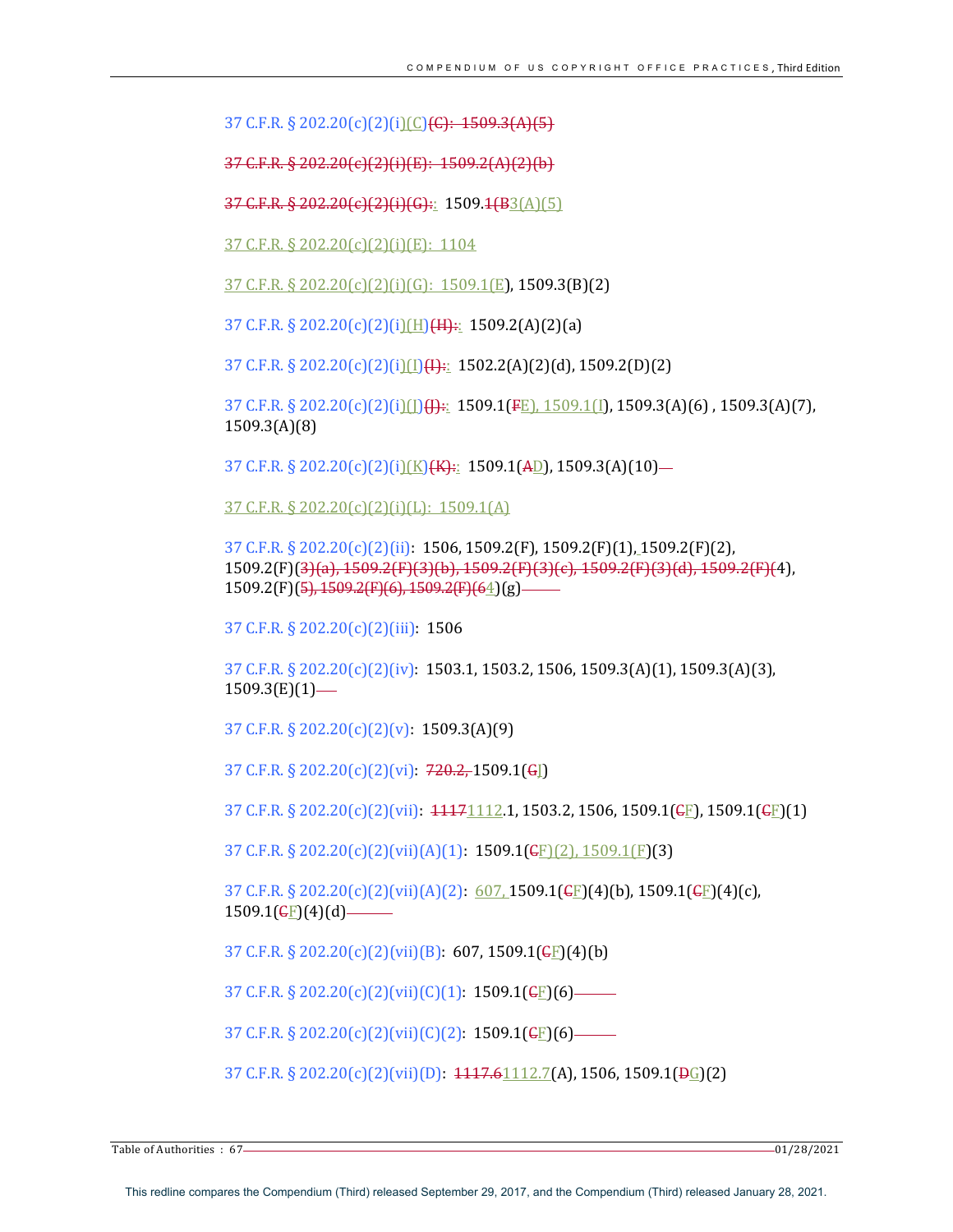37 C.F.R. § 202.20(c)(2)(vii)(D)(1): 1509.1( $\overline{P_G}$ )(2)

 $37 \text{ C.F.R.} \S 202.20(c)(2)(\text{vii})(D)(2): 727.1, \frac{1117.1, \frac{15091112.1}{40} \cdot 1509.1}{G(2)}$ 

37 C.F.R. § 202.20(c)(2)(vii)(D)(3):  $1509.1(\overline{pq})(2)$ 

37 C.F.R.  $\S 202.20(c)(2)(vii)(D)(4)$ : 1509.1( $\overline{P_G}(2)$ )

37 C.F.R. § 202.20(c)(2)(vii)(D)(5):  $4117.61112.7(A)$ ,  $4117.61112.7(C)$ ,  $1509.1(\overline{P_G}(2)$ 

37 C.F.R. § 202.20(c)(2)(vii)(D)(6):  $1117.61112.7(C)$ , 1509.1( $\overline{P_G}$ )(2)

37 C.F.R. § 202.20(c)(2)(vii)(D)(7):  $\frac{1117.61112.7}{C}$ , 1509.1( $\frac{DG}{C}$ )(2)

37 C.F.R. § 202.20(c)(2)(vii)(D)(8): 727.3,  $\frac{1117.61112.7(B)}{112.7(B)}$ , 1509.1( $\frac{DG}{G}$ )(3)

37 C.F.R. § 202.20(c)(2)(viii): 1503.2, 1509.2(E)(2)

37 C.F.R. § 202.20(c)(2)(viii)(A): 1506

37 C.F.R.  $\S 202.20(c)(2)(viii)(B)$ : 1506, 1509.2(E)(2)

37 C.F.R.  $\S 202.20(c)(2)(viii)(C)$ : 1506

37 C.F.R. § 202.20(c)(2)(viii)(D): 1506

37 C.F.R. § 202.20(c)(2)(viii)(E): 1506

37 C.F.R.  $\S 202.20(c)(2)(ix): 1503.2$ 

37 C.F.R.  $\S 202.20(c)(2)(x)$ : 1503.2, 1506, 1509.3(A)(4)

37 C.F.R. § 202.20(c)(2)(xi): 1503.2

37 C.F.R. § 202.20(c)(2)(xi)(A): 1503.1

37 C.F.R. § 202.20(c)(2)(xi)(A)(1)(4):: 1506, 1509.1(BE), 1509.3(B)(1)-

37 C.F.R. § 202.20(c)(2)(xi)(A)(2)(2):  $\cdot$  924.6(C), 1506, 1509.3(B)(1) —

37 C.F.R. § 202.20(c)(2)(xi)(B): 1509.1(BE)

37 C.F.R. § 202.20(c)(2)(xi)(B)(2)(2):: 1506, 1509.3(B)(2)

37 C.F.R. § 202.20(c)(2)(xi)(B)(3)(3):: 1509.1(BE), 1509.3(B)(2)

37 C.F.R. § 202.20(c)(2)(xi)(B)(4)(4):: 1506, 1509.3(A)(10)

37 C.F.R. § 202.20(c)(2)(xi)(B)(5)(5):: 1509.3(B)(2)—

Table of Authorities : 68 01/28/2021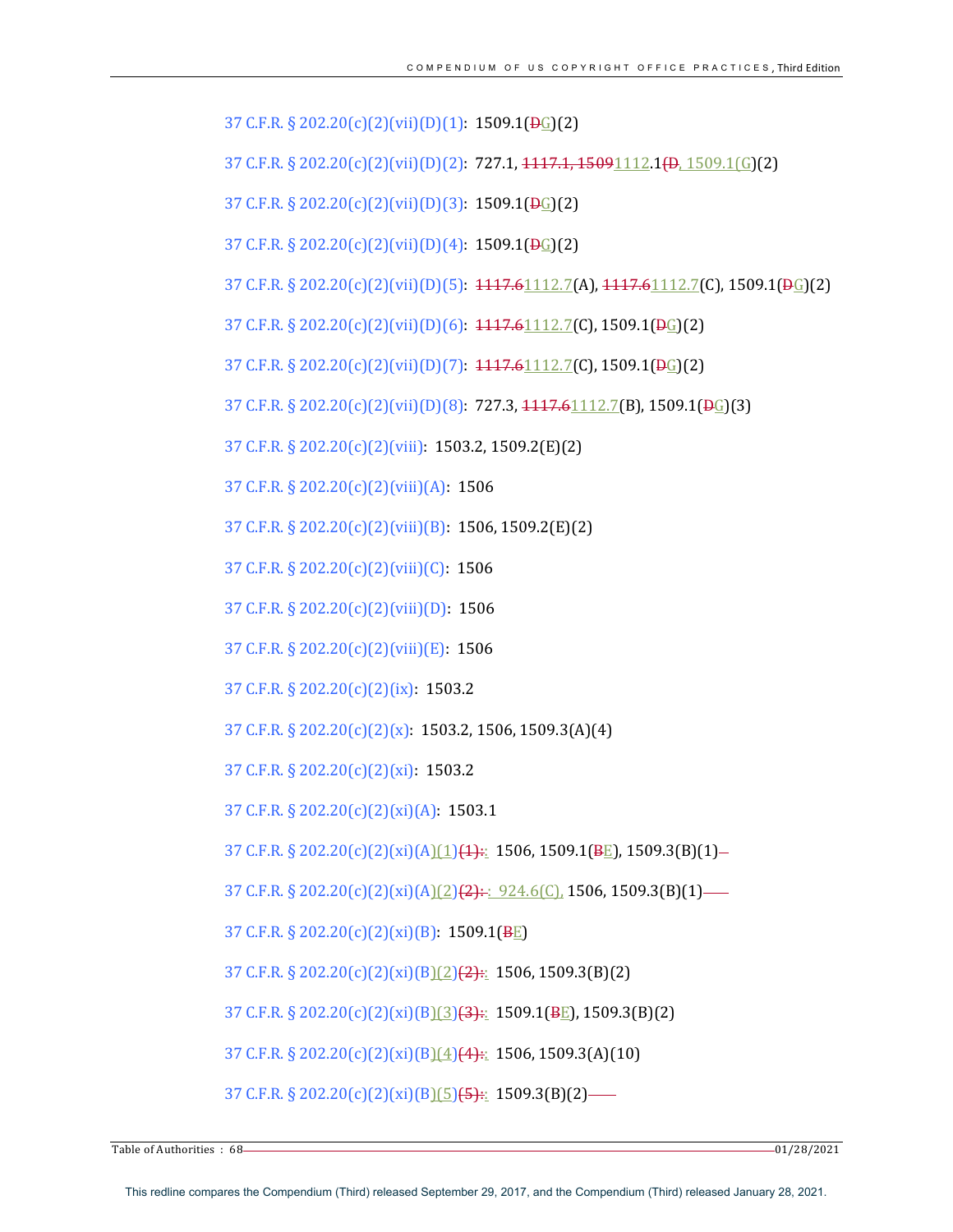37 C.F.R. § 202.20(c)(2)(xii):  $1104$ , 1503.2, 1506, 1509.2(A)(2)(d)

37 C.F.R. § 202.20(c)(2)(xiii): 1503.2, 1506

37 C.F.R. § 202.20(c)(2)(xiv): 1503.2

37 C.F.R.  $\S 202.20(c)(2)(xv): 1509.2(A)(2)(b)$ 

37 C.F.R. § 202.20(c)(2)(xvii): 1109.5(A), 1109.5(C)

37 C.F.R. § 202.20(c)(2)(xviii): 1506

37 C.F.R. § 202.20(c)(2)(xviii)(A): 1509.3(D)

37 C.F.R. § 202.20(c)(2)(xviii)(A) n.6:  $1509.3(D)$ 

37 C.F.R. § 202.20(c)(2)(xviii)(B): 1509.3(D)

37 C.F.R. § 202.20(c)(2)(xviii)(B) n.7: 1509.3(D)

37 C.F.R. § 202.20(c)(2)(xix):  $1117.61112.7(A)$ 

37 C.F.R. § 202.20(c)(2)(xix)(A): 1509.1(<del>C)((D)(1</del>F)(5), 1509.1(<del>EG</del>)(1), 1509.1(H), 1509.2(E)(1), 1509.3(A)(11)

37 C.F.R. § 202.20(c)(2)(xix)(B): 1509.1(<del>C</del>F)(5), 1509.1( $\overline{B_G}$ )(1), 1509.1( $\overline{H}$ ),  $1509.2(E)(1)$ , 1509.3(A)(11)

37 C.F.R. § 202.20(c)(2)(xx): 1116.4

37 C.F.R.  $\S 202.20(d)$ : 1115.5, Chapter 2100 Part VIII- (definition of "Special relief")

37 C.F.R. § 202.20(d)(1)(i): 1508.8(A)

37 C.F.R. § 202.20(d)(1)(ii): 1508.8(A)

37 C.F.R. § 202.20(d)(1)(iii):  $\frac{11151106.4}{1107.5}$ (D), 1108.5(B), 1109.5(D), 1110.5, 1114.4(C), 1508.8(A)

37 C.F.R. § 202.20(d)(1)(iv): 1115.5, 1106.4, 1107.5(D), 1108.5(B), 1109.5(D), 1110.5,  $1114.4(C)$ ,  $1508.8(A)$ ,  $1509.1(\text{GE})(4)(e)$ -

37 C.F.R. § 202.20(d)(3): 1508.8(B)

37 C.F.R. § 202.20(d)(4): 1508.8(D) 

37 C.F.R. § 202.21: 1508.8(A), 1511.8 - 9

37 C.F.R. § 202.21(a)(a):: 1506, 1509.3(C)

Table of Authorities  $\cdot$  69 01/28/2021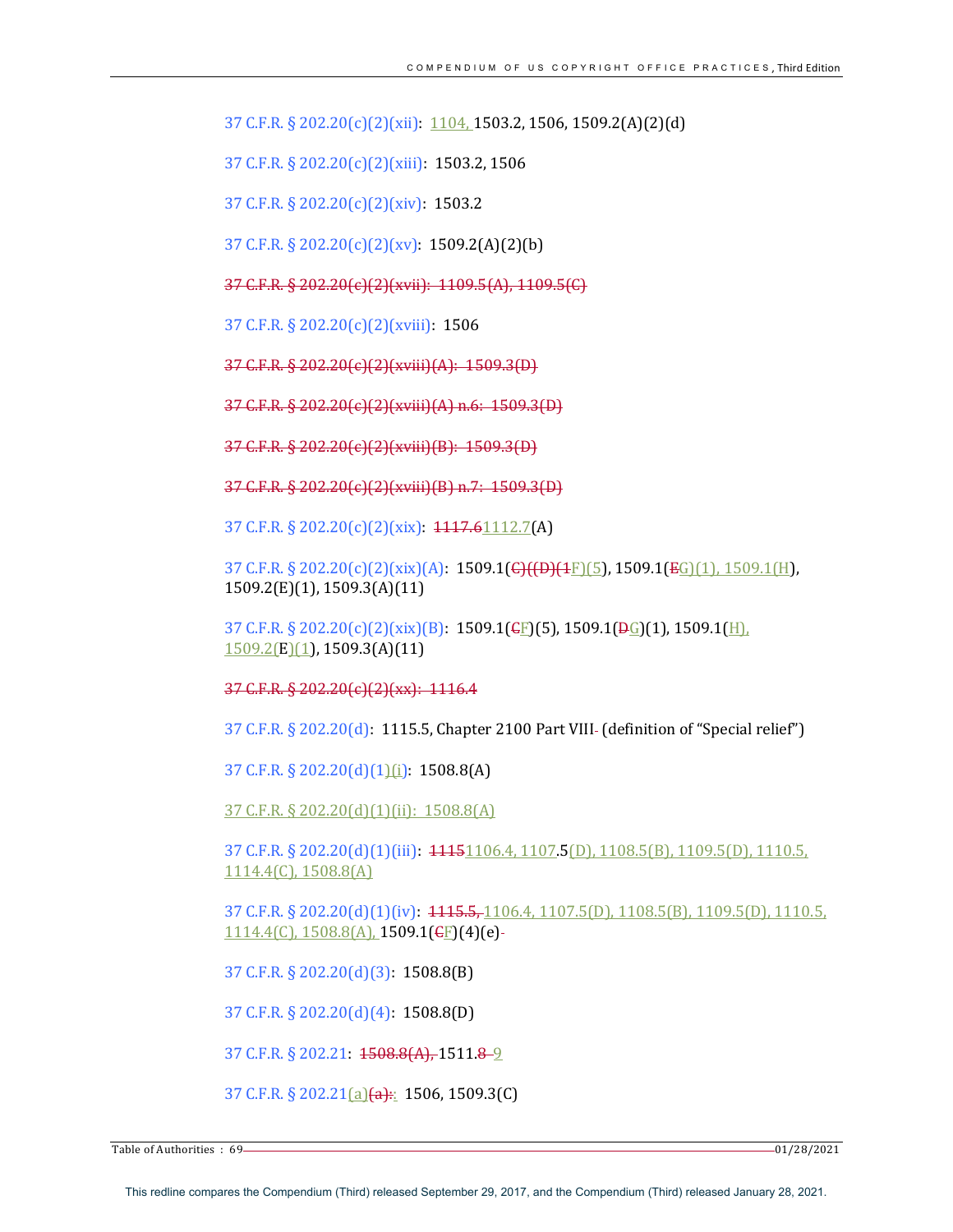37 C.F.R. § 202.21(b)(b):: 1506, 1509.3(C)

37 C.F.R. § 202.21(d)(d):: 1509.3(C)

37 C.F.R. § 202.21(e)(e):: 1509.3(C)

37 C.F.R. § 202.21 $(f)$ (f): 1509.2(A)(2)(d), 1509.2(C)(2)

37 C.F.R. § 202.21(h): 1509.2(F)(3)

37 C.F.R. § 202.22(b)(1): 1511.5

37 C.F.R. § 202.22(d): 1511.5

37 C.F.R. § 202.23: 2410.2 

37 C.F.R. § 202.23(a): 1510.2

37 C.F.R. § 202.23(a)(1)(4):: 2410.1

37 C.F.R. § 202.23(b): 1510.2

37 C.F.R. § 202.23(c): 1510.2

37 C.F.R. § 202.24: 1511.2(E), 1511.3, 1511.6

37 C.F.R. § 202.24(a): 1010.7, 1511.6

37 C.F.R. § 202.24(c)(3): 1511.3

37 C.F.R. Part 202, Appendix B: 904, 1010.2, 1504, 1504.2, 1509.1, 1509.2,  $1509.2(A)(2)(a)$ ,  $1509.2(A)(2)(b)$ ,  $1509.2(B)(2)$ ,  $1509.2(C)(2)$ ,  $1509.2(D)(2)$ ,  $1509.2$ [F](2)(a),  $1509.2$ [F](3)(b), 1509.3, 1511.1

37 C.F.R. pt. 202, app. B,  $\P$  X.A.1: 1110.5(A), 1111.5(B)

37 C.F.R. § 211.4(b): 1210.2

37 C.F.R. § 211.4(b)(2): 1211<del>, 1212.10(A)</del>

37 C.F.R. § 211.4(b)(2)(ii): 1208

37 C.F.R. § 211.4(b)(3)(ii): 1212.10(C)

37 C.F.R. § 211.4(c)(1): 1210

37 C.F.R. § 211.4(c)(2): 1210, 1210.1, 1212.8(C)

37 C.F.R. § 211.4(d): 1212.8(C)

Table of Authorities : 70 01/28/2021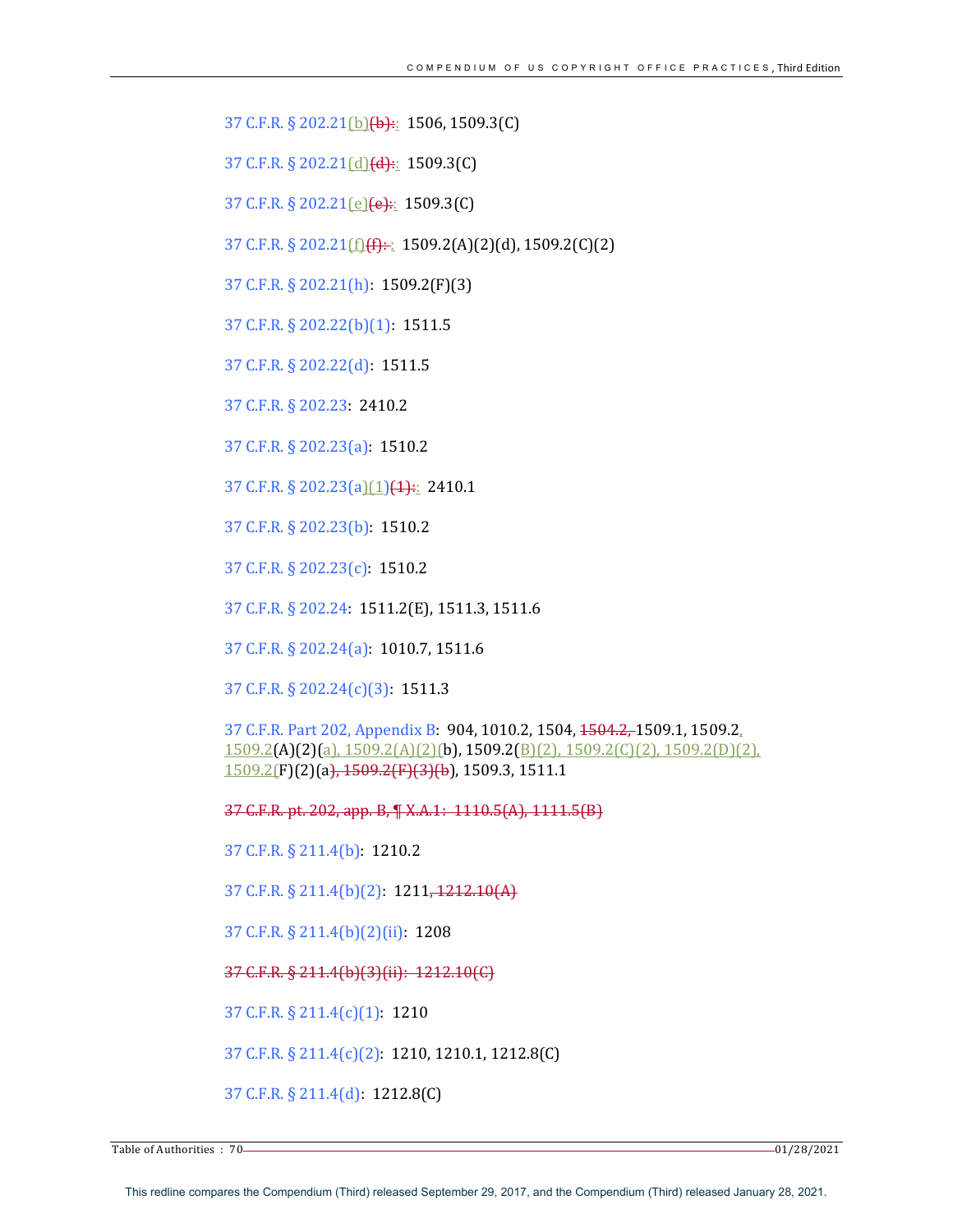37 C.F.R. § 211.4(e): 1210.1

37 C.F.R. § 211.4(f): 1216, 1802.4

37 C.F.R. § 211.5: 1210.2(C)-

37 C.F.R. § 211.5(b)(1): 1213.1

37 C.F.R. § 211.5(b)(2)(i): 1213.3, 1213.5

37 C.F.R. § 211.5(c)(1)(i): 1213.2

37 C.F.R. § 211.5(c)(1)(ii): 1213.2

37 C.F.R. § 211.5(c)(2)(i)(A): 1213.4

37 C.F.R. § 211.5(c)(2)(i)(B): 1213.4

37 C.F.R. § 211.5(c)(2)(ii): 1213.4

37 C.F.R. § 211.5(d): 1213.6

37 C.F.R. § 211.5(e): 1213.7

37 C.F.R. § 211.6: 1209.2

37 C.F.R. § 212.3(b): 1311

37 C.F.R. § 212.3(c): 1311.2

37 C.F.R. § 212.3(e)(1): 1313.1

37 C.F.R. § 212.3(e)(2): 1313.1

37 C.F.R. § 212.3(e)(3): 1313.3

37 C.F.R. § 212.3(e)(3)(ii): 1313.4

37 C.F.R. § 212.3(e)(3)(iii): 1313.4

37 C.F.R. § 212.3(e)(4): 1313.2

37 C.F.R. § 212.3(h): 1312.5

37 C.F.R. § 212.4(a)(1): 1309.4

37 C.F.R. § 212.4(a)(2): 1309.4

37 C.F.R. § 212.4(b): 1309.2

Table of Authorities  $: 71$  01/28/2021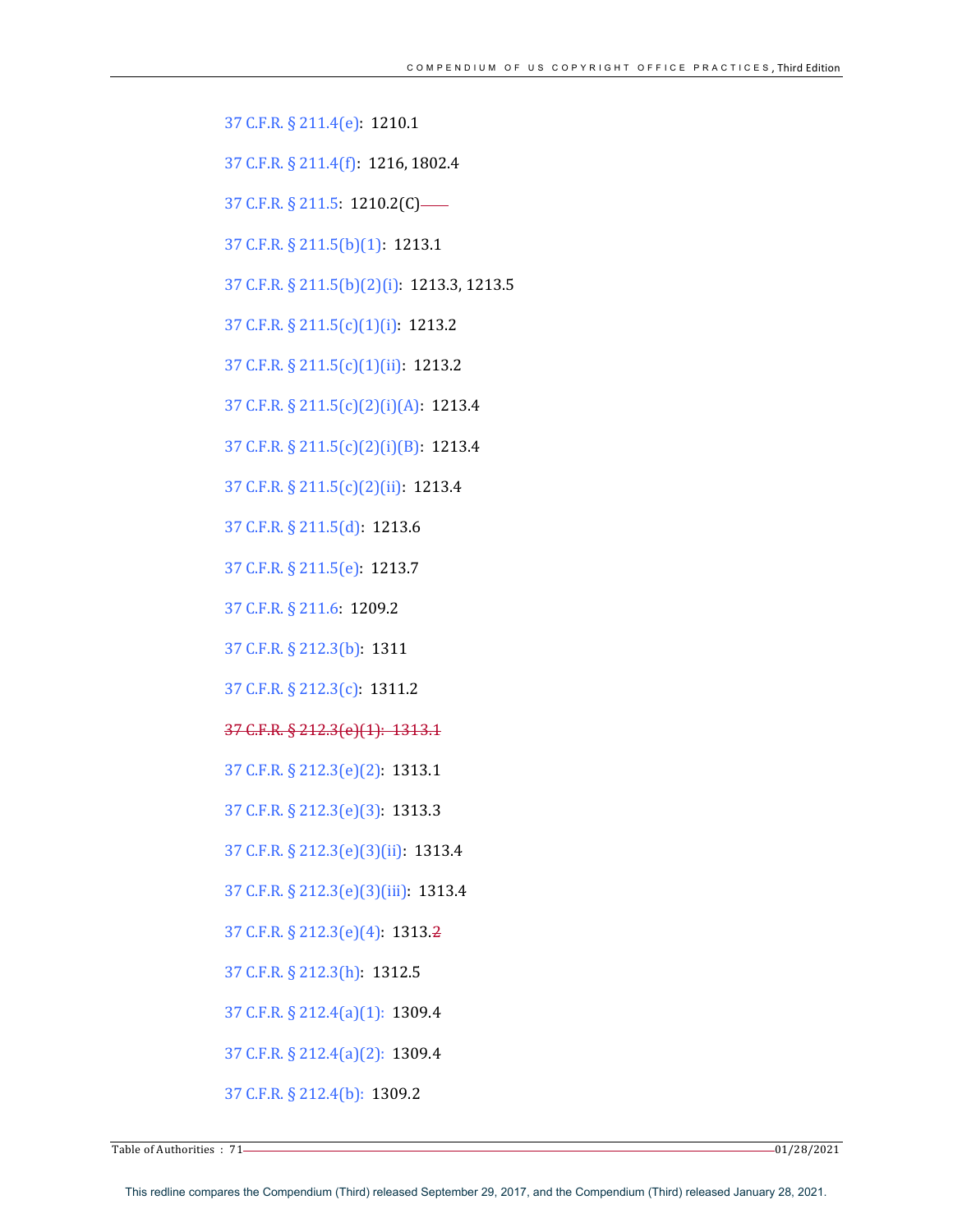37 C.F.R. § 212.4(c): 1309.3

37 C.F.R. § 212.4(d): 1309.4

37 C.F.R. § 212.5: 1309.3

37 C.F.R. § 212.8(a)(3): 1317, 1802.4

37 C.F.R. § 212.8(c): 1317

37 C.F.R. § 212.8(c)(2): 1802.4

# **Administrative Materials: U.S. Copyright Office Administrative Manuals**

U.S. Copyright Office, Compendium of U.S. Copyright Office Practices (1st ed. 1973): Introduction at 4, 1106.6, 2115.2(B), 2115.2(C), 2115.2(E)(2), 2115.2(F) n.10, 2124.1 n.29, 2116.6, 2120, 2121.1, 2121.4(A), 2122.1(E), 2122.2(D), 2122.3(C), 2122.4(D), 2122.6(B), 2123, 2124.1 n.27, 2125 n.3028

U.S. Copyright Office, Compendium of U.S. Copyright Office Practices (2d ed. 1984): Introduction at 4

U.S. Copyright Office, Compendium of U.S. Copyright Office Practices (2d ed. 1988): Introduction at 4, 1106.6

U.S. Copyright Office, Compendium of U.S. Copyright Office Practices (2d ed. 1998): Introduction at 4

U.S. Copyright Office, Compendium of U.S. Copyright Office Practices (3d ed. 2020):  $1106.6$ ,  $1802.8(A)(4)$ ,  $2115.4(A)(1)$  n.13,  $2115.5(G)$  n.17,  $2116.2(B)$  n.18,  $2116.5(A)$ n.20, 2116.5(B)(2) n.21, 2116.5(B)(3) n.22, 2121.4(A), 2126 n.29

# **Administrative Materials: U.S. Copyright Office Studies**

U.S. Copyright Office, Study No. 3: THE MEANING OF "WRITINGS" IN THE COPYRIGHT CLAUSE OF THE CONSTITUTION (1956)3: 2114 n.4

U.S. COPYRIGHT OFFICE, STUDY NO. 12: JOINT OWNERSHIP OF COPYRIGHTS (1958): THE MEANING OF "WRITINGS" IN THE COPYRIGHT CLAUSE OF THE CONSTITUTION (1956): 2114 n.4

U.S. COPYRIGHT OFFICE, STUDY NO. 12: JOINT OWNERSHIP OF COPYRIGHTS (1958): Chapter Ghapter-2100 Part VIII - (definition of "unitaryUnitary work")

U.S. COPYRIGHT OFFICE, STUDY NO. 31: RENEWAL OF COPYRIGHT (1960)U.S. COPYRIGHT OFFICE, STUDY NO. 31: RENEWAL OF COPYRIGHT (1960): Chapter 2100 Part VIII - (definition of "Published Collection")

Table of Authorities : 72 01/28/2021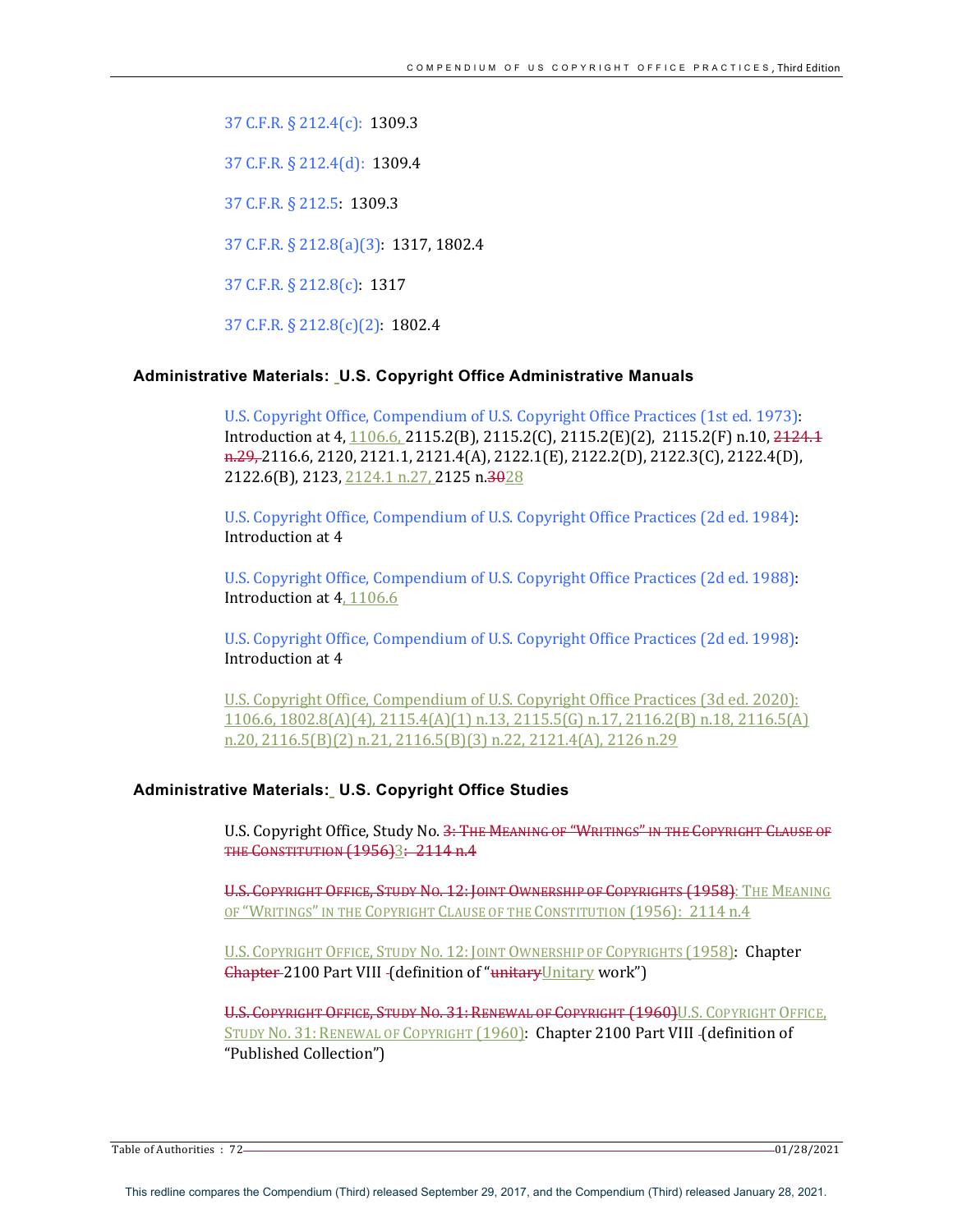U.S. COPYRIGHT OFFICE, COPYRIGHT OFFICE STUDY NO. 28, COPYRIGHT IN CHOREOGRAPHIC WORKS  $(1961)$ :  $(1961)$ :  $805.2(C)$ ,  $805.2(D)$ ,  $805.2(F)$ ,  $805.3(B)$ ,  $805.3(C)$ ,  $805.4(B)$ ,  $805.5(B)$ , 805.5(B)(1), 805.5(B)(2), 805.5(B)(3), 805.8(D), 806.2(D), 2122.3

U.S. COPYRIGHT OFFICE, REPORT OF THE REGISTER OF COPYRIGHTS ON THE GENERAL REVISION OF THE U.S. COPYRIGHT LAW 17 (COMM. PRINT 1961): 805.2(D)), 924

U.S. COPYRIGHT OFFICE, REPORT TO THE LIBRARIAN OF CONGRESS BY THE REGISTER OF COPYRIGHTS  $(1966): 313.2$ 

# **Administrative Materials: U.S. Copyright Office Circulars and** Factsheets**FAQs**

Best Edition of Published Copyrighted Works for the Collections of the Library of Congress (Circular 7B): (Circular 7b): 904, 1010.2, 1504, 1509.1, 1509.2,  $1509.2(A)(2)(b)$ ,  $1509.2(B)(2)$ ,  $1509.2(C)(2)$ ,  $1509.2(D)(2)$ ,  $1509.2(F)(2)(a)$ ,  $1509.3$ , 1511.1

*Calculating Fees for Recording Documents and Notices of Termination in the Copyright Office* (Factsheet No. SL 4d): 2309.11(B), 2310.7(D)

Calculating Fees for Recording Documents and Notices of Termination in the Copyright Office (Circular 12A): 2309.11(B), 2310.7(D)

The Copyright Card Catalog and the Online Files of the Copyright Office  $(Circular 23)$ (Circular 23)*:*: 2113, 2122.1(C), 2406.1

Copyright Law of the United States of America and Related Laws Contained in Title 17 of the United States Code (Circular 92), *Chapter 3, note 7*): Chapter 3, note 7: **2102** 

Copyright Notice (Circular 3) (Circular 3): 2114 n.3

Copyright Registration for Multimedia Works (Circular 55) (Circular 55): 808.10(HG)(2)(d)

*Copyright Restoration Under the URAA* (Circular 38b): 2007.1, 2301

*How to Investigate the Copyright Status of a Work* (Circular 22): Copyright Registration for Secure Tests and Test Items (Circular 64): 1509.1(J), 1509.1(N)

Copyright Restoration Under the URAA (Circular 38B): 2007.1, 2301

How to Investigate the Copyright Status of a Work (Circular 22): 2113, 2122.1(C), 2406.1

How to Obtain and Maintain a Copyright Office Deposit Account (Circular 5) <del>(Circular</del>  $5:1312.8$ 

International Copyright Conventions (1977) (Circular 38) (1977) (Circular 38): 2122.5(C), Chapter 2100 Part VIII (definition of "Pan-American Conventions")

Table of Authorities  $: 73$  01/28/2021 01/28/2021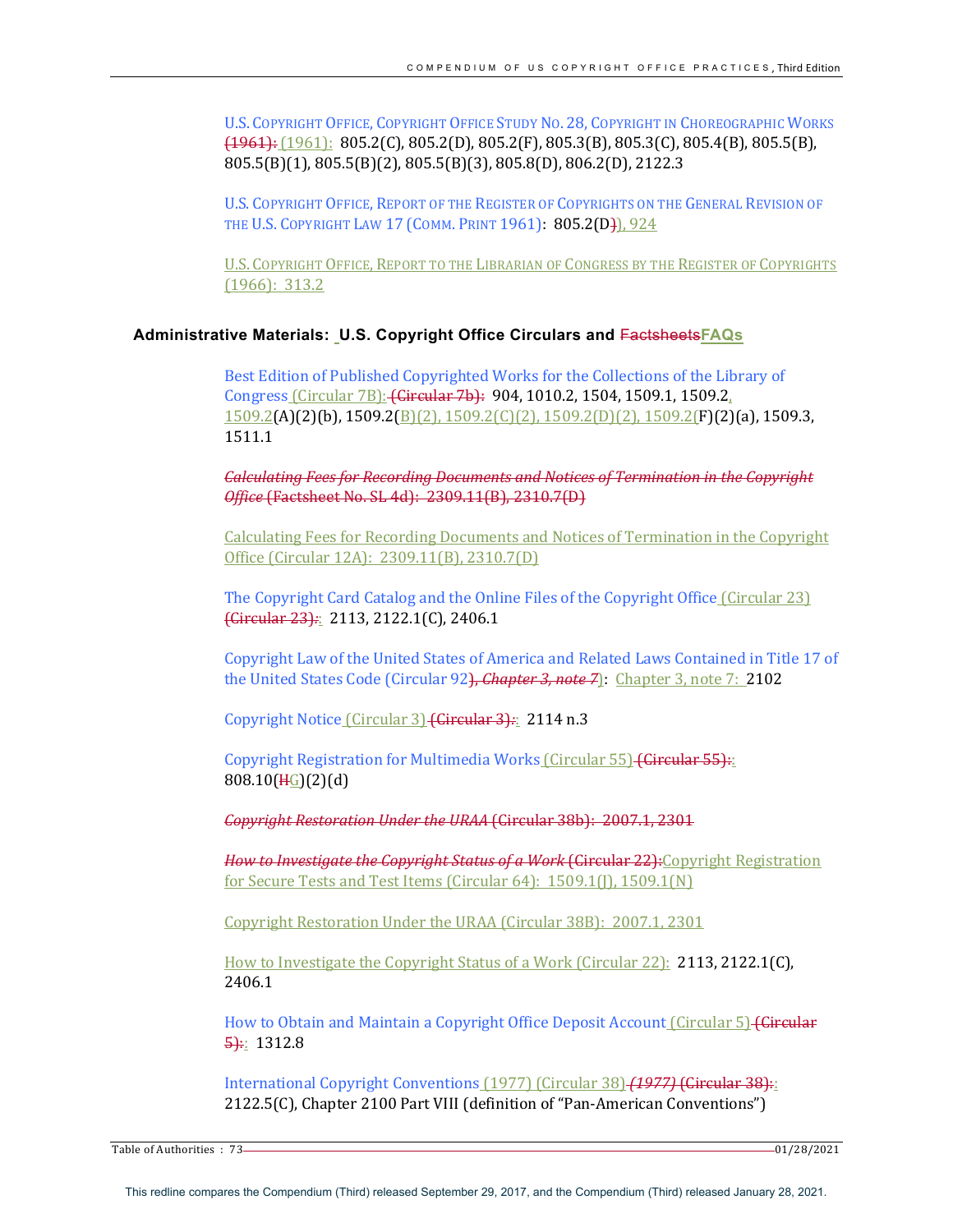International Copyright Relations of the United States (Circular 38A) (Circular 38a): 2004, 2004.1, 2004.2

*Copyright Registration of Secure Tests* (Circular 64): 720.2(B)(4)

**The Licensing Division of the Copyright Office (Circular 75):**The Licensing Division of the Copyright Office (Circular 75): Glossary (definition of "Licensing Division")

*Limitations on the Information Furnished by the Copyright Office* (Circular 1b): 2405.2

Limitations on the Information and Services Provided by the Copyright Office (Circular 17): 2405.2

Obtaining Access to and Copies of Copyright Records and Deposits (Circular 6) (Circular  $6$ : 2406.1

Special Handling (Circular 10) (Circular 10): 1215

Using the Single Application (Circular 11): 1405.1

Understanding the Marrakesh Treaty Implementation Act: 2004.1

# **Administrative Materials: U.S. Copyright Office Public Announcements, Policy Statements, and Interpretive Rules**

U.S. Copyright Office, United States Copyright Relations of Current Interest (1960): 2118, 2122.5(C), Chapter 2100 Part VIII (definitions of "Geneva Phonogram Convention" and "U.C.C. Countrycountry")

Inspection and Copying of Records and Other Documents, 32 Fed. Reg. 9314 (June 30, 1967): Introduction at 4

Motion Picture Soundtracks, 40 Fed. Reg. 12,500 (Mar. 19, 1975) Inspection and Copying of Records and Other Documents, 32 Fed. Reg. 9314 (June 30, 1967): Introduction at 4

Motion Picture Soundtracks, 40 Fed. Reg.  $12,500$  (Mar. 19, 1975):  $808.4$ (J),  $808.10$ (GF), 2122.6(C), Chapter 2100 Part VIII - (definition of "Motion Picture")

Filing of Agreements Between Copyright Owners and Public Broadcasting Entities, Termination of Transfers and Licenses Covering the Extended Renewal Terms, Etc., 41 Fed. Reg. 221 (Nov. 15, 1976): 2310.10.

Termination of Transfers and Licenses Covering the Extended Renewal Term, 42 Fed. Reg. 45,916 (Sept. 13, 1977) Filing of Agreements Between Copyright Owners and Public Broadcasting Entities, Termination of Transfers and Licenses Covering the Extended Renewal Terms, etc., 41 Fed. Reg. 221 (Nov. 15, 1976): 2310.10.

Termination of Transfers and Licenses Covering the Extended Renewal Term, 42 Fed. Reg. 45,916 (Sept. 13, 1977): 2310.4(B)(1), 2310.4(D)(1), 2310.4(D)(2)

Table of Authorities  $: 74$  01/28/2021 01/28/2021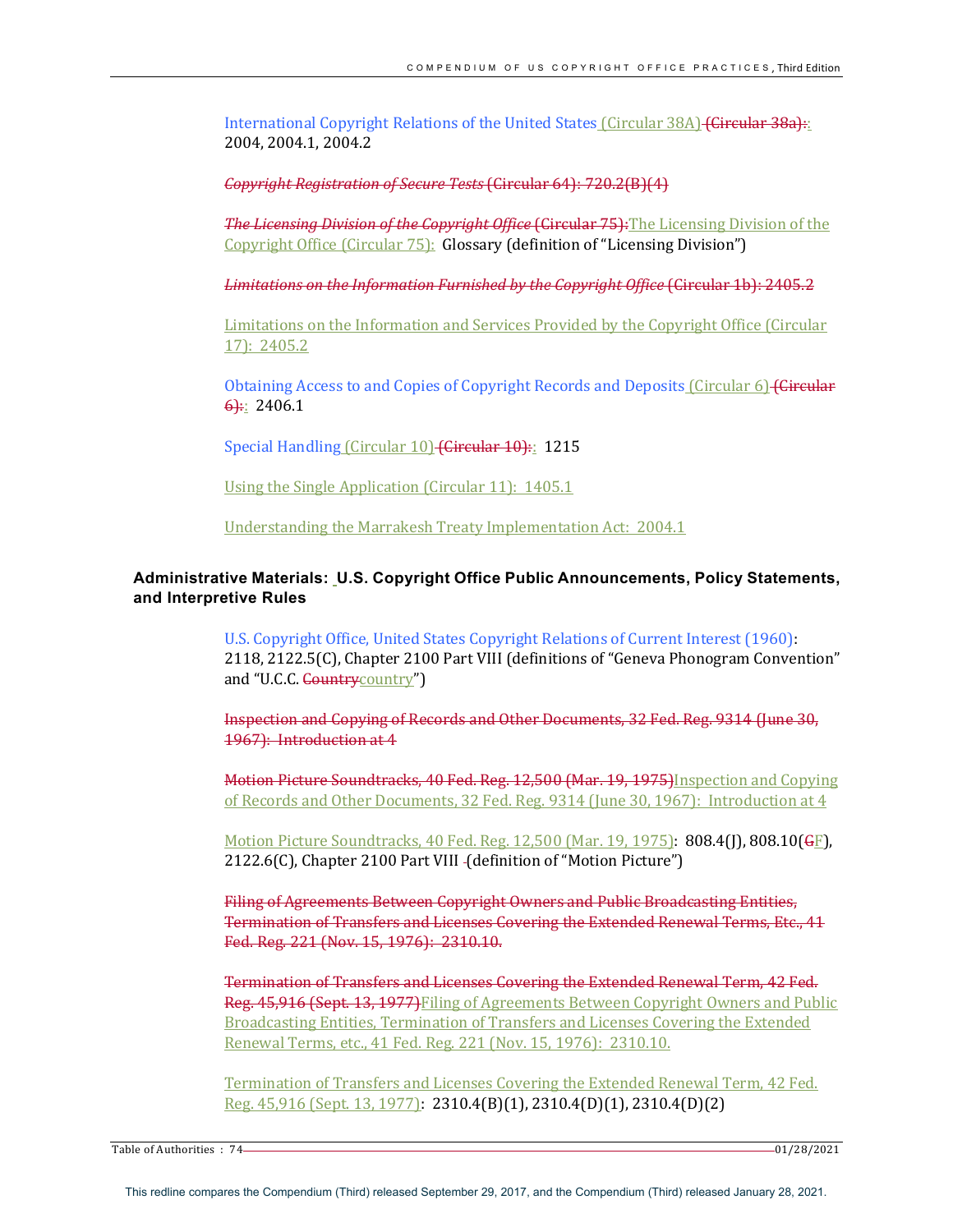Application for Registration of Claim to Copyright Under Revised Copyright Act, 42 Fed. Reg. 48,944 (Sept. 26, 1977)Application for Registration of Claim to Copyright Under Revised Copyright Act, 42 Fed. Reg. 48,944 (Sept. 26, 1977): **502, 510, 510.2, 619.7,** 619.11, 1106.1(E), 1803

Deposit Requirements: Proposed Rulemaking, 42 Fed. Reg. 59,302 (Nov. 16, 1977): 720.2, 720.2(A)

New Copyright Office Seal, 42 Fed. Reg. 64,747 (Dec. 28, 1977): 2409

Corrections and Amplifications of Copyright Registrations; Import Statements; and Recordation of Documents, 43 Fed. Reg. 771 (Jan. 4, 1978): 1802.7(B), 1802.9(E)

Part 202 — Registration of Claims to Copyright, 43 Fed. Reg. 763 (Jan. 4, 1978): 1104.1

Part 202 – Registration of Claims to Copyright, 43 Fed. Reg. 965 (Jan. 5, 1978): 404, 405, 510, 619.1, 1115.2

Deposit Requirements; Motion Pictures, 43 Fed. Reg. 12,320 (Mar. 24, 1978): 1509.2(F)(6) 

Part 202 – Registration of Claims to Copyright, Deposit Requirements 43 Fed. Reg. 41,975 (Sept. 19, 1978)Deposit Requirements: Proposed Rulemaking, 42 Fed. Reg. 59,302 (Nov. 16, 1977): 1509.2(A)(2)(b)

Corrections and Amplifications of Copyright Registrations; Import Statements; and Recordation of Documents, 43 Fed. Reg. 771 (Jan. 4, 1978): 1802.7(B), 1802.9(E)

Part  $202$  – Registration of Claims to Copyright, 43 Fed. Reg. 763 (Jan. 4, 1978):  $1105.1$ 

Part  $202$  – Registration of Claims to Copyright, 43 Fed. Reg. 965 (Jan. 5, 1978):  $404, 405$ , 510, 1106.6, 1110.2

Deposit Requirements; Motion Pictures, 43 Fed. Reg. 12,320 (Mar. 24, 1978): 1509.2(F)(4)

Part 202 - Registration of Claims to Copyright, Deposit Requirements, 43 Fed. Reg.  $41,975$  (Sept. 19, 1978):  $1508.8$ (C),  $1509.1(A)$ ,  $1509.1(B)$ ,  $1509.1(E)$ ,  $1509.3(A)(7)$ , 1509.3(B)(2)

Registration of Claims to Copyright: Inquiry—Blank Form, 44 Fed. Reg. 69,977, 69,977 (Dec. 5, 1979): 720.1

Registration of Claims to Copyright: Notice of Termination of Inquiry Regarding Blank Forms, 45 Fed. Reg. 63,297 (Sept. 24, 1980): 313.4(H), 921

Policy Decision Regarding Immediate Cancellation of Registration in Uncollectible Check Cases, 46 Fed. Reg. 30,221 (June 5, 1981): 1807.4(B)

Table of Authorities : 75 <u>2002 128 Authorities</u> : 75 2002 128 Authorities : 75 2002 128 Authorities : 75 2002 128 Authorities : 75 2004 128 Authorities : 75 2004 128 Authorities : 75 2004 128 Authorities : 75 2004 128 Aut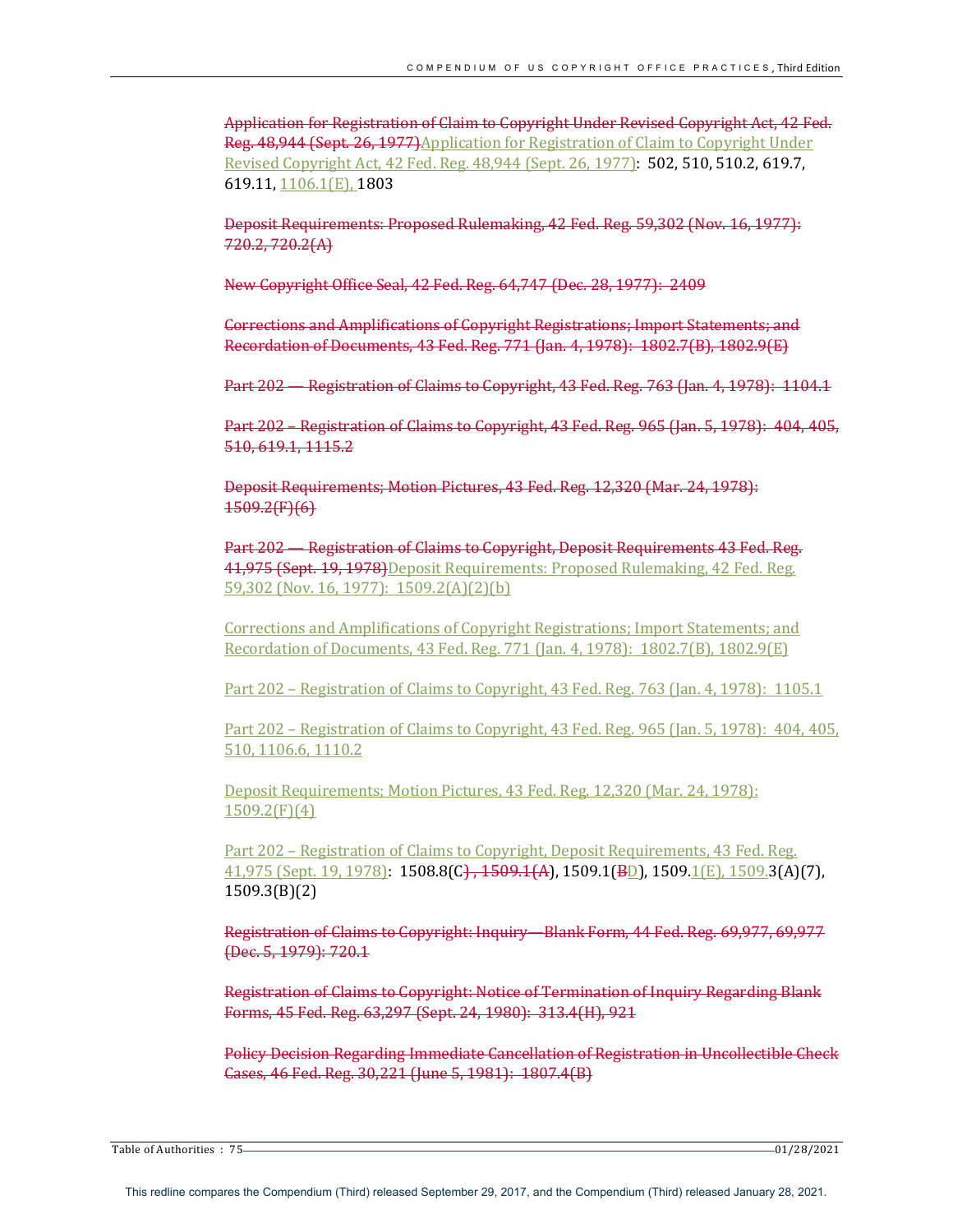Registration of Claims to Copyright: Notice of Termination of Proposed Rulemaking Regarding Registration of Claims to Copyright in the Graphic Elements involved in the Design of Books and Other Printed Publications, 46 Fed. Reg. 30,651 (June 10, 1981): 707.3, 1007.4

Policy Decision Announcing Fee for Special Handling of Applications for Copyright Registration, 47 Fed. Reg. 19,254 (May 4, 1982): 623.1, 623.6

Notice of Inquiry Deposit of Computer Programs and Other Works Containing Trade Secrets, 48 Fed. Reg. 22,951 (May 23, 1983): 720.2, 1509.1(C)(4)(a)

Compendium of Copyright Office Practices, 49 Fed. Reg. 23,125 (June 4, 1984): Introduction at 4

Policy Decision Announcing an Increase in the Fee for Special Handling of Applications for Copyright Registration, 49 Fed. Reg. 39,741 (Oct. 10, 1984): 623.7

Cancellation of Completed Registrations, 50 Fed. Reg. 40,833 (Oct. 7, 1985): 1807.1, 1808 

Cancellation of Completed Registrations, 50 Fed. Reg. 33,065 (Aug. 16, 1985): 1807.4, 1807.4(B)

Policy Decision Fixing Fees for the Special Handling of Import Statements and Documents, 50 Fed. Reg. 46,206 (Nov. 6, 1985): 623.1, 623.2

Registration of Claims to Copyright; Deposit Requirements for Computer Programs Containing Trade Secrets, 51 Fed. Reg. 34,667 (Sept. 30, 1986): 1509.1(C)(4)(a), 1509

Operating Guidelines Regarding the Child Protection Act; Public Availability, 52 Fed. Reg. 10,177 (Mar. 30, 1987): 315

Gopyright Registration for Colorized Versions of Black and White Motion Pictures, 52 Fed. Reg. 23,443 (June 22, 1987): 313.4(L), 808.8(E), 906.3

Compendium of Copyright Office Practices, 53 Fed. Reg. 20,392 (June 3, 1988): Introduction at 4

Registration Decision: Registration and Deposit of Computer Screen Displays, 53 Fed. Reg. 21,817 (June 10, 1988) Registration of Claims to Copyright: Notice of Termination of Inquiry Regarding Blank Forms, 45 Fed. Reg. 63,297 (Sept. 24, 1980): 313.4(G), 906.6, 921

Policy Decision Regarding Immediate Cancellation of Registration in Uncollectible Check Cases, 46 Fed. Reg. 30,221 (June 5, 1981): 1807.4(B)

Registration of Claims to Copyright: Notice of Termination of Proposed Rulemaking Regarding Registration of Claims to Copyright in the Graphic Elements involved in the

Table of Authorities : 76 01/28/2021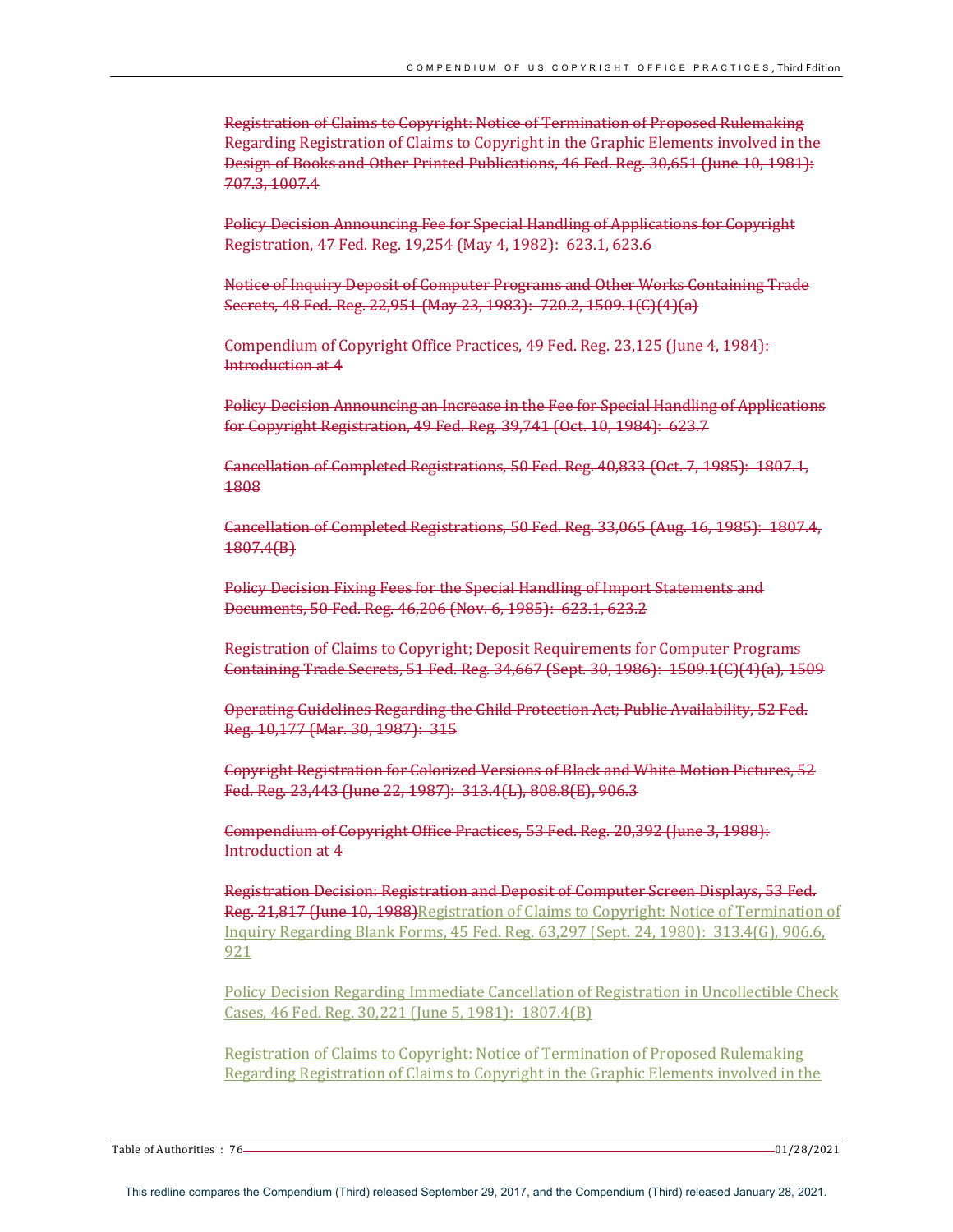Design of Books and Other Printed Publications, 46 Fed. Reg. 30,651 (June 10, 1981): 707.3, 1007.4

Policy Decision Announcing Fee for Special Handling of Applications for Copyright Registration, 47 Fed. Reg. 19,254 (May 4, 1982): 623.1, 623.6

Notice of Inquiry Deposit of Computer Programs and Other Works Containing Trade Secrets, 48 Fed. Reg. 22,951 (May 23, 1983): 1509.1(F)(4)(a)

Compendium of Copyright Office Practices, 49 Fed. Reg. 23,125 (June 4, 1984): Introduction at 4

Policy Decision Announcing an Increase in the Fee for Special Handling of Applications for Copyright Registration, 49 Fed. Reg. 39,741 (Oct. 10, 1984): 623.7

Cancellation of Completed Registrations, 50 Fed. Reg. 33,065 (Aug. 16, 1985): 1807.4, 1807.4(B)

Cancellation of Completed Registrations, 50 Fed. Reg. 40,833 (Oct. 7, 1985): 1807.1, 1808

Policy Decision Fixing Fees for the Special Handling of Import Statements and Documents, 50 Fed. Reg. 46,206 (Nov. 6, 1985): 623.1, 623.2

Registration of Claims to Copyright; Deposit Requirements for Computer Programs Containing Trade Secrets,  $51$  Fed. Reg.  $34.667$  (Sept.  $30.1986$ ):  $1509.1$ (F)( $4$ )(a)

Operating Guidelines Regarding the Child Protection Act; Public Availability, 52 Fed. Reg. 10,177 (Mar. 30, 1987): 315

Copyright Registration for Colorized Versions of Black and White Motion Pictures, 52 Fed. Reg. 23,443 (June 22, 1987): 313.4(K), 808.8(E), 906.3

Compendium of Copyright Office Practices, 53 Fed. Reg. 20,392 (June 3, 1988): Introduction at 4

Registration Decision: Registration and Deposit of Computer Screen Displays, 53 Fed. Reg. 21,817 (June 10, 1988): 721.7, 721.10(A), 721.10(B), 1509.1(CF)(6)

Policy Decision on Copyrightability of Digitized Typefaces, 53 Fed. Reg. 38,110 (Sept. 29, 1988): 313.4(G), 716

**Registration of Claims to Copyright Deposit Requirements for Computer Programs** Containing Trade Secrets and for Computer Screen Displays, 54 Fed. Reg. 13,173 (Policy Decision on Copyrightability of Digitized Typefaces, 53 Fed. Reg. 38,110 (Sept. 29, 1988): 313.4(F), 716

Registration of Claims to Copyright Deposit Requirements for Computer Programs Containing Trade Secrets and for Computer Screen Displays, 54 Fed. Reg. 13,173 (Mar.

Table of Authorities  $: 77$  01/28/2021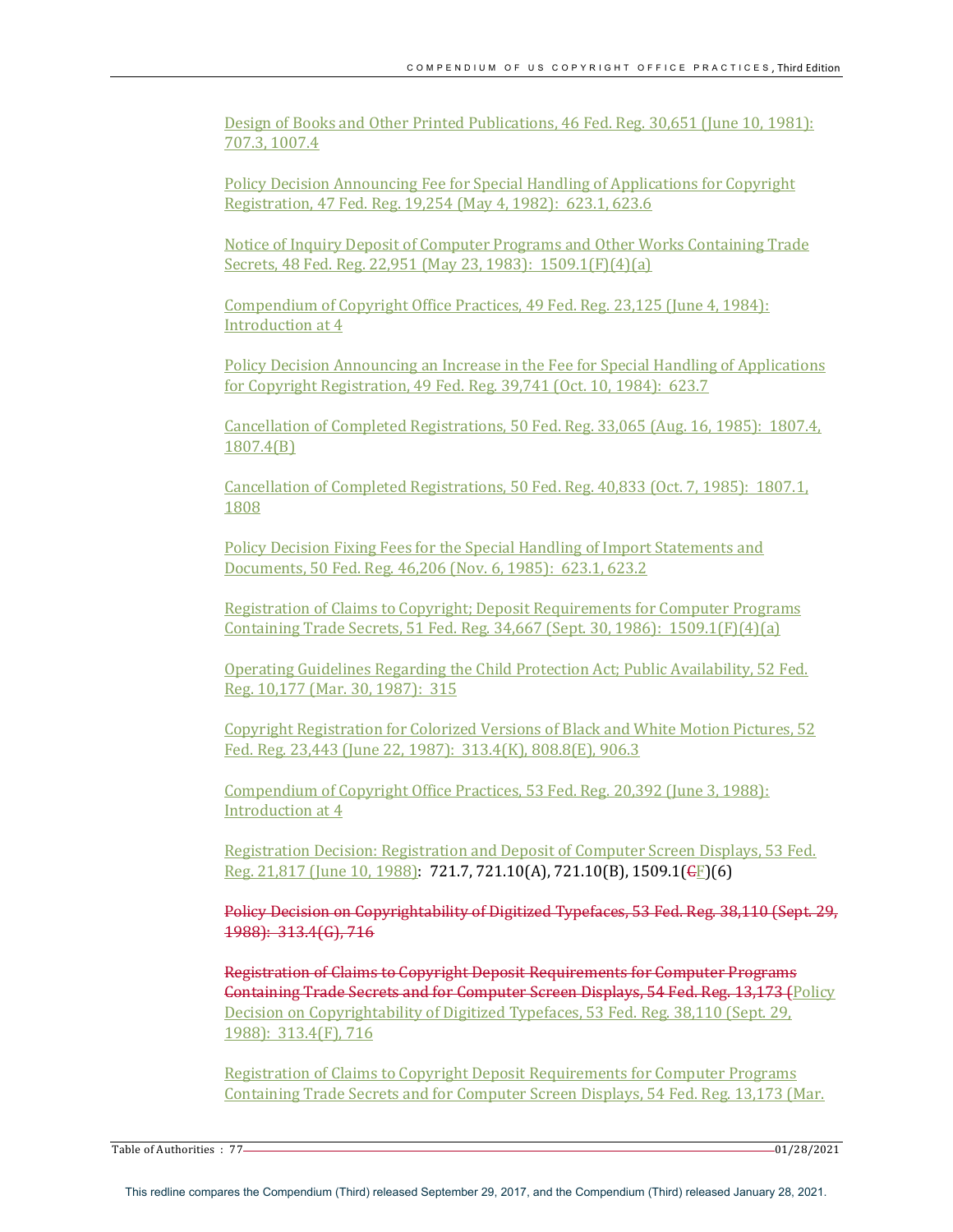$\frac{31,1989\cdot R$  Mar. 31, 1989): 721.7, 1509.1(GF)(1), 1509.1(GF)(4)(a), 1509.1(GF)(4)(d),  $1509.1$ ( $\bigoplus$ F)(4)(e),  $1509.1$ ( $\bigoplus$ F)(6)

Registration of Claims to Copyright, Registration and Deposit of Databases, 54 Fed. Reg. 13,177 (Mar. 31, 1989): 1117, 1117.1, 1117.2, 1117.6, 1117.6(A)

Registration of Claims to Copyright; Mandatory Deposit of Machine-Readable Copies, 54 Fed. Reg. 42,295 (Oct. 16, 1989): 1509.1(C)(5)

Registration of Claims to Copyright: Group Registration of Serials, 55 Fed. Reg. 50,556 (Dec. 7, 1990): 1104.3, 1109, 1109.5(A)

Policy Decision: Revised Special Handling Procedures, 56 Fed. Reg. 37,528 (Aug. 7, 1991)Registration of Claims to Copyright, Registration and Deposit of Databases, 54 Fed. Reg. 13,177 (Mar. 31, 1989): 1112, 1112.1, 1112.2, 1112.7, 1112.7(A)

Registration of Claims to Copyright; Mandatory Deposit of Machine-Readable Copies, 54 Fed. Reg. 42,295 (Oct. 16, 1989): 1509.1(F)(5)

Registration of Claims to Copyright: Group Registration of Serials, 55 Fed. Reg. 50,556 (Dec. 7, 1990): 1105.3, 1107

Policy Decision: Revised Special Handling Procedures, 56 Fed. Reg. 37,528 (Aug. 7, 1991]: 623.1, 623.2, 623.6, 623.7

General Provisions—Registry of Visual Art Incorporated in Buildings, 56 Fed. Reg. 38,340 (Aug. 13, 1991): 2314.4, 2314.5

Registration of Claims to Copyright: Deposit of CD-ROM Format, 56 Fed. Reg. 47,402 (Sept. 19, 1991): 1509.1(C)(5) 

General Provisions—Registry of Documents Pertaining to Computer Shareware and the Donation of Public Domain Software, 56 Fed. Reg. 50,657 (Oct. 8, 1991): 2313.1, 2313.3

Registrability of Computer Programs that Generate Typefaces, 57 Fed. Reg. 6,201 (Feb. 21, 1992): 313.3(D), 723

Registration of Claims to Copyright: Group Registration of Daily Newspapers, 57 Fed. Reg. 39,615 (Sept. 1, 1992): 1110

General Provisions—Computer Shareware Registry, 58 Fed. Reg. 29,105 (May 19, 1993)General Provisions—Registry of Visual Art Incorporated in Buildings, 56 Fed. Reg. 38,340 (Aug. 13, 1991): 2314.4, 2314.5

Registration of Claims to Copyright: Deposit of CD-ROM Format, 56 Fed. Reg. 47,402 (Sept. 19, 1991): 1509.1(F)(5)

General Provisions—Registry of Documents Pertaining to Computer Shareware and the Donation of Public Domain Software, 56 Fed. Reg. 50,657 (Oct. 8, 1991): 2313.1, 2313.3

Table of Authorities : 78 01/28/2021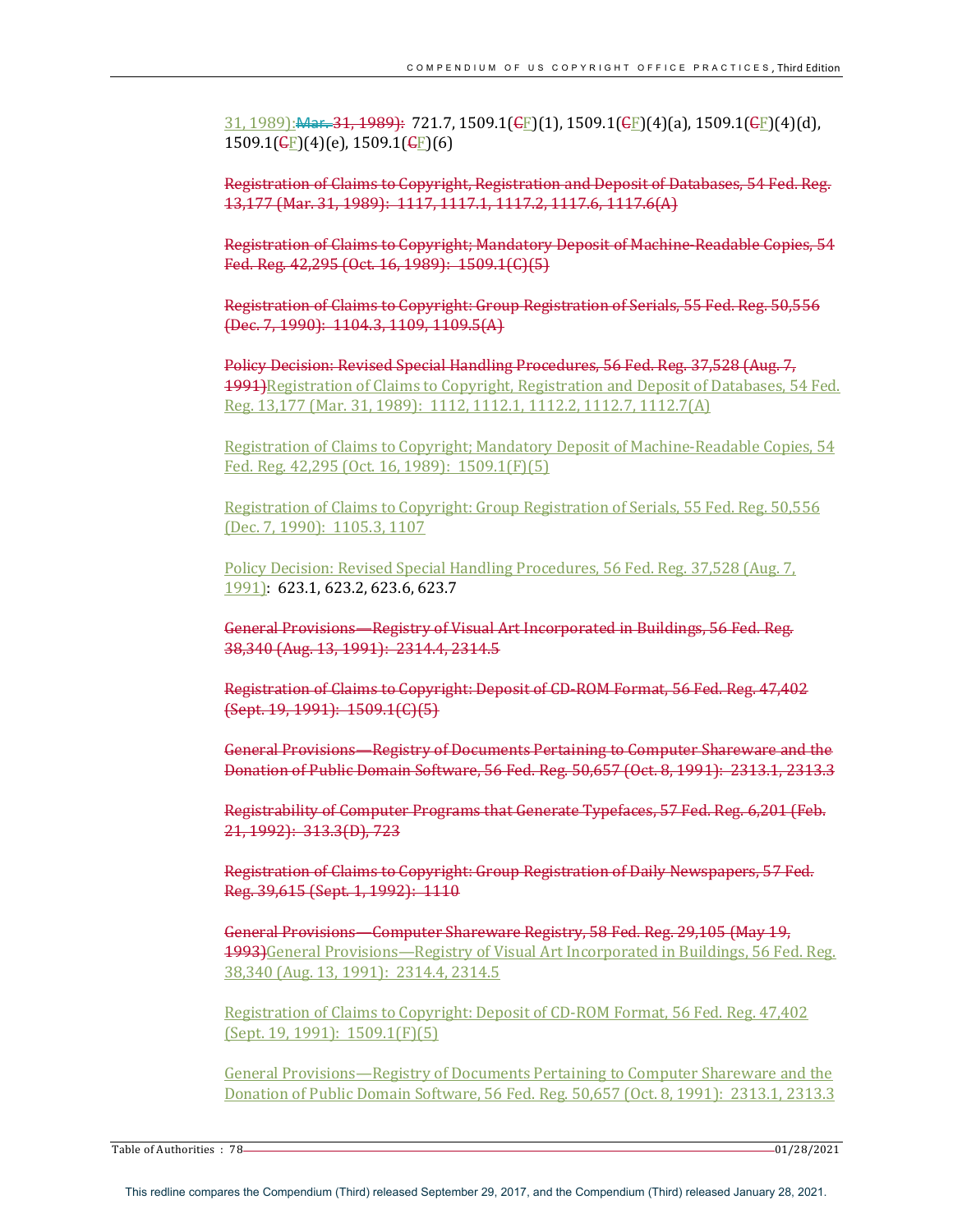Registrability of Costume Designs, 56 Fed. Reg. 56,530 (Nov. 5, 1991): 911, 925.1

Registrability of Computer Programs that Generate Typefaces, 57 Fed. Reg. 6201 (Feb. 21, 1992): 313.3(D), 723

General Provisions—Computer Shareware Registry, 58 Fed. Reg. 29,105 (May 19, 1993): 2313.1, 2313.2, 2313.3

Copyright Restoration of Certain Motion Pictures in Accordance with the North American Free Trade Agreement: List of Titles for Which Statements of Intent to Restore Copyright Were Received, 60 Fed. Reg. 8252 (Feb. 13, 1995): 808.10(KL)(2)

Proclamation No. 6780, 60 Fed. Reg. 15,844 (Proclamation No. 6780, 60 Fed. Reg. 15,844 (Mar. 27, 1995): 1204.4

## Mar. 27, 1995): 1204.4

Registration of Claims to Copyright; Group Registration of Daily Newsletters, 60 Fed. Reg. 15,874 (Mar. 28, 1995): 1111, 1111.11109

Modification of Appeal Procedure, 60 Fed. Reg. 21,983 (May 4, 1995): Introduction at  $4$ 

Restoration of Certain Berne and WTO Works, 60 Fed. Reg. 50,414 (Sept. 29, 1995): 2007.2(A)(1), 2007.2(A)(4)

Change in Procedure for Recording Certain Multiple Title Documents, 63 Fed. Reg. 23,475 (Apr. 29, 1998): Introduction at 4

Fees, 63 Fed. Reg. 43,426 (Aug. 13, 1998) Modification of Appeal Procedure, 60 Fed. Reg. 21,983 (May 4, 1995): Introduction at 4

Fees, 63 Fed. Reg. 43,426, 43,427 (Aug. 13, 1998): 2309.3(A)

Corrections and Amplifications of Copyright Registrations; Applications for Supplementary Registration, 63 Fed. Reg. 59,235 (Nov. 3, 1998): 618.1, 621.3, 1802.6(F)

Registration of Claims to Copyright; Group Registration of Daily Newsletters, 64 Fed. Reg. 29,522 (June 1, 1999): 1111, 11141109

Registration of Claims to Copyright, Group Registration of Photographs, 65 Fed. Reg. 26,162 (May 5, 2000): 1116.1, 11161114.5

Registration of Claims to Copyright, 65 Fed. Reg. 41,508 (July 5, 2000): 618.8(I)

Notice of Termination, 66 Fed. Reg. 22,139 (May 3, 2001): 2310.4(A)

Registration of Claims to Copyright, Group Registration of Photographs, 66 Fed. Reg. 37,142 (July 17, 2001): 1116, 1116.2, 1116.4

Table of Authorities  $: 79$   $-$  01/28/2021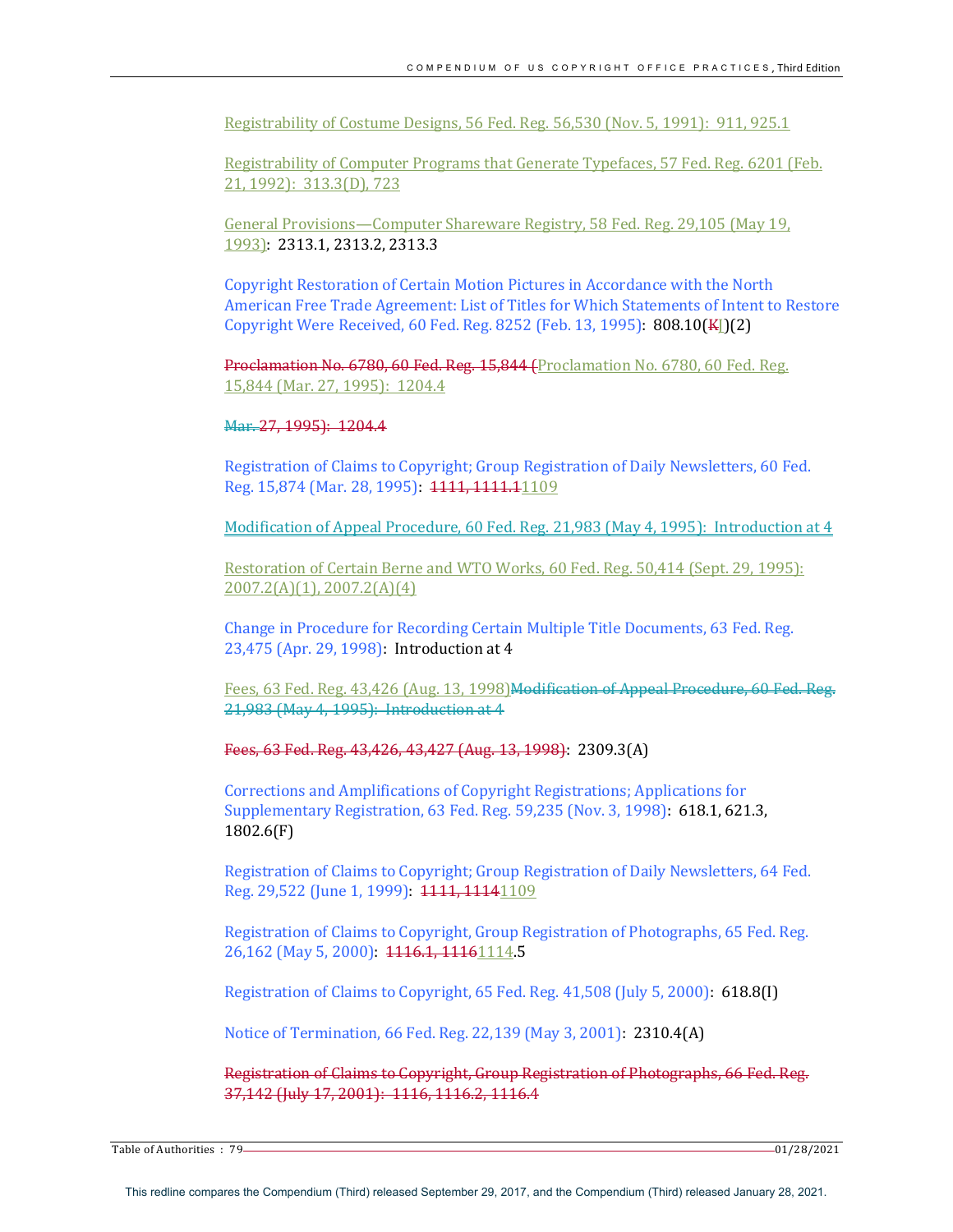Registration of Claims to Copyright: Group Registration of Contributions to Periodicals, 67 Fed. Reg. 10,329 (Mar. 7, 2002): 1115, 1115.51110

New Procedure for Courier Deliveries, 68 Fed. Reg. 70,039 (Dec. 16, 2003): 623.5(C)

Notice of New Copyright Office Seal, 68 Fed. Reg. 71,171 (Dec. 22, 2003): 101.4, 2409

Registration of Claims to Copyright, Group Registration of Published Photographs, 70 Fed. Reg. 15,587 (Mar. 28, 2005): 1116.1, 1116.2, 1116.6(B)

U.S. Copyright Office, "Work Made for Hire" under the 1909 Copyright Law (2005): Chapter 2100 Part VIII (definition of "Work made for hire")

Preregistration of Certain Unpublished Copyright Claims, 70 Fed. Reg. 42,286 (July 22, 2005): 1602, 1603, 1603.1, 1603.4, 1604.1, 1604.2, 1605, 1606, 1606.2, 1606.7, 1607, 1608, 1612

Recordation of Documents, 70 Fed. Reg.  $44,049$  (Aug. 1, 2005):  $2309.9(E)$ 

Preregistration of Certain Unpublished Copyright Claims, 70 Fed. Reg. 61,905 (Oct. 27, 2005): 1602, 1603, 1603.1, 1604.1, 1606, 1606.1, 1606.3, 1606.6(C), 1606.9, 1608

Fees, 71 Fed. Reg. 15,368 (Mar. 28, 2006): 2007.2

Correction of Errors in Certificates of Registration of Vessel Hull Designs, 71 Fed. Reg. 46,402 (Aug. 14, 2006): 1802.4

Online Registration of Claims to Copyright,  $72$  Fed. Reg.  $36,883$  (July 6, 2007):  $618.8(A)$ ,  $621.9, 624.3(A), 1109.7(I), 1115.7(I)$ 

Registration of Claims to Copyright, Group Registration Options, 73 Fed. Reg. 23,390  ${Apr. }30, 2008): 1109.7(F), 1116.6(A)(6)$ 

Fees for Special Handling of Registration Claims, 74 Fed. Reg. 39,900 (Aug. 10, 2009): 623.2

Mandatory Deposit of Published Electronic Works Available Only Online, 75 Fed. Reg. 3863 (Jan. 25, 2010): 1115.1, 1511.2(E), 1511.6

Registration of Claims to Copyright, 76 Fed. Reg. 4072 (Jan. 24, 2011): 727.3, 1116.2, 1117.4, 1117.6(B), 1509.1(D)(3)

Deposit Requirements for Registration of Automated Databases That Predominantly Consist of Photographs, 76 Fed. Reg. 5,106 (Jan. 28, 2011): 1117.6(B), 1509.1(D)(3)

Fees for Special Handling of Registration Claims, 74 Fed. Reg. 39,900 (Aug. 10, 2009): 623.1, 623.2

Table of Authorities : 80 01/28/2021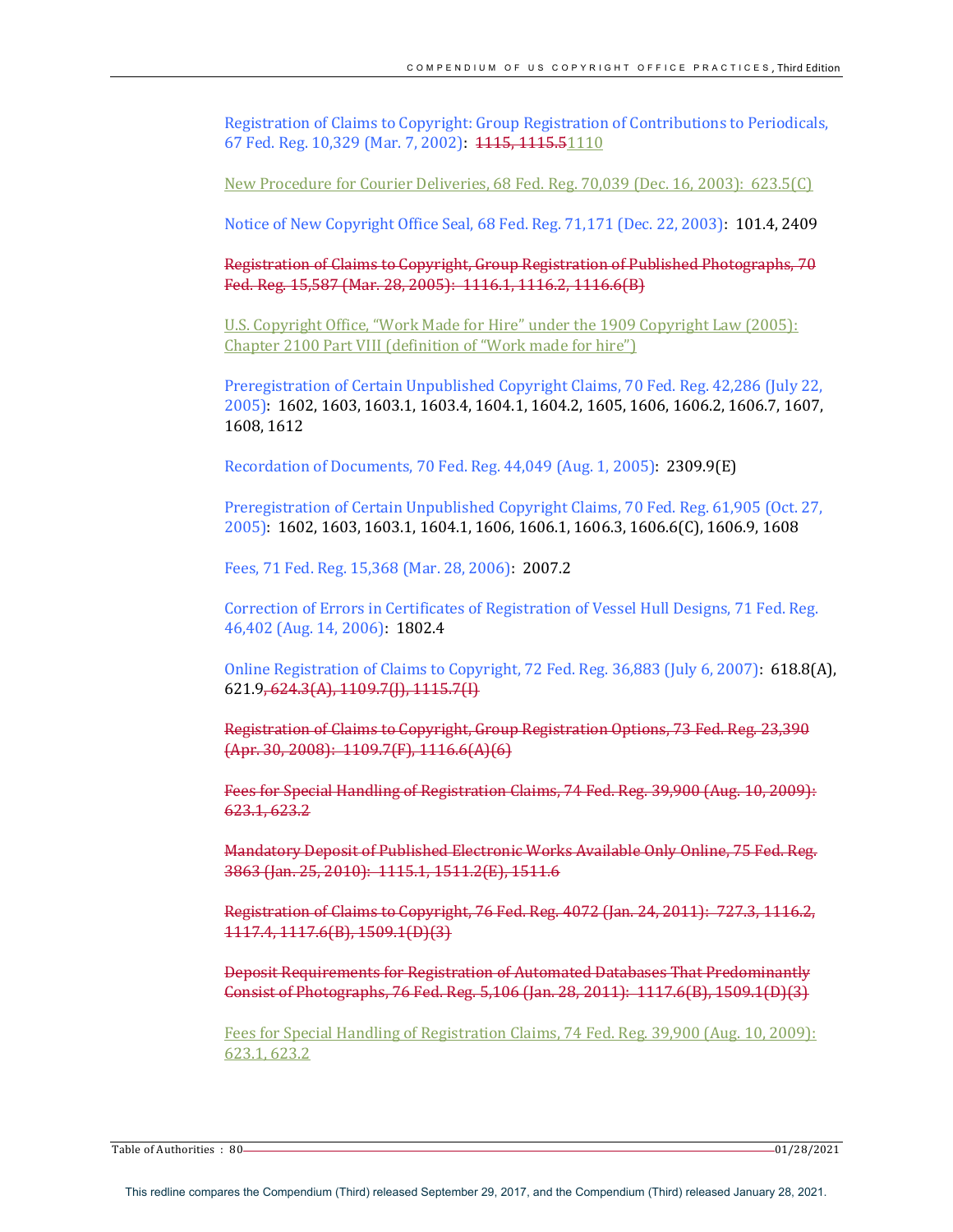Mandatory Deposit of Published Electronic Works Available Only Online, 75 Fed. Reg. 3863 (Jan. 25, 2010): 1110.1, 1511.2(E), 1511.6

Registration of Claims to Copyright,  $76$  Fed. Reg.  $4072$  (Jan. 24, 2011):  $727.3$ , 1112.5,  $1112.7(B)$ ,  $1509.1(G)(3)$ 

Deposit Requirements for Registration of Automated Databases That Predominantly Consist of Photographs, 76 Fed. Reg. 5106 (Jan. 28, 2011): 1112.7(B), 1509.1(G)(3)

Gap in Termination Provisions, 76 Fed. Reg. 32,316 (June 6, 2011): 2310.3(C)(3)

Copyright Office Fees, 78 Fed. Reg. 18,742 (Mar. 28, 2012): 1708.1

Registration of Copyright: Definition of Claimant, 77 Fed. Reg. 29,257 (May 17, 2012): 402, 404, 405, 407, 619.7, 619.9, 624.2(C)

Registration of Claims to Copyright,  $77$  Fed. Reg.  $37,605$  (June  $22, 2012$ ):  $307, 311.1$ , 312.1, 313.3, 313.4(G), 503.1(C), 710, 805.4(B), 805.5(B), 805.5(B)(3), 805.7, 805.8(C), 805.8(D), 806.5(B), 806.6(B), 806.7, 915

Deposit Requirements for Registration of Automated Databases that Predominantly Consist of Photographs, 77 Fed. Reg. 40,268 (July 9, 2012): 11171112

Registration of Claims to Copyright, 77 Fed. Reg. 37,605 (June 22, 2012): 307, 311.1, 312.1, 313.3, 313.4(H), 503.1(B), 624.2(C), 710, 805.4(B), 805.5(B), 805.5(B)(3), 805.7, 805.8(C), 805.8(D), 806.5(B), 806.6(B), 914

Registration of Claims to Copyright: Group Registration of Serial Issues Filed Electronically, 77 Fed. Reg. 66,920 (Nov. 8, 2012): 1109, 1109.3, 1109.5(B)

Single Application Option, 78 Fed. Reg. 38,843 (June 28, 2013): 609.1

Registration of Claims to Copyright: Group Registration of Serial Issues Filed Electronically, 77 Fed. Reg. 66,920 (Nov. 8, 2012): 1107

Single Application Option, 78 Fed. Reg. 38,843 (June 28, 2013): 1405, 1405.3

Changes to Recordation Practices, 79 Fed. Reg. 41,470 (July 16, 2014): 2309.13, 2309.14

Changes to Recordation Practices, 79 Fed. Reg. 55,633 (Sept. 17, 2014): 2309.13, 2309.13(C)

Fees for Submitting Corrected Electronic Title Appendices, 79 Fed. Reg. 68,622 (Nov. 18, 2014): 2309.13(C)

Removal of Personally Identifiable Information Fromfrom Registration Records, 81 Fed. Reg. 63,440 (Sept. 15, 2016): 1805.1(A), 1805.1(B)

Table of Authorities : 81 01/28/2021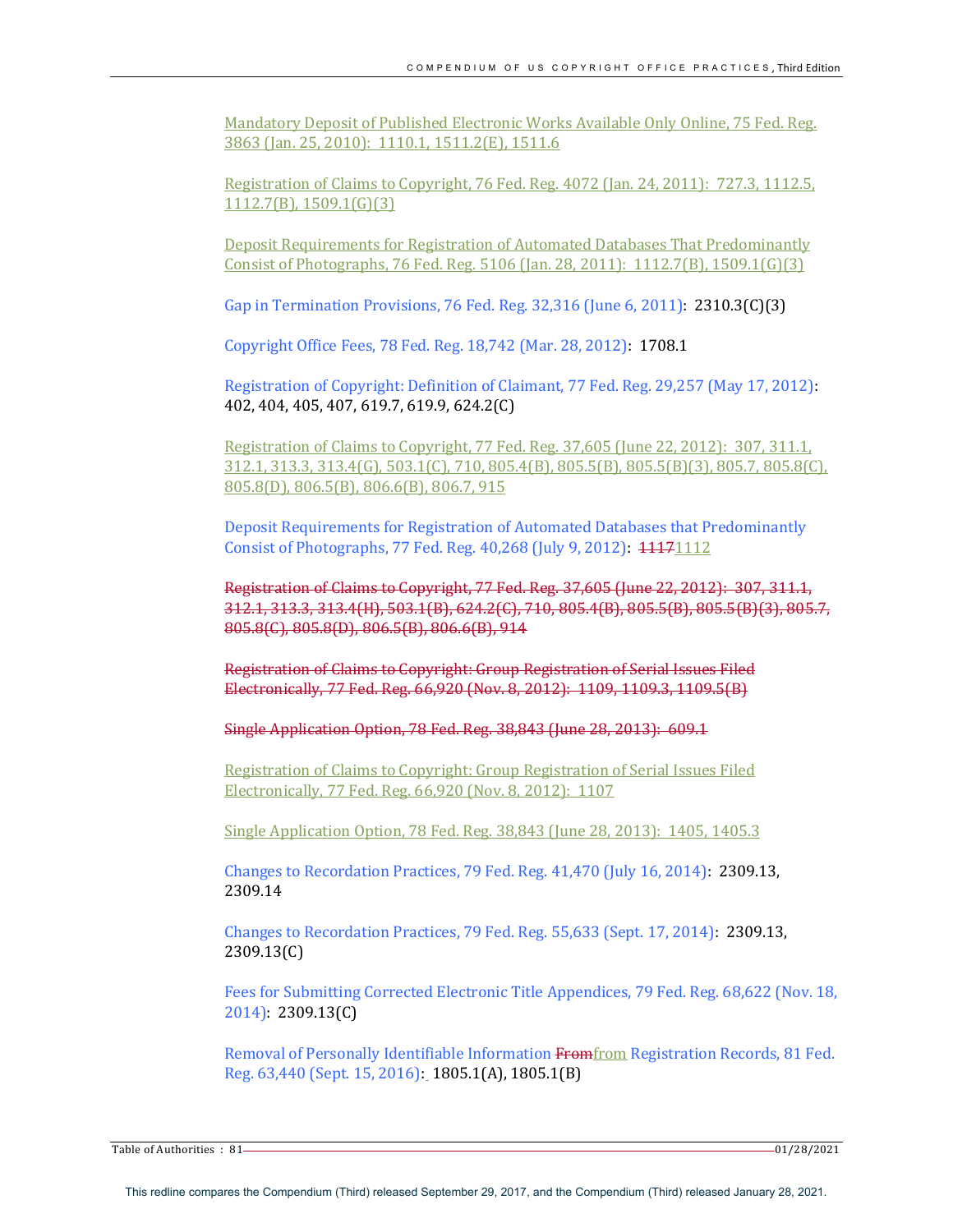Group Registration of Contributions to Periodicals, 81 Fed. Reg. 86,634 (Dec. 1, 2016): 405.5, 619.13(0), 41041105.4, 4115, 11151110, 1110.1, 41151110.2, 41151110.5, 11151110.6, 11151110.7(B)

Group Registration of Photographs, 81 Fed. Reg. 86,643 (Dec. 1, 2016): 727.3, 11041105.4-, 1112.3, 1112.7(B), 1114, 1117

Supplementary Registration, 81 Fed. Reg. 86,656 (Dec. 1, 2016): 210, 1402.7, 1802.1,  $1802.2, 1802.3, 1802.4, 1802.8, 1802.8(A), 1802.8(A), 1802.9(A), 1802.9(A), 1802.9(C),$ 1802.9(F), 1804, 2131

Removal of Personally Identifiable Information From Registration Records, 82 Fed. Reg. 9004, 9005 (Feb. 2, 2017): 205, 622.2, 622.4, 1804,

Supplementary Registration, 82 Fed. Reg. 27,424 (June 15, 2017): 4402.7, 1802.4, 1802.8, 1802.8(A), 1802.8(B)

Group Registration of Contributions to Periodicals, 82 Fed. Reg. 29,410 (June 29, 2017): 1115, 11151110, 1110.1, 11151110.5, 11151110.7, 1402

Simplifying Deposit Requirements for Certain Literary Works and Musical Compositions, 82 Fed. Reg. 38,859 (Aug. 16, 2017): 712.1, 1509.1(A), 1509.1(B), 1509.1(C), 1509.2(A)(2)(b), 1510.1, 1511.8(A)

Compendium of U.S. Copyright Office Practices, 82 Fed. Reg. 45,625 (Sept. 29, 2017):  $1103.1(A), 1103.1(C)$ 

Group Registration of Unpublished Works, 82 Fed. Reg. 47,415 (Oct. 12, 2017): 1106.  $1106.1, 1106.1(A), 1106.1(C), 1106.1(D), 1106.1(E), 1106.6(E)$ 

Group Registration of Newspapers, 82 Fed. Reg. 51,369 (Nov. 6, 2017): 1105.4, 1108.  $1108.1, 1108.2, 1108.2(B), 1108.2(C), 1108.2(D), 1108.5(A)(1), 1108.5(A)(2),$ 1108.5(A)(3), 1108.5(A)(4), 1108.5(B), 1108.6, 1108.6(A), 1108.6(D)

Secure Tests, 82 Fed. Reg. 52,224 (Nov. 13, 2017): 1105.4

Group Registration of Photographs, 83 Fed. Reg. 2542 (January 18, 2018): 1114

Group Registration of Newspapers, 83 Fed. Reg. 4144 (Jan. 30, 2018): 1108

Streamlining the Single Application and Clarifying Eligibility Requirements, 83 Fed. Reg. 5227 (Feb. 6, 2018): 624.2, 1403, 1404, 1405, 1405.1, 1405.2, 1405.3

Group Registration of Serials, 83 Fed. Reg. 22,896 (May 17, 2018): 1107.2(D), 1107.6, 1107.6(E), 1107.6(F), 1107.7

Table of Authorities : 82 01/28/2021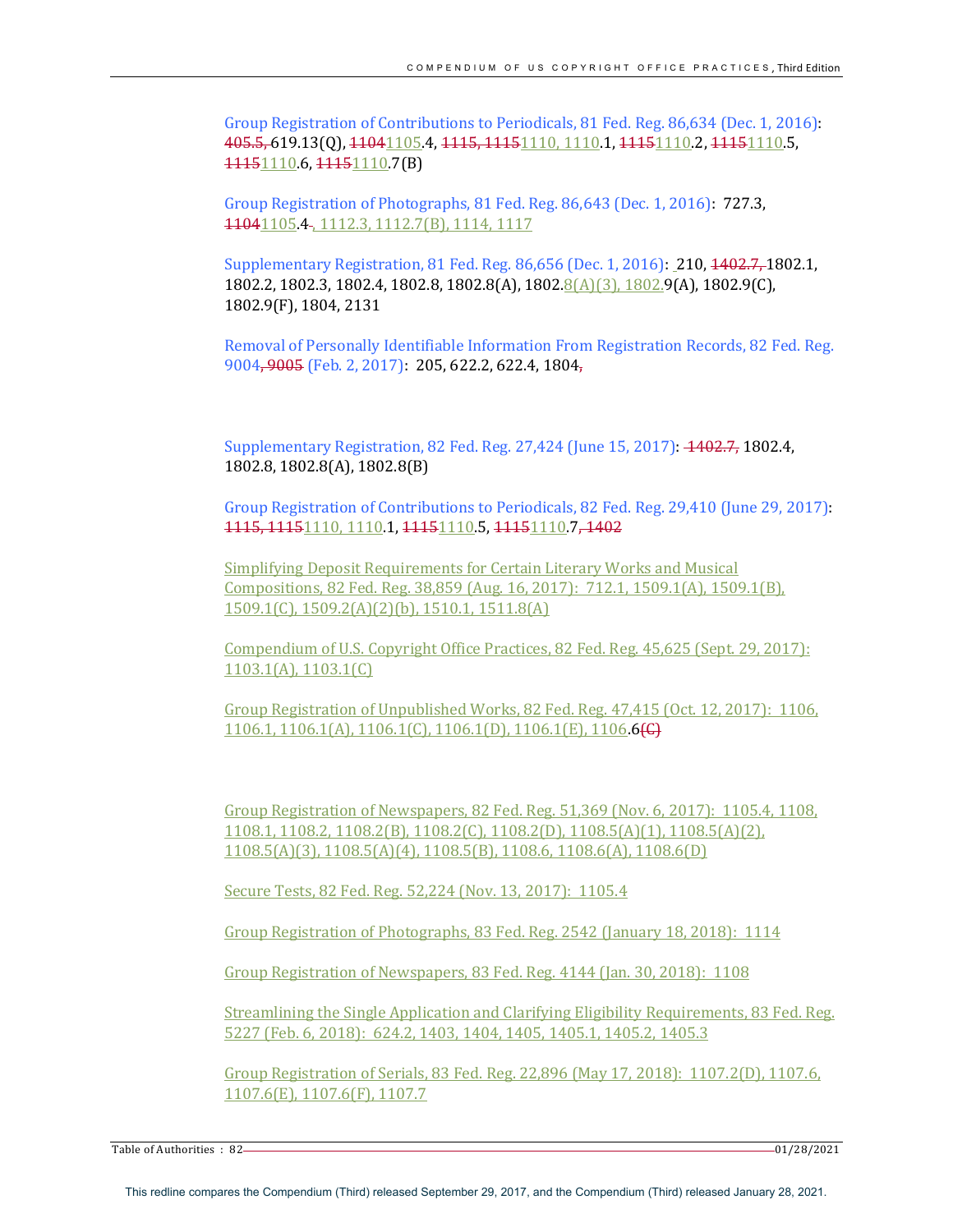Group Registration of Newsletters, 83 Fed. Reg. 22,902 (May 17, 2018): 1109, 1109.2(A), 1109.2(B), 1109.5(D), 1109.6, 1109.6(G), 1109.7

Group Registration of Newsletters and Serials, 83 Fed. Reg. 61,546 (Nov. 30, 2018): 1107, 1107.2(D), 1107.6(E), 1109, 1109.6

Simplifying Copyright Registration for Architectural Works, 83 Fed. Reg. 66,182 (Dec. 26, 2018): 926.3

Streamlining the Single Application and Clarifying Eligibility Requirements, 83 Fed. Reg. 66,627 (Dec. 27, 2018): 1405

Group Registration of Unpublished Works, 84 Fed. Reg. 3693 (Feb. 13, 2019): 1106, 1106.6

Group Registration of Newspapers, 84 Fed. Reg. 3698 (Feb. 13, 2019): 1108

Architectural Works, 84 Fed. Reg. 16,784 (Apr. 23, 2019): 926.3

Group Registration of Newspapers, 84 Fed. Reg. 60,917 (Nov. 12, 2019): 1108

Group Registration of Serials, 84 Fed. Reg. 60,918 (Nov. 12, 2019): 1107.2(D)

Copyright Office Fees, 85 Fed. Reg. 9374 (Feb. 19, 2020): 1508.2

Group Registration of Short Online Literary Works, 85 Fed. Reg. 37,341 (June 22, 2020): 1105.4

## **Treatises**

4 MELVILLE & DAVID NIMMER, NIMMER ON COPYRIGHT §13.03[A][1][c] (2013): 310.4

## **Other Authorities**

BLACK'S LAW DICTIONARY (9th ed. 2009): Glossary (definitiondefinitions of "Exclusive licenseelicense" and "Nonexclusive license")

Benuto Cellini, Gold Salt (circa 1540-1543), *cited in* Brief for Respondents, Mazer v. Stein, 347 U.S. 201 (1954) (No. 228) (reproduction from MUSEUM OF MODERN ART, ART TREASURES FROM THE VIENNA COLLECTIONS, Plate XXXVIII (1949)): 925.1

Ann Hutchinson Guest, ChOREO-GRAPHICS: A COMPARISON OF DANCE NOTATION SYSTEMS FROM THE FIFTEENTH CENTURY TO THE PRESENT (1989): 805.3(D)(1)

NATIONAL COMMISSION ON NEW TECHNOLOGICAL USES OF COPYRIGHTED WORKS, FINAL REPORT (1979): 721.1

Table of Authorities : 83 01/28/2021